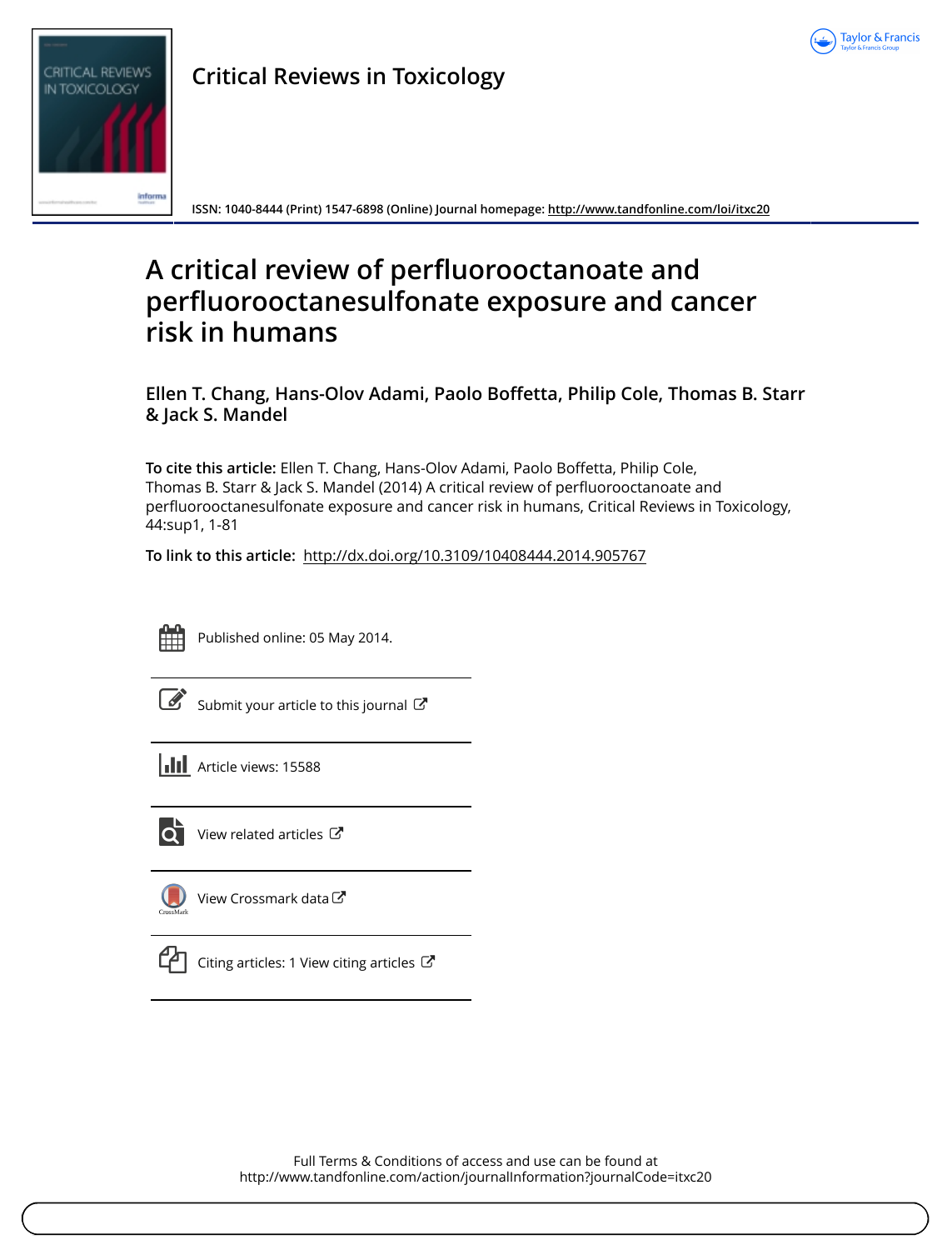# **Critical Reviews** in Toxicology

**http://informahealthcare.com/txc ISSN: 1040-8444 (print), 1547-6898 (electronic)**

Crit Rev Toxicol, 2014; 44(S1): 1–81 © 2014 Informa Healthcare USA, Inc. DOI: 10.3109/10408444.2014.905767

# informa healthcare

REVIEW ARTICLE

# **A critical review of perfl uorooctanoate and perfl uorooctanesulfonate exposure and cancer risk in humans**

Ellen T. Chang<sup>1</sup>, Hans-Olov Adami<sup>2</sup>, Paolo Boffetta<sup>3</sup>, Philip Cole<sup>4</sup>, Thomas B. Starr<sup>5</sup>, and Jack S. Mandel<sup>1</sup>

<sup>1</sup>Health Sciences Practice, Exponent, Inc., Menlo Park, CA, USA, <sup>2</sup>Department of Epidemiology, Harvard School of Public Health, Boston, MA, USA, 3Institute for Translational Epidemiology and the Tisch Cancer Institute, Icahn School of Medicine at Mount Sinai, New York, NY, USA, <sup>4</sup> Department of Epidemiology, University of Alabama at Birmingham, Birmingham, AL, USA, and <sup>5</sup>TBS Associates, Raleigh, NC, USA

#### **Abstract**

Perfluorooctanoate (PFOA) and perfluorooctanesulfonate (PFOS) are ubiquitous synthetic chemicals with no known effect on human cancer development. This article systematically and critically reviews the epidemiologic evidence regarding the association between PFOA and PFOS exposure and cancer risk in humans. Eighteen epidemiologic studies – eight of PFOA, four of PFOS, and six of both PFOA and PFOS – have estimated associations of exposure to these chemicals with cancer incidence or mortality, with studies equally divided between occupational and nonoccupational settings. Although some statistically significant positive associations have been reported, for example, with cancers of the prostate, kidney, testis, and thyroid, the majority of relative risk estimates for both PFOA and PFOS have been between 0.5 and 2.0 (with 95% confidence intervals including 1.0), inconsistently detected across studies, counterbalanced by negative associations, not indicative of a monotonic exposure-response relationship, and not coherent with toxicological evidence in animals, in which the primary target organs are the liver, testis (Leydig cells), and pancreas (acinar cells). Many positive associations with PFOA exposure were detected in community settings without occupational exposure and were not supported by results in exposed workers. Given that occupational exposure to PFOA and PFOS is one to two orders of magnitude higher than environmental exposure, the discrepant positive findings are likely due to chance, confounding, and/or bias. Taken together, the epidemiologic evidence does not support the hypothesis of a causal association between PFOA or PFOS exposure and cancer in humans.

#### **Keywords**

ammonium perfluorooctanoate, cancer, epidemiology, humans, perfluoroalkyl substances, perfluorooctanesulfonate, perfluorooctanesulfonyl fluoride, perfluorooctanoate

#### **History**

Received 25 January 2014 Revised 12 March 2014 Accepted 14 March 2014 Published online 5 May 2014

# **Table of Contents**

| Abstract <i>www.www.www.www.www.www.</i> ww.www.www.w     |
|-----------------------------------------------------------|
|                                                           |
| Evidence for the carcinogenicity of PFOA and PFOS         |
|                                                           |
|                                                           |
|                                                           |
| Modes of carcinogenic action in rats and                  |
|                                                           |
|                                                           |
|                                                           |
|                                                           |
| Studies of the Cottage Grove, Minnesota, facility<br>48   |
| Studies of the Parkersburg, West Virginia, facility<br>50 |
| Study of combined European and US facilities<br>51        |
| 52                                                        |
| 52                                                        |
| Studies of the Mid-Ohio Valley community<br>52            |
| 55                                                        |
| Summary of epidemiologic evidence on PFOA and             |
| 57                                                        |

 Address for correspondence: Ellen T. Chang, Sc.D, Health Sciences Practice, Exponent, Inc., 149 Commonwealth Drive, Menlo Park, CA 94025, USA. Tel: - 650-688-6734. E-mail: echang@exponent.com

|                                                        | 57 |
|--------------------------------------------------------|----|
|                                                        | 58 |
|                                                        | 59 |
| Plausibility and coherence with toxicological evidence | 60 |
|                                                        | 61 |
|                                                        | 61 |
| Studies of the Decatur, Alabama, facility              | 65 |
|                                                        | 76 |
|                                                        | 76 |
| Summary of epidemiologic evidence on PFOS              |    |
|                                                        | 77 |
|                                                        | 77 |
|                                                        | 77 |
|                                                        |    |
|                                                        | 78 |
| Plausibility and coherence with toxicological evidence | 78 |
|                                                        | 78 |
|                                                        | 79 |
|                                                        | 79 |
|                                                        |    |

#### **Introduction**

Perfluoroalkyl and polyfluoroalkyl substances (PFASs) have been used since the mid-twentieth century in a wide variety of polymer and surfactant applications (Buck et al. 2011). Ammonium perfluorooctanoate  $(NH_4^+C_7F_{15}COO^-)$  has been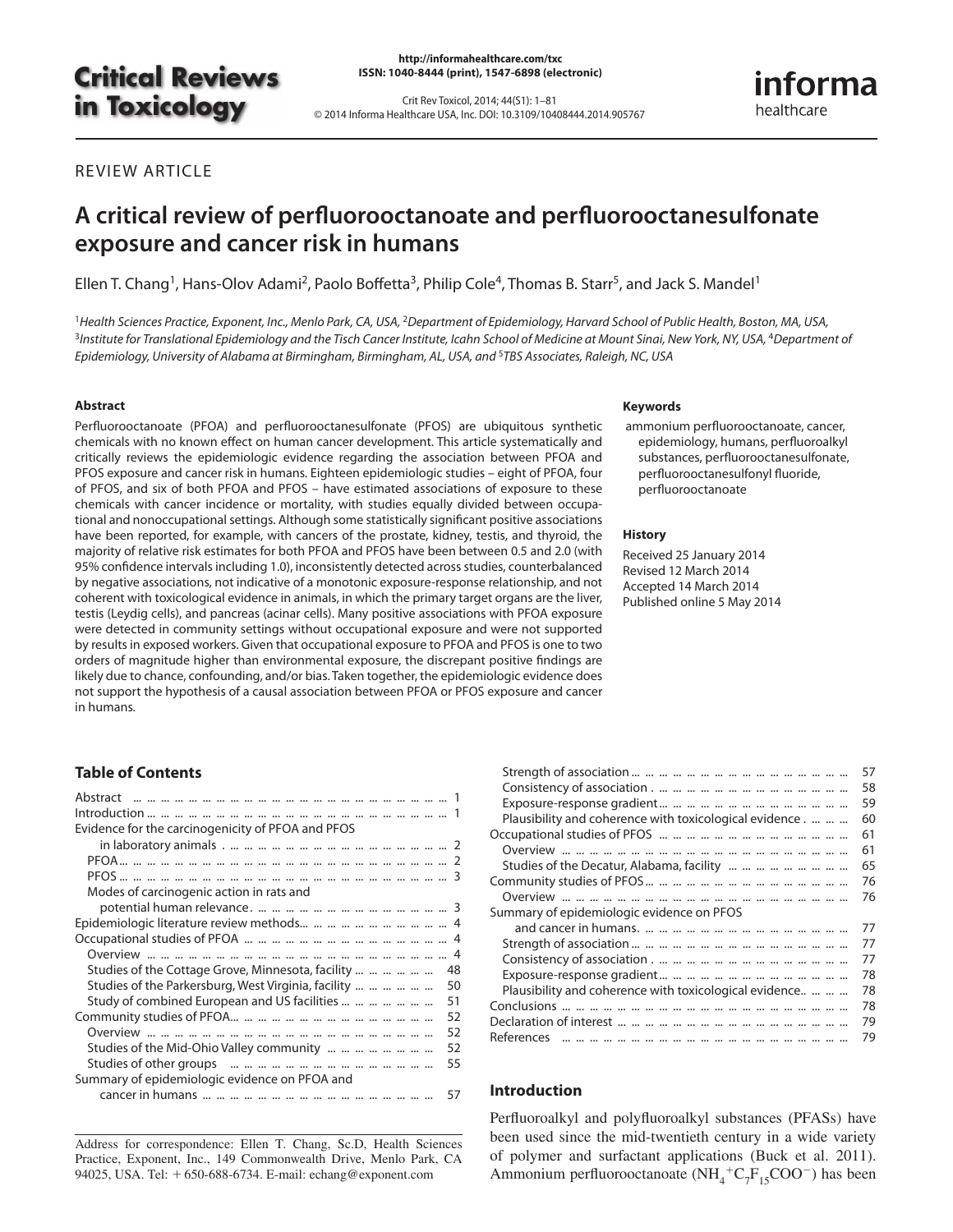#### 2 *E. T. Chang et al.* Crit Rev Toxicol, 2014; 44(S1): 1–81

used as a processing aid in fluoropolymer manufacture and dispersion processing, and it rapidly dissociates in aqueous solution to the anion perfluorooctanoate (PFOA;  $C_7F_{15}COO^-$ ). Perfluorooctanesulfonyl-fluoride-based compounds, which can degrade or metabolize to perfluorooctanesulfonate (PFOS;  $C_8F_{17}SO_3^-$ , have been used in various surfactant and surfaceprotection products. For the sake of simplicity, this review refers to both PFOA and ammonium perfluorooctanoate by the acronym "PFOA" and to both PFOS and perfluorooctanesulfonyl fluoride by the acronym "PFOS." PFOA, PFOS, and other PFASs are released to the environment through the industrial manufacture and use of these chemicals, use and disposal of consumer products that contain them, and abiotic or biotic degradation of precursors, which themselves can be environmentally released from industrial materials and consumer products (Buck et al. 2011). PFOA and PFOS are widely and persistently detected in wildlife (Giesy and Kannan 2001, Houde et al. 2006) and nonoccupationally exposed humans (Butenhoff et al. 2006, Calafat et al. 2007, Kannan et al. 2004). Consequently, 3M Company, a major international producer of PFOA and PFOS, voluntarily began phasing out the manufacture of these chemicals in May 2000, eventually eliminating the manufacture and use of PFOS in 2002 and PFOA in 2008 (3M Company 2013). Following the initiation of the phaseout, significant declines in serum PFOS levels have been noted in the US general population (Kato et al. 2011, Olsen et al. 2012). In 2006, the world's eight major fluoropolymer and telomer manufacturers signed on to the US Environmental Protection Agency's 2010/2015 PFOA Stewardship Program, which was designed to reduce emissions and product content of PFOA, higher homologues, and precursors by 95% no later than 2010, and to eliminate emission and production of these chemicals by 2015 (U.S. EPA 2006).

 Fourteen epidemiologic studies have evaluated the association between PFOA exposure and human cancer (Barry et al. 2013, Bonefeld-Jorgensen et al. 2011, Consonni et al. 2013, Eriksen et al. 2009, Gilliland and Mandel 1993, Hardell et al. 2014, Innes et al. 2014, Leonard et al. 2008, Lundin et al. 2009, Steenland and Woskie 2012, Ubel et al. 1980, Vassiliadou et al. 2010, Vieira et al. 2013, Yeung et al. 2013) and ten have evaluated the association between PFOS exposure and human cancer (Alexander and Olsen 2007, Alexander et al. 2003, Bonefeld-Jorgensen et al. 2011, Eriksen et al. 2009, Grice et al. 2007, Hardell et al. 2014, Innes et al. 2014, Olsen et al. 2004, Vassiliadou et al. 2010, Yeung et al. 2013), with some studies examining both exposures. These studies include investigations of workers with occupational exposure and community members predominantly without occupational exposure to PFOA and/or PFOS. The community studies, in turn, include investigations of persons exposed to PFOA as a result of industrial contamination of public water supply and several other studies of subjects without apparent unusual exposure to PFOA or PFOS.

 Despite the publication of a relatively large number of studies in the past decade, no previous systematic review has summarized the epidemiologic evidence on the carcinogenicity of PFOA and PFOS. Although the production of both chemicals has largely ceased in North America and Europe, PFAS production has increased in China since 2000. It remains unclear whether human cancer risk is associated

with past or recent occupational or environmental exposure to these compounds. To address this question in this review, we critically evaluate each epidemiologic study of PFOA and/ or PFOS exposure in association with cancer risk or mortality and then weigh the totality of the evidence for and against a causal effect of these chemicals on cancer development in humans. Before undertaking this paper's main objective of reviewing the epidemiologic evidence on PFOA and PFOS in relation to human cancer risk, we begin with a brief review of the potentially relevant evidence for the carcinogenicity of these chemicals in laboratory animals and its potential relevance to human cancer risk.

### **Evidence for the carcinogenicity of PFOA and PFOS in laboratory animals**

#### **PFOA**

 The carcinogenicity potential of PFOA has been investigated in two long-term dietary studies. In the first, groups of 50 male and 50 female Sprague-Dawley (Crl: $CD^{\circledR}$  BR) rats were fed diets containing  $0, 30$ , or  $300$  ppm ammonium perfluorooctanoate for up to 2 years (Butenhoff et al. 2012a, Sibinski, 1987). Dose-related decreases in body weight gain were observed in both sexes, and the decreases were statistically significant in both treated groups. However, no mortality differences were observed between treated and control groups, and survival was actually increased somewhat in both treated groups relative to their respective controls. Histologic examination revealed increases in the frequency of various non-neoplastic lesions of the testis in males, the mammary gland in females, and the liver in both sexes. At the study's termination, testicular Leydig cell adenoma in the high-dose males and mammary fibroadenoma in both treated groups of females were statistically significantly increased compared with the incidence of these tumors in concurrent controls. However, the frequency of mammary fibroadenoma among the treated females was not elevated compared with that among 947 historical control female rats from the DuPont Haskell Laboratory, and a subsequent Pathology Working Group review of proliferative mammary gland lesions using the original study slides concluded that the incidence of mammary gland neoplasms was unaffected by treatment (Hardisty et al. 2010, Sykes 1987).

 A second chronic feeding study was conducted using male  $Crl:CD^{\circledR}$  BR (CD) rats and a dietary PFOA concentration of either 0 or 300 ppm (Biegel et al. 2001, Cook et al. 1992). The incidences of liver adenoma, Leydig cell adenoma, and pancreatic acinar cell adenoma/carcinoma were significantly increased in the treated group. Because the latter finding was not reported in the first carcinogenicity study (Butenhoff et al. 2012a, Sibinski, 1987), the histological slides from both PFOA studies were reviewed subsequently by independent pathologists, who concluded that PFOA did increase the incidence of proliferative acinar cell lesions in both studies at the highest dietary concentration of 300 ppm. Interstudy differences in these pancreatic lesions were characterized as quantitative rather than qualitative, with more and larger focal proliferative acinar cell lesions and a greater tendency for progression to adenoma in lesions from the second study compared with those from the first. The basis for these quantitative differences is not known, but is believed to be most likely attributable to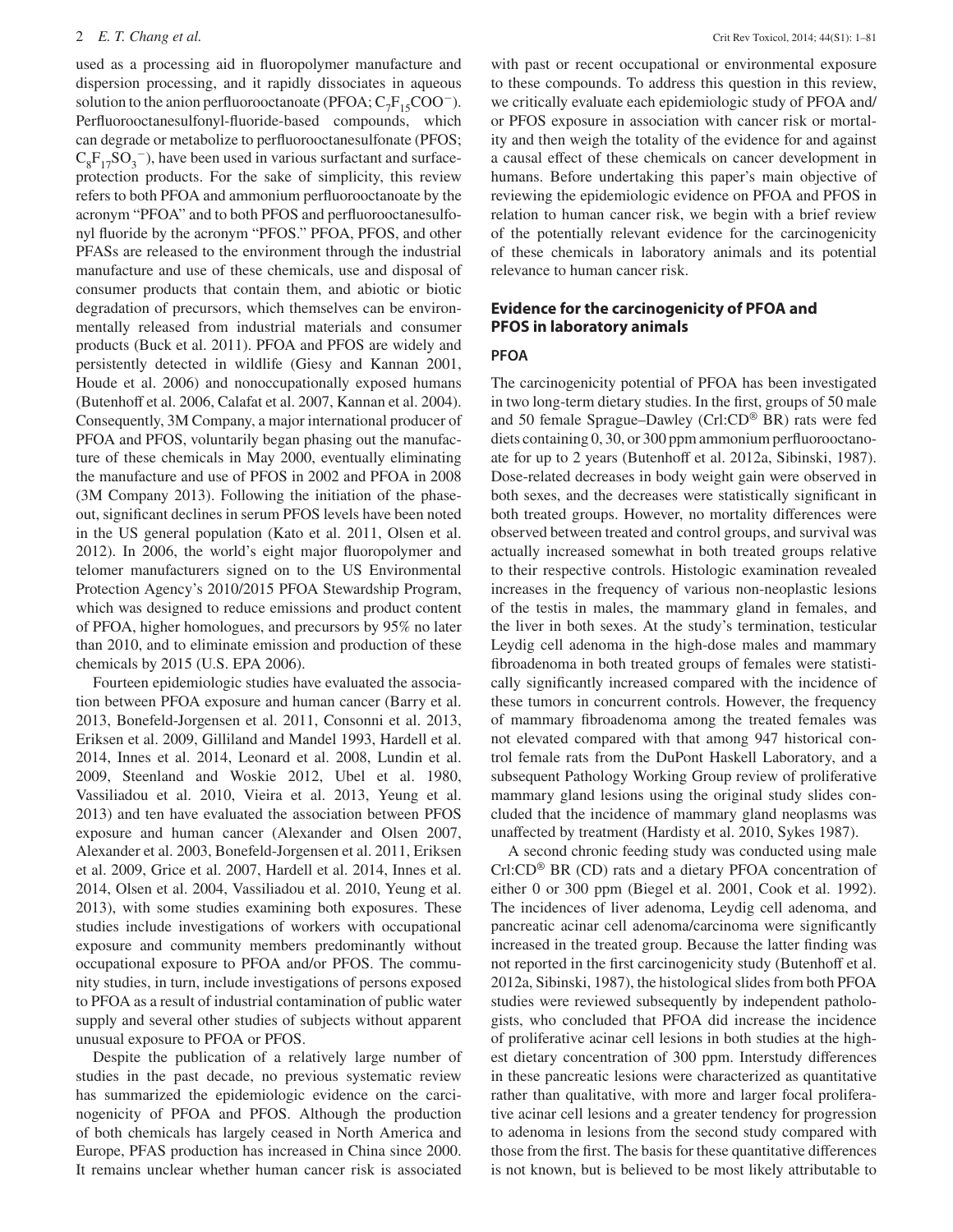differences in the diets used in the two different laboratories (Frame and McConnell 2003).

 Potential mechanisms of carcinogenicity were also investigated during this study using small groups of six to ten rats that were sacrificed at multiple interim time points (Biegel et al. 2001, Cook et al. 1992). The liver and testes were evaluated for cell proliferation. Peroxisome proliferation was also assessed, and analyses of serum hormone levels (estradiol, testosterone, luteinizing hormone, follicle-stimulating hormone, and prolactin) were conducted. In rats exposed to PFOA, relative liver weights and hepatic β-oxidation activity were statistically significantly increased relative to controls at all of the sampling times. Absolute testis weights were also increased, but only at 24 months. No hepatic or Leydig cell proliferation was observed at any of the sampling times. In addition, serum testosterone, follicle-stimulating hormone, luteinizing hormone, and prolactin levels did not differ between PFOA-treated and control rats. However, serum estradiol concentrations were significantly increased in the treated rats at 1, 3, 6, 9, and 12 months.

#### **PFOS**

A 2-year feeding study of potassium PFOS  $(K$ <sup>+</sup> PFOS) at concentrations up to 20 ppm in the diet using male and female Sprague-Dawley [Crl:CD® (SD)IGS BR] rats detected multiple non-neoplastic changes in the liver, including hepatocellular hypertrophy with proliferation of endoplasmic reticulum, vacuolation, and increased eosinophilic granulation of the cytoplasm in both males and females at the higher exposure concentrations (Butenhoff et al. 2012b). In addition, statistically significant increases in hepatocellular adenoma incidence were observed in both male and female rats from the 20-ppm dose groups that survived to the terminal sacrifice. While there were no treatment-related findings for thyroid tissue, the males in a 20-ppm "recovery" group (exposed to  $K^+$  PFOS for only the first 53 weeks of the study) exhibited a statistically significant increase in the incidence of thyroid follicular cell adenoma. This result was considered by the study authors to be a spurious finding in light of the absence of any response in the corresponding group that was exposed to 20 ppm  $K^+$  PFOS for the full 2 years. Interestingly, among females, statistically significantly *decreasing* trends were detected in the incidences of mammary fibroadenoma and combined mammary adenoma and fibroadenoma with increasing  $K^+$  PFOS exposure.

### **Modes of carcinogenic action in rats and potential human relevance**

 The two chronic carcinogenicity studies of PFOA show that this compound induces benign liver adenomas, Leydig cell adenomas, and pancreatic acinar cell tumors in rats. PFOS also induces liver adenomas in rats. However, neither PFOA nor PFOS is genotoxic, and recent studies have indicated an important role for activation of the peroxisome proliferatoractivated receptor alpha (PPAR $\alpha$ ) and, possibly as well, the constitutive androstane receptor (CAR) and the pregnane X receptor (PXR), in the production of benign liver tumors by both of these chemicals (Corton et al. 2014, Elcombe et al. 2010, Elcombe et al. 2012, Elcombe et al. 2014, Klaunig et al. 2003, Klaunig et al. 2012). The combination of liver adenomas, Leydig cell adenomas, and pancreatic acinar cell tumors induced by PFOA is known as the "tumor triad" that has been associated with a number of compounds that activate PPAR $\alpha$  in the liver (Klaunig et al. 2003, Klaunig et al. 2012).

A scientific workshop was held in September 2010 in Research Triangle Park, North Carolina, to conduct a comprehensive, systematic review and assessment of the potential human relevance of evidence regarding the nongenotoxic modes of liver tumorigenesis that are mediated by nuclear receptors, including  $PPAR\alpha$ , CAR, PXR, and the aryl hydrocarbon receptor (AhR). The workshop's panel deliberations and conclusions have recently been published in a series of comprehensive review papers (Andersen et al. 2014, Budinsky et al. 2014, Corton et al. 2014, Elcombe et al. 2014).

For PPAR $\alpha$  agonists, including PFOA and PFOS, the workshop panel identified the following sequence of key events in the mode of action for hepatic tumor induction in rodents: 1) PPAR $\alpha$  activation in the liver; 2) alteration of cell growth pathways in the liver; 3) perturbation of hepatic cell growth and survival, leading to the formation of new preneoplastic liver cells and the induction of new focal liver lesions; 4) selective clonal expansion of preneoplastic foci; and 5) transformation and outgrowth of preneoplastic liver cells into adenomas (Corton et al. 2014). The induction of testicular Leydig cell tumors and pancreatic acinar cell tumors in rats by PFOA is currently not as well understood as liver tumor induction, but the same first key step, namely,  $PPAR\alpha$  activation in the liver, is thought to be required before subsequent changes in the liver and other organs lead ultimately to testicular and pancreatic neoplasms (Klaunig et al. 2003, Klaunig et al. 2012).

 For CAR agonists, again including PFOA and PFOS, the 2010 workshop panel identified a similar, but not identical, sequence of key events: 1) CAR activation in the liver; 2) altered hepatic gene expression specific to CAR activation; 3) increased hepatocellular proliferation; 4) selective clonal expansion of altered hepatic foci; and 5) transformation and outgrowth of neoplastic cells into hepatic adenomas and carcinomas (Elcombe et al. 2014). For PXR agonists, key events in a mode of carcinogenic action in rodents could not be definitively established due to data limitations, but PXR activation, increased cell proliferation, and clonal expansion of altered cells leading to altered foci were thought to be likely to be involved.

 The mechanisms by which PFOA and PFOS induce liver tumors in rats appear not to be relevant to the potential carcinogenicity of these compounds in humans. For example, most of the key events involved in hepatocarcinogenesis by  $PPAR\alpha$  and CAR activators that are clearly demonstrated in rodents do not seem to occur in humans (Corton et al. 2014, Elcombe et al. 2014, Klaunig et al. 2003, Klaunig et al. 2012). Only the first of the listed key events for the PPAR $\alpha$  mode of action, namely, activation of this nuclear receptor, has been demonstrated clearly in humans, where  $PPAR\alpha$  is the critical target for numerous hypolipidemic drugs that are currently in widespread use (Corton et al. 2014). Nevertheless, the 2010 workshop panel did not rule out the potential human relevance of the other key events (Corton et al. 2014).

 For the proposed CAR receptor mode of rodent liver tumor induction, similar uncertainties regarding its potential human relevance remain. Phenobarbital is a chemical that has been used as a sedative, hypnotic, and antieplileptic drug in humans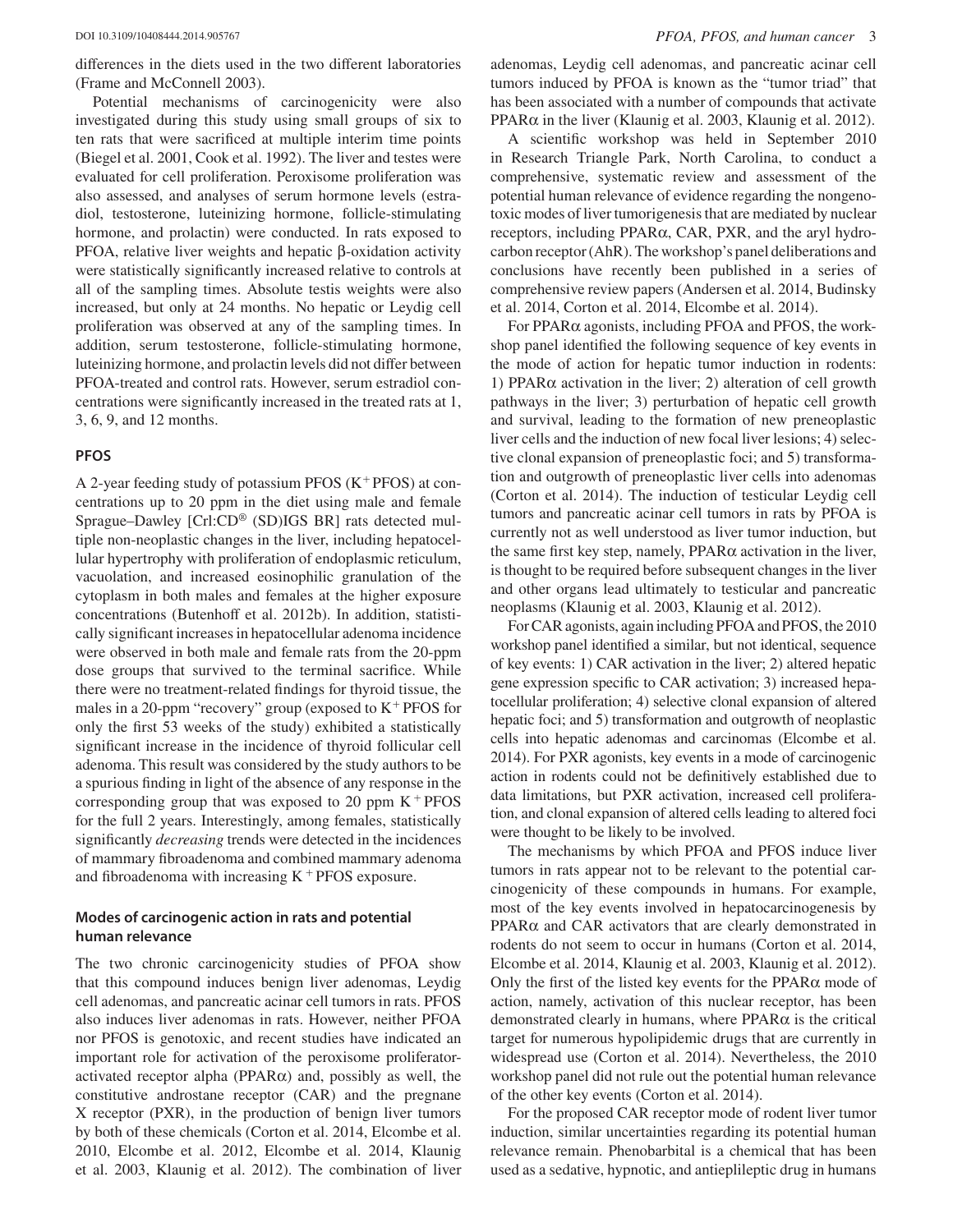for several decades (IARC, 2001), but it is also the compound selected as the "model" CAR activator to focus discussions during the 2010 nuclear receptor workshop (Elcombe et al. 2014). In addition to inducing liver tumors in rodents, phenobarbital is a prototypical inducer of the 2B subfamily of hepatic cytochrome P450 enzymes (CYP2B) in rodent and human liver (Martignoni et al. 2006, Pelkonen et al. 2008). However, phenobarbital has been shown not to increase cell proliferation in cultured human hepatocytes, and the development of altered hepatic foci in human liver has not been reported. Furthermore, despite the widespread use of phenobarbital as a drug in humans, a recent review of epidemiological studies of phenobarbital concluded that there was no evidence for a specific role of phenobarbital in human liver cancer risk (La Vecchia and Negri, 2014).

 Finally, the marked interspecies variations in the toxicities and pharmacokinetics of PFOA and PFOS make it especially difficult to meaningfully extrapolate findings from laboratory animals to humans (Butenhoff et al. 2006, Kennedy et al. 2004). For example, while the clearance half-life of PFOA in serum or plasma in laboratory animals ranges from approximately 2 h in female rats to about 10 days in male rats (Han et al. 2012), it is approximately 3.5 years in humans (Olsen et al. 2007), while the clearance half-life of PFOS is 1–2 months in rodents and approximately 4.8 years in humans (Chang et al. 2012, Olsen et al. 2007). These disparate half-lives highlight the substantial sex and species differences that exist in the bioaccumulation and biopersistence of these chemicals in the body. In such circumstances, internal serum concentrations are likely to provide far superior dose metrics for assessing the potential human relevance of PFOA and PFOS carcinogenicity in rats than do external exposure measures, such as drinking water concentrations or estimated intake rates.

The substantial differences in the clearance half-lives of PFOA and PFOS across species and sex have recently been attributed to related differences in organic ion transport proteins and their differential impacts on the active renal tubular reabsorption of these chemicals (Han et al. 2012). The development of physiologically based pharmacokinetic models that incorporate this and other important renal tubular secretion and reabsorption pathways offers the promise of significantly improved quantitative prediction of both the pharmacokinetics and the potential carcinogenicity of PFOA and PFOS in humans (Andersen et al. 2006, Han et al. 2012, Loccisano et al. 2012a, Loccisano et al. 2012b, Loccisano et al. 2013, Tan et al. 2008).

 In summary, while laboratory studies have demonstrated clearly that PFOA and PFOS exposures induce tumors in rats and have also increased substantially our understanding of the processes by which these nongenotoxic compounds accomplish this effect, these animal findings may or may not be relevant to humans. In such circumstances, the human evidence is critically important in establishing whether or not exposures to these compounds pose any increased cancer risk to humans (Adami et al. 2011).

#### **Epidemiologic literature review methods**

 To identify all epidemiologic studies of PFOA and/or PFOS in relation to human cancer, two authors independently searched

the peer-reviewed scientific literature for relevant articles. Searches were conducted in PubMed using keywords and keyword roots including *PFOA* , *APFO* , *PFOS* , *PSOF* , *perfl uorooctan* \* , *perfl uorinate* \* *, fl uorochemical* \* , *perfl uoroalkyl* \* , *cancer* , *tumor* , *malignan* \* , *neoplas* \* , *mortality, cohort* , and related terms. Titles and abstracts were initially assessed to identify potentially relevant articles for a full-text review. Bibliographies of retrieved papers were also examined to identify additional articles. All investigators agreed on the final list of articles included in this review.

 Each study is described in the following paragraphs with respect to its design, study subjects, exposure assessment, outcome assessment, control for confounders, other potential sources of bias, the probability and magnitude of possible bias, observed results, and interpretation. Characteristics of each study of PFOA exposure are briefly summarized in Table 1, and their results [including results presented in online appendices for Barry et al. (2013), Consonni et al. (2013), Lundin et al. (2009), Vieira et al. (2013), and Yeung et al. (2013)] are summarized in Table 2. Characteristics of each study of PFOS exposure are summarized in Table 3, and their results are summarized in Table 4. Observed associations are evaluated with regard to whether they were likely to be causal or due to bias, taking into consideration the probable direction and magnitude of bias. However, individual associations must be interpreted in light of the results from other studies, especially to assess whether chance may explain inconsistent findings. Therefore, the weight of evidence regarding possible causal relationships of PFOA and PFOS exposure with human cancer risk is assessed in accordance with the Bradford Hill guidelines of strength of association, consistency, biological gradient, plausibility, and coherence with toxicological evidence (Hill, 1965). These guidelines are used to provide a convenient logical framework, albeit not strict criteria, for the evaluation of causality. The guideline of temporality is also discussed where relevant – for example, when exposure has been measured after disease onset. The other three Bradford Hill guidelines, namely, specificity, experiment, and analogy, are not systematically addressed here because they are less informative for the assessment of the possible causality of a hypothesis.

#### **Occupational studies of PFOA**

#### **Overview**

 Epidemiologic studies of cancer risk among workers occupationally exposed to PFOA include a set of retrospective cohort mortality studies at each of the two PFOA manufacturing facilities in Cottage Grove, Minnesota (Gilliland and Mandel, 1993, Lundin et al. 2009, Ubel et al. 1980), and Parkersburg, West Virginia (Leonard et al. 2008, Steenland and Woskie, 2012), as well as a pooled retrospective cohort mortality analysis of all European and US facilities producing polytetrafluoroethylene, for which polymerization involves the use of PFOA (Consonni et al. 2013). Throughout this review, the terms "retrospective" and "prospective" are used to describe the timing of exposure assessment relative to outcome assessment, with "retrospective" referring to the collection of exposure information after the outcome has occurred. Details of these studies are provided in Tables 1 and 2.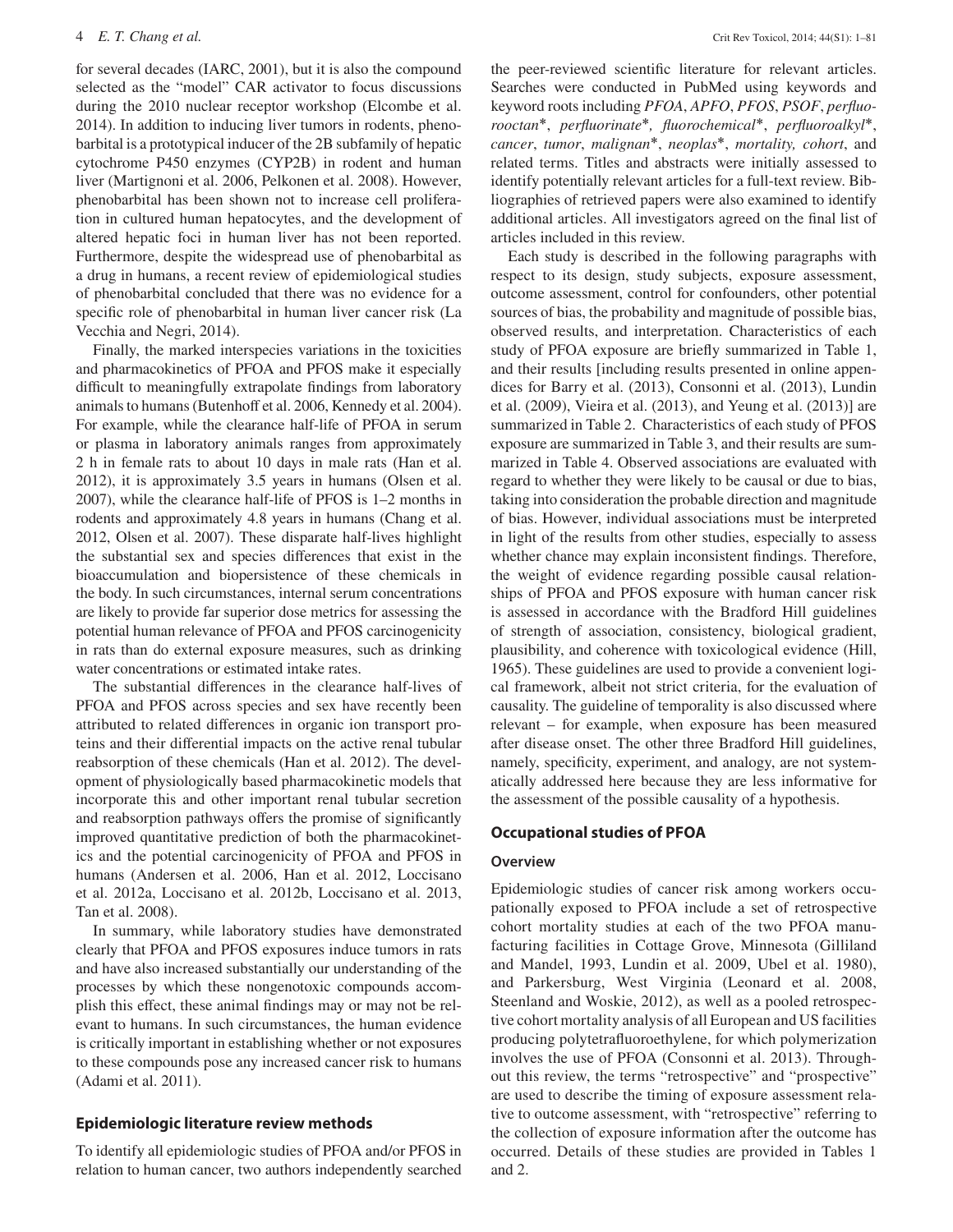|                        |                                                             |                                                          | Table 1. Design of epidemiologic studies of perfluorcoctanoic acid (PFOA) and cancer.                                                                                                                                                                                                                                         |                                                                                                                                                                                |                                                                                                                                                                                                                                                            |                                                                                                                                                                                                                                           |                                                                                                                                                                                                                                                                                                                                    |                                                                                                                                                                                                                 |                   |
|------------------------|-------------------------------------------------------------|----------------------------------------------------------|-------------------------------------------------------------------------------------------------------------------------------------------------------------------------------------------------------------------------------------------------------------------------------------------------------------------------------|--------------------------------------------------------------------------------------------------------------------------------------------------------------------------------|------------------------------------------------------------------------------------------------------------------------------------------------------------------------------------------------------------------------------------------------------------|-------------------------------------------------------------------------------------------------------------------------------------------------------------------------------------------------------------------------------------------|------------------------------------------------------------------------------------------------------------------------------------------------------------------------------------------------------------------------------------------------------------------------------------------------------------------------------------|-----------------------------------------------------------------------------------------------------------------------------------------------------------------------------------------------------------------|-------------------|
| Reference              | location<br>Study                                           | design<br>Study                                          | subjects<br>Study                                                                                                                                                                                                                                                                                                             | Comparison<br>subjects                                                                                                                                                         | Follow-up                                                                                                                                                                                                                                                  | assessment<br>Exposure                                                                                                                                                                                                                    | assessment<br>Outcome                                                                                                                                                                                                                                                                                                              | Adjustment factors                                                                                                                                                                                              | Comments          |
| Ubel et al.<br>1980    | <b>United States</b><br>Cottage Grove,<br>Minnesota,        | and retrospective<br>cohort mortality<br>Cross-sectional | facility that produced<br>workers participating<br>'ճ<br>months (of a total of<br>Cohort: 3,688 workers<br>4,218 workers) at a<br>1976-1979 (~50%<br>workers) in health<br>employed for $\geq 6$<br>$\sim$ 300 workers per<br>year $(\sim)0\%$ of all<br>evaluations in<br>in all 3 years)<br>Cross-sectional:<br><b>APFO</b> | Cross-sectional: Cross-sectional:<br>composition"<br>demographic<br>population<br>the same<br>group of<br>Cohort: "A<br>none                                                   | examinations in<br>through 1978<br>1976-1979<br>Cohort: 1948<br>none;                                                                                                                                                                                      | chemical plant employees<br>only: all employees or all<br>based on employment<br>Exposure classification<br>at the facility                                                                                                               | of 180 decedents<br>Cohort: NR; death<br>obtained for 177<br>personal health<br>Cross-sectional<br>examination<br>certificates                                                                                                                                                                                                     | calendar period;<br>stratified by sex<br>Cross-sectional:<br>Cohort: age and<br>none                                                                                                                            | SMRs not reported |
| Mandel<br>1993         | United States<br>Gilliland and Cottage Grove,<br>Minnesota, | cohort mortality<br>Retrospective                        | plant that produced<br>division) employed<br>for $\geq 6$ months at a<br>245 females in the<br>chemical division;<br>2,788 male and 749<br>$(1,339$ males and<br>1,449 males and<br>the nonchemical<br>female workers<br>504 females in<br>PFOA                                                                               | white female<br><b>United States</b><br>white male<br>population<br>population<br>Minnesota                                                                                    | $1989$ ; mean = $25$<br>years in chemical<br>nonchemical<br>26 years in<br>division,<br>division                                                                                                                                                           | PFOA exposure estimated<br>for $\geq 1$ month in chemical<br>1947-1983 through PFOA exposure classified<br>based on job histories<br>employed in chemical<br>(exposed if employed<br>division); cumulative<br>based on months<br>division | (family members<br>strategies; death<br>Administration,<br>decedents from<br>National Death<br>Social Security<br>outside United<br>departments<br>obtained for<br>cohort from<br>for 2 deaths<br>for $100\%$ of<br>state health<br>ascertained<br>certificates<br>Index, and<br>additional<br>99.5% of<br>Vital status<br>tracing | period for SIRs;<br>employment for<br>stratified by sex<br>and duration of<br>Age and calendar<br>RRs; stratified<br>by sex where<br>employment,<br>employment,<br>year of first<br>appropriate<br>Age at first |                   |
| et al. 2008<br>Leonard | <b>United States</b><br>Parkersburg,<br>Virginia,<br>West   | cohort mortality<br>Retrospective                        | pensioned employees<br>male) ever employed<br>through the DuPont<br>identified primarily<br>includes active and<br>6,027 workers (81%<br>production plant,<br>Registry, which<br>administrative<br>Epidemiology<br>at a polymer<br>$(N = 5,454)$ ,<br>and through                                                             | West Virginia<br>and DuPont<br>population,<br>population,<br><b>United States</b><br>population<br>1 worker<br>Virginia,<br>workers<br>(72, 882)<br>in West<br>Region<br>Ohio, | $range = < 1-55$<br>years in males,<br>$range = 13 - 39$<br>years in males<br>years in males.<br>2002; mean $\pm$<br>$SD = 26 \pm 15$<br>$16 \pm 10$ years<br>interquartile<br>and females<br>1948 through<br>$9 - 22$ years<br>in females;<br>in females; | PFOA based on ever<br>Potential exposure to<br>employment                                                                                                                                                                                 | through DuPont<br>Administration,<br>Social Security<br>Epidemiology<br>and National<br>surveillance<br>Death Index<br>Registry,<br>Mortality<br>States)                                                                                                                                                                           | calendar period<br>Age, sex, and                                                                                                                                                                                |                   |

 $(Continued) % \begin{minipage}[b]{0.5\linewidth} \centering \centerline{\includegraphics[width=0.5\linewidth]{images/STM100020.jpg} \centerline{\includegraphics[width=0.5\linewidth]{images/STM100020.jpg} \centerline{\includegraphics[width=0.5\linewidth]{images/STM100020.jpg} \centerline{\includegraphics[width=0.5\linewidth]{images/STM100020.jpg} \centerline{\includegraphics[width=0.5\linewidth]{images/STM100020.jpg} \centerline{\includegraphics[width=0.5\linewidth]{images/STM100020.jpg} \centerline{\includegraphics[width=0.5\linewidth]{images/STM100020.jpg} \centerline{\includegraphics[width$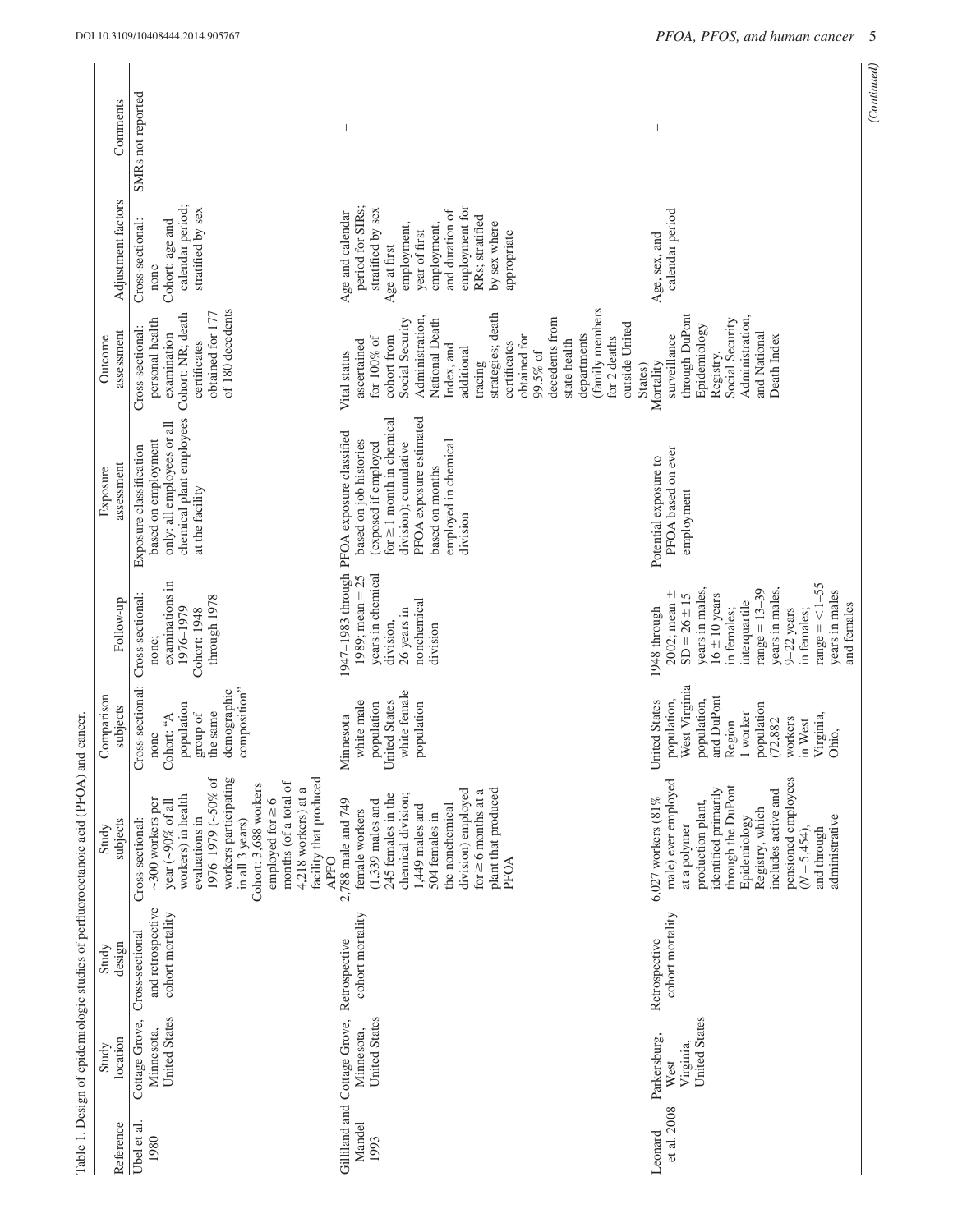|                    | Comments               |                                                                                                                                  | Spearman $\rho = 0.70$ for<br>correlation between<br>PFOA and PFOS                                                                                                                                                                                                                                                                                                                                                                                                                                                  | alternative weighting<br>with 10-year lag or<br>No change in results                                                                                                                                                                                       |
|--------------------|------------------------|----------------------------------------------------------------------------------------------------------------------------------|---------------------------------------------------------------------------------------------------------------------------------------------------------------------------------------------------------------------------------------------------------------------------------------------------------------------------------------------------------------------------------------------------------------------------------------------------------------------------------------------------------------------|------------------------------------------------------------------------------------------------------------------------------------------------------------------------------------------------------------------------------------------------------------|
|                    |                        |                                                                                                                                  |                                                                                                                                                                                                                                                                                                                                                                                                                                                                                                                     | schemes                                                                                                                                                                                                                                                    |
|                    | Adjustment factors     |                                                                                                                                  | smoking duration<br>intake (prostate,<br>intake (prostate,<br>index (prostate).<br>pancreas), high-<br>risk occupation<br>pancreas), fruit<br>(bladder, liver),<br>Age as time scale<br>liver), smoking<br>(liver); hazards<br>smoking status<br>bladder, liver),<br>alcohol intake<br>and vegetable<br>stratified by<br>appropriate<br>body mass<br>dietary fat<br>sex where<br>(all sites),<br>education<br>pancreas)<br>(prostate,<br>pancreas)<br>pancreas,<br>(bladder,<br>(bladder,<br>(bladder,<br>intensity | (also considered<br>status, and wage<br>calendar period<br>entry, smoking<br>birth for HR <sub>s</sub><br>Sex and year of<br>age at cohort<br>Age, sex, and<br>for SMR <sub>s</sub><br>type)                                                               |
|                    | assessment<br>Outcome  |                                                                                                                                  | Linkage to Danish<br>Cancer Registry<br>Pathology Data<br>and Danish<br><b>Bank</b>                                                                                                                                                                                                                                                                                                                                                                                                                                 | searches through<br>earlier follow-up<br>not previously<br>for nonactive<br>identified as<br>Death Index<br>deceased in<br>Vital records<br>employees<br>National                                                                                          |
|                    | assessment<br>Exposure |                                                                                                                                  | Liver cancer: 5.4 (2.5-13.7)<br>percentile) PFOA, ng/mL<br>1993-1997 to 2006 Plasma PFOA and PFOS<br>measured in samples<br>Noncancer women: 5.4<br>taken at cohort entry<br>Pancreatic cancer: 6.7<br>Noncancer men: 6.9<br>Prostate cancer: 6.9<br>Bladder cancer: 6.5<br>(median: 7 years) Median (5th-95th<br>$(3.2 - 13.3)$<br>$(3.4 - 14.1)$<br>$(2.7 - 13.4)$<br>$(3.0 - 12.8)$<br>$(2.2 - 11.6)$                                                                                                            | probable, or no/minimal)<br>exposure levels (definite,<br>exposure matrix with 3<br>exposure classification<br>based on work history<br>of the manufacturing<br>historical knowledge<br>Semi-quantitative job-<br>process. Job-based<br>records and expert |
|                    | Follow-up              |                                                                                                                                  | Cancers diagnosed<br>after cohort<br>$0-12$ years<br>enrollment                                                                                                                                                                                                                                                                                                                                                                                                                                                     | years (29.3 years<br>through 2002;<br>$mean = 31.3$<br>for definitely<br>for probably<br>31.6 years<br>exposed,<br>1947-1997<br>exposed,                                                                                                                   |
|                    | Comparison<br>subjects | Pennsylvania,<br>Parkersburg<br>Tennessee,<br>Kentucky,<br>and North<br>excluding<br>Carolina,<br>Indiana,<br>Virginia,<br>site) | selected from<br>prospective<br>680 men and<br>92 women<br>randomly<br>the same<br>without<br>cancer<br>cohort                                                                                                                                                                                                                                                                                                                                                                                                      | population<br>Minnesota                                                                                                                                                                                                                                    |
|                    | subjects<br>Study      | resources department<br>records from the<br>plant's human<br>$(N = 573)$                                                         | prospective cohort of<br>57,053 Danish-born<br>years with no prior<br>cases, 332 bladder<br>adults aged 50-65<br>cancer cases, 128<br>pancreatic cancer<br>liver cancer cases<br>713 prostate cancer<br>diagnosed after<br>enrollment in a<br>cases, and 67<br>cancer                                                                                                                                                                                                                                               | APFO manufacturing<br>3,993 employees $(80\%$<br>plant; 513 definitely<br>exposed to APFO.<br>for $\geq 1$ year at an<br>male) employed<br>1,688 probably<br>exposed, 1,792<br>nonexposed                                                                  |
|                    | design<br>Study        |                                                                                                                                  | Prospective case-<br>cohort                                                                                                                                                                                                                                                                                                                                                                                                                                                                                         | cohort mortality                                                                                                                                                                                                                                           |
|                    | location<br>Study      |                                                                                                                                  |                                                                                                                                                                                                                                                                                                                                                                                                                                                                                                                     | Cottage Grove, Retrospective<br>United States<br>Minnesota,                                                                                                                                                                                                |
| Table 1. Continued | Reference              | continued<br>Leonard et<br>al. 2008,                                                                                             | Eriksen et al. Denmark<br>2009                                                                                                                                                                                                                                                                                                                                                                                                                                                                                      | Lundin et al.<br>2009                                                                                                                                                                                                                                      |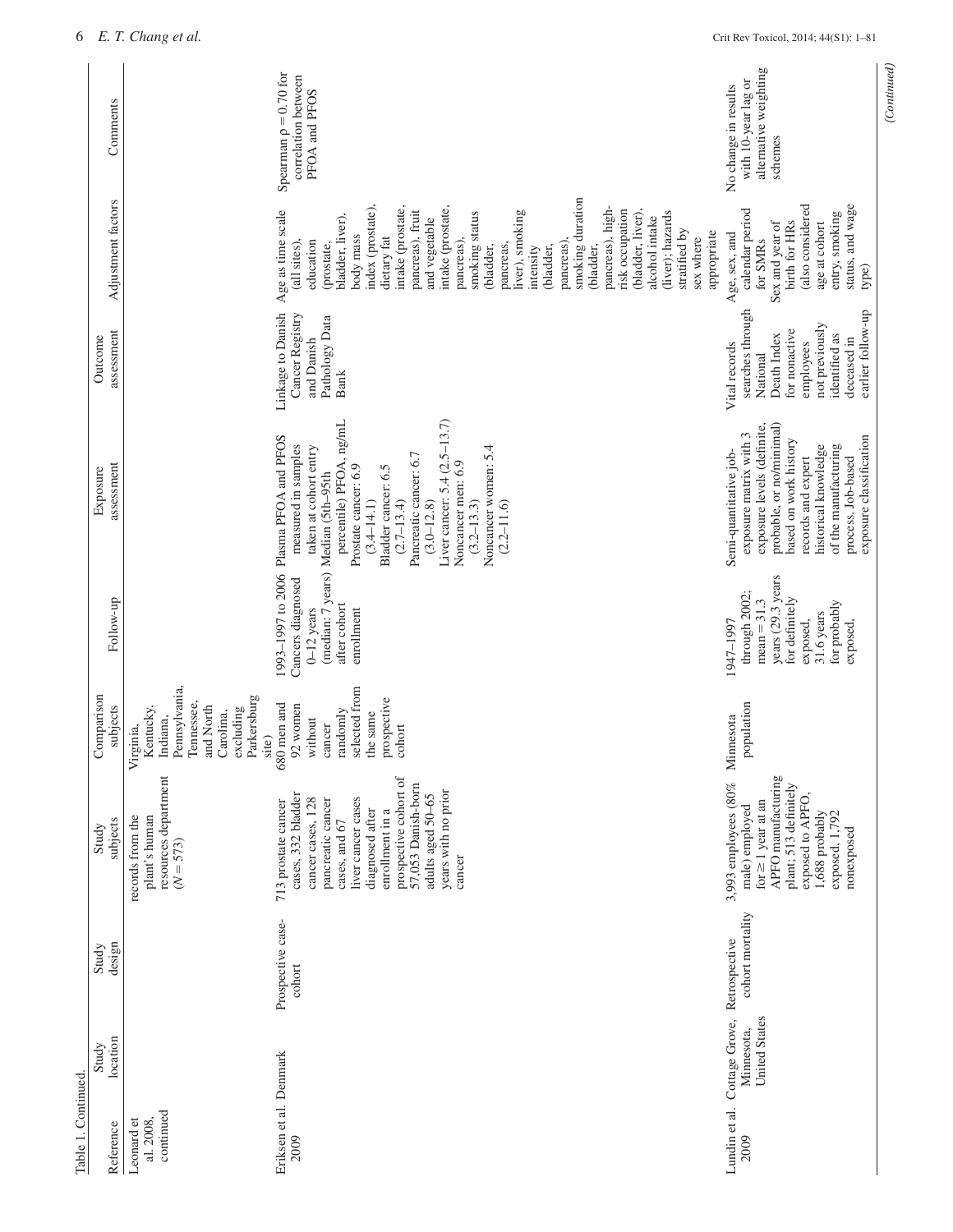| Table 1. Continued.                 |                                   |                 |                                                                                              |                                                                                                                                                                                                      |                                                              |                                                                                                                                                                                                                                                                                                                                                                                                                                                                                                                                                                                                                                                                                                                                                                                                                                        |                                                                                                                              |                                  |          |
|-------------------------------------|-----------------------------------|-----------------|----------------------------------------------------------------------------------------------|------------------------------------------------------------------------------------------------------------------------------------------------------------------------------------------------------|--------------------------------------------------------------|----------------------------------------------------------------------------------------------------------------------------------------------------------------------------------------------------------------------------------------------------------------------------------------------------------------------------------------------------------------------------------------------------------------------------------------------------------------------------------------------------------------------------------------------------------------------------------------------------------------------------------------------------------------------------------------------------------------------------------------------------------------------------------------------------------------------------------------|------------------------------------------------------------------------------------------------------------------------------|----------------------------------|----------|
| Reference                           | location<br>Study                 | design<br>Study | subjects<br>Study                                                                            | Comparison<br>subjects                                                                                                                                                                               | Follow-up                                                    | assessment<br>Exposure                                                                                                                                                                                                                                                                                                                                                                                                                                                                                                                                                                                                                                                                                                                                                                                                                 | assessment<br>Outcome                                                                                                        | Adjustment factors               | Comments |
| continued<br>Lundin et al.<br>2009, |                                   |                 |                                                                                              |                                                                                                                                                                                                      | nonexposed)<br>31.6 years for                                | job with definite exposure<br>multiplied by sum of days<br>exposure = $0.3-1.5$ ppm),<br>(high exposure), working<br>but ever working in a job<br>probable but not definite,<br>working $\geq 6$ months in a<br>considered ever working<br>(definite exposure $= 2.6$<br>and 100, 10, 1) assigned<br>exposure level (definite,<br>employees in year 2000<br>alternatives $= 100, 50, 1$<br>measurements from 131<br>with probable exposure<br>or only nonexposed) or<br>to job-exposure matrix<br>of employment at each<br>exposure). Cumulative<br>exposure classification<br>$0$ $ <$ 6 months in a job<br>with definite exposure<br>used relative exposure<br>based on serum PFOA<br>nonexposed jobs (low<br>(moderate exposure),<br>weights (100, 30, 1;<br>or working only in<br>5.2 ppm, probable<br>in jobs at a given<br>level |                                                                                                                              |                                  |          |
| et al. 2010<br>Vassiliadou          | Argolida,<br>Greece<br>Athens and | Cross-sectional | Anticancer Hospital<br>40 cancer patients<br>the Saint Savas<br>hospitalized at<br>in Athens | at the Medical<br>"Demokritos"<br>at a research<br>health check<br>Care Center<br>(urban area)<br>their annual<br>undergoing<br>employees<br>in Athens<br>of NCSR<br>working<br>56 healthy<br>center | collected in first<br>half of 2009<br>None; blood<br>samples | PFOA and PFOS measured<br>in serum                                                                                                                                                                                                                                                                                                                                                                                                                                                                                                                                                                                                                                                                                                                                                                                                     | routine medical<br>examination<br>malignancy;<br>hospitalized<br>undergoing<br>Cancer cases<br>noncancer<br>controls<br>with | $\overline{\phantom{a}}$<br>None |          |
|                                     |                                   |                 |                                                                                              |                                                                                                                                                                                                      |                                                              |                                                                                                                                                                                                                                                                                                                                                                                                                                                                                                                                                                                                                                                                                                                                                                                                                                        |                                                                                                                              |                                  |          |

 $(Continued)$ *(Continued)*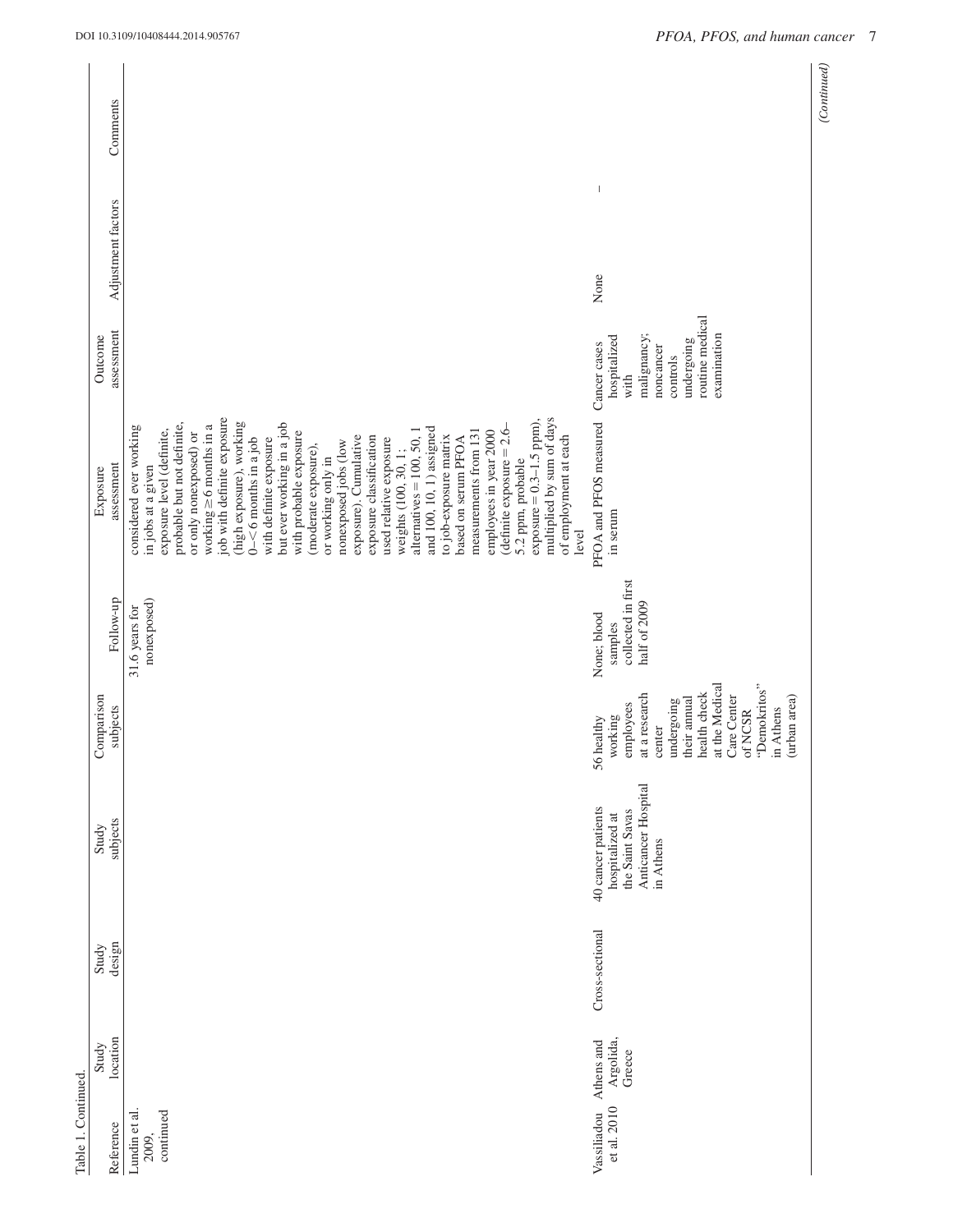|                    | Comments               |                                                                                                                                                                                     | and aryl hydrocarbon<br>induced transactivity<br>of estrogen receptor,<br>biphenyl congeners,<br>androgen receptor,<br>compounds, lipids,<br>cotinine, estradiol,<br>receptor in serum<br>plasma; metals in<br>and fatty acids in<br>whole blood; and<br>polychlorinated<br>and xenobiotic-<br>organochlorine<br>Also measured                                        | (Continued)<br>and measured serum<br>"[T]etrafluoroethylene,<br>category/job group<br>level (Woskie et al.<br>between modeled<br>manufacture of a<br>PFOA at the job<br>Spearman $\rho = 0.8$<br>for correlation<br>used in the<br>variety of<br>2012)                                                                                            |
|--------------------|------------------------|-------------------------------------------------------------------------------------------------------------------------------------------------------------------------------------|-----------------------------------------------------------------------------------------------------------------------------------------------------------------------------------------------------------------------------------------------------------------------------------------------------------------------------------------------------------------------|---------------------------------------------------------------------------------------------------------------------------------------------------------------------------------------------------------------------------------------------------------------------------------------------------------------------------------------------------|
|                    | Adjustment factors     |                                                                                                                                                                                     | status in adjusted<br>and menopausal<br>index, full-term<br>breastfeeding,<br>Age, body mass<br>pregnancies,<br>cotinine,<br>models                                                                                                                                                                                                                                   | ž                                                                                                                                                                                                                                                                                                                                                 |
|                    | assessment<br>Outcome  |                                                                                                                                                                                     | cancer cases in<br>hospital where<br>Greenland are<br>Cases identified<br>from a single<br>registered<br>all breast                                                                                                                                                                                                                                                   | registry based on<br>through National<br>Social Security<br>Administration<br>and state death<br>$(1979 - 2008)$<br>Death Index<br>surveillance<br>and DuPont<br>certificates<br>Mortality                                                                                                                                                        |
|                    | assessment<br>Exposure |                                                                                                                                                                                     | Cases: median: 2.5; 95% CI:<br>Controls: median: 1.6; 95%<br>2.2, 3.4; range: 0.2-7.2<br>from controls at study<br>compounds including<br>cancer diagnosis and<br>Serum PFOA (ng/mL)<br>CI: 2.11, 2.9; range:<br>from cases at breast<br>measured in serum<br>PFOA and PFOS<br>10 perfluorinated<br>enrollment<br>$0.2 - 7.6$                                         | models to estimate annual<br>1948 through 2008; Time-varying job-exposure<br>group combinations: 1)<br>into 8 job category/job<br>in 1979-2004, used as<br>matrix based on 2,125<br>worker after grouping<br>a basis for regression<br>serum levels for each<br>concentrations taken<br>serum samples from<br>1,308 workers with<br>measured PFOA |
|                    | Follow-up              |                                                                                                                                                                                     | None; enrollment<br>2000-2003<br>period:                                                                                                                                                                                                                                                                                                                              | $mean = 30$ years                                                                                                                                                                                                                                                                                                                                 |
|                    | Comparison<br>subjects | medical check<br>at the General<br>undergoing a<br>(semi-urban/<br>ambulatory<br>and healthy<br>individuals<br>of Nafplio,<br>rural area)<br>Argolida<br>Hospital<br>patients<br>86 | data on PFOA<br>2006; Deutch<br>breast cancer<br>women, with<br>participation<br>Inuit women<br>cases on age<br>and district,<br>rates $> 90\%$<br>matched to<br>et al. 2007)<br>(Cote et al.<br>and PFOS)<br>115 (98 with<br>serological<br>frequency-<br>Greenland<br>studies in<br>identified<br>randomly<br>from two<br>sectional<br>sampled<br>without<br>cross- | plants in West<br>region worker<br>(67,294 male<br>Appalachian<br>and 19,404<br>population<br>workers at<br>female<br>DuPont                                                                                                                                                                                                                      |
|                    | subjects<br>Study      |                                                                                                                                                                                     | in Greenland during<br>women with breast<br>breast cancer cases<br>cancer (80% of all<br>Dronning Ingrids<br>31 Greenland Inuit<br>sampling period)<br>identified from<br>Hospital                                                                                                                                                                                    | detailed work history<br>birth and sufficiently<br>Same as Leonard et al.<br>PFOA serum levels<br>5,791 workers with<br>for estimation of<br>2008, reduced to<br>available date of<br>over time                                                                                                                                                   |
|                    | design<br>Study        |                                                                                                                                                                                     | Case-control                                                                                                                                                                                                                                                                                                                                                          | cohort mortality<br>Retrospective                                                                                                                                                                                                                                                                                                                 |
|                    | location<br>Study      |                                                                                                                                                                                     | Greenland<br>Nuuk,                                                                                                                                                                                                                                                                                                                                                    | United States<br>Parkersburg,<br>Virginia,<br>West                                                                                                                                                                                                                                                                                                |
| Table 1. Continued | Reference              | continued<br>Vassiliadou<br>2010,<br>et al.                                                                                                                                         | et al. 2011<br>Jorgensen<br>Bonefeld-                                                                                                                                                                                                                                                                                                                                 | Steenland<br>Woskie<br>2012<br>and                                                                                                                                                                                                                                                                                                                |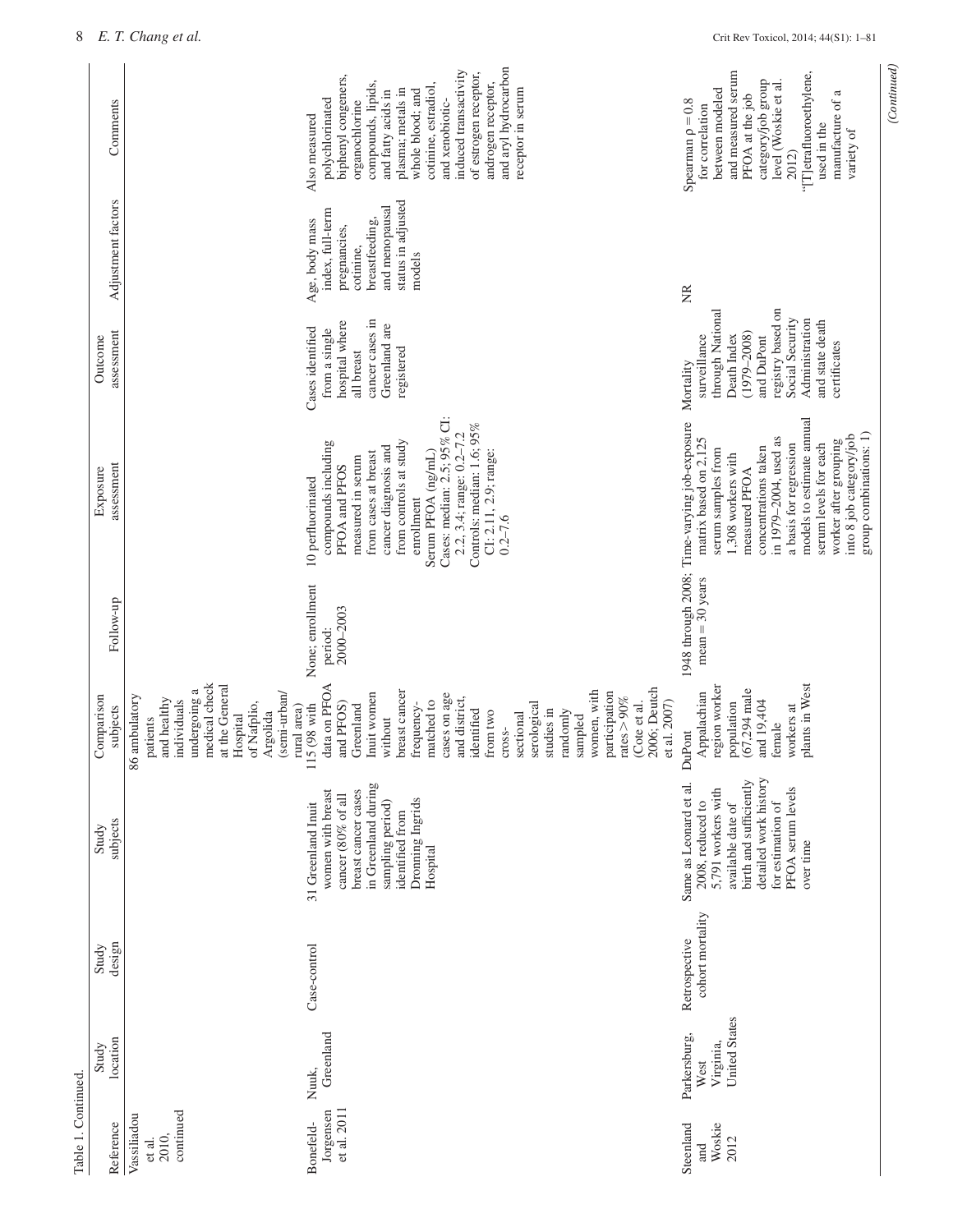| Table 1. Continued                               |                                                                           |                         |                                                                                                                                                                                                                                                                                                                                                                                                                                                                            |                                                                                                                                                                                                                                                                           |                                                                                                                                                                                                                                              |                                                                                                                                                                                                                                                                                                                                                                                                                                                                                                                                                                                                                                                                                                                             |                                                                                                                                                                                                                                                                                                   |                                                                                                                                                                    |                                                                                                                                                                                                                                                                                                                                                                                                                                                         |
|--------------------------------------------------|---------------------------------------------------------------------------|-------------------------|----------------------------------------------------------------------------------------------------------------------------------------------------------------------------------------------------------------------------------------------------------------------------------------------------------------------------------------------------------------------------------------------------------------------------------------------------------------------------|---------------------------------------------------------------------------------------------------------------------------------------------------------------------------------------------------------------------------------------------------------------------------|----------------------------------------------------------------------------------------------------------------------------------------------------------------------------------------------------------------------------------------------|-----------------------------------------------------------------------------------------------------------------------------------------------------------------------------------------------------------------------------------------------------------------------------------------------------------------------------------------------------------------------------------------------------------------------------------------------------------------------------------------------------------------------------------------------------------------------------------------------------------------------------------------------------------------------------------------------------------------------------|---------------------------------------------------------------------------------------------------------------------------------------------------------------------------------------------------------------------------------------------------------------------------------------------------|--------------------------------------------------------------------------------------------------------------------------------------------------------------------|---------------------------------------------------------------------------------------------------------------------------------------------------------------------------------------------------------------------------------------------------------------------------------------------------------------------------------------------------------------------------------------------------------------------------------------------------------|
| Reference                                        | location<br>Study                                                         | design<br>Study         | subjects<br>Study                                                                                                                                                                                                                                                                                                                                                                                                                                                          | Comparison<br>subjects                                                                                                                                                                                                                                                    | Follow-up                                                                                                                                                                                                                                    | assessment<br>Exposure                                                                                                                                                                                                                                                                                                                                                                                                                                                                                                                                                                                                                                                                                                      | assessment<br>Outcome                                                                                                                                                                                                                                                                             | Adjustment factors                                                                                                                                                 | Comments                                                                                                                                                                                                                                                                                                                                                                                                                                                |
| continued<br>Woskie<br>Steenland<br>2012,<br>and |                                                                           |                         |                                                                                                                                                                                                                                                                                                                                                                                                                                                                            | population for<br>Pennsylvania,<br>1955-2009);<br>extrapolated<br>also, United<br>Parkersburg<br>Tennessee,<br>1940-2007<br>and North<br>Kentucky,<br>Indiana,<br>excluding<br>site, from<br>Carolina,<br>Virginia,<br>irginia,<br>to 2009<br><b>States</b><br>Ohio,<br>⋝ |                                                                                                                                                                                                                                              | $exposure = 7.8 ppm-years$<br>identified separately; and<br>8) non-Teflon/copolymer<br>direct PFOA exposure in<br>PFOA exposure in other<br>plant background PFOA<br>jobs with no PFOA use.<br>identified separately; 6)<br>Mean estimated annual<br>Teflon production area,<br>maintenance jobs with<br>copolymer production<br>including 2) chemical<br>direct non-PFOA use<br>areas; 4) intermittent<br>intermittent direct or<br>exposures, including<br>7) Teflon/copolymer<br>serum PFOA $= 0.35$<br>ppm (median: 0.23),<br>separately; 3) direct<br>production division<br>operators identified<br>tetrafluoroethylene<br>maintenance jobs<br>jobs, including 5)<br>mean cumulative<br>monomer jobs<br>(median: 4.3) |                                                                                                                                                                                                                                                                                                   |                                                                                                                                                                    | ''Mesothelioma showed<br>in unlagged analyses,<br>a significant positive<br>are highly correlated<br>population." (p.916)<br>employment, which<br>relation with PFOA<br>potential exposures<br>tetrafluoroethylene<br>exposure-response<br>exposure." (p.916)<br>cumulative PFOA<br>been identified as<br>is correlated with<br>fluoropolymers, has<br>a rodent kidney<br>possibly driven<br>by duration of<br>in this worker<br>PFOA and<br>carcinogen |
| Barry et al.<br>2013                             | <b>United States</b><br>Valley, Ohio<br>and West<br>Virginia,<br>Mid-Ohio | Retrospective<br>cohort | 32,254 adults aged $\geq$ 20 Internal referent Age 20 years or<br>and/or were included<br>of six contaminated<br>least one follow-up<br>water districts near<br>for $\geq 1$ year in one<br>between 1950 and<br>adult participants;<br>3 December 2004<br>participated in at<br>lived, worked, or<br>rate = $81\%$ ) who<br>a chemical plant<br>of plant workers,<br>years (of 54,457<br>attended school<br>mortality study<br>participation<br>in the cohort<br>estimated |                                                                                                                                                                                                                                                                           | years for workers<br>cancer, death, or<br>last study survey<br>earliest of age at<br>mean follow-up<br>$time = 32 \text{ years}$<br>age in 1952 (if<br>$(2008 - 2010)$ or<br>for community<br>older) through<br>2010-2011);<br>residents, 38 | occupational exposure for<br>plant workers $(N = 3, 713)$<br>distribution, metabolism,<br>for each year of life from<br>emission and dispersion<br>water consumption, and<br>concentration estimated<br>Cumulative PFOA serum<br>residential history and<br>1952 or birth (if later)<br>on historical regional<br>and excretion model;<br>using a job-exposure<br>data including PFOA<br>a PFOA absorption,<br>through 2011 based<br>also accounted for<br>patterns, personal<br>matrix                                                                                                                                                                                                                                     | cancer registries<br>respectively) for<br>records review<br>Ohio and West<br>mailed survey,<br>only validated<br>Virginia state<br>1993 onward,<br>confirmation;<br>diagnoses or<br>Self-report on<br>followed by<br>for medical<br>of reported<br>linkage to<br>$(1992 \text{ and}$<br>a request | hazards stratified<br>by 5-year birth<br>Age (time scale),<br>sex, education,<br>consumption;<br>smoking, and<br>time-varying<br>time-varying<br>alcohol<br>period | cancer cases (data not<br>predicted median was<br>when using a 20-year<br>2005-2006, although<br>Spearman $\rho = 0.677$ for<br>median (14.2 ppb vs.<br>lower than observed<br>and observed serum<br>24.3 ppb in original<br>correlation between<br>on all self-reported<br>43,449 community<br>Results were similar<br>lag or when based<br>model-predicted<br>PFOA levels in<br>members in<br>shown)                                                  |

 $(Continued) % \begin{minipage}[c]{0.5\linewidth} \centering \includegraphics[width=\textwidth]{figures/cross-lingual-2.png} \caption{The first two times of the target set.} \label{fig:cross-lingual-2} \end{minipage} % \begin{minipage}[c]{0.5\linewidth} \centering \includegraphics[width=\textwidth]{figures/cross-2.png} \caption{The second two times of the target set.} \label{fig:cross-2} \end{minipage} % \begin{minipage}[c]{0.5\linewidth} \centering \includegraphics[width=\textwidth]{figures/cross-2.png} \caption{The second two times of the target set.} \label{fig:cross-2} \end{minipage} % \begin{minipage}[c]{0.5\linewidth} \center$ *(Continued)*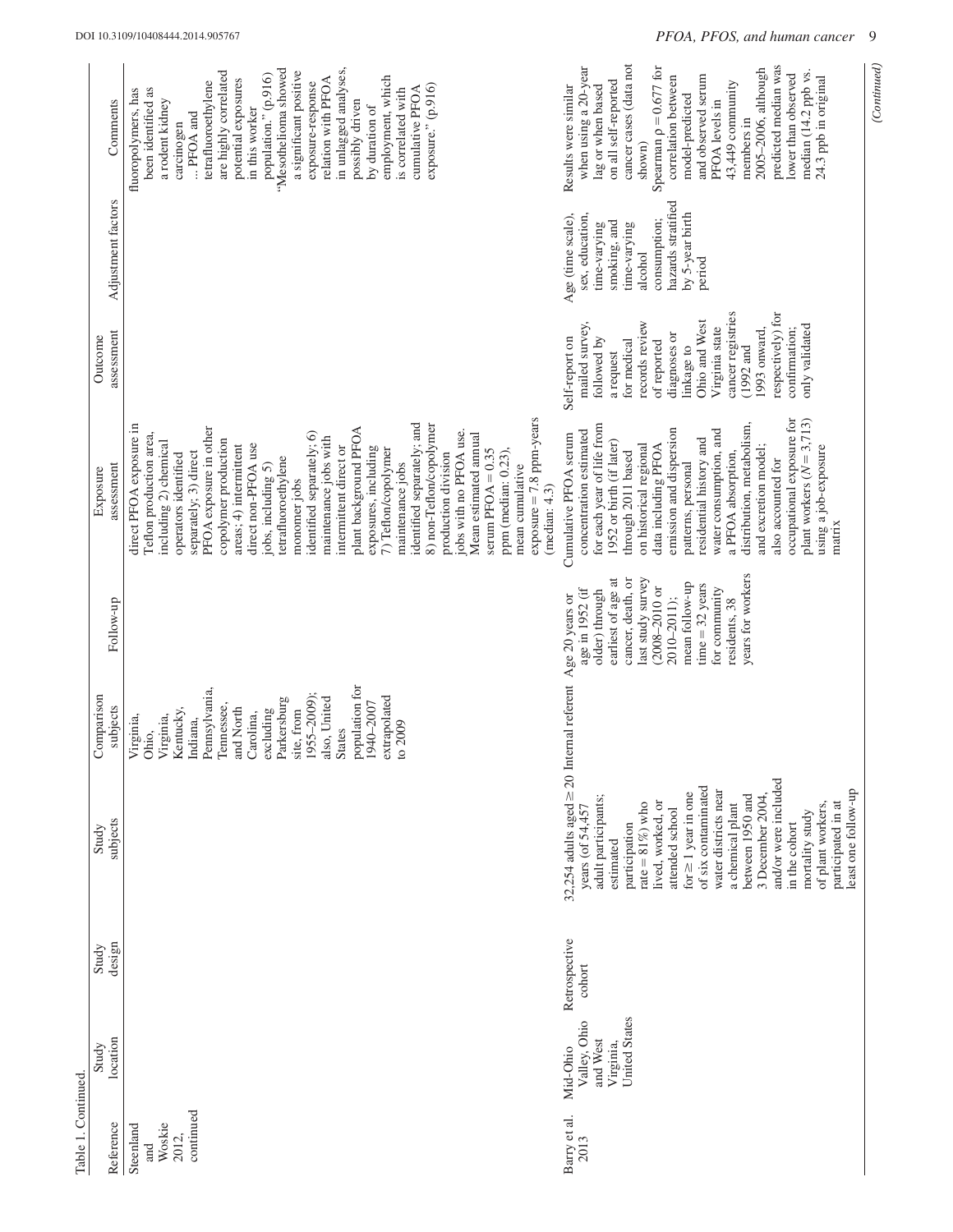| Table 1. Continued.               |                                                                                                                                                                                                                                                      |                                   |                                                                                                                                                                                                                                                                                                                                                |                         |                                                                                                                                 |                                                                                                                                                                                                                                                                                                                                                                                                                                                        |                                                                                                                                                                                                                                                                                                                                                                                                                                   |                            |                                                                                                                                                                                                                                               |
|-----------------------------------|------------------------------------------------------------------------------------------------------------------------------------------------------------------------------------------------------------------------------------------------------|-----------------------------------|------------------------------------------------------------------------------------------------------------------------------------------------------------------------------------------------------------------------------------------------------------------------------------------------------------------------------------------------|-------------------------|---------------------------------------------------------------------------------------------------------------------------------|--------------------------------------------------------------------------------------------------------------------------------------------------------------------------------------------------------------------------------------------------------------------------------------------------------------------------------------------------------------------------------------------------------------------------------------------------------|-----------------------------------------------------------------------------------------------------------------------------------------------------------------------------------------------------------------------------------------------------------------------------------------------------------------------------------------------------------------------------------------------------------------------------------|----------------------------|-----------------------------------------------------------------------------------------------------------------------------------------------------------------------------------------------------------------------------------------------|
| Reference                         | location<br>Study                                                                                                                                                                                                                                    | design<br>Study                   | subjects<br>Study                                                                                                                                                                                                                                                                                                                              | Comparison<br>subjects  | Follow-up                                                                                                                       | assessment<br>Exposure                                                                                                                                                                                                                                                                                                                                                                                                                                 | assessment<br>Outcome                                                                                                                                                                                                                                                                                                                                                                                                             | Adjustment factors         | Comments                                                                                                                                                                                                                                      |
| continued<br>Barry et al<br>2013, |                                                                                                                                                                                                                                                      |                                   | employed at the plant<br>and 3,713 adults who<br>for $\geq 1$ day between<br>worked at the plant<br>estimates of PFOA<br>exposure; includes<br>28,541 community<br>survey, and had<br>1948 and 2002<br>workers never                                                                                                                           |                         |                                                                                                                                 | and $>$ 2,000 PFOA serum<br>measurements taken over<br>ng/mL (range: 2.8-9,217)<br>serum PFOA level = 19.4<br>5.2-3,683) in all workers<br>in community members,<br>Median estimated annual<br>(range: 0.25-4,752) in<br>Median measured serum<br>community members,<br>$0.25 - 22,412$ in 1,881<br>based on job history<br>PFOA level in 2005-<br>$112.7$ ng/mL (range:<br>174.4 ng/mL (range:<br>$2006 = 24.2$ ng/mL<br>time from workers<br>workers | records obtained<br>for 3,146 [88%])<br>$[70\%]$ of 3,589<br>reported, with<br>cases (2,507<br>included in<br>reviewable<br>analysis                                                                                                                                                                                                                                                                                              |                            | NR in erratum) (Shin<br>analysis; 13.7 ppb vs.<br>et al. 2011b)                                                                                                                                                                               |
| et al. 2013<br>Consonni           | United States<br>Netherlands:<br>Parkersburg<br>New Jersey,<br>States; and<br>Dordrecht,<br>Germany;<br>Cleveleys,<br>Kingdom;<br>Thornton<br>Marengo,<br>Bayonne,<br>Virginia,<br>Spinetta<br>United<br>United<br>Gendorf,<br>Italy;<br>West<br>the | cohort mortality<br>Retrospective | Carolina), including<br>small plant in North<br>$(4,205$ ever exposed<br>sites in Europe and<br>tetrafluoroethylene<br>(TFE) production<br>to APFO) at all 6<br>5,879 male workers<br>sites and workers<br>$emploved for \geq 6ever workers at 3Netherlands) atNorth AmericaVirginia) or \geq 1year (Germany,(excluding onemonths (Westothers$ | populations<br>National | $years = 148, 843$<br>period) through<br>1950-2002 (TFE<br>mean $= 25.3$<br>2001-2008;<br>production<br>years (total<br>person- | plant-level information on<br>and "sparse measurement<br>no) to asbestos and vinyl<br>annual semiquantitative<br>on work history records<br>potential exposure (yes/<br>Job-exposure matrix with<br>data available from the<br>APFO exposure based<br>plants"; also collected<br>estimates of TFE and<br>chloride monomer                                                                                                                              | death certificates<br>98.8% complete;<br>from population<br>and New Jersey)<br>causes of death<br>Administration<br>Italy), National<br>Social Security<br><b>Health Service</b><br>West Virginia<br>and ICD codes<br>(Germany, the<br>obtained from<br>Kingdom), or<br>national, and<br>Netherlands,<br>provided by<br>ascertained<br>underlying<br>local, state,<br>registries<br>Vital status<br>company<br>(United<br>sources | Age and calendar<br>period | exposed to APFO but<br>Spearman $\rho = 0.72$ for<br>correlation between<br>exposure estimates;<br>including 16 deaths<br>Results not shown for<br>778 women (683 at<br>West Virginia site),<br>no workers were<br>TFE and APFO<br>not to TFE |

 $(Continued) % \begin{minipage}[c]{0.5\linewidth} \centering \includegraphics[width=\textwidth]{figures/cross-lingual-2.png} \caption{The first two times of the target model.} \label{fig:cross-lingual-2} \end{minipage} % \begin{minipage}[c]{0.5\linewidth} \centering \includegraphics[width=\textwidth]{figures/cross-lingual-2.png} \caption{The second two times of the target model.} \label{fig:cross-lingual-2} \end{minipage} % \begin{minipage}[c]{0.5\linewidth} \centering \includegraphics[width=\textwidth]{figures/cross-2.png} \caption{The second two times of the target model.} \label{fig:cross-2} \end{minipage} % \begin{minipage}[c]{0.$ *(Continued)*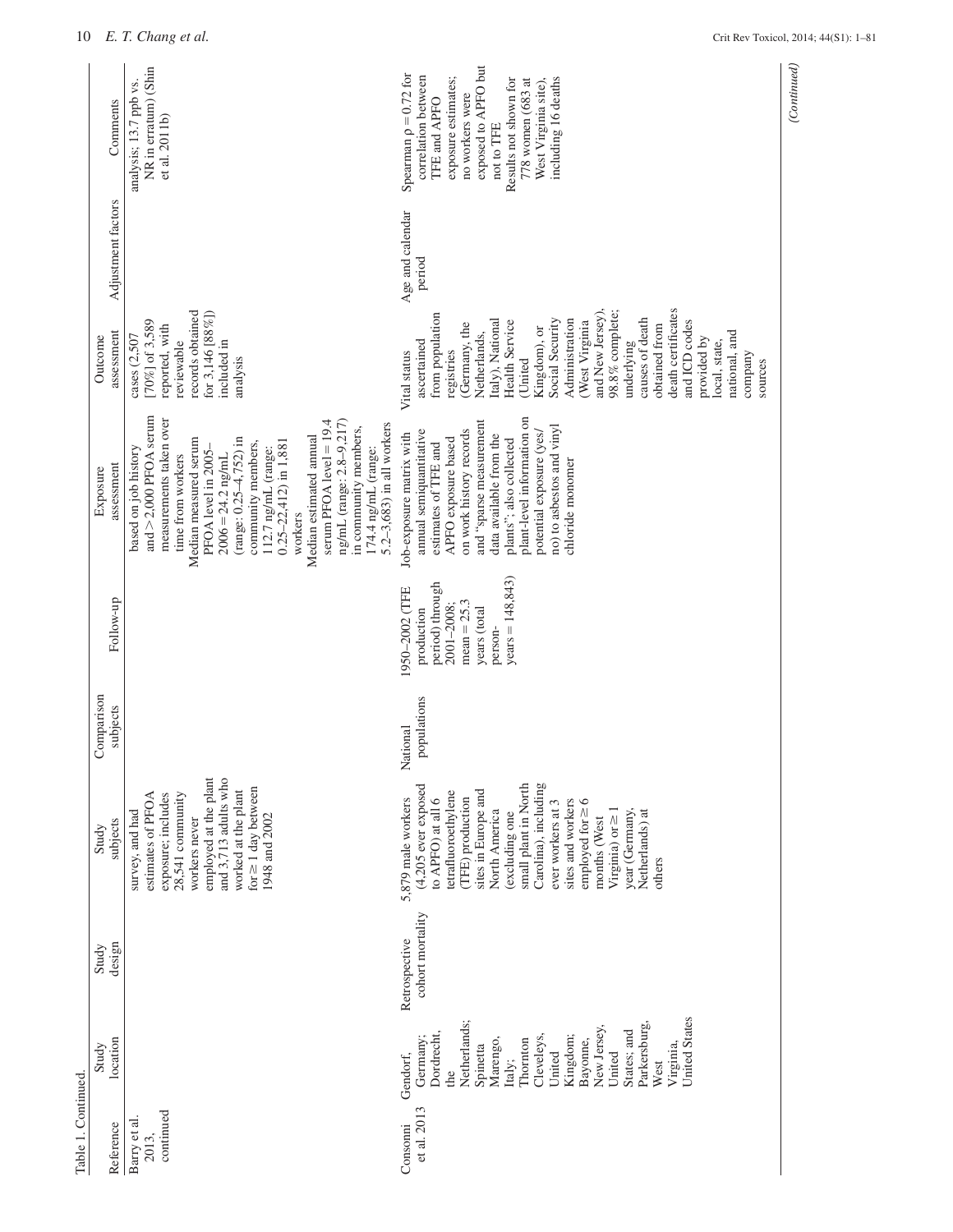|                    | Comments               | and health insurance<br>for missing smoking<br>multiple imputation<br>pancreas, and testis<br>exposure assuming<br>cancer patients; or<br>alternative control<br>comparable when<br>cumulative PFOA<br>10-year residency<br>residency; annual<br>year latency and<br>data $(N = 2,452)$<br>group including<br>serum exposure<br>using estimated<br>and no latency;<br>assuming 10-<br>provider data<br>PFOA serum<br>kidney, liver,<br>$(N = 1, 824)$<br>Results were                                                                                                                                                                                                                                                                                                                                                                                                                                                                                                                                                                                                                                                                                                                                          | (Continued) |
|--------------------|------------------------|----------------------------------------------------------------------------------------------------------------------------------------------------------------------------------------------------------------------------------------------------------------------------------------------------------------------------------------------------------------------------------------------------------------------------------------------------------------------------------------------------------------------------------------------------------------------------------------------------------------------------------------------------------------------------------------------------------------------------------------------------------------------------------------------------------------------------------------------------------------------------------------------------------------------------------------------------------------------------------------------------------------------------------------------------------------------------------------------------------------------------------------------------------------------------------------------------------------|-------------|
|                    | Adjustment factors     | Age, sex, diagnosis<br>status, insurance<br>provider, and (in<br>Ohio only) race<br>year, smoking                                                                                                                                                                                                                                                                                                                                                                                                                                                                                                                                                                                                                                                                                                                                                                                                                                                                                                                                                                                                                                                                                                              |             |
|                    | assessment<br>Outcome  | Virginia cancer<br>Ohio and West<br>Incident cancers<br>registered in<br>registries                                                                                                                                                                                                                                                                                                                                                                                                                                                                                                                                                                                                                                                                                                                                                                                                                                                                                                                                                                                                                                                                                                                            |             |
|                    | assessment<br>Exposure | 0 or 10-year lag) using an<br>sensitivity analyses, with<br>environmental, exposure,<br>previously or cumulative<br>concentrations by public<br>existing PFOA exposure<br>low, or unexposed based<br>street address, estimated<br>residency at address for<br>Pomeroy, Ohio: 10.7 µg/L<br>using a PFOA exposure<br>level from 1951 to date<br>of diagnosis (assuming<br>data (Shin et al. 2011a,<br>10 years or lifetime in<br>any of 6 contaminated<br>on distribution among<br>Belpre, Ohio: 18.7 µg/L<br>serum measurements:<br>based on residence at<br>annual serum level at<br>and pharmacokinetic<br>diagnosis or 10 years<br>public water districts<br>median PFOA serum<br>Lubeck, West Virginia:<br>model incorporating<br>vs. noncontaminated<br>previously estimated<br>2011b). Categorized<br>In Ohio only, based on<br>water districts. 1995<br>annual serum PFOA<br>model and $>45,000$<br>Mason, West Virginia:<br>high, high, medium,<br>diagnosis in one or<br>Little Hocking, Ohio:<br>serum level as very<br>Potential exposure to<br>water district were<br>Tupper Plains, Ohio:<br>PFOA in drinking<br>water estimated<br>23.9 µg/L<br>65.8 µg/L<br>$125 \mu g/L$<br>5.3 µg/L<br>exposed |             |
|                    | Follow-up              | diagnosed 1996<br>through 2005<br>None; cases                                                                                                                                                                                                                                                                                                                                                                                                                                                                                                                                                                                                                                                                                                                                                                                                                                                                                                                                                                                                                                                                                                                                                                  |             |
|                    | Comparison<br>subjects | testicular, and<br>other cancers<br>liver cancers<br>pancreatic,<br>$types = all$<br>of each of<br>excluding<br>18 cancer<br>Controls for<br>analysis<br>kidney,                                                                                                                                                                                                                                                                                                                                                                                                                                                                                                                                                                                                                                                                                                                                                                                                                                                                                                                                                                                                                                               |             |
|                    | subjects<br>Study      | diagnosed < 15 years<br>with geocoding data,<br>identified from Ohio<br>Surveillance System<br>residing in the study<br>Incident cancer cases<br>cohorts, and cases<br>studied in animals<br>Cancer Incidence<br>area at diagnosis,<br>types with $< 100$<br>excluding cancer<br>Cancer Registry<br>$(N = 7,869)$ and<br>or occupational<br>not previously<br>West Virginia<br>$(N = 17,238),$<br>Ohio cases or<br>of age                                                                                                                                                                                                                                                                                                                                                                                                                                                                                                                                                                                                                                                                                                                                                                                      |             |
|                    | design<br>Study        | Case-control                                                                                                                                                                                                                                                                                                                                                                                                                                                                                                                                                                                                                                                                                                                                                                                                                                                                                                                                                                                                                                                                                                                                                                                                   |             |
|                    | location<br>Study      | <b>United States</b><br>Mason, Wirt,<br>Ohio; Wood,<br>Valley, Ohio<br>Washington,<br>and Morgan<br>and Cabell<br>Counties,<br>Pleasants,<br>Counties,<br>and West<br>Virginia)<br>Virginia,<br>Putnam,<br>Jackson,<br>Ritchie,<br>Mid-Ohio<br>Meigs,<br>Gallia,<br>(Athens,<br>West                                                                                                                                                                                                                                                                                                                                                                                                                                                                                                                                                                                                                                                                                                                                                                                                                                                                                                                           |             |
| Table 1. Continued | Reference              | Vieira et al.<br>2013                                                                                                                                                                                                                                                                                                                                                                                                                                                                                                                                                                                                                                                                                                                                                                                                                                                                                                                                                                                                                                                                                                                                                                                          |             |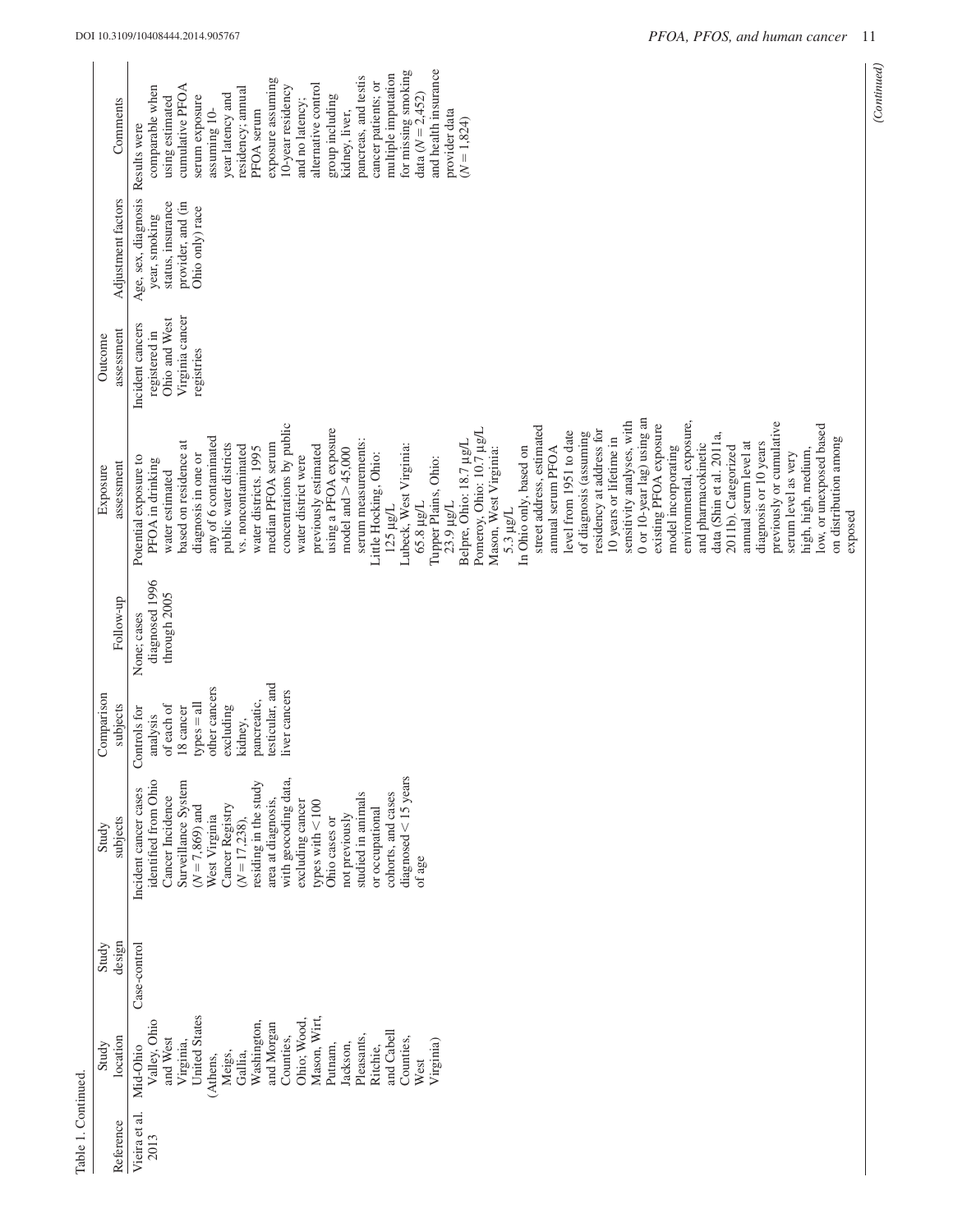|                    | Comments               | cirrhosis; $P > 0.05$ for<br>Spearman $\rho = 0.850$ for<br>$HCV$ ; 0.298 in $HCV$<br>correlation of PFOA<br>and PFOS in control<br>liver tissue; 0.708 in<br>Spearman $\rho = -0.227$<br>HCC without HCV;<br>$0.189$ in HCC with<br>for correlation of<br>tissue samples in<br>serum and liver<br>PFOS in paired<br>all correlations<br>control serum    | percentile as cutoff<br>for PFOA (data not<br>nonsignificant OR<br>after using $>75th$<br>"Somewhat higher"<br>but statistically<br>shown)                                                                                                                                                                                                                            | (Continued)<br>males), 0.09 for body<br>mass index (inverse<br>interaction $= 0.04$<br>for sex (inverse<br>association for<br>P-value for |
|--------------------|------------------------|-----------------------------------------------------------------------------------------------------------------------------------------------------------------------------------------------------------------------------------------------------------------------------------------------------------------------------------------------------------|-----------------------------------------------------------------------------------------------------------------------------------------------------------------------------------------------------------------------------------------------------------------------------------------------------------------------------------------------------------------------|-------------------------------------------------------------------------------------------------------------------------------------------|
|                    | Adjustment factors     |                                                                                                                                                                                                                                                                                                                                                           | Age, body mass<br>year of blood<br>index, and<br>sampling                                                                                                                                                                                                                                                                                                             | annual household<br>employment<br>Age, race, sex,<br>education,<br>years of<br>income,                                                    |
|                    | assessment<br>Outcome  | Liver disease cases None<br>Transplant Unit<br>Victorian Liver<br>identified from<br>the liver tissue<br>bank at the                                                                                                                                                                                                                                      | newly diagnosed<br>chemotherapy at<br>the Department<br>prostate cancer<br>of Oncology at<br>treatment with<br>the University<br>patients with<br>admitted for<br>radiation or<br>Hospital in<br>Consecutive,<br>Örebro                                                                                                                                               | mailed survey,<br>rectal cancer<br>colon and/or<br>diagnosis on<br>Self-report of                                                         |
|                    | assessment<br>Exposure | substances measured<br>12 perfluoroalkyl and<br>in liver and serum<br>polyfluoroalkyl<br>specimens                                                                                                                                                                                                                                                        | 8 perfluorinated compounds<br>PFOS measured in whole<br>Cases: mean: 2.3; median:<br>blood collected during<br>Whole blood PFOA (ng/<br>including PFOA and<br>same time period for<br>2.0; range: 0.320-15<br>cases and controls<br>Controls: mean: 2.0;<br>range: 0.345-8.4<br>median: 1.9;<br>$\overline{\text{ml}}$                                                | collected at the time of<br>compounds including<br>measured in serum<br>PFOA and PFOS<br>the health survey<br>10 perfluorocarbon          |
|                    | Follow-up              | serum specimens<br>None; case tissues<br>mostly obtained<br>obtained from<br>2004 through<br>through 2008<br>2009, control<br>tissues and<br>and serum<br>specimens<br>from 2007                                                                                                                                                                          | None; enrollment<br>period: 2007-<br>2011                                                                                                                                                                                                                                                                                                                             | period: 2005-<br>None; survey<br>2006                                                                                                     |
|                    | Comparison<br>subjects | tumor margin;<br>from patients<br>9 histologically<br>liver tissues<br>resected for<br>known liver<br>clear of the<br>metastasis,<br>taken from<br>specimens<br>specimens<br>colorectal<br>taken well<br>$25$ serum $\,$<br>obtained<br>without<br>disease<br>healthy<br>control<br>normal<br>donors<br>with                                              | from Swedish<br>185 population<br>registry with<br>one round of<br>replacement;<br>participation<br>cases on age<br>of residence<br>prior cancer<br>individually<br>prior cancer<br>matched to<br>population<br>and county<br>those with<br>excluding<br>identified<br>rate, 54%<br>controls<br>without<br>after<br>60%                                               | dnora kpms<br>cancer from<br>as the cases<br>47,151 adults<br>the same<br>without                                                         |
|                    | subjects<br>Study      | specimens]) obtained<br>liver failure [4 serum<br>amyloidosis or acute<br>tissues (12 HCC [24<br>liver transplantation<br>livers at the time of<br>serum specimens];<br>HCV [38 serum<br>HCV [13 serum<br>at a single liver<br>from explanted<br>specimens]; 38<br>transplant unit<br>66 diseased liver<br>cirrhosis with<br>specimens]; 2<br>14 HCC with | oncology department<br>previously untreated<br>during study period<br>at a single hospital<br>blood results; 79%<br>with blood results,<br>$group - 1 without$<br>of prostate cancer<br>in $2007 - 2011 + 2$<br>participation rate<br>from the control<br>201 incident cases<br>cases diagnosed<br>treatment at an<br>including 200<br>and identified<br>admitted for | among adults<br>aged $\geq$ 21 years who<br>208 prevalent cases of<br>lived or worked for<br>colon and/or rectal<br>cancer identified     |
|                    | design<br>Study        | Cross-sectional                                                                                                                                                                                                                                                                                                                                           | Case-control                                                                                                                                                                                                                                                                                                                                                          | Cross-sectional                                                                                                                           |
|                    | location<br>Study      | Melbourne,<br>Australia                                                                                                                                                                                                                                                                                                                                   | Sweden                                                                                                                                                                                                                                                                                                                                                                | <b>United States</b><br>Valley, Ohio<br>and West<br>Virginia,<br>Mid-Ohio                                                                 |
| Table 1. Continued | Reference              | Yeung et al.<br>2013                                                                                                                                                                                                                                                                                                                                      | Hardell et al. Orebro,<br>2014                                                                                                                                                                                                                                                                                                                                        | Innes et al.<br>2014                                                                                                                      |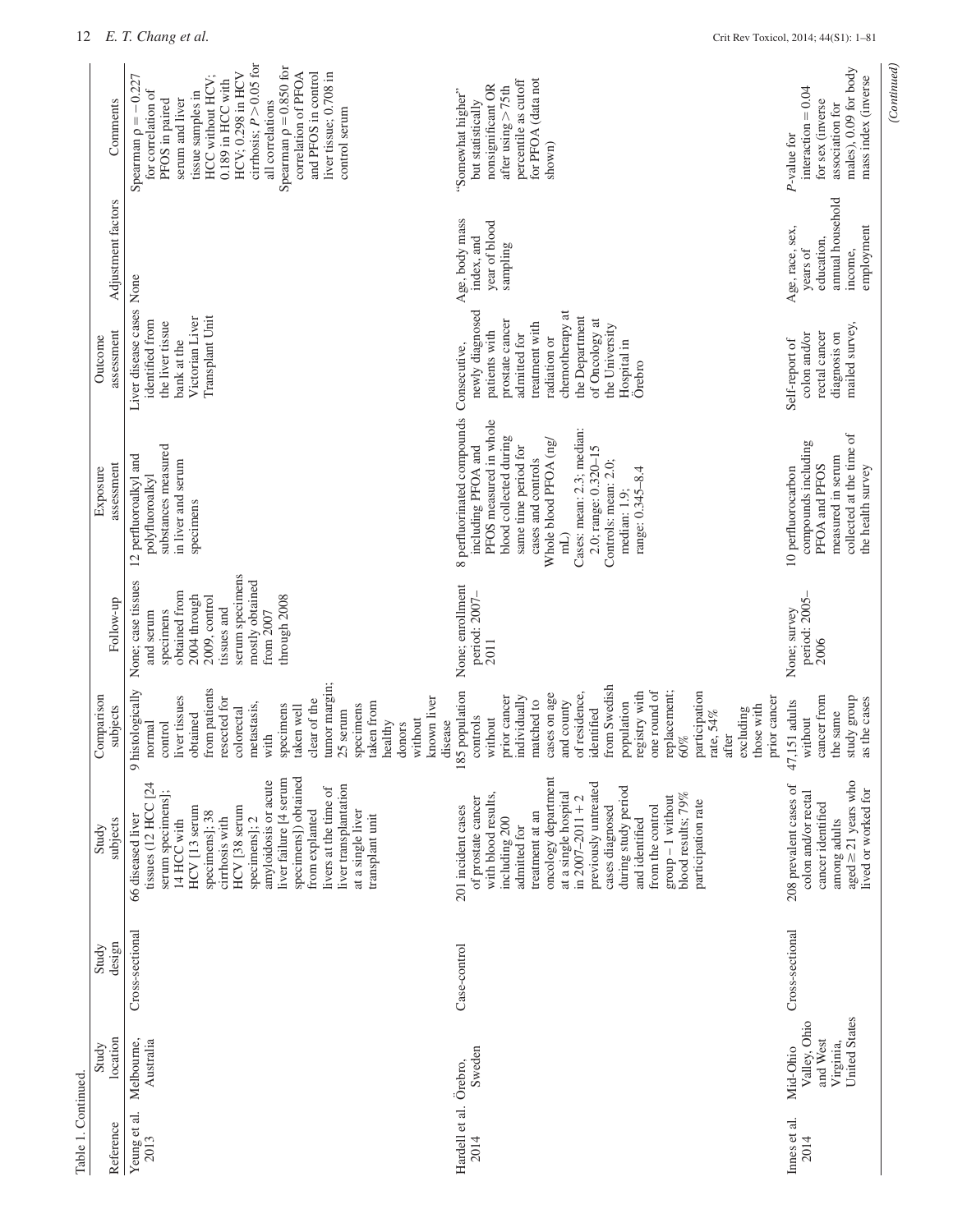| Table 1. Continued                 |                   |                 |                                                                                                                                                                                                                                              |                        |           |                                                                                                                                                                                                                                                                                       |                                                                     |                                                                                                                                                                                                                                                                                                                                                                                                                                                                                                                                                                                                                                                                                                                                                |                                                                                                                                                                                                                                                                                                                                                                                                                                                                                                                                                                                                                                                                                                                                                                                                                                                                                                             |
|------------------------------------|-------------------|-----------------|----------------------------------------------------------------------------------------------------------------------------------------------------------------------------------------------------------------------------------------------|------------------------|-----------|---------------------------------------------------------------------------------------------------------------------------------------------------------------------------------------------------------------------------------------------------------------------------------------|---------------------------------------------------------------------|------------------------------------------------------------------------------------------------------------------------------------------------------------------------------------------------------------------------------------------------------------------------------------------------------------------------------------------------------------------------------------------------------------------------------------------------------------------------------------------------------------------------------------------------------------------------------------------------------------------------------------------------------------------------------------------------------------------------------------------------|-------------------------------------------------------------------------------------------------------------------------------------------------------------------------------------------------------------------------------------------------------------------------------------------------------------------------------------------------------------------------------------------------------------------------------------------------------------------------------------------------------------------------------------------------------------------------------------------------------------------------------------------------------------------------------------------------------------------------------------------------------------------------------------------------------------------------------------------------------------------------------------------------------------|
| Reference                          | location<br>Study | design<br>Study | subjects<br>Study                                                                                                                                                                                                                            | Comparison<br>subjects | Follow-up | assessment<br>Exposure                                                                                                                                                                                                                                                                | assessment<br>Outcome                                               | Adjustment factors                                                                                                                                                                                                                                                                                                                                                                                                                                                                                                                                                                                                                                                                                                                             | Comments                                                                                                                                                                                                                                                                                                                                                                                                                                                                                                                                                                                                                                                                                                                                                                                                                                                                                                    |
| continued<br>Innes et al.<br>2014, |                   |                 | covariates of interest<br>complete data on all<br>health survey, with<br>water districts near<br>$\geq$ 1 year in one of<br>between 1950 and<br>3 December 2004<br>six contaminated<br>a chemical plant<br>and participated<br>in a baseline |                        |           | background levels in the<br>for which adequate data<br>comparable to general<br>"[S]erum levels of other<br>[perfluoroalkyl acids]<br>$PFOA = 86.6 \pm 255.1$<br>ng/mL (range: $<$ 0.5-<br>were available were<br>Median serum PFOA<br>Mean $\pm$ SD serum<br>22.412<br>ng/mL<br>U.S. | verification via<br>medical chart<br>$= 27.9$ followed by<br>review | levels $(N = 2,391,$<br>blood stools, and<br>nausea, bloating,<br>Further adjustment<br>abdominal pain,<br>regular exercise<br>status/disability<br>vegetarian diet,<br>smoking status,<br>gastrointestinal<br>current alcohol<br>program, body<br>or exclusion of<br>uric acid), and<br>those with low<br>marital status,<br>profile (serum<br>perfluoroalkyl<br>consumption,<br>acids, anemia,<br>estradiol, and<br>cases) did not<br>lipid profiles,<br>osteoarthritis,<br>or diagnosed<br>comorbidity,<br>fibromyalgia<br>arthritis, and<br>including 41<br>hemoglobin<br>menopausal<br>physiologic<br>indigestion)<br>mass index,<br>rheumatoid<br>C-reactive<br>symptoms<br>metabolic/<br>(diarrhea,<br>for other<br>protein,<br>status, | subjects, including 84<br>significant interaction<br>Results were unchanged<br>cancer cases $(N = 73)$<br>primary rectal cancer<br>Restricting the analysis<br>of adults with serum<br>cases) "substantially<br>for year of diagnosis<br>in 2000 or later); no<br>age-adjusted OR for<br>PFOA to [colorectal<br>(inverse association<br>association for non-<br>for cases diagnosed<br>by age or colorectal<br>quartile = $0.4(95%$<br>cancer] diagnosis";<br>obese adults), 0.02<br>reported colorectal<br>highest vs. lowest<br>$(N=21)$ , or those<br>unconfirmed self-<br>who had received<br>current treatment<br>cases undergoing<br>cancer treatment<br>$P$ -trend = 0.009)<br>strengthened the<br>$mL (N = 19,201)$<br>$PFOA \leq 20$ ng/<br>after excluding<br>cases $(N = 29)$ ,<br>relationship of<br>linear, inverse<br>chemotherapy<br>CI: 0.2, 0.7;<br>or including<br>$(N = 109),$<br>method |
|                                    |                   |                 |                                                                                                                                                                                                                                              |                        |           |                                                                                                                                                                                                                                                                                       |                                                                     | alter the results                                                                                                                                                                                                                                                                                                                                                                                                                                                                                                                                                                                                                                                                                                                              |                                                                                                                                                                                                                                                                                                                                                                                                                                                                                                                                                                                                                                                                                                                                                                                                                                                                                                             |

Abbreviations: APFO: ammonium perfluorooctanoate; CI: confidence interval; HCC: hepatocellular carcinoma; HCV: hepatitis C virus; HR: hazard ratio; ICD: International Classification of Diseases; NR: not reported; OR: odds ratio; PFOA (C8): perfluorooctanoic acid; PFOS: perfluorooctanesulfonate; RR: rate ratio or relative risk; SD: standard deviation; SIR: standardized incidence ratio; SMR: standardized Abbreviations: APFO: ammonium perfluorooctanoate; CI: confidence interval; HCC: hepatocellular carcinoma; HCV: hepatitis C virus; HR: hazard ratio; ICD: International Classification of Diseases; NR:<br>not reported; OR: odds mortality ratio; TFE: tetrafluoroethylene.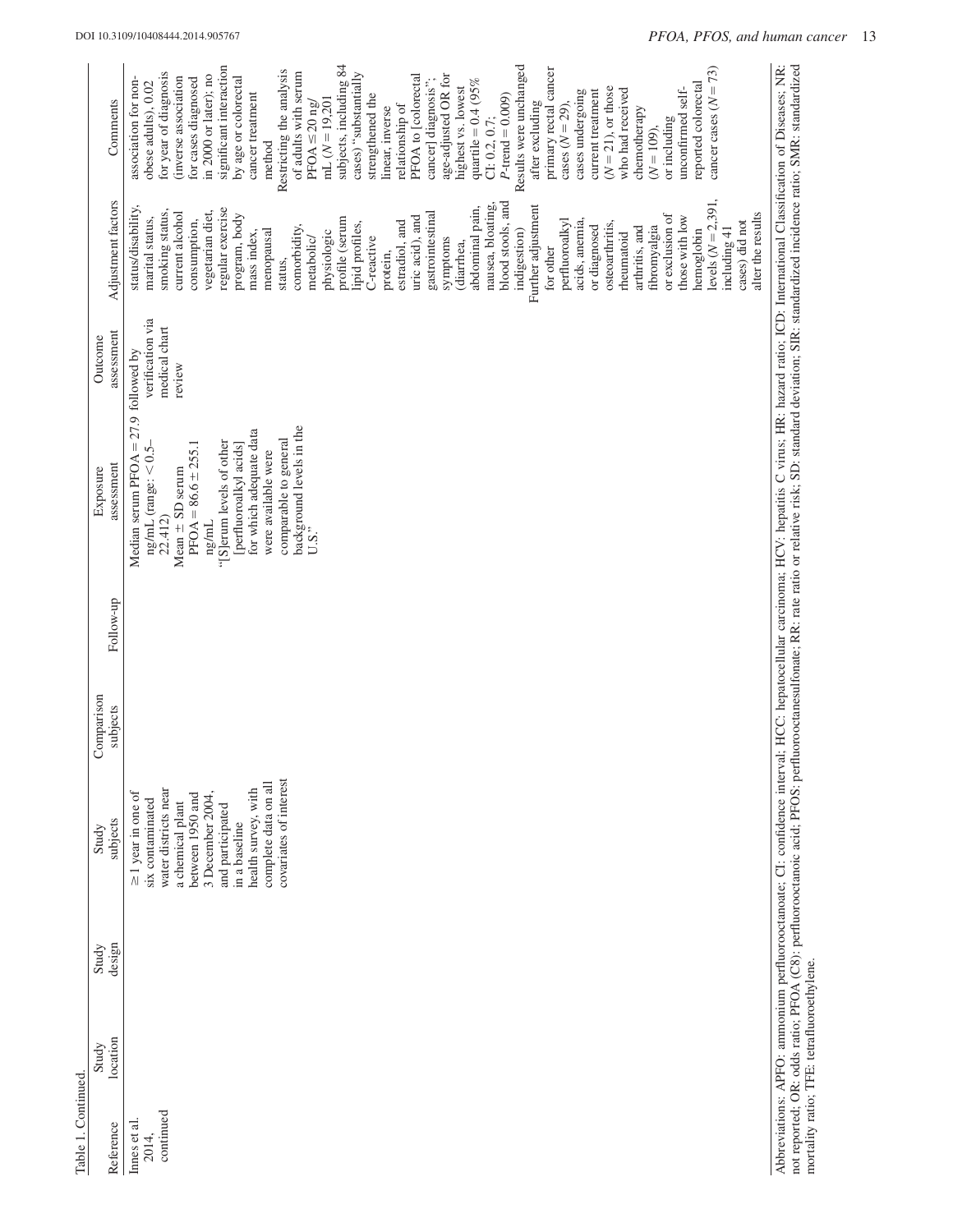Table 2. Results of epidemiologic studies of perfluorooctanoic acid (PFOA) and cancer

|            |                      |                                                          | Ubel et al. 1980                                                                                                                                                                                                                                   |                  |                                                                                  | Gilliland and Mandel 1993 |                                                                               |                          |                                                                    | Leonard et al. 2008    |                                                                                    |                                        |
|------------|----------------------|----------------------------------------------------------|----------------------------------------------------------------------------------------------------------------------------------------------------------------------------------------------------------------------------------------------------|------------------|----------------------------------------------------------------------------------|---------------------------|-------------------------------------------------------------------------------|--------------------------|--------------------------------------------------------------------|------------------------|------------------------------------------------------------------------------------|----------------------------------------|
| Organ site | Exposure<br>category | No.<br>deaths                                            | Relative<br>risk                                                                                                                                                                                                                                   | 95%<br><b>CI</b> | Exposure<br>category                                                             | No.<br>deaths             | Relative<br>risk                                                              | 95%<br>CI                | Exposure<br>category                                               | No.<br>deaths          | Relative<br>risk                                                                   | 95%<br>CI                              |
| All sites  | All workers          | <b>NR</b><br>$(180$ total<br>deaths;<br>159<br>males, 21 | Cross-sectional: "No health<br>problems related to exposure to<br>fluorochemicals were encountered<br>among those examined."<br>Cohort: "The number of deaths                                                                                      | <b>NR</b>        | Female workers<br>Male workers<br>Male chemical<br>workers                       | 17<br>103<br>40           | $SMR = 0.71$ 0.42, 1.14<br>$SMR = 1.05$ 0.86, 1.27<br>$SMR = 1.10$ 0.79, 1.50 |                          | Workers vs. US<br>Males<br>Females<br>Workers vs. West<br>Virginia | 234 total<br>222 males | $SMR = 0.74$<br>$SMR = 0.74$<br>12 females $SMR = 0.87$<br>$SMR = 0.69$ 0.60, 0.78 | 0.65, 0.84<br>0.64, 0.84<br>0.45, 1.51 |
|            |                      | females)                                                 | among females was too few to<br>permit statistical evaluation.<br>Results of mortality analyses<br>for the males indicated no<br>disagreement between the                                                                                          |                  | Per year of first<br>employment<br>Per year of<br>age at first<br>employment     | 103 males                 | $HR = 0.97$ $P = 0.11$                                                        | $HR = 1.08$ $P = 0.0001$ | Males<br>Females<br>Workers vs.<br>DuPont                          |                        | $SMR = 0.68$ 0.60, 0.78<br>$SMR = 0.79$<br>$SMR = 1.02$ 0.89, 1.16                 | 0.41, 1.39                             |
|            |                      |                                                          | observed mortality and that<br>expected. This was true of all<br>the various causes of death and                                                                                                                                                   |                  | Per year of<br>duration of<br>employment                                         |                           |                                                                               | $HR = 0.97$ $P = 0.002$  | Region 1<br>Males                                                  |                        | $SMR = 1.00$ 0.88, 1.14                                                            |                                        |
|            |                      |                                                          | also of various specific causes of<br>death due to cancer. In addition,<br>mortality analyses for the chemical<br>workers at the plant revealed no<br>disagreements between observed<br>and expected mortality for any<br>cause of death." (p.588) |                  | Per month of<br>employment<br>in chemical<br>division<br>[HRs for males]<br>only |                           | $HR = 1.00$ $P = 0.2$                                                         |                          | Females                                                            |                        | $SMR = 1.49$ 0.77, 2.60                                                            |                                        |

| Buccal cavity and<br>pharynx          | $\qquad \qquad -$ |  |                          |                                                            |              |                                                                               | Workers vs. US<br>Workers vs. West<br>Virginia<br>Workers vs.<br>DuPont<br>Region 1 | $\overline{4}$ | $SMR = 0.52$ 0.14, 1.33<br>$SMR = 0.61$ 0.17, 1.56<br>$SMR = 1.17$ 0.32, 3.00 |  |
|---------------------------------------|-------------------|--|--------------------------|------------------------------------------------------------|--------------|-------------------------------------------------------------------------------|-------------------------------------------------------------------------------------|----------------|-------------------------------------------------------------------------------|--|
| Digestive system/<br>gastrointestinal |                   |  | $\overline{\phantom{m}}$ | Female workers<br>Male workers<br>Male chemical<br>workers | 2<br>24<br>9 | $SMR = 0.44$ 0.05, 1.59<br>$SMR = 0.90$ 0.57, 1.33<br>$SMR = 0.92$ 0.42, 1.75 | Workers vs. US<br>Workers vs. West<br>Virginia<br>Workers vs.<br>DuPont<br>Region 1 | 51             | $SMR = 0.67$ 0.50, 0.88<br>$SMR = 0.72$ 0.54, 0.95<br>$SMR = 0.94$ 0.70, 1.24 |  |
| Esophagus                             |                   |  |                          |                                                            |              |                                                                               | Workers vs. US<br>Workers vs. West<br>Virginia<br>Workers vs.<br>DuPont<br>Region 1 | $\overline{4}$ | $SMR = 0.41$ 0.11, 1.05<br>$SMR = 0.47$ 0.13, 1.20<br>$SMR = 0.83$ 0.23, 2.13 |  |
| Stomach                               |                   |  |                          |                                                            |              |                                                                               | Workers vs. US<br>Workers vs. West<br>Virginia<br>Workers vs.<br>DuPont<br>Region 1 | 3              | $SMR = 0.30$ 0.06, 0.88<br>$SMR = 0.36$ 0.07, 1.05<br>$SMR = 0.52$ 0.11, 1.52 |  |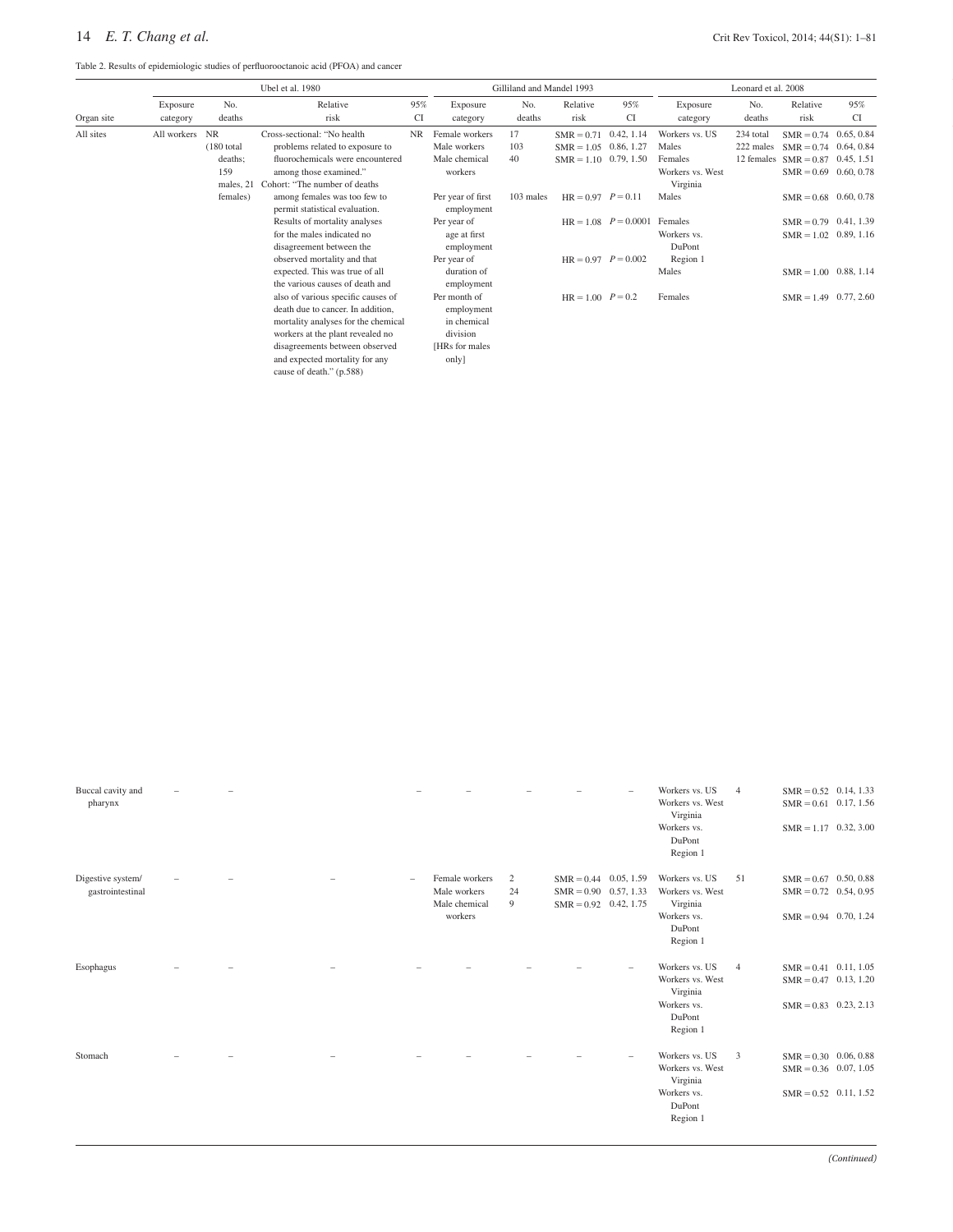|                                  |                          |                          | Eriksen et al. 2009 |           |                                       |                     | Lundin et al. 2009                                   |           |                                      | Vassiliadou et al. 2010 |                  |                          |                          |                          | Bonefeld-Jorgensen et al. 2011 |           |
|----------------------------------|--------------------------|--------------------------|---------------------|-----------|---------------------------------------|---------------------|------------------------------------------------------|-----------|--------------------------------------|-------------------------|------------------|--------------------------|--------------------------|--------------------------|--------------------------------|-----------|
| Organ site                       | Exposure<br>category     | No.<br>cases             | Relative<br>risk    | 95%<br>CI | Exposure<br>category                  | No.<br>deaths       | Relative<br>risk                                     | 95%<br>CI | Exposure<br>category                 | No.<br>cases            | Relative<br>risk | 95%<br>CI                | Exposure<br>category     | No.<br>cases             | Relative<br>risk               | 95%<br>CI |
| All sites                        | $\overline{\phantom{a}}$ | $\overline{\phantom{a}}$ | $\equiv$            | $\equiv$  | Never                                 | 108                 | $\mathrm{SMR}=0.78$ 0.64, 0.95 PFOA in               |           |                                      | Cases:                  |                  | [No RRs] Analysis of     | $\overline{\phantom{a}}$ | $\overline{\phantom{a}}$ | $\equiv$                       | $\equiv$  |
|                                  |                          |                          |                     |           | Probable/<br>never<br>definite        | 119                 | $SMR = 0.94$ 0.78, 1.12                              |           | serum<br>$(ng/mL)$ :<br>- Mean, male | 17 males,               | 2.79             | variance<br>$P\!<\!0.05$ |                          |                          |                                |           |
|                                  |                          |                          |                     |           | Ever<br>definite                      | 19                  | $SMR = 0.87$ 0.52, 1.35                              |           | cases<br>- Mean,                     | 23 females              | 1.95             |                          |                          |                          |                                |           |
|                                  |                          |                          |                     |           |                                       |                     |                                                      |           | female<br>cases                      |                         |                  |                          |                          |                          |                                |           |
|                                  |                          |                          |                     |           |                                       |                     |                                                      |           | - Median,                            | Athens<br>controls:     | 2.27             |                          |                          |                          |                                |           |
|                                  |                          |                          |                     |           |                                       |                     |                                                      |           | male cases<br>- Median,<br>female    | 27 males,               | 1.85             |                          |                          |                          |                                |           |
|                                  |                          |                          |                     |           |                                       |                     |                                                      |           | cases<br>- Range, male 29 females    |                         | 1.29-6.89        |                          |                          |                          |                                |           |
|                                  |                          |                          |                     |           |                                       |                     |                                                      |           | cases<br>- Range,<br>female          | Argolida                | $0.75 - 3.26$    |                          |                          |                          |                                |           |
|                                  |                          |                          |                     |           |                                       |                     |                                                      |           | cases                                | controls:               |                  |                          |                          |                          |                                |           |
|                                  |                          |                          |                     |           |                                       |                     |                                                      |           | - Mean,<br>Athens                    | 27 males,               | 3.88             |                          |                          |                          |                                |           |
|                                  |                          |                          |                     |           |                                       |                     |                                                      |           | males<br>- Mean,                     |                         | 2.08             |                          |                          |                          |                                |           |
|                                  |                          |                          |                     |           |                                       |                     |                                                      |           | Athens<br>females                    | 59 females              |                  |                          |                          |                          |                                |           |
|                                  |                          |                          |                     |           |                                       |                     |                                                      |           | - Median,<br>Athens                  |                         | 3.14             |                          |                          |                          |                                |           |
|                                  |                          |                          |                     |           |                                       |                     |                                                      |           | males<br>- Median,<br>Athens         |                         | 1.70             |                          |                          |                          |                                |           |
|                                  |                          |                          |                     |           |                                       |                     |                                                      |           | females<br>- Range,                  |                         | $1.68 -$         |                          |                          |                          |                                |           |
|                                  |                          |                          |                     |           |                                       |                     |                                                      |           | Athens                               |                         | 10.21            |                          |                          |                          |                                |           |
|                                  |                          |                          |                     |           |                                       |                     |                                                      |           | males<br>- Range,<br>Athens          |                         | $0.57 - 6.57$    |                          |                          |                          |                                |           |
|                                  |                          |                          |                     |           |                                       |                     |                                                      |           | females<br>- Mean,                   |                         | 2.05             |                          |                          |                          |                                |           |
|                                  |                          |                          |                     |           |                                       |                     |                                                      |           | Argolida<br>males                    |                         |                  |                          |                          |                          |                                |           |
|                                  |                          |                          |                     |           |                                       |                     |                                                      |           | - Mean,<br>Argolida                  |                         | 1.92             |                          |                          |                          |                                |           |
|                                  |                          |                          |                     |           |                                       |                     |                                                      |           | females                              |                         |                  |                          |                          |                          |                                |           |
|                                  |                          |                          |                     |           |                                       |                     |                                                      |           | - Median,<br>Argolida<br>males       |                         | 1.81             |                          |                          |                          |                                |           |
|                                  |                          |                          |                     |           |                                       |                     |                                                      |           | - Median,<br>Argolida<br>females     |                         | 1.71             |                          |                          |                          |                                |           |
|                                  |                          |                          |                     |           |                                       |                     |                                                      |           | - Range,<br>Argolida                 |                         | $0.48 - 5.60$    |                          |                          |                          |                                |           |
|                                  |                          |                          |                     |           |                                       |                     |                                                      |           | males<br>- Range,<br>Argolida        |                         | $0.55 - 6.29$    |                          |                          |                          |                                |           |
| Buccal cavity                    |                          |                          |                     |           | Never                                 | $\mathbf{1}$        | $SMR = 0.39$ 0.01, 2.14 -                            |           | females                              |                         |                  |                          |                          |                          |                                |           |
| and<br>pharynx                   |                          |                          |                     |           | Probable/<br>never<br>definite        | $\overline{1}$      | $SMR = 0.40$ 0.01, 2.25                              |           |                                      |                         |                  |                          |                          |                          |                                |           |
|                                  |                          |                          |                     |           | Ever<br>definite                      | $\boldsymbol{0}$    | $SMR = NR$ 0.00, 7.78                                |           |                                      |                         |                  |                          |                          |                          |                                |           |
| Digestive                        |                          |                          |                     |           | Never                                 | 30                  | $SMR = 0.90$ 0.61, 1.28 -                            |           |                                      |                         |                  |                          |                          |                          |                                |           |
| system/<br>gastro-<br>intestinal |                          |                          |                     |           | Probable/ 27<br>never<br>definite     |                     | $SMR = 0.87$ 0.57, 1.26                              |           |                                      |                         |                  |                          |                          |                          |                                |           |
|                                  |                          |                          |                     |           | Ever<br>definite                      | $\overline{4}$      | $SMR = 0.75$ 0.20, 1.91                              |           |                                      |                         |                  |                          |                          |                          |                                |           |
| Esophagus                        |                          |                          |                     |           | Never<br>Probable/                    | 2<br>$\overline{1}$ | $SMR = 0.59$ 0.07, 2.13 -<br>$SMR = 0.31$ 0.01, 1.70 |           |                                      |                         |                  |                          |                          |                          |                                |           |
|                                  |                          |                          |                     |           | never<br>definite<br>Ever<br>definite | $\mathbf{1}$        | $SMR = 1.54$ 0.04, 8.57                              |           |                                      |                         |                  |                          |                          |                          |                                |           |
| Stomach                          |                          |                          |                     |           | Never<br>Probable/                    | 3<br>$\overline{4}$ | $SMR = 0.74$ 0.15, 2.15 -<br>$SMR = 1.06$ 0.29, 2.71 |           |                                      |                         |                  |                          |                          |                          |                                |           |
|                                  |                          |                          |                     |           | never<br>definite<br>Ever<br>definite | $\boldsymbol{0}$    | $SMR = NR$ 0.00, 5.82                                |           |                                      |                         |                  |                          |                          |                          |                                |           |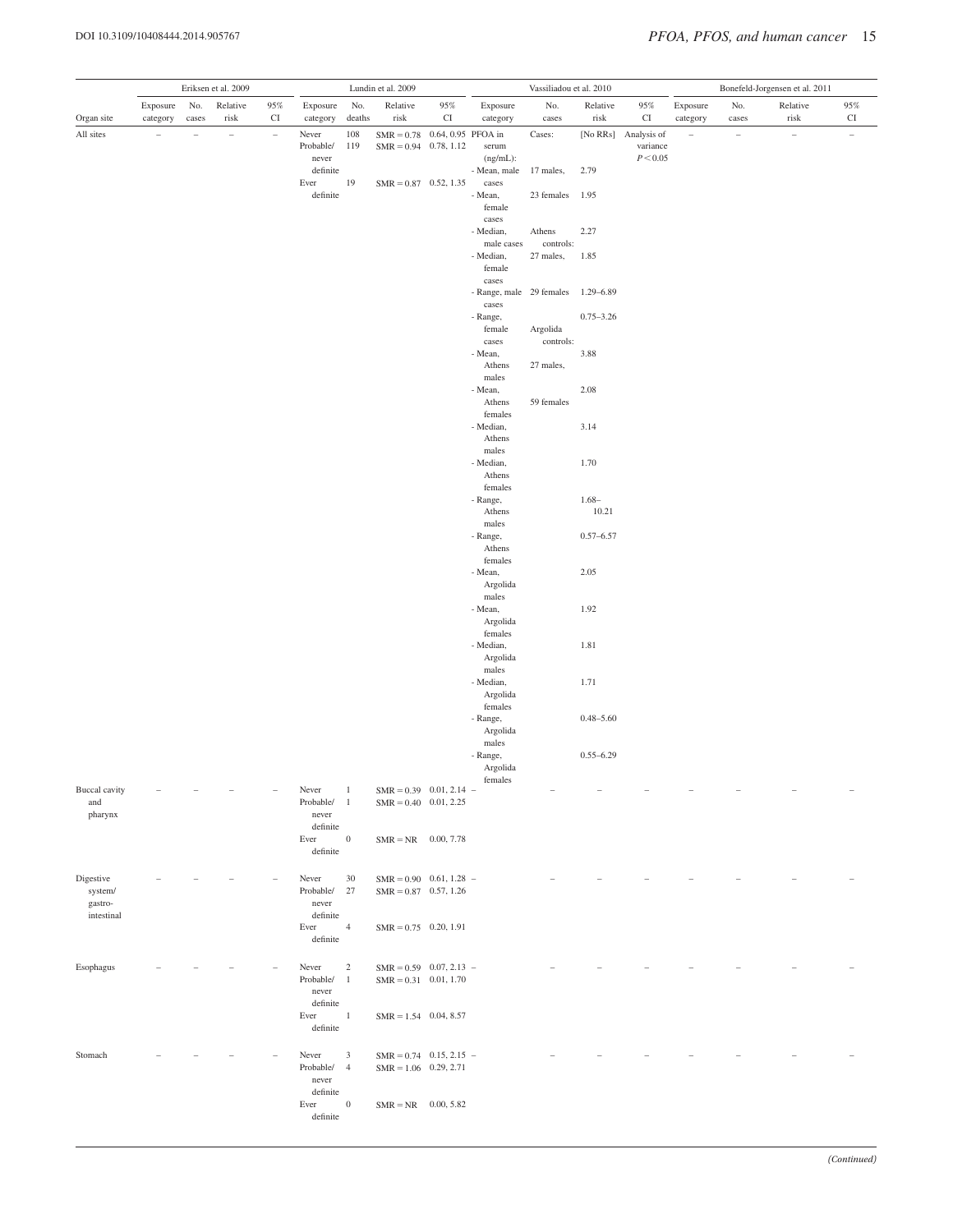Table 2 . Continued.

| Table 2. Continued.                      |                |                                                      | Ubel et al. 1980        |                                            |                                                            | Gilliland and Mandel 1993                                                                           |                                                                               |                          |                                                                                                           | Leonard et al. 2008            |                                                                                                |                 |
|------------------------------------------|----------------|------------------------------------------------------|-------------------------|--------------------------------------------|------------------------------------------------------------|-----------------------------------------------------------------------------------------------------|-------------------------------------------------------------------------------|--------------------------|-----------------------------------------------------------------------------------------------------------|--------------------------------|------------------------------------------------------------------------------------------------|-----------------|
|                                          | Exposure       | No.                                                  | Relative                | 95%                                        | Exposure                                                   | No.                                                                                                 | Relative                                                                      | 95%                      | Exposure                                                                                                  | No.                            | Relative                                                                                       | 95%             |
| Organ site                               | category       | deaths                                               | risk                    | CI                                         | category                                                   | deaths                                                                                              | risk                                                                          | CI                       | category                                                                                                  | deaths                         | risk                                                                                           | CI              |
| Colorectum<br>Colon                      | $\overline{a}$ | $\overline{\phantom{a}}$<br>$\overline{\phantom{0}}$ | $\qquad \qquad -$<br>Ĭ. | $\overline{\phantom{0}}$<br>$\overline{a}$ | ÷<br>Male workers<br>Male chemical<br>workers              | $\hspace{0.1in} \hspace{0.1in} \hspace{0.1in} \hspace{0.1in} \hspace{0.1in}$<br>9<br>$\overline{4}$ | i.<br>$SMR = 0.96$ 0.44, 1.81<br>$SMR = 1.15$ 0.31, 4.01                      | $\overline{\phantom{a}}$ | ÷,<br>Workers vs. US<br>Workers vs. West<br>Virginia<br>Workers vs.<br>DuPont<br>Region 1                 | $\overline{\phantom{a}}$<br>17 | $\overline{\phantom{0}}$<br>$SMR = 0.67$ 0.39, 1.07<br>$SMR = 0.68$<br>$SMR = 0.78$ 0.46, 1.25 | ÷<br>0.40, 1.09 |
| Rectum                                   |                |                                                      |                         |                                            |                                                            |                                                                                                     |                                                                               |                          | Workers vs. US<br>Workers vs. West<br>Virginia<br>Workers vs.<br>DuPont<br>Region 1                       | 5                              | $SMR = 0.92$ 0.30, 2.14<br>$SMR = 0.84$ 0.27, 1.95<br>$SMR = 1.32$ 0.43, 3.08                  |                 |
| Liver (with or<br>without bile<br>ducts) |                |                                                      |                         |                                            |                                                            |                                                                                                     |                                                                               |                          | Workers vs. US<br>Workers vs. West<br>Virginia<br>Workers vs.<br>DuPont<br>Region 1                       | 8                              | $SMR = 0.99$ 0.43, 1.96<br>$SMR = 1.15$ 0.50, 2.27<br>$SMR = 1.45$ 0.63, 2.86                  |                 |
| Pancreas                                 |                |                                                      |                         |                                            | Male workers<br>Male chemical<br>workers                   | 8<br>$\overline{4}$                                                                                 | $SMR = 1.43$ 0.62, 2.83<br>$SMR = 1.96$ 0.53, 5.01                            |                          | Workers vs. US<br>Workers vs. West<br>Virginia<br>Workers vs.<br>DuPont<br>Region 1                       | 11                             | $SMR = 0.71$ 0.36, 1.28<br>$SMR = 0.80$ 0.40, 1.43<br>$SMR = 0.98$ 0.49, 1.76                  |                 |
| Other digestive                          |                |                                                      |                         |                                            |                                                            |                                                                                                     |                                                                               |                          | Workers vs. US<br>Workers vs. West<br>Virginia<br>Workers vs.<br>DuPont<br>Region 1                       | 3                              | $SMR = 1.30$ 0.27, 3.79<br>$SMR = 1.26$ 0.26, 3.67<br>$SMR = 2.27$ 0.47, 6.62                  |                 |
| Respiratory                              |                |                                                      |                         |                                            | Female workers<br>Male workers<br>Male chemical<br>workers | $\overline{4}$<br>31<br>12                                                                          | $SMR = 0.95$ 0.26, 2.43<br>$SMR = 1.02$ 0.69, 1.45<br>$SMR = 1.07$ 0.55, 1.86 |                          | Workers vs. US<br>Workers vs. West<br>Virginia<br>Workers vs.                                             | 72                             | $SMR = 0.63$ 0.50, 0.80<br>$SMR = 0.52$ 0.40, 0.65<br>$SMR = 0.86$ 0.67, 1.08                  |                 |
| Larynx                                   |                |                                                      |                         |                                            |                                                            |                                                                                                     |                                                                               |                          | DuPont<br>Region 1<br>Workers vs. US<br>Workers vs. West<br>Virginia<br>Workers vs.<br>DuPont<br>Region 1 | 3                              | $SMR = 0.76$ 0.16, 2.21<br>$SMR = 0.66$ 0.14, 1.94<br>$SMR = 1.95$ 0.40, 5.69                  |                 |
| Lung                                     |                |                                                      |                         |                                            | Male workers<br>Male chemical<br>workers                   | 29<br>11                                                                                            | $SMR = 1.00$ 0.67, 1.44<br>$SMR = 1.03$ 0.51, 1.84                            |                          | Workers vs. US<br>Workers vs. West<br>Virginia<br>Workers vs.<br>DuPont<br>Region 1                       | 66                             | $SMR = 0.61$ 0.47, 0.77<br>$SMR = 0.49$ 0.38, 0.63<br>$SMR = 0.82$ 0.64, 1.05                  |                 |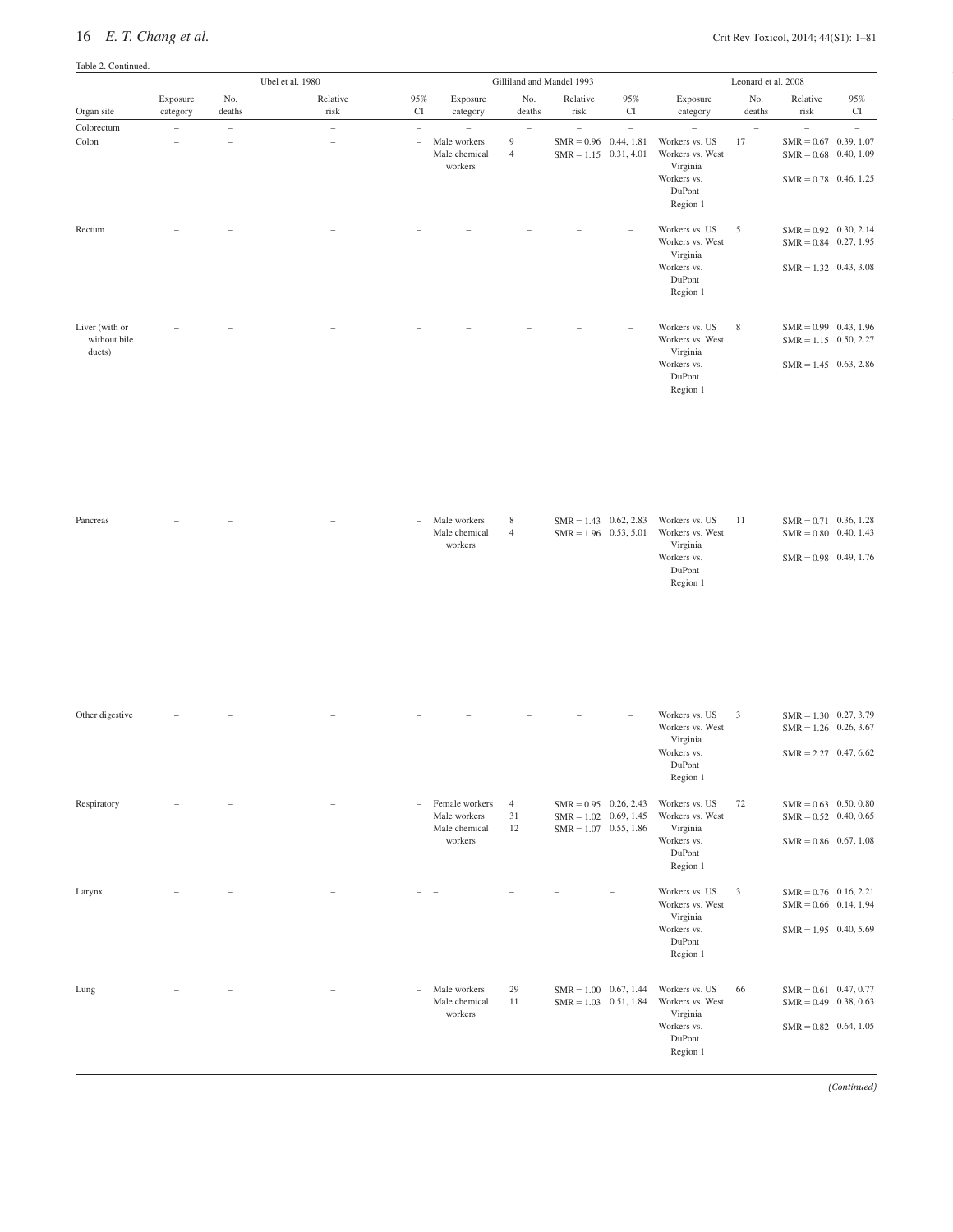|                                          |                                           |                                   | Eriksen et al. 2009    |                                  |                                         |                                    | Lundin et al. 2009                                 |                      |                                      | Vassiliadou et al. 2010 |                                  |         |                                      |                    | Bonefeld-Jorgensen et al. 2011 |          |
|------------------------------------------|-------------------------------------------|-----------------------------------|------------------------|----------------------------------|-----------------------------------------|------------------------------------|----------------------------------------------------|----------------------|--------------------------------------|-------------------------|----------------------------------|---------|--------------------------------------|--------------------|--------------------------------|----------|
|                                          | Exposure                                  | No.                               | Relative               | 95%                              | Exposure                                | No.                                | Relative                                           | 95%                  | Exposure                             | No.                     | Relative                         | 95%     | Exposure                             | No.                | Relative                       | 95%      |
| Organ site<br>Colorectum                 | category<br>$\overline{\phantom{0}}$      | cases<br>$\overline{\phantom{0}}$ | risk<br>$\overline{a}$ | <b>CI</b><br>$\bar{ }$           | category<br>$\overline{\phantom{a}}$    | deaths<br>$\overline{\phantom{a}}$ | risk<br>$\overline{\phantom{a}}$                   | CI<br>$\equiv$       | category<br>$\overline{\phantom{a}}$ | cases<br>÷              | risk<br>$\overline{\phantom{a}}$ | CI<br>÷ | category<br>$\overline{\phantom{a}}$ | cases<br>$\bar{ }$ | risk<br>÷,                     | CI<br>÷, |
| Colon                                    |                                           |                                   |                        |                                  | Never<br>Probable/<br>never<br>definite | 16<br>10                           | $SMR = 1.30$ 0.75, 2.12<br>$SMR = 0.88$ 0.42, 1.62 |                      | L,                                   |                         |                                  |         |                                      |                    | ÷                              |          |
|                                          |                                           |                                   |                        |                                  | Ever<br>definite                        | $\overline{c}$                     | $SMR = 1.07$ 0.13, 3.86                            |                      |                                      |                         |                                  |         |                                      |                    |                                |          |
| Rectum                                   |                                           |                                   |                        |                                  | Never<br>Probable/<br>never             | 1<br>$\overline{\mathbf{3}}$       | $SMR = 0.40$ 0.01, 2.22<br>$SMR = 1.28$ 0.26, 3.76 |                      |                                      |                         |                                  |         |                                      |                    |                                |          |
|                                          |                                           |                                   |                        |                                  | definite<br>Ever<br>definite            | $\boldsymbol{0}$                   | $SMR = NR$ 0.00, 9.24                              |                      |                                      |                         |                                  |         |                                      |                    |                                |          |
|                                          |                                           |                                   |                        |                                  |                                         |                                    |                                                    |                      |                                      |                         |                                  |         |                                      |                    |                                |          |
| Liver (with<br>or without<br>bile ducts) | <b>PFOA</b><br>quartile<br>$\mathbf{1}$   | 17                                |                        | $RR = 1.00$ Referent Never       |                                         | -1                                 | $SMR = 0.33$ 0.01, 1.83                            |                      |                                      |                         |                                  |         |                                      |                    |                                |          |
|                                          | PFOA<br>quartile<br>$\overline{c}$        | 17                                |                        | $RR = 1.00$ 0.44, 2.23 Probable/ | never<br>definite                       | 2                                  | $SMR = 0.71$ 0.09, 2.55                            |                      |                                      |                         |                                  |         |                                      |                    |                                |          |
|                                          | PFOA<br>quartile<br>$\mathfrak{Z}$        | 17                                |                        | $RR = 0.49$ 0.22, 1.09 Ever      | definite                                | $\overline{0}$                     | $SMR = NR$ 0.00, 7.60                              |                      |                                      |                         |                                  |         |                                      |                    |                                |          |
|                                          | <b>PFOA</b><br>quartile<br>$\overline{4}$ | 16                                |                        | $RR = 0.60$ 0.26, 1.37           |                                         |                                    |                                                    |                      |                                      |                         |                                  |         |                                      |                    |                                |          |
|                                          | Per 1 ng/<br>mL<br>plasma                 | 67                                |                        | $RR = 0.95$ 0.86, 1.06           |                                         |                                    |                                                    |                      |                                      |                         |                                  |         |                                      |                    |                                |          |
| Pancreas                                 | <b>PFOA</b><br><b>PFOA</b><br>quartile    | 32                                | $RR = 1.00$ Referent   |                                  | Never<br>Probable/                      | 5<br>$\overline{7}$                | $SMR = 0.70$ 0.23, 1.63<br>$SMR = 1.04$ 0.42, 2.14 |                      |                                      |                         |                                  |         |                                      |                    |                                |          |
|                                          | 1<br><b>PFOA</b><br>quartile              | 32                                |                        | $RR = 0.88$ 0.49, 1.57           | never<br>definite<br>Ever               | $\mathbf{1}$                       | $SMR = 0.85$ 0.02, 4.74                            |                      |                                      |                         |                                  |         |                                      |                    |                                |          |
|                                          | $\overline{c}$<br><b>PFOA</b><br>quartile | 32                                |                        | $RR = 1.33$ 0.74, 2.38 Low       | definite<br>Moderate                    | 5<br>- 8                           | $HR = 1.0$<br>$HR = 1.7$                           | Referent<br>0.5, 5.2 |                                      |                         |                                  |         |                                      |                    |                                |          |
|                                          | $\mathbf{3}$<br><b>PFOA</b><br>quartile   | 32                                |                        | $RR = 1.55$ 0.85, 2.80           | Moderate 8<br>or high<br>High           | $\bf{0}$                           | $HR = 1.6$<br>$HR = NR$                            | 0.5, 4.8<br>NR       |                                      |                         |                                  |         |                                      |                    |                                |          |
|                                          | $\overline{4}$<br>Per 1 ng/<br>$\rm mL$   | 128                               |                        | $RR = 1.03$ 0.98, 1.10 1-4.9     | $<$ 1 year<br>years                     | $\tau$<br>4                        | $HR = 1.0$<br>$HR = 2.3$                           | Referent<br>0.7, 8.1 |                                      |                         |                                  |         |                                      |                    |                                |          |
|                                          | plasma                                    |                                   |                        |                                  | $\geq$ 1 year                           | 6                                  | $HR = 1.8$                                         | 0.6, 5.6             |                                      |                         |                                  |         |                                      |                    |                                |          |
| Other digestive                          | <b>PFOA</b>                               |                                   |                        |                                  | $\geq$ 5 years<br>Never<br>Probable/    | $\overline{c}$<br>$\,2$            | $HR = 1.3$<br>$SMR = 2.11$ 0.25, 7.60              | 0.3, 6.4             |                                      |                         |                                  |         |                                      |                    |                                |          |
|                                          |                                           |                                   |                        |                                  | never<br>definite                       | $\overline{0}$                     | $SMR = NR$                                         | 0.04, 4.15           |                                      |                         |                                  |         |                                      |                    |                                |          |
|                                          |                                           |                                   |                        |                                  | Ever<br>definite                        | $\boldsymbol{0}$                   | $SMR = NR$ 0.00, 24.2                              |                      |                                      |                         |                                  |         |                                      |                    |                                |          |
| Respiratory                              |                                           |                                   |                        |                                  | Never<br>Probable/ 38<br>never          | 32                                 | $SMR = 0.78$ 0.53, 1.10<br>$SMR = 0.99$ 0.70, 1.36 |                      |                                      |                         |                                  |         |                                      |                    |                                |          |
|                                          |                                           |                                   |                        |                                  | definite<br>Ever 9<br>definite          |                                    | $SMR = 1.27$ 0.58, 2.40                            |                      |                                      |                         |                                  |         |                                      |                    |                                |          |
| Larynx                                   |                                           |                                   |                        |                                  | Never 1<br>Probable/ 1<br>never         |                                    | $SMR = 0.86$ 0.02, 4.79<br>$SMR = 0.91$ 0.02, 5.03 |                      |                                      |                         |                                  |         |                                      |                    |                                |          |
|                                          |                                           |                                   |                        |                                  | definite<br>Ever 1<br>definite          |                                    | $SMR = 4.72$ 0.12,                                 | 26.23                |                                      |                         |                                  |         |                                      |                    |                                |          |
| Lung                                     |                                           |                                   |                        |                                  | Never<br>Probable/ 37<br>never          | 30                                 | $SMR = 0.76$ 0.51, 1.09<br>$SMR = 1.00$ 0.71, 1.38 |                      |                                      |                         |                                  |         |                                      |                    |                                |          |
|                                          |                                           |                                   |                        |                                  | definite<br>Ever<br>definite            | 8                                  | $SMR = 1.17$ 0.51, 2.31                            |                      |                                      |                         |                                  |         |                                      |                    |                                |          |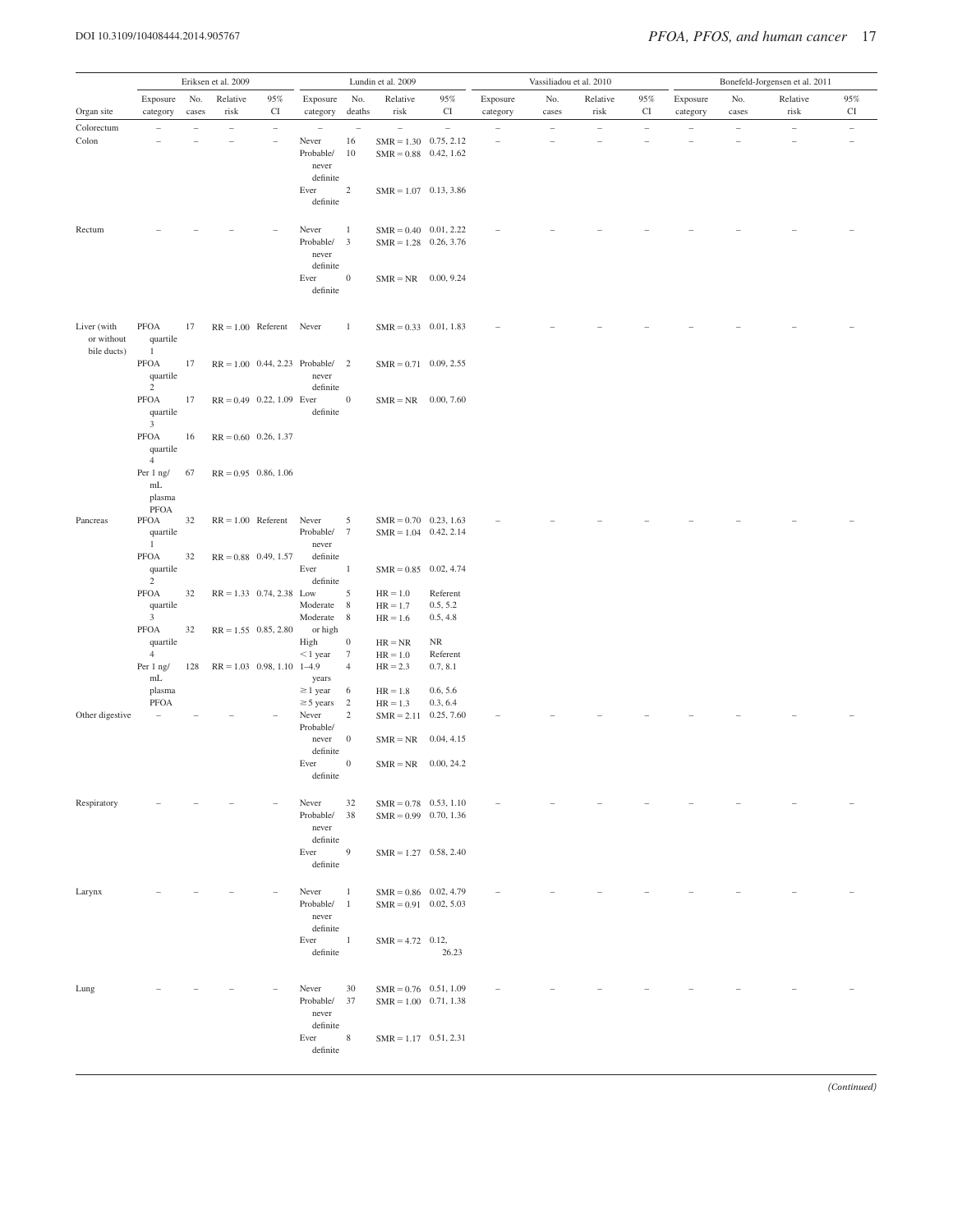Table 2 . Continued.

|                                 |                      |               | Ubel et al. 1980 |                          |                                                                      |                          | Gilliland and Mandel 1993                          |            |                                                                                     | Leonard et al. 2008 |                                                                               |           |
|---------------------------------|----------------------|---------------|------------------|--------------------------|----------------------------------------------------------------------|--------------------------|----------------------------------------------------|------------|-------------------------------------------------------------------------------------|---------------------|-------------------------------------------------------------------------------|-----------|
| Organ site                      | Exposure<br>category | No.<br>deaths | Relative<br>risk | 95%<br>CI                | Exposure<br>category                                                 | No.<br>deaths            | Relative<br>risk                                   | 95%<br>CI  | Exposure<br>category                                                                | No.<br>deaths       | Relative<br>risk                                                              | 95%<br>CI |
| Other respiratory               | ÷,                   | $\equiv$      | ÷,               | $\overline{\phantom{a}}$ | $\equiv$                                                             | $\overline{\phantom{0}}$ | ÷,                                                 | $\equiv$   | Workers vs. US<br>Workers vs. West<br>Virginia<br>Workers vs.<br>DuPont<br>Region 1 | $\mathbf{3}$        | $SMR = 2.85$ 0.59, 8.31<br>$SMR = 3.10$ 0.64, 9.06<br>$SMR = 1.51$ 0.31, 4.41 |           |
| Mesothelioma                    |                      |               |                  |                          |                                                                      |                          |                                                    |            |                                                                                     |                     |                                                                               |           |
| <b>Breast</b>                   |                      |               |                  | $\overline{\phantom{0}}$ | Female workers                                                       | $\overline{\mathbf{3}}$  | $SMR = 0.51$ 0.10, 1.49                            |            | Workers vs. US<br>Workers vs. West<br>Virginia<br>Workers vs.<br>DuPont<br>Region 1 | $\overline{c}$      | $SMR = 0.55$ 0.07, 1.97<br>$SMR = 0.57$ 0.07, 2.05<br>$SMR = 0.70$ 0.09, 2.54 |           |
| Genitourinary<br>Female genital |                      |               |                  | ÷                        | Female workers                                                       | $\overline{c}$           | $SMR = 0.59$ 0.07, 2.14 -                          |            |                                                                                     |                     |                                                                               |           |
| Ovary                           |                      |               |                  |                          |                                                                      |                          |                                                    |            |                                                                                     |                     |                                                                               |           |
| Uterus<br>Cervix                |                      |               |                  |                          |                                                                      |                          |                                                    |            |                                                                                     |                     |                                                                               |           |
| Other female<br>genital         |                      |               |                  |                          |                                                                      |                          |                                                    |            |                                                                                     |                     |                                                                               |           |
| Male genital                    |                      |               |                  |                          |                                                                      |                          |                                                    |            |                                                                                     |                     |                                                                               |           |
| Prostate                        |                      |               |                  | $\overline{a}$           | Male workers                                                         | 6                        | $SMR = 0.99$ 0.36, 2.15                            |            | Workers vs. US                                                                      | 12                  | $SMR = 0.52$ 0.27, 0.91                                                       |           |
|                                 |                      |               |                  |                          | Male chemical<br>workers<br>Male chemical<br>workers                 | $\overline{4}$<br>NR     | $SMR = 2.03$ 0.55, 4.59<br>$SMR = 1.61$ 0.32, 4.70 |            | Workers vs. West<br>Virginia<br>Workers vs.<br>DuPont                               |                     | $SMR = 0.58$ 0.30, 1.00<br>$SMR = 0.65$ 0.34, 1.14                            |           |
|                                 |                      |               |                  |                          | for $>$ 15 y<br>Per year of first                                    | 6                        | $HR = 1.01$                                        | $P = 0.9$  | Region 1                                                                            |                     |                                                                               |           |
|                                 |                      |               |                  |                          | employment<br>Per year of<br>age at first<br>employment              |                          | $HR = 1.09$                                        | $P = 0.06$ |                                                                                     |                     |                                                                               |           |
|                                 |                      |               |                  |                          | Per year of<br>duration of<br>employment                             |                          | $HR = 0.93$                                        | $P = 0.18$ |                                                                                     |                     |                                                                               |           |
|                                 |                      |               |                  |                          | Per month of<br>employment<br>in chemical<br>division                |                          | $HR = 1.01$                                        | $P = 0.03$ |                                                                                     |                     |                                                                               |           |
|                                 |                      |               |                  |                          | Per year of<br>employment<br>in chemical                             |                          | $HR = 1.13$                                        | 1.01, 1.27 |                                                                                     |                     |                                                                               |           |
|                                 |                      |               |                  |                          | division<br>Per 10 years of<br>employment<br>in chemical<br>division |                          | $HR = 3.3$                                         | 1.02, 10.6 |                                                                                     |                     |                                                                               |           |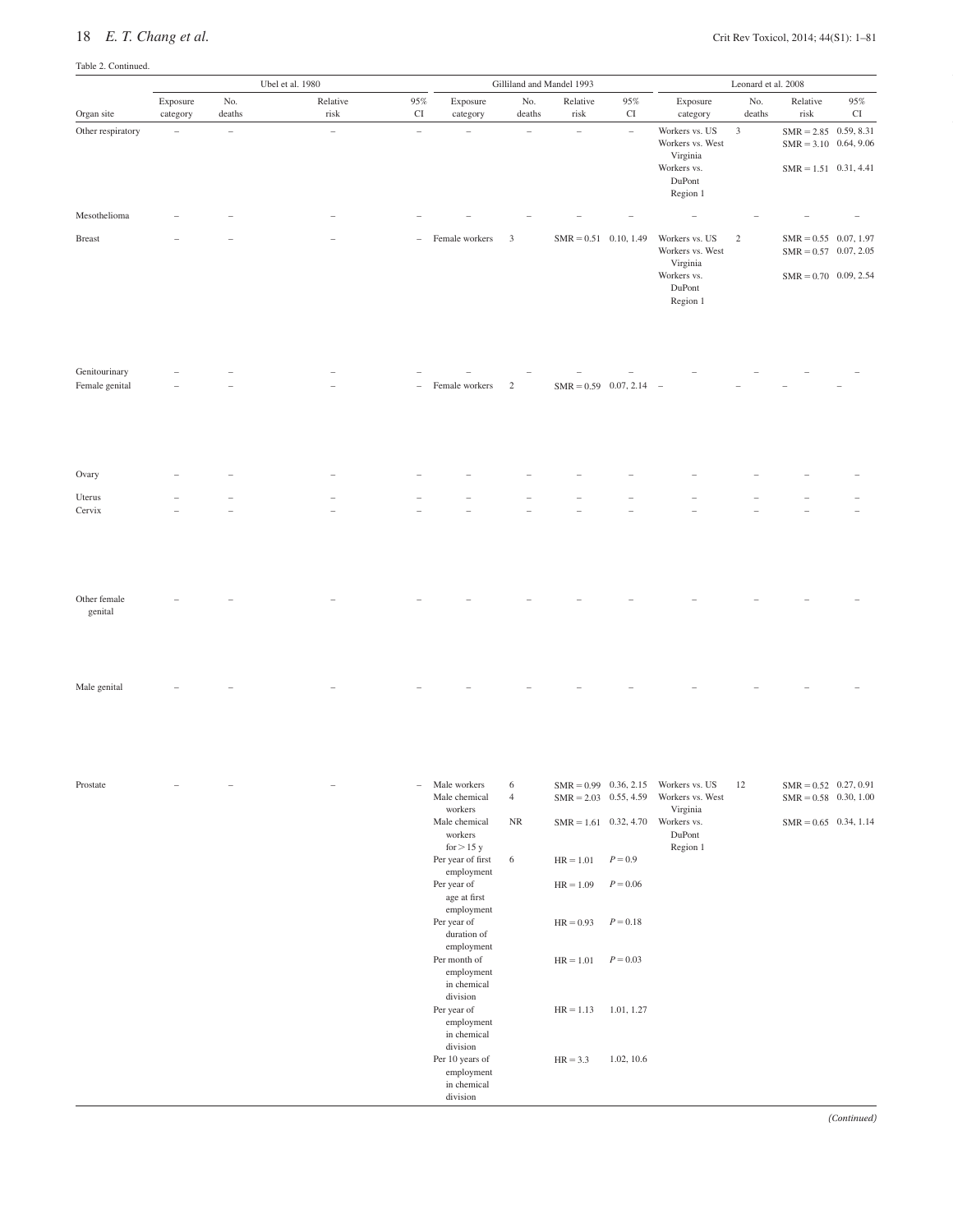|                      |                            |       | Eriksen et al. 2009              |                                   |                                     |                              | Lundin et al. 2009                                 |                       |          | Vassiliadou et al. 2010 |          |     |                  |                             | Bonefeld-Jorgensen et al. 2011 |                                   |
|----------------------|----------------------------|-------|----------------------------------|-----------------------------------|-------------------------------------|------------------------------|----------------------------------------------------|-----------------------|----------|-------------------------|----------|-----|------------------|-----------------------------|--------------------------------|-----------------------------------|
|                      | Exposure                   | No.   | Relative                         | 95%                               | Exposure                            | No.                          | Relative                                           | 95%                   | Exposure | No.                     | Relative | 95% | Exposure         | No.                         | Relative                       | 95%                               |
| Organ site           | category                   | cases | risk                             | <b>CI</b>                         | category                            | deaths                       | risk                                               | CI                    | category | cases                   | risk     | CI  | category         | cases                       | risk                           | CI                                |
| Other<br>respiratory | L.                         | L.    | j.                               | $\hspace{1.0cm} - \hspace{1.0cm}$ | Never                               | $\mathbf{1}$                 | $SMR = 2.30$ 0.03,                                 | 12.76                 | ÷        | j.                      | L.       | Ē.  | ÷                | ÷                           | $\qquad \qquad -$              | $\hspace{1.0cm} - \hspace{1.0cm}$ |
|                      |                            |       |                                  |                                   | Probable/                           | $\mathbf{0}$                 | $SMR = NR$                                         | 0.00, 9.05            |          |                         |          |     |                  |                             |                                |                                   |
|                      |                            |       |                                  |                                   | never                               |                              |                                                    |                       |          |                         |          |     |                  |                             |                                |                                   |
|                      |                            |       |                                  |                                   | definite                            |                              |                                                    |                       |          |                         |          |     |                  |                             |                                |                                   |
|                      |                            |       |                                  |                                   | Ever<br>definite                    | $\boldsymbol{0}$             | $SMR = NR$                                         | 0.00,<br>45.63        |          |                         |          |     |                  |                             |                                |                                   |
| Mesothelioma         |                            |       |                                  |                                   |                                     |                              |                                                    | i.                    |          |                         |          |     |                  |                             |                                |                                   |
|                      |                            |       |                                  |                                   |                                     |                              |                                                    |                       |          |                         |          |     |                  |                             |                                |                                   |
| <b>Breast</b>        |                            |       |                                  |                                   | Never<br>Probable/                  | $\overline{4}$<br>$\sqrt{2}$ | $SMR = 0.64$ 0.17, 1.63<br>$SMR = 0.42$ 0.05, 1.53 |                       |          |                         |          |     | Per ng/<br>mL of | 31 cases and<br>98 controls | $OR = 1.07$                    | 0.88, 1.31<br>(unadjusted,        |
|                      |                            |       |                                  |                                   | never                               |                              |                                                    |                       |          |                         |          |     | serum            | with                        | (unadjusted,<br>all subjects)  | all subjects)                     |
|                      |                            |       |                                  |                                   | definite                            |                              |                                                    |                       |          |                         |          |     | <b>PFOA</b>      | <b>PFOA</b>                 | $OR = 0.94$                    | 0.05, 1.38                        |
|                      |                            |       |                                  |                                   | Ever                                | $\boldsymbol{0}$             | $SMR = NR$                                         | 0.00,                 |          |                         |          |     |                  | 7 cases and                 | (unadjusted,                   | (unadjusted,                      |
|                      |                            |       |                                  |                                   | definite                            |                              |                                                    | 12.54                 |          |                         |          |     |                  | 69 controls<br>with         | subjects<br>with               | subjects<br>with                  |
|                      |                            |       |                                  |                                   |                                     |                              |                                                    |                       |          |                         |          |     |                  | PFOA and                    | covariate                      | covariate                         |
|                      |                            |       |                                  |                                   |                                     |                              |                                                    |                       |          |                         |          |     |                  | covariates                  | data)                          | data)                             |
|                      |                            |       |                                  |                                   |                                     |                              |                                                    |                       |          |                         |          |     |                  |                             | $OR = 1.20$                    | 0.77, 1.88                        |
| Genitourinary        |                            |       |                                  |                                   |                                     |                              |                                                    |                       |          |                         |          |     |                  |                             | (adjusted)                     | (adjusted)                        |
| Female genital       |                            |       |                                  |                                   | Never                               | -1                           | $SMR = 0.27$ 0.01, 1.50                            |                       |          |                         |          |     |                  |                             |                                |                                   |
|                      |                            |       |                                  |                                   | Probable/                           | $\overline{4}$               | $SMR = 1.38$ 0.38, 3.54                            |                       |          |                         |          |     |                  |                             |                                |                                   |
|                      |                            |       |                                  |                                   | never                               |                              |                                                    |                       |          |                         |          |     |                  |                             |                                |                                   |
|                      |                            |       |                                  |                                   | definite                            |                              | $SMR = NR$                                         |                       |          |                         |          |     |                  |                             |                                |                                   |
|                      |                            |       |                                  |                                   | Ever<br>definite                    | $\boldsymbol{0}$             |                                                    | 0.00,<br>25.35        |          |                         |          |     |                  |                             |                                |                                   |
|                      |                            |       |                                  |                                   |                                     |                              |                                                    |                       |          |                         |          |     |                  |                             |                                |                                   |
| Ovary                |                            |       |                                  |                                   |                                     |                              |                                                    |                       |          |                         |          |     |                  |                             |                                |                                   |
|                      |                            |       |                                  |                                   |                                     |                              |                                                    |                       |          |                         |          |     |                  |                             |                                |                                   |
| Uterus               |                            |       |                                  |                                   |                                     | -1                           |                                                    | 0.05,                 |          |                         |          |     |                  |                             |                                |                                   |
| Cervix               |                            |       |                                  |                                   | Never                               |                              | $SMR = 1.96$                                       | 10.92                 |          |                         |          |     |                  |                             |                                |                                   |
|                      |                            |       |                                  |                                   | Probable/                           | $\mathbf{1}$                 | $SMR = 2.68$ 0.07,                                 |                       |          |                         |          |     |                  |                             |                                |                                   |
|                      |                            |       |                                  |                                   | never                               |                              |                                                    | 14.89                 |          |                         |          |     |                  |                             |                                |                                   |
|                      |                            |       |                                  |                                   | definite<br>Ever                    | $\bf{0}$                     | $SMR = NR$                                         | 0.00,                 |          |                         |          |     |                  |                             |                                |                                   |
|                      |                            |       |                                  |                                   | definite                            |                              |                                                    | 168.7                 |          |                         |          |     |                  |                             |                                |                                   |
| Other female         |                            |       |                                  |                                   | Never                               | $\boldsymbol{0}$             | $SMR = NR$                                         | 0.00, 1.81            |          |                         |          |     |                  |                             |                                |                                   |
| genital              |                            |       |                                  |                                   | Probable/                           | 3                            | $SMR = 1.89$                                       | 0.39, 5.52            |          |                         |          |     |                  |                             |                                |                                   |
|                      |                            |       |                                  |                                   | never                               |                              |                                                    |                       |          |                         |          |     |                  |                             |                                |                                   |
|                      |                            |       |                                  |                                   | definite<br>Ever                    | $\bf{0}$                     | $SMR = NR$                                         | 0.00,                 |          |                         |          |     |                  |                             |                                |                                   |
|                      |                            |       |                                  |                                   | definite                            |                              |                                                    | 46.40                 |          |                         |          |     |                  |                             |                                |                                   |
|                      |                            |       |                                  |                                   |                                     |                              |                                                    |                       |          |                         |          |     |                  |                             |                                |                                   |
| Male genital         |                            |       |                                  |                                   | Never                               | $\overline{4}$               | $SMR = 0.35$ 0.09, 0.89                            |                       |          |                         |          |     |                  |                             |                                |                                   |
|                      |                            |       |                                  |                                   | Probable/                           | 10                           | $SMR = 0.99$ 0.47, 1.82                            |                       |          |                         |          |     |                  |                             |                                |                                   |
|                      |                            |       |                                  |                                   | never<br>definite                   |                              |                                                    |                       |          |                         |          |     |                  |                             |                                |                                   |
|                      |                            |       |                                  |                                   | Ever                                | 3                            | $SMR = 1.93$ 0.40, 5.65                            |                       |          |                         |          |     |                  |                             |                                |                                   |
|                      |                            |       |                                  |                                   | definite                            |                              |                                                    |                       |          |                         |          |     |                  |                             |                                |                                   |
|                      |                            |       |                                  |                                   |                                     |                              |                                                    |                       |          |                         |          |     |                  |                             |                                |                                   |
| Prostate             | <b>PFOA</b>                |       | $179$ RR = 1.00 Referent Never   |                                   |                                     | 4                            | $SMR = 0.36$ 0.10, 0.92                            |                       |          |                         |          |     |                  |                             |                                |                                   |
|                      | quartile                   |       |                                  |                                   | Probable/ 9                         |                              | $SMR = 0.93$ 0.42, 1.76                            |                       |          |                         |          |     |                  |                             |                                |                                   |
|                      | $\mathbf{1}$               |       |                                  |                                   | never                               |                              |                                                    |                       |          |                         |          |     |                  |                             |                                |                                   |
|                      | PFOA                       |       | $178$ RR = 1.09 0.78, 1.53       |                                   | definite                            |                              |                                                    |                       |          |                         |          |     |                  |                             |                                |                                   |
|                      | quartile<br>$\overline{c}$ |       |                                  |                                   | Ever<br>definite                    | $\mathbf{3}$                 | $SMR = 2.10$ 0.43, 6.13                            |                       |          |                         |          |     |                  |                             |                                |                                   |
|                      | <b>PFOA</b>                |       | $178$ RR = 0.94 0.67, 1.32 Low   |                                   |                                     | $\overline{4}$               | $HR = 1.0$                                         | Referent              |          |                         |          |     |                  |                             |                                |                                   |
|                      | quartile                   |       |                                  |                                   | Moderate 10                         |                              | $HR = 3.0$                                         | 0.9, 9.7              |          |                         |          |     |                  |                             |                                |                                   |
|                      | $\mathfrak{Z}$             |       |                                  |                                   | Moderate 12                         |                              | $HR = 3.2$                                         | 1.0, 10.3             |          |                         |          |     |                  |                             |                                |                                   |
|                      | PFOA<br>quartile           | 178   | $RR = 1.18$ 0.84, 1.65           |                                   | or high<br>High                     | $\overline{c}$               | $HR = 6.6$                                         | 1.1, 37.7             |          |                         |          |     |                  |                             |                                |                                   |
|                      | $\overline{4}$             |       |                                  |                                   | $\leq$ 1 year 8                     |                              | $HR = 1.0$                                         | Referent              |          |                         |          |     |                  |                             |                                |                                   |
|                      | Per 1 ng/                  |       | 713 $RR = 1.03$ 0.99, 1.07 1-4.9 |                                   |                                     | $\mathbf{1}$                 | $HR = 0.4$                                         | 0.1, 3.6              |          |                         |          |     |                  |                             |                                |                                   |
|                      | mL                         |       |                                  |                                   | years                               |                              |                                                    |                       |          |                         |          |     |                  |                             |                                |                                   |
|                      | plasma<br><b>PFOA</b>      |       |                                  |                                   | $\geq 1$ year 8<br>$\geq$ 5 years 7 |                              | $HR = 2.0$<br>$HR = 3.7$                           | 1.3, 10.4<br>0.7, 5.3 |          |                         |          |     |                  |                             |                                |                                   |
|                      |                            |       |                                  |                                   |                                     |                              |                                                    |                       |          |                         |          |     |                  |                             |                                |                                   |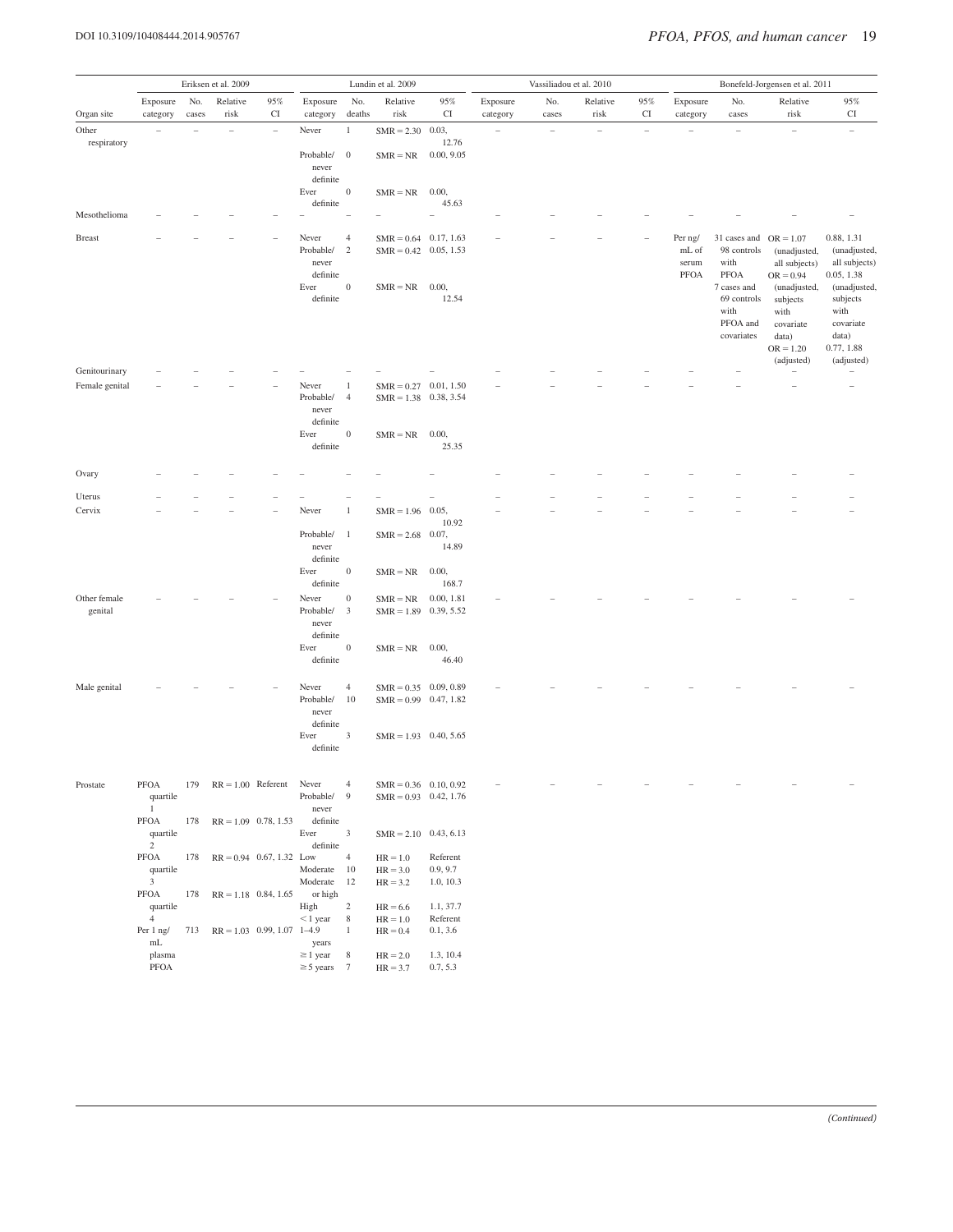### 20 *E. T. Chang et al.* Crit Rev Toxicol, 2014; 44(S1): 1–81

#### Table 2. Continued.

|                                                   |                      |                          | Ubel et al. 1980         |                          |                                          | Gilliland and Mandel 1993 |                                                    |            |                                                                                                                | Leonard et al. 2008 |                                                                                                                                                                |           |
|---------------------------------------------------|----------------------|--------------------------|--------------------------|--------------------------|------------------------------------------|---------------------------|----------------------------------------------------|------------|----------------------------------------------------------------------------------------------------------------|---------------------|----------------------------------------------------------------------------------------------------------------------------------------------------------------|-----------|
| Organ site                                        | Exposure<br>category | No.<br>deaths            | Relative<br>risk         | 95%<br>CI                | Exposure<br>category                     | No.<br>deaths             | Relative<br>risk                                   | 95%<br>CI  | Exposure<br>category                                                                                           | No.<br>deaths       | Relative<br>risk                                                                                                                                               | 95%<br>CI |
| Testis (with or<br>without other<br>male genital) | $\sim$               | $\overline{\phantom{a}}$ | $\overline{\phantom{a}}$ | $\overline{\phantom{a}}$ | Male workers<br>Male chemical<br>workers | 1<br>$\mathbf{1}$         | $SMR = 1.09$<br>$SMR = 2.28$                       | 0.01, 6.05 | Workers vs. US<br>0.03, 12.66 Workers vs. West<br>Virginia<br>Workers vs.<br>DuPont<br>Region 1                | $\mathbf{1}$        | $SMR = 0.87$ 0.02, 4.84<br>$SMR = 0.76$ 0.02, 4.22<br>$SMR = 1.70$ 0.04, 9.46                                                                                  |           |
| Other male genital                                |                      |                          |                          |                          |                                          |                           |                                                    |            | L.                                                                                                             |                     |                                                                                                                                                                |           |
| Urinary                                           |                      |                          |                          |                          |                                          |                           |                                                    |            |                                                                                                                |                     |                                                                                                                                                                |           |
| Kidney (with or<br>without other<br>urinary)      |                      |                          |                          |                          |                                          |                           |                                                    |            | Workers vs. US<br>Males<br>Workers vs. West<br>Virginia<br>Males<br>Workers vs.<br>DuPont<br>Region 1<br>Males | $12$ (all<br>male)  | $SMR = 1.52$ 0.78, 2.65<br>$SMR = 1.56$ 0.80, 2.72<br>$SMR = 1.51$ 0.78, 2.64<br>$SMR = 1.55$ 0.80, 2.72<br>$SMR = 1.81$ 0.94, 3.16<br>$SMR = 1.85$ 0.95, 3.23 |           |
| Bladder (with or<br>without other<br>urinary)     |                      |                          |                          |                          | Male workers<br>Male chemical<br>workers | 3<br>$\mathbf{1}$         | $SMR = 1.37$ 0.28, 4.01<br>$SMR = 1.33$ 0.02, 7.40 |            | Workers vs. US<br>Males<br>Workers vs. West<br>Virginia<br>Males<br>Workers vs.<br>DuPont<br>Region 1<br>Males | $7$ (all<br>male)   | $SMR = 1.00$ 0.40, 2.06<br>$SMR = 1.01$ 0.41, 2.09<br>$SMR = 1.03$ 0.41, 2.12<br>$SMR = 1.05$ 0.42, 2.16<br>$SMR = 1.30$ 0.52, 2.69<br>$SMR = 1.31$ 0.53, 2.69 |           |
| Malignant<br>melanoma                             |                      |                          |                          |                          |                                          |                           |                                                    |            | Workers vs. US<br>Workers vs. West<br>Virginia<br>Workers vs.<br>DuPont<br>${\tt Region\ 1}$                   | $\mathfrak{Z}$      | $SMR = 0.56$ 0.12, 1.63<br>$SMR = 0.52$ 0.11, 1.51<br>$SMR = 0.68$ 0.14, 1.97                                                                                  |           |
| Soft tissue                                       |                      |                          |                          |                          |                                          |                           |                                                    |            |                                                                                                                |                     |                                                                                                                                                                |           |
| Brain/central<br>nervous system                   |                      |                          |                          |                          |                                          |                           |                                                    |            | Workers vs. US<br>Workers vs. West<br>Virginia<br>Workers vs.<br>DuPont                                        | 9                   | $SMR = 1.00$ 0.46, 1.90<br>$SMR = 1.06$ 0.48, 2.01<br>$SMR = 1.27$ 0.58, 2.40                                                                                  |           |
| Thyroid (with or<br>without other<br>endocrine)   |                      |                          |                          |                          |                                          |                           |                                                    |            | Region 1<br>Workers vs. US<br>Workers vs. West<br>Virginia<br>Workers vs.<br>DuPont<br>Region 1                | 3                   | $SMR = 3.12$ 0.64, 9.12<br>$SMR = 2.86$ 0.59, 8.35<br>$SMR = 6.29$ 1.30,                                                                                       | 18.37     |
| Bone                                              |                      |                          |                          |                          |                                          |                           |                                                    |            | Workers vs. US<br>Workers vs. West<br>Virginia<br>Workers vs.<br>DuPont<br>Region 1                            | 2                   | $SMR = 2.39$ 0.29, 8.64<br>$SMR = 2.19$ 0.27, 7.90<br>$SMR = 6.48$ 0.78,                                                                                       | 23.42     |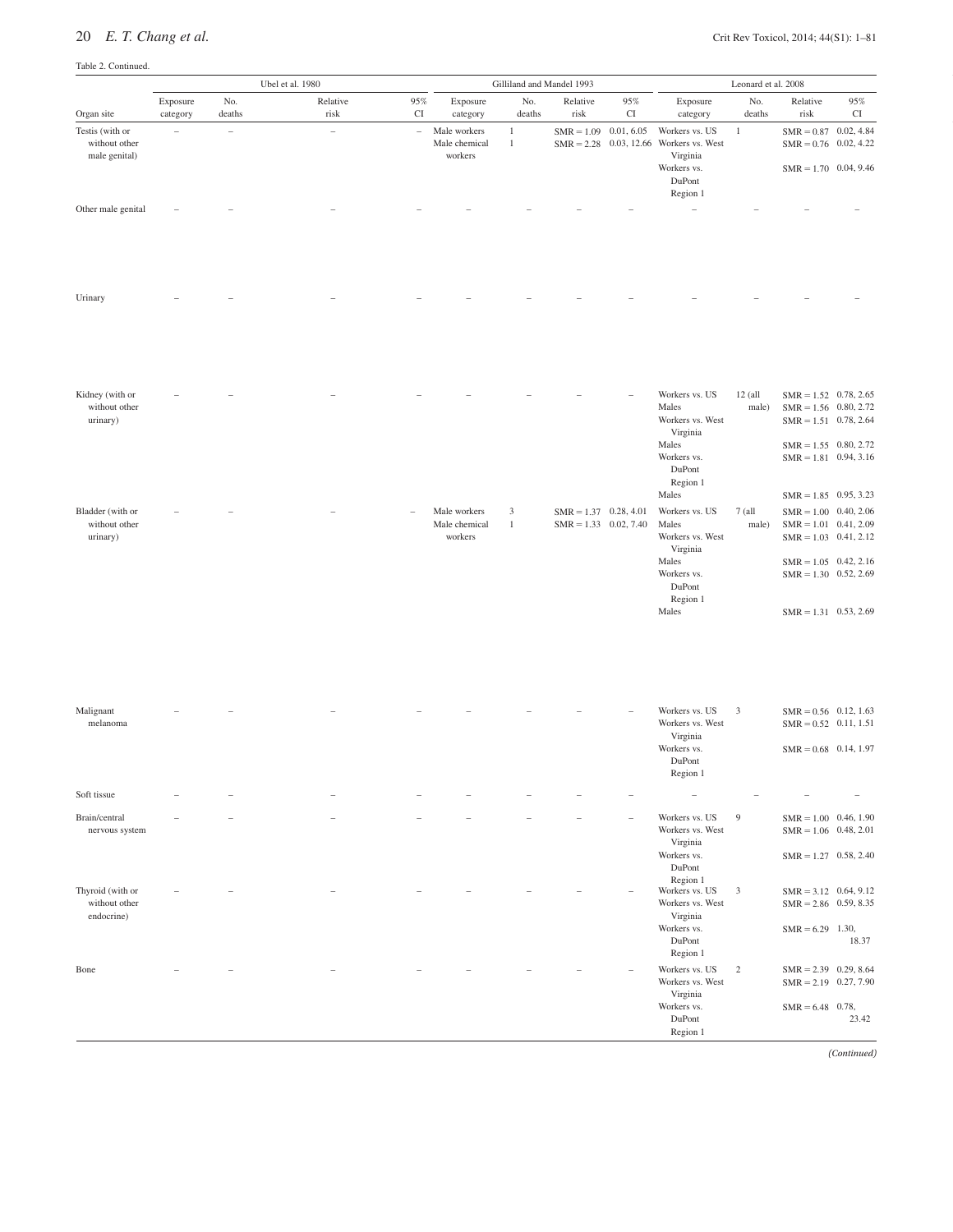|                                                      |                                                                                                                                                                                  |                             | Eriksen et al. 2009      |                                                                                                                |                                                                                                                                                                  |                                                                                                                                                                                              | Lundin et al. 2009                                                                                                                                                              |                                                                                                      |                          | Vassiliadou et al. 2010  |                                   |                          |          |       | Bonefeld-Jorgensen et al. 2011 |                          |
|------------------------------------------------------|----------------------------------------------------------------------------------------------------------------------------------------------------------------------------------|-----------------------------|--------------------------|----------------------------------------------------------------------------------------------------------------|------------------------------------------------------------------------------------------------------------------------------------------------------------------|----------------------------------------------------------------------------------------------------------------------------------------------------------------------------------------------|---------------------------------------------------------------------------------------------------------------------------------------------------------------------------------|------------------------------------------------------------------------------------------------------|--------------------------|--------------------------|-----------------------------------|--------------------------|----------|-------|--------------------------------|--------------------------|
|                                                      | Exposure                                                                                                                                                                         | No.                         | Relative                 | 95%                                                                                                            | Exposure                                                                                                                                                         | No.                                                                                                                                                                                          | Relative                                                                                                                                                                        | $95\%$                                                                                               | Exposure                 | No.                      | Relative                          | 95%                      | Exposure | No.   | Relative                       | 95%                      |
| Organ site                                           | category                                                                                                                                                                         | cases                       | risk                     | $\rm CI$                                                                                                       | category                                                                                                                                                         | deaths                                                                                                                                                                                       | risk                                                                                                                                                                            | $\rm CI$                                                                                             | category                 | cases                    | risk                              | CI                       | category | cases | risk                           | $\rm CI$                 |
| Testis (with<br>or without<br>other male<br>genital) |                                                                                                                                                                                  | ÷                           | $\overline{\phantom{a}}$ | $\overline{\phantom{a}}$                                                                                       | Never<br>Probable/<br>never<br>definite<br>Ever<br>definite                                                                                                      | $\mathbf{0}$<br>$\bf{0}$<br>$\bf{0}$                                                                                                                                                         | $\overline{\phantom{a}}$                                                                                                                                                        | $\overline{\phantom{a}}$                                                                             | $\overline{\phantom{a}}$ | $\overline{\phantom{a}}$ | $\hspace{1.0cm} - \hspace{1.0cm}$ | $\overline{\phantom{a}}$ | ÷        | ÷.    | $\overline{\phantom{a}}$       | $\overline{\phantom{a}}$ |
| Other male<br>genital                                |                                                                                                                                                                                  |                             |                          |                                                                                                                | Never<br>Probable/<br>never<br>definite<br>Ever<br>definite                                                                                                      | $\boldsymbol{0}$<br>$\mathbf{1}$<br>$\boldsymbol{0}$                                                                                                                                         | $SMR = NR$<br>$SMR = 2.33$ 0.06,<br>$SMR = NR$                                                                                                                                  | 0.00, 8.96<br>12.96<br>0.00,<br>30.13                                                                |                          |                          |                                   |                          |          |       |                                |                          |
| Urinary                                              |                                                                                                                                                                                  |                             |                          |                                                                                                                | Never<br>Probable/<br>never<br>definite<br>Ever<br>definite                                                                                                      | 6<br>5<br>$\bf{0}$                                                                                                                                                                           | $SMR = 0.89$ 0.32, 1.93<br>$SMR = 0.79$ 0.26, 1.85<br>$SMR = NR$ 0.00, 3.25                                                                                                     |                                                                                                      |                          |                          |                                   |                          |          |       |                                |                          |
| Kidney (with<br>or without<br>other<br>urinary)      |                                                                                                                                                                                  |                             |                          |                                                                                                                | Never<br>Probable/<br>never<br>definite<br>Ever<br>definite                                                                                                      | $\overline{c}$<br>$\overline{c}$<br>$\boldsymbol{0}$                                                                                                                                         | $SMR = 0.50$ 0.06, 1.81<br>$SMR = 0.53$ 0.06, 1.90<br>$SMR = NR$ 0.00, 4.92                                                                                                     |                                                                                                      |                          |                          |                                   |                          |          |       |                                |                          |
| Bladder (with<br>or without<br>other<br>urinary)     | <b>PFOA</b><br>quartile<br>1<br>PFOA<br>quartile<br>$\overline{c}$<br><b>PFOA</b><br>quartile<br>3<br><b>PFOA</b><br>quartile<br>$\sqrt{4}$<br>Per 1 ng/<br>mL<br>plasma<br>PFOA | 84<br>82<br>83<br>83<br>332 | $RR = 1.00$ Referent     | $RR = 0.71$ 0.46, 1.07<br>$RR = 0.92$ 0.61, 1.39 Low<br>$RR = 0.81$ 0.53, 1.24<br>$RR = 1.00$ 0.95, 1.05 1-4.9 | Never<br>Probable/<br>never<br>definite<br>Ever<br>definite<br>Moderate<br>Moderate<br>or high<br>High<br>$<$ 1 year<br>years<br>$\geq$ 1 year<br>$\geq$ 5 years | $\overline{4}$<br>$\overline{\mathbf{3}}$<br>$\boldsymbol{0}$<br>$\overline{4}$<br>3<br>$\overline{\mathbf{3}}$<br>$\boldsymbol{0}$<br>$\overline{4}$<br>$\overline{c}$<br>3<br>$\mathbf{1}$ | $SMR = 1.44$ 0.39, 3.67<br>$SMR = 1.20$ 0.25, 3.50<br>$SMR = NR$<br>$HR = 1.0$<br>$HR = 0.8$<br>$HR = 0.7$<br>$HR = NR$<br>$HR = 1.0$<br>$HR = 2.2$<br>$HR = 1.7$<br>$HR = 1.2$ | 0.0, 9.57<br>Referent<br>0.2, 3.6<br>0.2, 3.4<br>NR<br>Referent<br>0.4, 8.1<br>0.4, 7.8<br>0.1, 10.7 |                          |                          |                                   |                          |          |       |                                |                          |
| Malignant<br>melanoma                                | L.                                                                                                                                                                               |                             |                          |                                                                                                                | Never<br>Probable/<br>never<br>definite<br>Ever<br>definite                                                                                                      | $\overline{c}$<br>2<br>$\boldsymbol{0}$                                                                                                                                                      | $SMR = 1.05$ 0.13, 3.79<br>$SMR = 1.09$ 0.13, 3.95<br>$SMR = NR$ 0.00, 8.37                                                                                                     |                                                                                                      |                          |                          |                                   |                          |          |       |                                |                          |
| Soft tissue                                          |                                                                                                                                                                                  |                             |                          |                                                                                                                |                                                                                                                                                                  |                                                                                                                                                                                              |                                                                                                                                                                                 |                                                                                                      |                          |                          |                                   |                          |          |       |                                |                          |
| Brain/central<br>nervous<br>system                   |                                                                                                                                                                                  |                             |                          |                                                                                                                | Never<br>Probable/<br>never<br>definite<br>Ever<br>definite                                                                                                      | 2<br>5<br>$\overline{0}$                                                                                                                                                                     | $SMR = 0.44$ 0.05, 1.59<br>$SMR = 1.16$ 0.37, 2.70<br>$SMR = NR$ 0.00, 3.81                                                                                                     |                                                                                                      |                          |                          |                                   |                          |          |       |                                |                          |
| Thyroid (with<br>or without<br>other<br>endocrine)   |                                                                                                                                                                                  |                             |                          |                                                                                                                | Never<br>Probable/<br>never<br>definite<br>Ever                                                                                                                  | $\mathbf{1}$<br>$\bf{0}$<br>$\boldsymbol{0}$                                                                                                                                                 | $SMR = 2.16$ 0.05, 12.00<br>$SMR = NR$ 0.00, 8.45<br>$SMR = NR$ 0.00, 42.96                                                                                                     |                                                                                                      |                          |                          |                                   |                          |          |       |                                |                          |
|                                                      |                                                                                                                                                                                  |                             |                          |                                                                                                                | definite                                                                                                                                                         |                                                                                                                                                                                              |                                                                                                                                                                                 |                                                                                                      |                          |                          |                                   |                          |          |       |                                |                          |
| Bone                                                 |                                                                                                                                                                                  |                             |                          |                                                                                                                |                                                                                                                                                                  |                                                                                                                                                                                              |                                                                                                                                                                                 |                                                                                                      |                          |                          |                                   |                          |          |       |                                |                          |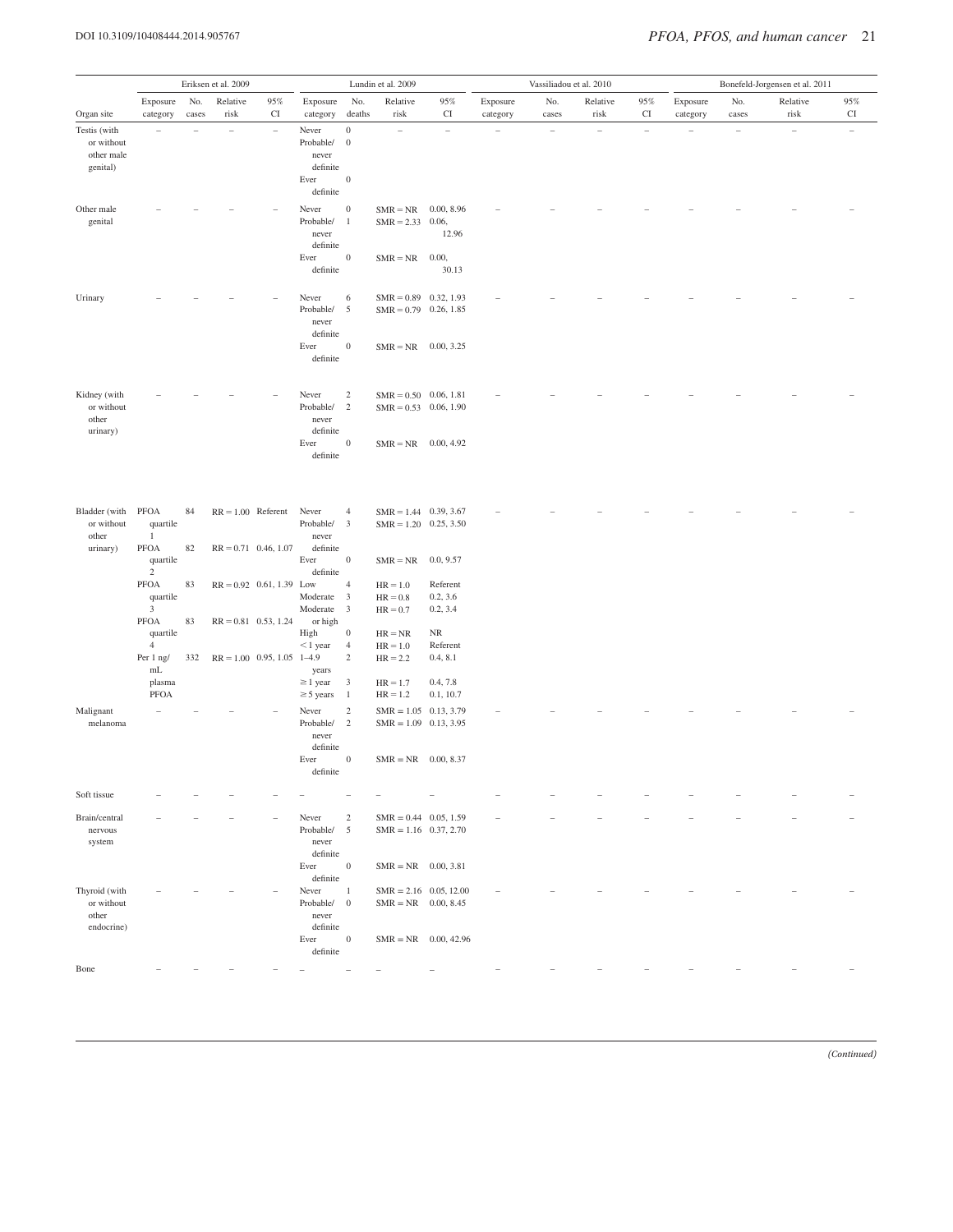### 22 *E. T. Chang et al.* Crit Rev Toxicol, 2014; 44(S1): 1–81

#### Table 2. Continued.

|                                                           |                      |               | Ubel et al. 1980  |           |                                                            |                           | Gilliland and Mandel 1993                                          |            |                                                                                                 | Leonard et al. 2008 |                                                                               |           |
|-----------------------------------------------------------|----------------------|---------------|-------------------|-----------|------------------------------------------------------------|---------------------------|--------------------------------------------------------------------|------------|-------------------------------------------------------------------------------------------------|---------------------|-------------------------------------------------------------------------------|-----------|
| Organ site                                                | Exposure<br>category | No.<br>deaths | Relative<br>risk  | 95%<br>CI | Exposure<br>category                                       | No.<br>deaths             | Relative<br>risk                                                   | 95%<br>CI  | Exposure<br>category                                                                            | No.<br>deaths       | Relative<br>risk                                                              | 95%<br>CI |
| Lymphatic and<br>hematopoietic                            | ÷.                   | $\equiv$      | $\qquad \qquad -$ | $\equiv$  | Female workers<br>Male workers<br>Male chemical<br>workers | $\mathfrak{Z}$<br>13<br>5 | $SMR = 1.47$ 0.30, 4.29<br>$SMR = 1.09$<br>$SMR = 1.05$ 0.34, 2.45 | 0.57, 1.84 | Workers vs. US<br>Workers vs. West<br>Virginia<br>Workers vs.<br>DuPont<br>Region 1             | 32                  | $SMR = 1.04$ 0.71, 1.47<br>$SMR = 1.02$ 0.69, 1.43<br>$SMR = 1.29$ 0.88, 1.82 |           |
| Non-Hodgkin<br>lymphoma<br>(with or<br>without<br>Hodgkin |                      |               |                   |           |                                                            |                           |                                                                    |            | Workers vs. US<br>Workers vs. West<br>Virginia<br>Workers vs.<br>DuPont                         | 9                   | $SMR = 0.77$ 0.35, 1.46<br>$SMR = 0.78$ 0.35, 1.47<br>$SMR = 1.08$ 0.50, 2.05 |           |
| lymphoma)<br>Hodgkin<br>lymphoma                          |                      |               |                   |           |                                                            |                           |                                                                    |            | Region 1<br>Workers vs. US<br>Workers vs. West<br>Virginia<br>Workers vs.<br>DuPont<br>Region 1 | $\overline{c}$      | $SMR = 0.98$ 0.12, 3.56<br>$SMR = 1.01$ 0.12, 3.67<br>$SMR = 1.55$ 0.19, 5.60 |           |
| Multiple myeloma                                          |                      |               |                   |           |                                                            |                           |                                                                    |            |                                                                                                 |                     |                                                                               |           |
| Leukemia (with<br>or without<br>aleukemia)                |                      |               |                   |           |                                                            |                           |                                                                    |            | Workers vs. US<br>Workers vs. West<br>Virginia<br>Workers vs.<br>DuPont<br>Region 1             | 13                  | $SMR = 1.12$ 0.60, 1.91<br>$SMR = 1.04$ 0.55, 1.78<br>$SMR = 1.22$ 0.65, 2.08 |           |
| Other<br>lymphopoietic                                    |                      |               |                   |           |                                                            |                           |                                                                    |            | Workers vs. US<br>Workers vs. West<br>Virginia<br>Workers vs.<br>DuPont<br>Region 1             | 8                   | $SMR = 1.47$ 0.63, 2.89<br>$SMR = 1.47$ 0.64, 2.90<br>$SMR = 1.78$ 0.77, 3.50 |           |
| Other malignant<br>neoplasms                              |                      |               |                   |           |                                                            |                           |                                                                    |            | Workers vs. US<br>Workers vs. West<br>Virginia<br>Workers vs.<br>DuPont<br>Region 1             | 24                  | $SMR = 0.94$ 0.60, 1.40<br>$SMR = 0.74$ 0.47, 1.10<br>$SMR = 1.52$ 0.97, 2.26 |           |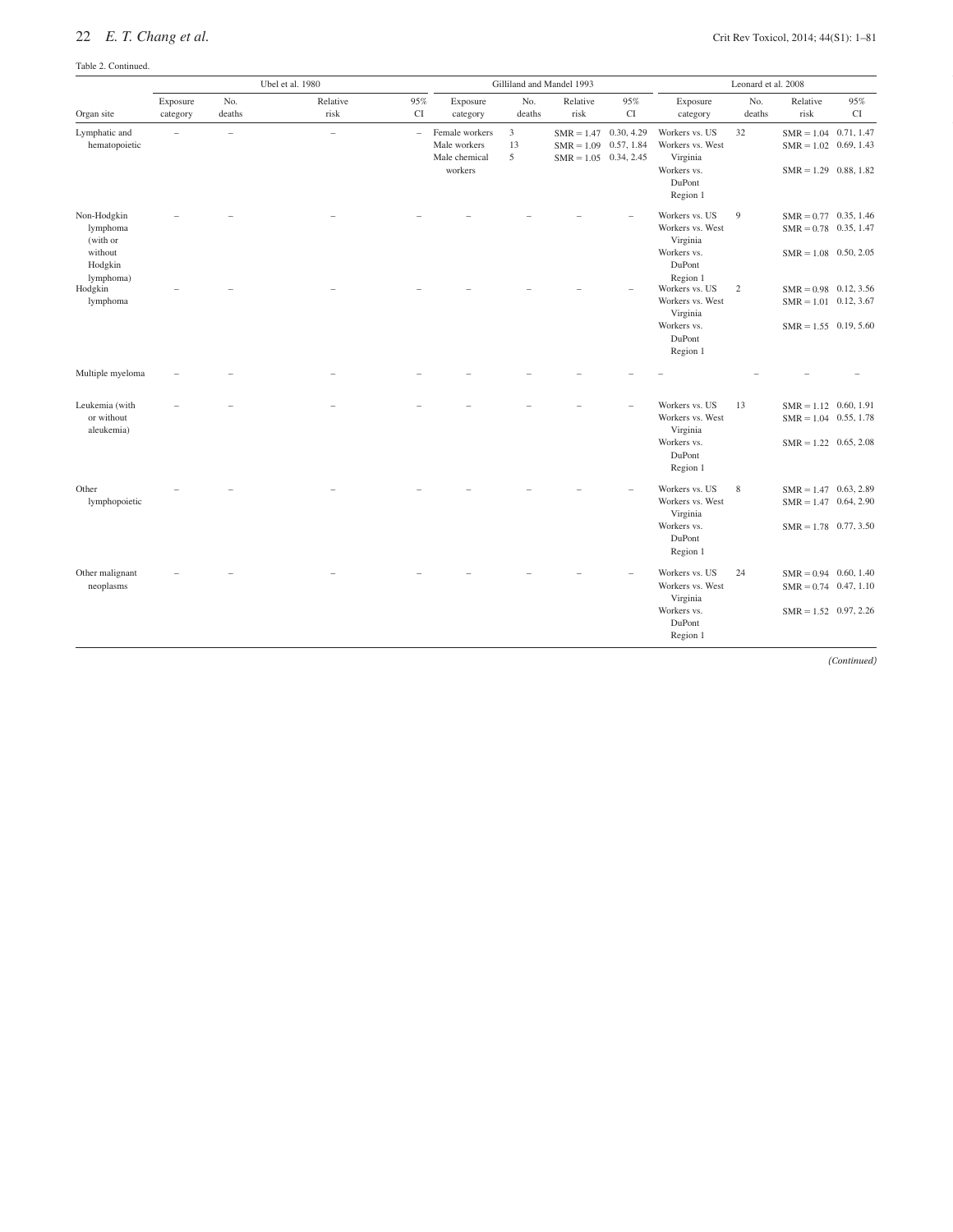## DOI 10.3109/10408444.2014.905767 *PFOA, PFOS, and human cancer* 23

|                                                |                      |              | Eriksen et al. 2009 |                  |                                                             |                                        | Lundin et al. 2009                                                            |                  |                      | Vassiliadou et al. 2010 |                  |           |                      |              | Bonefeld-Jorgensen et al. 2011 |                   |
|------------------------------------------------|----------------------|--------------|---------------------|------------------|-------------------------------------------------------------|----------------------------------------|-------------------------------------------------------------------------------|------------------|----------------------|-------------------------|------------------|-----------|----------------------|--------------|--------------------------------|-------------------|
| Organ site                                     | Exposure<br>category | No.<br>cases | Relative<br>risk    | 95%<br><b>CI</b> | Exposure<br>category                                        | No.<br>deaths                          | Relative<br>risk                                                              | 95%<br><b>CI</b> | Exposure<br>category | No.<br>cases            | Relative<br>risk | 95%<br>CI | Exposure<br>category | No.<br>cases | Relative<br>risk               | 95%<br>CI         |
| Lymphatic and<br>hema-<br>topoietic            |                      |              |                     | ÷                | Never<br>Probable/<br>never<br>definite<br>Ever<br>definite | 14<br>14<br>1                          | $SMR = 0.90$ 0.49, 1.51<br>$SMR = 0.96$ 0.53, 1.61<br>$SMR = 0.37$ 0.01, 2.08 |                  | ÷                    | ۳                       |                  | ۳         |                      |              | ۳                              | $\qquad \qquad -$ |
| Non-Hodgkin<br>lymphoma<br>(with or<br>without |                      |              |                     |                  | Never<br>Probable/<br>never<br>definite                     | $\mathbf{1}$<br>$\sqrt{2}$             | $SMR = 0.84$ 0.02, 4.65<br>$SMR = 1.80$ 0.22, 6.51                            |                  |                      |                         |                  |           |                      |              |                                |                   |
| Hodgkin<br>lymphoma)<br>Hodgkin<br>lymphoma    |                      |              |                     |                  | Ever<br>definite<br>Never<br>Probable/<br>never             | $\mathbf{0}$<br>-1<br>$\overline{0}$   | $SMR = NR$ 0.00, 19.45<br>$SMR = 1.09$ 0.03, 6.04<br>$SMR = NR$ 0.00, 4.21    |                  |                      |                         |                  |           |                      |              |                                |                   |
|                                                |                      |              |                     |                  | definite<br>Ever<br>definite                                | $\mathbf{0}$                           | $SMR = NR$ 0.00, 18.69                                                        |                  |                      |                         |                  |           |                      |              |                                |                   |
| Multiple<br>myeloma                            |                      |              |                     |                  |                                                             |                                        |                                                                               |                  |                      |                         |                  |           |                      |              |                                |                   |
| Leukemia<br>(with or<br>without<br>aleukemia)  |                      |              |                     |                  | Never<br>Probable/<br>never<br>definite<br>Ever             | $\overline{4}$<br>$7\phantom{.0}$<br>1 | $SMR = 0.68$ 0.18, 1.73<br>$SMR = 1.27$ 0.51, 2.61<br>$SMR = 0.96$ 0.02, 5.34 |                  |                      |                         |                  |           |                      |              |                                |                   |
|                                                |                      |              |                     |                  | definite                                                    |                                        |                                                                               |                  |                      |                         |                  |           |                      |              |                                |                   |
| Other lymp-<br>hopoietic                       |                      |              |                     |                  | Never<br>Probable/<br>never<br>definite                     | $\,$ 8 $\,$<br>5                       | $SMR = 1.07$ 0.46, 2.01<br>$SMR = 0.71$ 0.23, 1.66                            |                  |                      |                         |                  |           |                      |              |                                |                   |
|                                                |                      |              |                     |                  | Ever<br>definite                                            | $\mathbf{0}$                           | $SMR = NR$ 0.00, 2.96                                                         |                  |                      |                         |                  |           |                      |              |                                |                   |
| Other<br>malignant<br>neoplasms                |                      |              |                     |                  | Never<br>Probable/<br>never<br>definite                     | 11<br>-11                              | $SMR = 1.14$ 0.57, 2.04<br>$SMR = 1.22$ 0.61, 2.18                            |                  |                      |                         |                  |           |                      |              |                                |                   |
|                                                |                      |              |                     |                  | Ever<br>definite                                            | $\overline{c}$                         | $SMR = 1.23$ 0.15, 4.45                                                       |                  |                      |                         |                  |           |                      |              |                                |                   |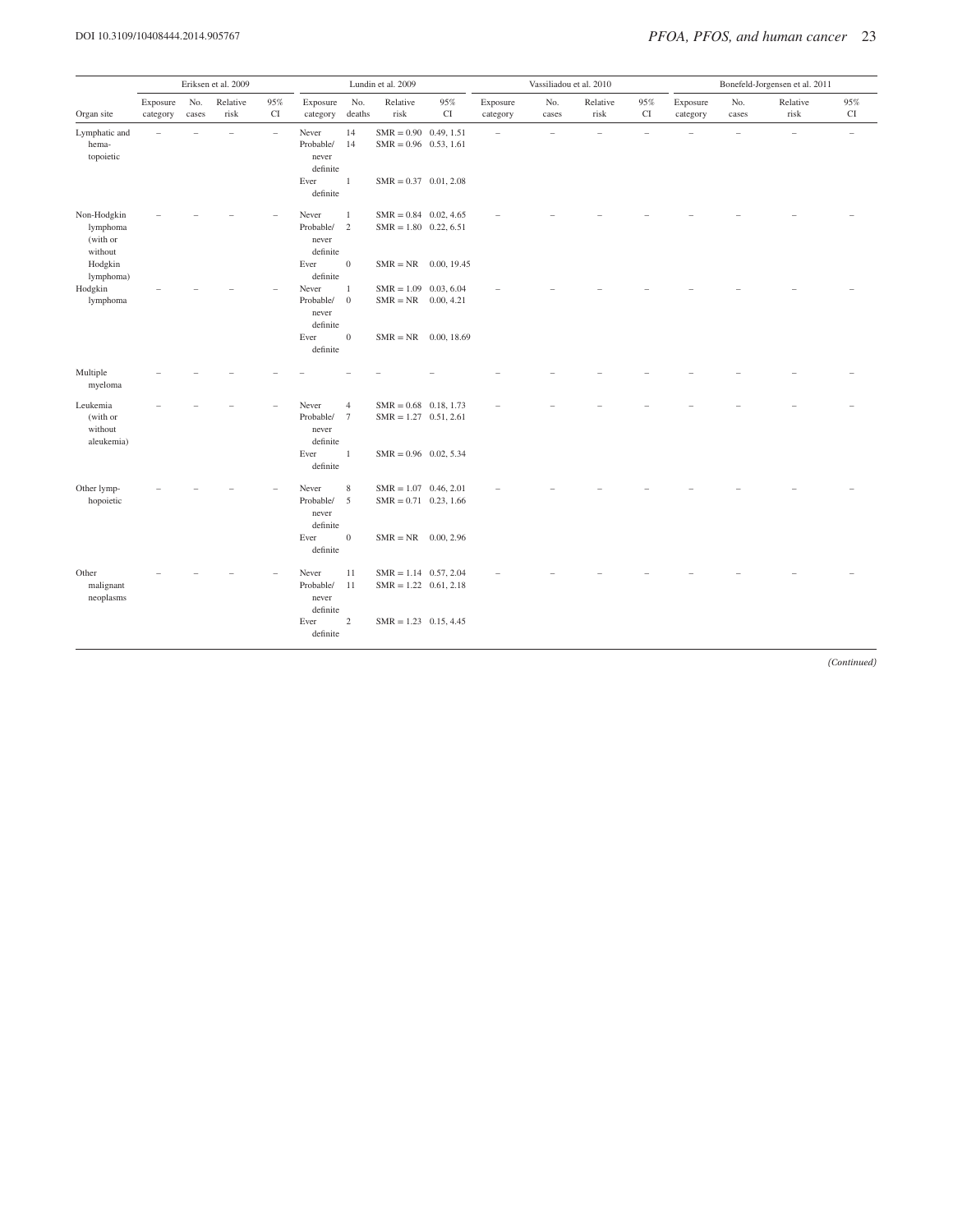|                   |                             |            | Steenland and Woskie 2012 |            |                          |              | Barry et al. 2013                         |                              |                                               | Consonni et al. 2013 |                                   |                      |
|-------------------|-----------------------------|------------|---------------------------|------------|--------------------------|--------------|-------------------------------------------|------------------------------|-----------------------------------------------|----------------------|-----------------------------------|----------------------|
|                   | Exposure                    |            |                           |            | Exposure                 |              |                                           |                              | Exposure                                      |                      |                                   | 95%                  |
| Organ site        | category                    | No. deaths | Relative risk             | 95% CI     | category                 | No. cases    | Relative risk                             | 95% CI                       | category                                      | No. deaths           | Relative risk                     | CI                   |
| All sites         | $0 - 5904$                  | 62         | $SMR = 0.93$              | 0.72, 1.20 |                          |              |                                           | L.                           | Never exposed to                              | 28 (11 low           | $SMR = 0.70$                      | 0.46, 1.01           |
|                   | ppm-yrs<br>$904 - 1,520$ 68 |            | $SMR = 0.90$              | 0.70, 1.14 |                          |              |                                           |                              | <b>APFO</b>                                   | TFE)                 | $(0.72 \text{ low}$<br>TFE)       | (0.36,<br>1.30       |
|                   | ppm-yrs<br>$1,520-$         | 83         | $SMR = 0.95$              | 0.75, 1.76 |                          |              |                                           |                              |                                               |                      |                                   | low<br>TFE)          |
|                   | < 2,700                     |            |                           |            |                          |              |                                           |                              | Low cumulative                                | 51 (42 low           | $SMR = 0.78$                      | 0.58, 1.02           |
|                   | ppm-yrs                     |            |                           |            |                          |              |                                           |                              | APFO $(< 16$                                  | TFE)                 | $(0.78 \text{ low}$               | (0.56,               |
|                   | $\geq 2,700$                | 91         | $SMR = 0.94$              | 0.76, 1.16 |                          |              |                                           |                              | unit-yrs)                                     |                      | TFE)                              | 1.05                 |
|                   | ppm-yrs<br>All vs.          | 304        | $SMR = 0.93$              | 0.83, 1.04 |                          |              |                                           |                              |                                               |                      |                                   | low<br>TFE)          |
|                   | DuPont                      |            |                           |            |                          |              |                                           |                              | Medium                                        | 53 (3 low            | $SMR = 0.81$                      | 0.61, 1.06           |
|                   | region                      |            |                           |            |                          |              |                                           |                              | cumulative                                    | TFE)                 | $(0.50 \text{ low}$               | (0.10,               |
|                   | All vs. US                  | 304        | $SMR = 0.74$              | 0.66, 0.83 |                          |              |                                           |                              | <b>APFO</b>                                   |                      | TFE)                              | 1.46                 |
|                   | With 10-yr                  |            |                           |            |                          |              |                                           |                              | $(16 - 138)$<br>unit-yrs)                     |                      |                                   | low<br>TFE)          |
|                   | lag:<br>$0 - 798$           | 69         | $SMR = 0.97$              | 0.75, 1.22 |                          |              |                                           |                              | High cumulative                               | 55 (0 low            | $SMR = 0.78$                      | 0.59, 1.02           |
|                   | ppm-yrs                     |            |                           |            |                          |              |                                           |                              | APFO $(\geq 139$                              | TFE)                 | $(0.001$ ow                       | (NR low              |
|                   | 798-<1,379 69               |            | $SMR = 0.91$              | 0.71, 1.15 |                          |              |                                           |                              | unit-yrs)                                     |                      | TFE)                              | TFE)                 |
|                   | ppm-yrs<br>$1,379-$         | 76         | $SMR = 0.95$              | 0.75, 1.19 |                          |              |                                           |                              | Ever exposed to                               | 159                  | $P$ -trend = 0.70<br>$SMR = 0.79$ | 0.67, 0.92           |
|                   | < 2,384                     |            |                           |            |                          |              |                                           |                              | <b>APFO</b>                                   |                      |                                   |                      |
|                   | ppm-yrs                     |            |                           |            |                          |              |                                           |                              |                                               |                      |                                   |                      |
|                   | $\geq 2,384$                | 79         | $SMR = 0.92$              | 0.73, 1.15 |                          |              |                                           |                              |                                               |                      |                                   |                      |
| Buccal cavity and | ppm-yrs                     |            |                           |            | Per unit of              | 18           | $HR = 0.89$ (no                           | $0.65, 1.22$ (no             |                                               |                      |                                   |                      |
| pharynx           |                             |            |                           |            | logged                   |              | lag)                                      | lag)                         |                                               |                      |                                   |                      |
|                   |                             |            |                           |            | cumulative               |              |                                           |                              |                                               |                      |                                   |                      |
|                   |                             |            |                           |            | serum PFOA               | 17 community | $HR = 0.66$ (10-yr)                       | $0.43, 1.02$ (10-            |                                               |                      |                                   |                      |
| Digestive system/ |                             |            |                           |            | (ng/mL)                  | 1 worker     | lag)                                      | yr lag)                      | Ever exposed to                               | 50                   | $SMR = 0.91$                      | 0.68, 1.20           |
| gastrointestinal  |                             |            |                           |            |                          |              |                                           |                              | <b>APFO</b>                                   |                      |                                   |                      |
|                   |                             |            |                           |            |                          |              |                                           |                              |                                               |                      |                                   |                      |
| Esophagus         |                             |            |                           |            | Per unit of              | 15           | $HR = 0.96$ (no                           | $0.70, 1.32$ (no             | Never exposed to $0(0 \text{ low})$           |                      | $SMR = 0.00$                      | NR (NR               |
|                   |                             |            |                           |            | logged                   |              | lag)                                      | lag)                         | <b>APFO</b>                                   | TFE)                 | $(0.001$ ow                       | low                  |
|                   |                             |            |                           |            | cumulative               | 12 community | $HR = 0.97(10-yr)$                        | $0.72, 1.31$ (10-            |                                               |                      | TFE)                              | TFE)                 |
|                   |                             |            |                           |            | serum PFOA               |              | lag)                                      | yr lag)                      | Low cumulative<br>APFO $(< 16$                | $4(4$ low<br>TFE)    | $SMR = 1.62$                      | 0.44, 4.14<br>(0.52, |
|                   |                             |            |                           |            | (ng/mL)                  | 3 workers    |                                           |                              | unit-yrs)                                     |                      | $(1.92$ low<br>TFE)               | 4.92 low             |
|                   |                             |            |                           |            |                          |              |                                           |                              |                                               |                      |                                   | TFE)                 |
|                   |                             |            |                           |            |                          |              |                                           |                              | Medium                                        | $4(1$ low            | $SMR = 1.54$                      | 0.42, 3.93           |
|                   |                             |            |                           |            |                          |              |                                           |                              | cumulative                                    | TFE)                 | $(3.89$ low                       | (0.10,               |
|                   |                             |            |                           |            |                          |              |                                           |                              | <b>APFO</b><br>$(16 - 138)$                   |                      | TFE)                              | 21.66<br>low         |
|                   |                             |            |                           |            |                          |              |                                           |                              | unit-yrs)                                     |                      |                                   | TFE)                 |
|                   |                             |            |                           |            |                          |              |                                           |                              | High cumulative $3(0 \text{ low})$            |                      | $SMR = 1.16$                      | 0.24, 3.39           |
|                   |                             |            |                           |            |                          |              |                                           |                              | APFO $(\geq 139$                              | TFE)                 | $(0.001$ ow                       | (NR low              |
|                   |                             |            |                           |            |                          |              |                                           |                              | unit-yrs)                                     |                      | TFE)<br>$P$ -trend = 0.60         | TFE)<br>0.72, 2.57   |
|                   |                             |            |                           |            |                          |              |                                           |                              | Ever exposed to                               | - 11                 | $SMR = 1.44$                      |                      |
|                   |                             |            |                           |            |                          |              |                                           |                              | <b>APFO</b>                                   |                      |                                   |                      |
| Stomach           |                             |            |                           |            | Per unit of<br>logged    | 12           | $HR = 0.72$ (no<br>lag)                   | lag)                         | 0.45, 1.14 (no Ever exposed to<br><b>APFO</b> | - 5                  | $SMR = 0.52$                      | 0.17, 1.21           |
|                   |                             |            |                           |            | cumulative               | 11 community | $HR = 0.77(10-yr)$                        | $0.49, 1.22$ (10-            |                                               |                      |                                   |                      |
|                   |                             |            |                           |            | serum PFOA               |              | lag)                                      | yr lag)                      |                                               |                      |                                   |                      |
|                   |                             |            |                           |            | (ng/mL)                  | 1 worker     |                                           |                              |                                               |                      |                                   |                      |
| Colorectum        |                             |            |                           |            | Per unit of              | 264          | $HR = 0.99$ (no                           | $0.92, 1.07$ (no             |                                               |                      |                                   |                      |
|                   |                             |            |                           |            | logged                   |              | lag)                                      | lag)                         |                                               |                      |                                   |                      |
|                   |                             |            |                           |            | cumulative<br>serum PFOA |              | 223 community $HR = 0.99$ (10-yr)<br>lag) | $0.92, 1.07$ (10-<br>yr lag) |                                               |                      |                                   |                      |
|                   |                             |            |                           |            |                          |              |                                           |                              |                                               |                      |                                   |                      |

(ng/mL) 41 workers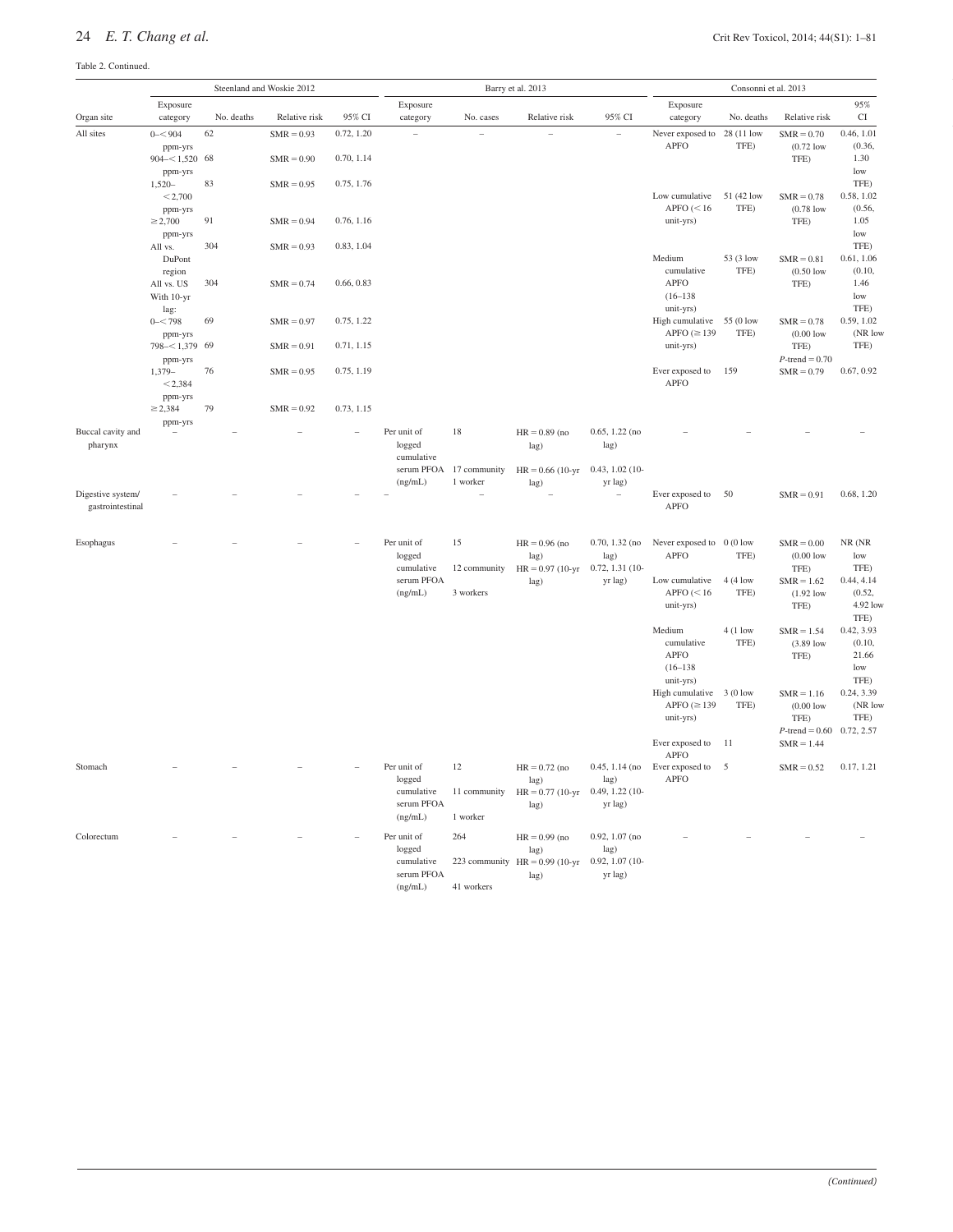|            |                          |       | Vieira et al. 2013   |                          |                      |           | Yeung et al. 2013 |                          |                      | Hardell et al. 2014      |                          |                          |                                     | Innes et al. 2014 |          |                          |
|------------|--------------------------|-------|----------------------|--------------------------|----------------------|-----------|-------------------|--------------------------|----------------------|--------------------------|--------------------------|--------------------------|-------------------------------------|-------------------|----------|--------------------------|
| Organ site | Exposure<br>category     | cases | No. Relative<br>risk | 95% CI                   | Exposure<br>category | No. cases | Relative risk     | 95% CI                   | Exposure<br>category | cases                    | No. Relative<br>risk     |                          | 95% CI Exposure category cases risk | No.               | Relative | 95%                      |
| All sites  | $\overline{\phantom{a}}$ |       | -                    | $\overline{\phantom{a}}$ | $\sim$               | -         |                   | $\overline{\phantom{a}}$ | $-$                  | $\overline{\phantom{a}}$ | $\overline{\phantom{a}}$ | $\overline{\phantom{a}}$ | $\overline{\phantom{a}}$            | $-$               | $\sim$   | $\overline{\phantom{a}}$ |

| Buccal cavity | $\overline{\phantom{a}}$ | $\overline{\phantom{0}}$ |   | -                        | $\overline{\phantom{a}}$ | $\overline{\phantom{0}}$                                                                                                                                | $\overline{\phantom{0}}$ | $\overline{\phantom{0}}$ | - | - |                          |                          |   | -                        |   | - |
|---------------|--------------------------|--------------------------|---|--------------------------|--------------------------|---------------------------------------------------------------------------------------------------------------------------------------------------------|--------------------------|--------------------------|---|---|--------------------------|--------------------------|---|--------------------------|---|---|
| and           |                          |                          |   |                          |                          |                                                                                                                                                         |                          |                          |   |   |                          |                          |   |                          |   |   |
| pharynx       |                          |                          |   |                          |                          |                                                                                                                                                         |                          |                          |   |   |                          |                          |   |                          |   |   |
|               |                          |                          |   |                          |                          |                                                                                                                                                         |                          |                          |   |   |                          |                          |   |                          |   |   |
| Digestive     | $-$                      |                          |   | -                        | $\overline{\phantom{a}}$ | $\hspace{0.1cm} \hspace{0.1cm} \hspace{0.1cm} \hspace{0.1cm} \hspace{0.1cm} \hspace{0.1cm} \hspace{0.1cm} \hspace{0.1cm} \hspace{0.1cm} \hspace{0.1cm}$ | -                        | -                        |   |   |                          |                          |   |                          |   |   |
| system/       |                          |                          |   |                          |                          |                                                                                                                                                         |                          |                          |   |   |                          |                          |   |                          |   |   |
| gastro-       |                          |                          |   |                          |                          |                                                                                                                                                         |                          |                          |   |   |                          |                          |   |                          |   |   |
| intestinal    |                          |                          |   |                          |                          |                                                                                                                                                         |                          |                          |   |   |                          |                          |   |                          |   |   |
| Esophagus     | $\overline{\phantom{a}}$ | -                        | - | $\overline{\phantom{a}}$ | $\overline{\phantom{a}}$ | $\overline{\phantom{m}}$                                                                                                                                | $\overline{\phantom{0}}$ | $\overline{\phantom{0}}$ | - | - | $\overline{\phantom{a}}$ | $\overline{\phantom{a}}$ | - | $\overline{\phantom{a}}$ | - | - |

| Colorectum | Contaminated 383 $OR = 0.9$ 0.8, 1.0<br>districts |    |                         |  |  |  |  |  |  | Quartile 1 (0.25-<br>$13.4$ ng/mL              | 58       | $OR = 1.00$ Referent                                             |
|------------|---------------------------------------------------|----|-------------------------|--|--|--|--|--|--|------------------------------------------------|----------|------------------------------------------------------------------|
|            | Mason water                                       |    | $180$ OR = 0.9 0.8, 1.1 |  |  |  |  |  |  | PFOA)                                          |          |                                                                  |
|            | district                                          |    |                         |  |  |  |  |  |  | Quartile 2 (13.5-                              | 36       | $OR = 0.48$ 0.31, 0.75                                           |
|            | Pomeroy<br>water                                  | 18 | $OR = 1.2$ 0.7, 2.1     |  |  |  |  |  |  | $27.8$ ng/mL<br>PFOA)                          |          |                                                                  |
|            | district                                          |    |                         |  |  |  |  |  |  | Quartile 3 (27.9-                              | 49       | $OR = 0.51$ 0.34, 0.77                                           |
|            | Belpre water 55<br>district                       |    | $OR = 0.9$ 0.7, 1.2     |  |  |  |  |  |  | 71.2 ng/mL<br>PFOA)                            |          |                                                                  |
|            | Tuppers<br>Plains<br>district                     | 66 | $OR = 1.2$ 0.9, 1.6     |  |  |  |  |  |  | Ouartile $4 \approx 71.3$ 65<br>ng/mL PFOA)    |          | $OR = 0.64$ 0.44, 0.94<br>$P$ -trend =<br>0.002                  |
|            | Lubeck water 44<br>district                       |    | $OR = 0.7$ 0.5, 1.0     |  |  |  |  |  |  | Per ng/mL PFOA<br>Residents since              |          | $OR = 1.00$ 1.00, 1.00                                           |
|            | Little<br>Hocking<br>district                     | 20 | $OR = 0.7$ 0.5, 1.2     |  |  |  |  |  |  | $\leq$ 1995, cases<br>diagnosed<br>$\geq$ 2000 |          |                                                                  |
|            | $3.7 - 12.8 \mu g/L$ 72<br><b>PFOA</b>            |    | $OR = 1.0$ 0.8, 1.3     |  |  |  |  |  |  | Quartile 1<br>Quartile 2                       | 28<br>7  | $OR = 1.00$ Referent<br>$OR = 0.25$ 0.11, 0.55                   |
|            | $12.9 - 30.7$<br>μg/L<br><b>PFOA</b>              | 64 | $OR = 0.9$ 0.7, 1.2     |  |  |  |  |  |  | Quartile 3<br>Quartile 4                       | 21<br>15 | $OR = 0.37$ 0.19, 0.70<br>$OR = 0.43$ 0.24, 0.78<br>$P$ -trend = |
|            | $30.8 - 109$<br>$\mu$ g/L                         | 63 | $OR = 1.3$ 1.0, 1.7     |  |  |  |  |  |  |                                                |          | 0.001                                                            |
|            | <b>PFOA</b>                                       |    |                         |  |  |  |  |  |  |                                                |          |                                                                  |
|            | 110-655 µg/L 13<br><b>PFOA</b>                    |    | $OR = 0.6$ 0.3, 1.0     |  |  |  |  |  |  |                                                |          |                                                                  |

Stomach – – – – – – – – – – – – – – – –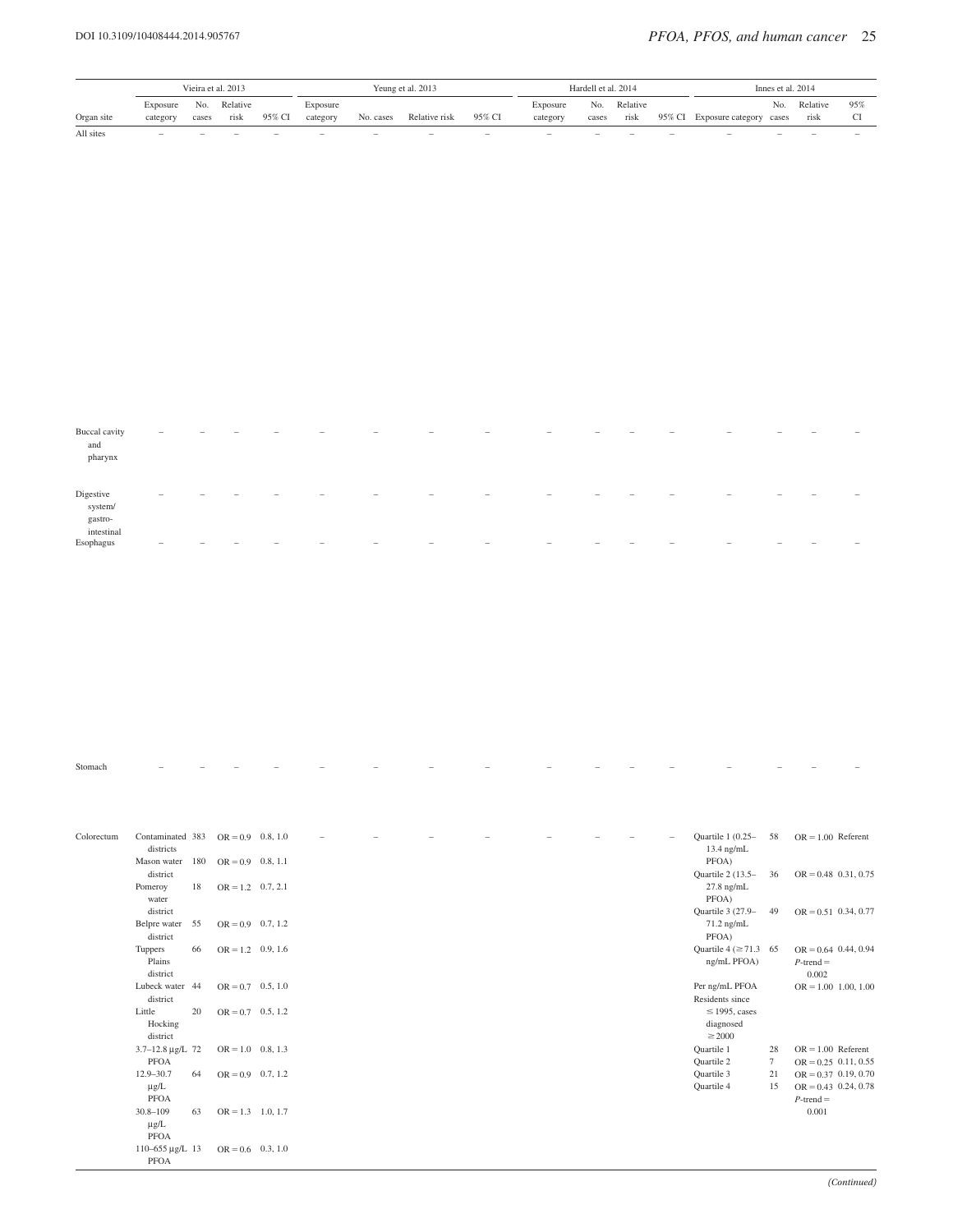Table 2. Continued.

|                                          |                                                           |                | Steenland and Woskie 2012    |                          |                                     |                  | Barry et al. 2013                             |                                               |                                                                      | Consonni et al. 2013                          |                                                                          |                                             |
|------------------------------------------|-----------------------------------------------------------|----------------|------------------------------|--------------------------|-------------------------------------|------------------|-----------------------------------------------|-----------------------------------------------|----------------------------------------------------------------------|-----------------------------------------------|--------------------------------------------------------------------------|---------------------------------------------|
| Organ site                               | Exposure<br>category                                      | No. deaths     | Relative risk                | 95% CI                   | Exposure<br>category                | No. cases        | Relative risk                                 | 95% CI                                        | Exposure<br>category                                                 | No. deaths                                    | Relative risk                                                            | 95%<br>$\rm CI$                             |
| Colon                                    | $\overline{\phantom{0}}$                                  |                |                              |                          | ۳                                   | ÷                | ÷                                             | $-$                                           | Ever exposed to<br><b>APFO</b>                                       | $7\phantom{.0}$                               | $SMR = 0.48$                                                             | 0.19, 0.99                                  |
| Rectum                                   |                                                           |                |                              |                          |                                     |                  |                                               | -                                             | Ever exposed to<br><b>APFO</b>                                       | - 6                                           | $SMR = 1.03$                                                             | 0.38, 2.25                                  |
| Liver (with or<br>without bile<br>ducts) | $0 - 5904$<br>ppm-yrs<br>$904 - 1,520$ 0                  | $\overline{4}$ | $SMR = 2.39$<br>$SMR = 0.00$ | 0.65, 6.13<br>0.00, 1.81 | Per unit of<br>logged<br>cumulative | 9<br>8 community | $HR = 0.73$ (no<br>lag)<br>$HR = 0.74(10-yr)$ | $0.43, 1.23$ (no<br>lag)<br>$0.43, 1.26$ (10- | Never exposed to<br><b>APFO</b>                                      | $1(0 \text{ low})$<br>TFE)                    | $SMR = 0.72$<br>$(0.001$ ow<br>TFE)                                      | 0.02, 4.02<br>(NR low<br>TFE)               |
|                                          | ppm-yrs<br>$1,520-$<br>< 2,700<br>ppm-yrs<br>$\geq$ 2,700 | 5<br>1         | $SMR = 2.01$<br>$SMR = 0.32$ | 0.65, 4.68<br>0.01, 1.76 | serum PFOA<br>(ng/mL)               | 1 worker         | lag)                                          | yr lag)                                       | Low cumulative<br>APFO $(< 16$<br>unit-yrs)                          | $1(1$ low<br>TFE)                             | $SMR = 0.70$<br>$(0.85)$ low<br>TFE)                                     | 0.02, 3.87<br>(0.02,<br>4.71<br>low<br>TFE) |
|                                          | ppm-yrs<br>All vs.<br>DuPont<br>region<br>All vs. US      | 10<br>10       | $SMR = 1.07$<br>$SMR = 0.77$ | 0.51, 1.96<br>0.35, 1.47 |                                     |                  |                                               |                                               | Medium<br>cumulative<br>APFO<br>$(16 - 138)$<br>unit-yrs)            | $2(0 \text{ low})$<br>TFE)                    | $SMR = 1.25$<br>$(0.001$ ow<br>TFE)                                      | 0.15, 4.52<br>(NR low<br>TFE)               |
|                                          |                                                           |                |                              |                          |                                     |                  |                                               |                                               | High cumulative<br>APFO $(\geq 139)$<br>unit-yrs)<br>Ever exposed to | $4(0 \text{ low})$<br>TFE)<br>$7\phantom{.0}$ | $SMR = 2.14$<br>$(0.001$ ow<br>TFE)<br>$P$ -trend = 0.24<br>$SMR = 1.43$ | 0.58, 5.49<br>(NR low<br>TFE)<br>0.57, 2.94 |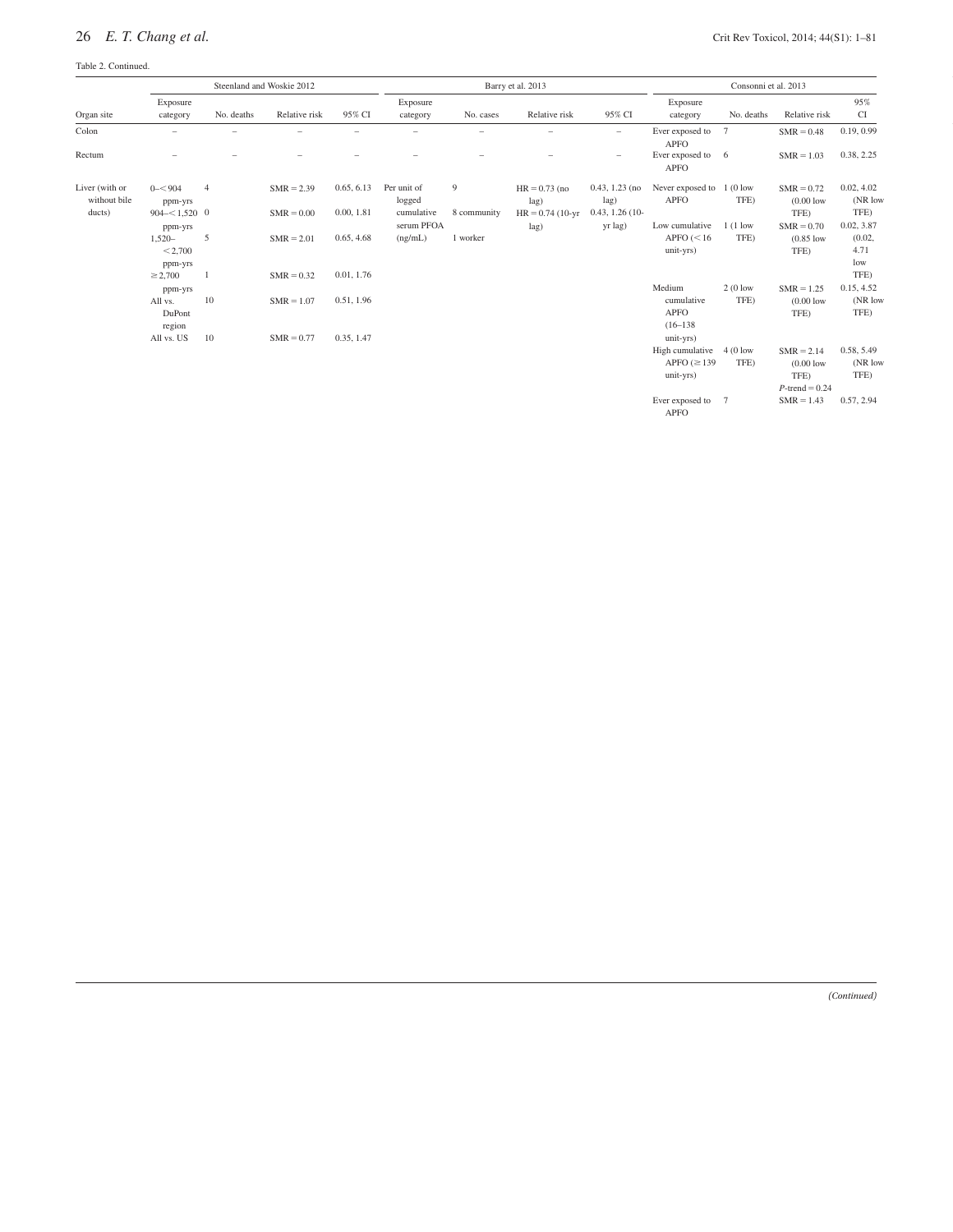|                           | Vieira et al. 2013                      |                |                               |        |                                           | Yeung et al. 2013                      |                   |                                     | Hardell et al. 2014      |           |                          |    | Innes et al. 2014              |                |          |                |
|---------------------------|-----------------------------------------|----------------|-------------------------------|--------|-------------------------------------------|----------------------------------------|-------------------|-------------------------------------|--------------------------|-----------|--------------------------|----|--------------------------------|----------------|----------|----------------|
|                           | Exposure                                | No.            | Relative                      |        | Exposure                                  |                                        |                   |                                     | Exposure                 | No.       | Relative                 |    |                                | No.            | Relative | $95\%$         |
| Organ site                | category                                | cases          | risk                          | 95% CI | category                                  | No. cases                              | Relative risk     | 95% CI                              | category                 | cases     | risk                     |    | 95% CI Exposure category cases |                | risk     | CI             |
| $\operatorname{Colon}$    | ÷                                       | L,             | ÷,                            | L,     | ÷                                         | $\overline{\phantom{0}}$               | Ĭ.                | $\overline{\phantom{0}}$            | $\overline{\phantom{a}}$ | $\bar{ }$ | $\overline{\phantom{a}}$ | j. |                                | $\overline{a}$ | $\sim$   | $\overline{a}$ |
| Rectum                    |                                         |                |                               |        |                                           |                                        |                   |                                     |                          |           |                          |    |                                |                |          |                |
| Liver (with<br>or without | Contaminated 23<br>districts            |                | $OR = 1.1$ 0.7, 1.6 PFOA in   |        | serum                                     | HCC without [No RRs]<br><b>HCV: 24</b> |                   | Kruskal-<br>Wallis                  |                          |           |                          |    |                                |                |          |                |
| bile ducts)               | Mason water 11<br>district              |                | $OR = 1.0$ 0.5, 1.9           |        | $(ng/mL)$ :<br>- Mean $\pm$               | serum,<br>12 liver                     | $2.82 \pm 1.52$   | rank test<br>for group              |                          |           |                          |    |                                |                |          |                |
|                           | Pomeroy<br>water<br>district            | $\mathbf{1}$   | $OR = 1.4$ 0.2, 10.5          |        | SD, HCC<br>- Median,<br>$_{\mathrm{HCC}}$ | tissue, 11<br>paired                   | 2.48              | difference<br>in liver-<br>to-serum |                          |           |                          |    |                                |                |          |                |
|                           | Belpre water 3<br>district              |                | $OR = 1.0$ 0.3, 3.1 - Range,  |        | HCC                                       | HCC with<br><b>HCV: 13</b>             | $1.03 - 6.96$     | ratio:<br>P > 0.05                  |                          |           |                          |    |                                |                |          |                |
|                           | Tuppers<br>Plains<br>district           | $_{\rm 3}$     | $OR = 1.0$ 0.3, 3.3           |        | - Mean $\pm$<br>SD,                       | serum,<br>14 liver<br>tissue, 12       | $4.17 \pm 2.50$   |                                     |                          |           |                          |    |                                |                |          |                |
|                           | Lubeck water 4<br>district              |                | $OR = 1.3$ 0.5, 3.5           |        | $HCV+$<br>HCC                             | paired                                 |                   |                                     |                          |           |                          |    |                                |                |          |                |
|                           | Little<br>Hocking<br>district           | $\mathbf{1}$   | $OR = 0.8$ 0.1, 5.6 - Median, |        | $HCV+$<br>$_{\mathrm{HCC}}$               |                                        | 3.43              |                                     |                          |           |                          |    |                                |                |          |                |
|                           | $3.7 - 12.8 \,\mu g/L$ 4<br><b>PFOA</b> |                | $OR = 1.1$ 0.4, 3.1 - Range,  |        | $HCV+$                                    |                                        | $0.706 - 11.0$    |                                     |                          |           |                          |    |                                |                |          |                |
|                           | 12.9-30.7<br>$\mu$ g/L<br>PFOA          | $\overline{4}$ | $OR = 0.9$ 0.3, 2.5           |        | HCC<br>PFOA in                            |                                        |                   |                                     |                          |           |                          |    |                                |                |          |                |
|                           | $30.8 - 109$<br>$\mu$ g/L<br>PFOA       | $_{\rm 3}$     | $OR = 1.0$ 0.3, 3.1           |        | liver<br>(ng/g)<br>- Mean $\pm$           |                                        | $0.589 \pm 0.471$ |                                     |                          |           |                          |    |                                |                |          |                |
|                           | 110-655 µg/L 0<br><b>PFOA</b>           |                | $OR = NR$ $NR$                |        | SD, HCC<br>- Median,                      |                                        | 0.495             |                                     |                          |           |                          |    |                                |                |          |                |
|                           |                                         |                |                               |        | $_{\mathrm{HCC}}$<br>- Range,<br>HCC      |                                        | $0.103 - 1.82$    |                                     |                          |           |                          |    |                                |                |          |                |
|                           |                                         |                |                               |        | - Mean $\pm$<br>SD,<br>$HCV+$             |                                        | $0.516 \pm 0.409$ |                                     |                          |           |                          |    |                                |                |          |                |
|                           |                                         |                |                               |        | $_{\mathrm{HCC}}$<br>- Median,<br>$HCV+$  |                                        | 0.454             |                                     |                          |           |                          |    |                                |                |          |                |
|                           |                                         |                |                               |        | HCC<br>- Range,<br>$HCV+$<br>HCC          |                                        | $0.101 - 1.61$    |                                     |                          |           |                          |    |                                |                |          |                |
|                           |                                         |                |                               |        | Ratio of<br>PFOA in<br>liver vs.          |                                        |                   |                                     |                          |           |                          |    |                                |                |          |                |
|                           |                                         |                |                               |        | paired<br>serum<br>$-Mean \pm$<br>SD, HCC |                                        | $0.28 \pm 0.30$   |                                     |                          |           |                          |    |                                |                |          |                |
|                           |                                         |                |                               |        | - Median,<br>HCC                          |                                        | 0.14              |                                     |                          |           |                          |    |                                |                |          |                |
|                           |                                         |                |                               |        | - Range,<br>HCC                           |                                        | $0.04 - 1.03$     |                                     |                          |           |                          |    |                                |                |          |                |
|                           |                                         |                |                               |        | - Mean $\pm$<br>SD,<br>$HCV+$             |                                        | $0.15 \pm 0.11$   |                                     |                          |           |                          |    |                                |                |          |                |
|                           |                                         |                |                               |        | HCC<br>- Median,<br>$HCV+$                |                                        | 0.13              |                                     |                          |           |                          |    |                                |                |          |                |
|                           |                                         |                |                               |        | HCC<br>- Range,<br>$HCV+$<br>HCC          |                                        | $0.02 - 0.39$     |                                     |                          |           |                          |    |                                |                |          |                |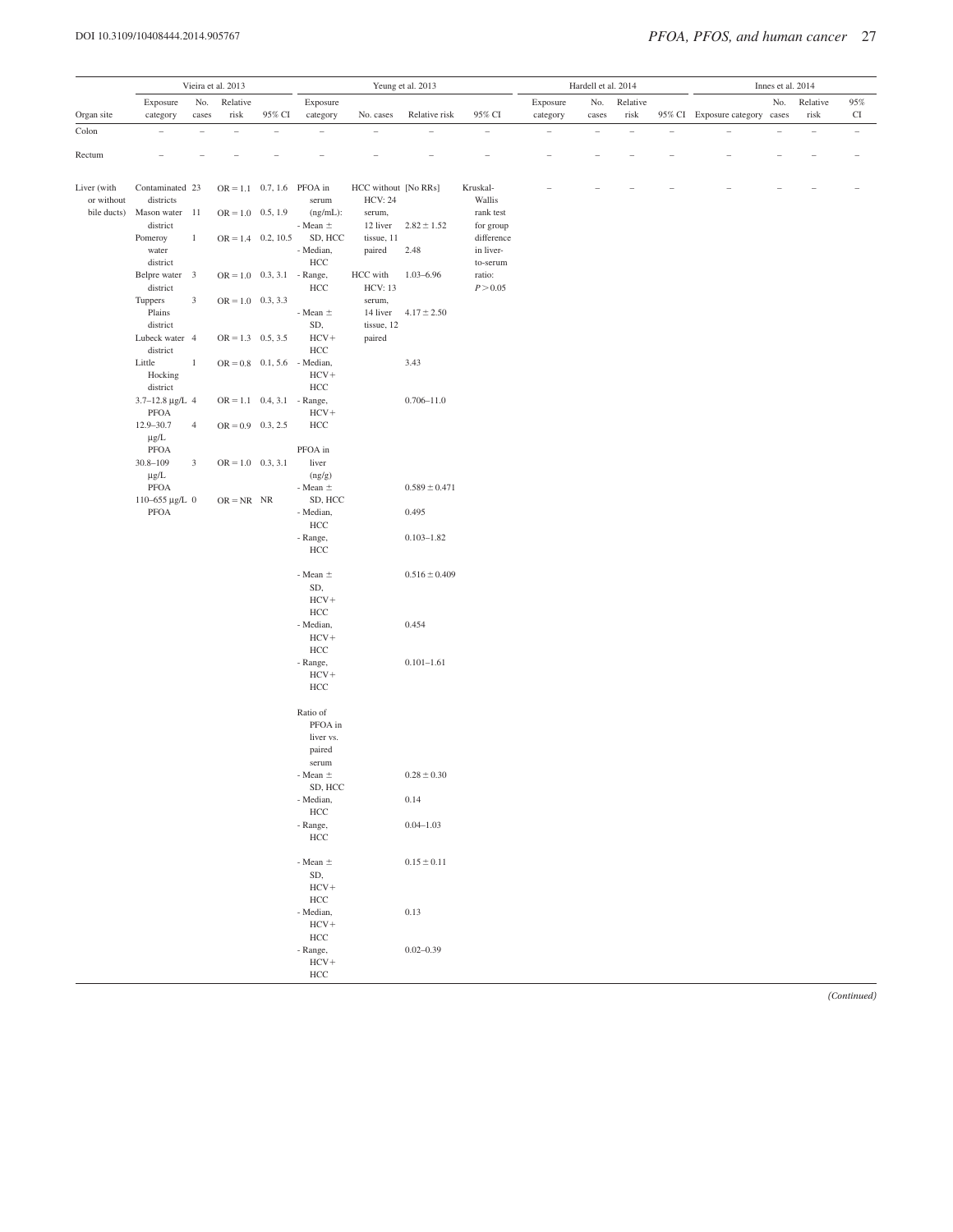### 28 *E. T. Chang et al.* Crit Rev Toxicol, 2014; 44(S1): 1–81

#### Table 2. Continued.

|            |          | Steenland and Woskie 2012 |               |        |          |           | Barry et al. 2013 |        |          | Consonni et al. 2013 |               |     |
|------------|----------|---------------------------|---------------|--------|----------|-----------|-------------------|--------|----------|----------------------|---------------|-----|
|            | Exposure |                           |               |        | Exposure |           |                   |        | Exposure |                      |               | 95% |
| Organ site | category | No. deaths                | Relative risk | 95% CI | category | No. cases | Relative risk     | 95% CI | category | No. deaths           | Relative risk |     |

| Pancreas        | $0 - 904$<br>ppm-yrs                                 | $\overline{4}$ | $SMR = 1.18$                 | 0.32, 3.03               | Per unit of<br>logged    | 24           | $HR = 1.00$<br>(no lag)         | 0.78, 1.29<br>(no lag)         | Never exposed to 10<br>APFO                             |                            | $SMR = 1.66$<br>$(1.48$ low                              | 0.34, 4.84<br>(0.04,          |
|-----------------|------------------------------------------------------|----------------|------------------------------|--------------------------|--------------------------|--------------|---------------------------------|--------------------------------|---------------------------------------------------------|----------------------------|----------------------------------------------------------|-------------------------------|
|                 | $904 - 1,520$ 4<br>ppm-yrs                           |                | $SMR = 1.02$                 | 0.28, 2.61               | cumulative<br>serum PFOA | 21 community | $HR = 0.96$<br>$(10-yr \, lag)$ | 0.75, 1.22<br>$(10-yr \, lag)$ |                                                         |                            | TFE)                                                     | 8.26<br>low                   |
|                 | $1,520-$<br>< 2,700                                  | 5              | $SMR = 1.09$                 | 0.35, 2.54               | (ng/mL)                  | 3 workers    |                                 |                                | Low cumulative $3(1 \text{ low})$<br>APFO $(< 16$       | TFE)                       | $SMR = 0.00$<br>$(0.001$ ow                              | TFE)<br>NR (NR<br>low         |
|                 | ppm-yrs<br>$\geq$ 2,700                              | 5              | $SMR = 0.92$                 | 0.30, 2.16               |                          |              |                                 |                                | unit-yrs)                                               |                            | TFE)                                                     | TFE)                          |
|                 | ppm-yrs<br>All vs.<br>DuPont<br>region<br>All vs. US | 18<br>18       | $SMR = 1.04$<br>$SMR = 0.85$ | 0.62, 1.64<br>0.51, 1.35 |                          |              |                                 |                                | Medium<br>cumulative<br>APFO<br>$(16-138)$<br>unit-yrs) | $0(0)$ low<br>TFE)         | $SMR = 1.30$<br>$(0.001$ ow<br>TFE)                      | 0.35, 3.33<br>(NR low<br>TFE) |
|                 |                                                      |                |                              |                          |                          |              |                                 |                                | High cumulative<br>APFO ( $\geq$ 139<br>unit-yrs)       | $4(0 \text{ low})$<br>TFE) | $SMR = 1.84$<br>$(0.001$ ow<br>TFE)<br>$P$ -trend = 0.34 | 0.67, 4.00<br>(NR low<br>TFE) |
|                 |                                                      |                |                              |                          |                          |              |                                 |                                | Ever exposed to<br>APFO                                 | $6(0 \text{ low})$<br>TFE) | $SMR = 1.05$                                             | 0.51, 1.94                    |
|                 |                                                      |                |                              |                          |                          |              |                                 |                                |                                                         |                            |                                                          |                               |
| Other digestive |                                                      |                |                              |                          |                          |              |                                 |                                |                                                         |                            |                                                          |                               |
| Respiratory     |                                                      |                |                              |                          |                          | L.           |                                 | $\qquad \qquad -$              | Ever exposed to<br><b>APFO</b>                          | 52                         | $SMR = 0.75$                                             | 0.56, 0.98                    |
| Larynx          |                                                      |                |                              |                          |                          |              |                                 |                                | Ever exposed to<br>APFO                                 | 2                          | $SMR = 0.76$                                             | 0.09, 2.75                    |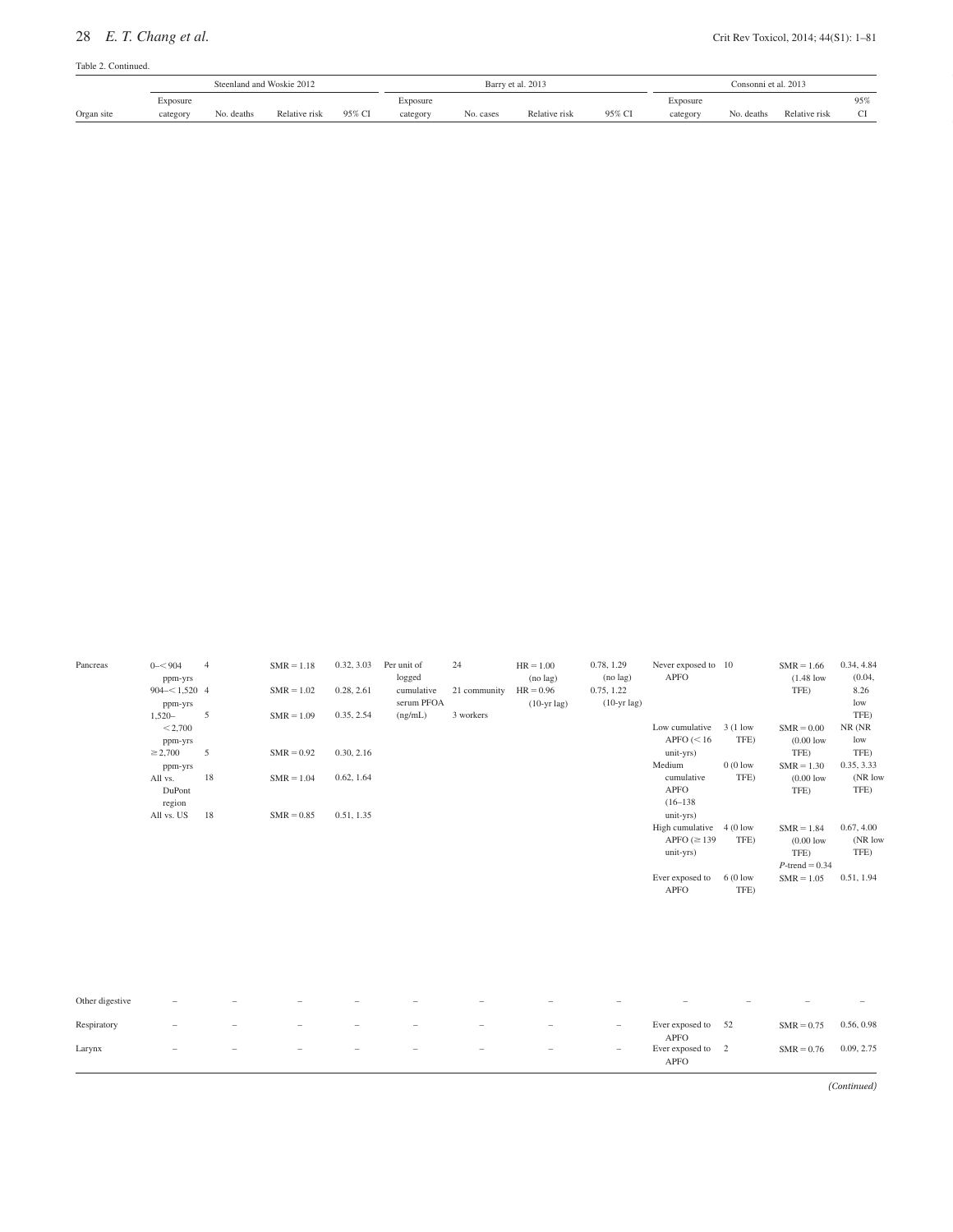|                     |                                                       |                | Vieira et al. 2013                         |          |                                                                                                                                                                                                                                                                                                                                                                                                                                                                                                       |                                                                                                                              | Yeung et al. 2013                                                                                                                                                                                                                 |                                                                                                           |                      | Hardell et al. 2014      |                  |                          |                                | Innes et al. 2014 |                          |           |
|---------------------|-------------------------------------------------------|----------------|--------------------------------------------|----------|-------------------------------------------------------------------------------------------------------------------------------------------------------------------------------------------------------------------------------------------------------------------------------------------------------------------------------------------------------------------------------------------------------------------------------------------------------------------------------------------------------|------------------------------------------------------------------------------------------------------------------------------|-----------------------------------------------------------------------------------------------------------------------------------------------------------------------------------------------------------------------------------|-----------------------------------------------------------------------------------------------------------|----------------------|--------------------------|------------------|--------------------------|--------------------------------|-------------------|--------------------------|-----------|
| Organ site          | Exposure<br>category                                  | No.<br>cases   | Relative<br>risk                           | 95% CI   | Exposure<br>category                                                                                                                                                                                                                                                                                                                                                                                                                                                                                  | No. cases                                                                                                                    | Relative risk                                                                                                                                                                                                                     | 95% CI                                                                                                    | Exposure<br>category | No.<br>cases             | Relative<br>risk |                          | 95% CI Exposure category cases | No.               | Relative<br>risk         | 95%<br>CI |
| Liver,<br>continued | $\overline{\phantom{a}}$                              | L.             | $\equiv$                                   | $\equiv$ | PFOA in<br>serum<br>$(ng/mL)$ :<br>$-Mean \pm$<br>SD, HCV<br>- Median,<br><b>HCV</b><br>- Range,<br><b>HCV</b><br>- Mean $\pm$<br>SD,<br>normal<br>- Median,<br>normal<br>- Range,<br>normal<br>PFOA in<br>liver<br>(ng/g)<br>- Mean $\pm$<br>SD, HCV<br>- Median,<br><b>HCV</b><br>- Range,<br><b>HCV</b><br>- Mean $\pm$<br>SD,<br>normal<br>- Median,<br>normal<br>- Range,<br>normal<br>Ratio of<br>PFOA in<br>liver vs.<br>paired<br>serum<br>- Mean $\pm$<br>SD, HCV<br>- Median,<br><b>HCV</b> | HCV<br>cirrhosis:<br>38 serum,<br>38 liver<br>tissue, 32<br>paired<br>Normal: 25<br>serum,<br>9 liver<br>tissue, 0<br>paired | [No RRs]<br>$5.25 \pm 6.91$<br>3.55<br>$0.700 - 45.5$<br>$2.38 \pm 1.21$<br>2.34<br>$0.437 - 5.90$<br>$0.518 \pm 0.474$<br>0.416<br>$0.160 - 2.25$<br>$0.620 \pm 0.325$<br>0.506<br>$0.335 - 1.22$<br>$0.16 \pm 0.15$<br>$0.10\,$ | Kruskal-<br>Wallis<br>rank test<br>for group<br>difference<br>in liver-<br>to-serum<br>ratio:<br>P > 0.05 | ÷                    | $\overline{\phantom{a}}$ | $\equiv$         | $\overline{\phantom{a}}$ | $\equiv$                       | Ē.                | $\overline{\phantom{a}}$ | $\equiv$  |
| Pancreas            | Contaminated 58                                       |                | $OR = 1.0$ 0.8, 1.3                        |          | - Range,<br><b>HCV</b>                                                                                                                                                                                                                                                                                                                                                                                                                                                                                |                                                                                                                              | $0.01 - 0.74$                                                                                                                                                                                                                     |                                                                                                           |                      |                          |                  |                          |                                |                   |                          |           |
|                     | districts<br>Mason water 25                           |                | $OR = 0.9$ 0.6, 1.4                        |          |                                                                                                                                                                                                                                                                                                                                                                                                                                                                                                       |                                                                                                                              |                                                                                                                                                                                                                                   |                                                                                                           |                      |                          |                  |                          |                                |                   |                          |           |
|                     | district<br>Pomeroy<br>water                          | $\sqrt{2}$     | $OR = 1.0$ 0.2, 4.1                        |          |                                                                                                                                                                                                                                                                                                                                                                                                                                                                                                       |                                                                                                                              |                                                                                                                                                                                                                                   |                                                                                                           |                      |                          |                  |                          |                                |                   |                          |           |
|                     | district<br>Belpre water 8                            |                | $OR = 0.9$ 0.4, 1.8                        |          |                                                                                                                                                                                                                                                                                                                                                                                                                                                                                                       |                                                                                                                              |                                                                                                                                                                                                                                   |                                                                                                           |                      |                          |                  |                          |                                |                   |                          |           |
|                     | district<br>Tuppers<br>Plains<br>district             | 10             | $OR = 1.3$ 0.7, 2.5                        |          |                                                                                                                                                                                                                                                                                                                                                                                                                                                                                                       |                                                                                                                              |                                                                                                                                                                                                                                   |                                                                                                           |                      |                          |                  |                          |                                |                   |                          |           |
|                     | Lubeck water 9<br>district                            |                | $OR = 1.1$ 0.6, 2.1                        |          |                                                                                                                                                                                                                                                                                                                                                                                                                                                                                                       |                                                                                                                              |                                                                                                                                                                                                                                   |                                                                                                           |                      |                          |                  |                          |                                |                   |                          |           |
|                     | Little<br>Hocking<br>district                         | $\overline{4}$ | $OR = 1.1$ 0.4, 3.0                        |          |                                                                                                                                                                                                                                                                                                                                                                                                                                                                                                       |                                                                                                                              |                                                                                                                                                                                                                                   |                                                                                                           |                      |                          |                  |                          |                                |                   |                          |           |
|                     | 3.7-12.8 µg/L 12<br><b>PFOA</b>                       |                | $OR = 1.3$ 0.7, 2.3                        |          |                                                                                                                                                                                                                                                                                                                                                                                                                                                                                                       |                                                                                                                              |                                                                                                                                                                                                                                   |                                                                                                           |                      |                          |                  |                          |                                |                   |                          |           |
|                     | 12.9-30.7<br>$\mu g/L$<br><b>PFOA</b><br>$30.8 - 109$ | $10\,$<br>9    | $OR = 0.9$ 0.5, 1.7<br>$OR = 1.1$ 0.6, 2.3 |          |                                                                                                                                                                                                                                                                                                                                                                                                                                                                                                       |                                                                                                                              |                                                                                                                                                                                                                                   |                                                                                                           |                      |                          |                  |                          |                                |                   |                          |           |
|                     | $\mu g/L$<br>PFOA<br>110-655 μg/L 2                   |                | $OR = 0.6$ 0.1, 2.5                        |          |                                                                                                                                                                                                                                                                                                                                                                                                                                                                                                       |                                                                                                                              |                                                                                                                                                                                                                                   |                                                                                                           |                      |                          |                  |                          |                                |                   |                          |           |
| Other<br>digestive  | <b>PFOA</b><br>÷                                      |                |                                            |          |                                                                                                                                                                                                                                                                                                                                                                                                                                                                                                       |                                                                                                                              |                                                                                                                                                                                                                                   |                                                                                                           |                      |                          |                  |                          |                                |                   |                          |           |
| Respiratory         |                                                       |                |                                            |          |                                                                                                                                                                                                                                                                                                                                                                                                                                                                                                       |                                                                                                                              |                                                                                                                                                                                                                                   |                                                                                                           |                      |                          |                  |                          |                                |                   |                          |           |
| Larynx              |                                                       |                |                                            |          |                                                                                                                                                                                                                                                                                                                                                                                                                                                                                                       |                                                                                                                              |                                                                                                                                                                                                                                   |                                                                                                           |                      |                          |                  |                          |                                |                   |                          |           |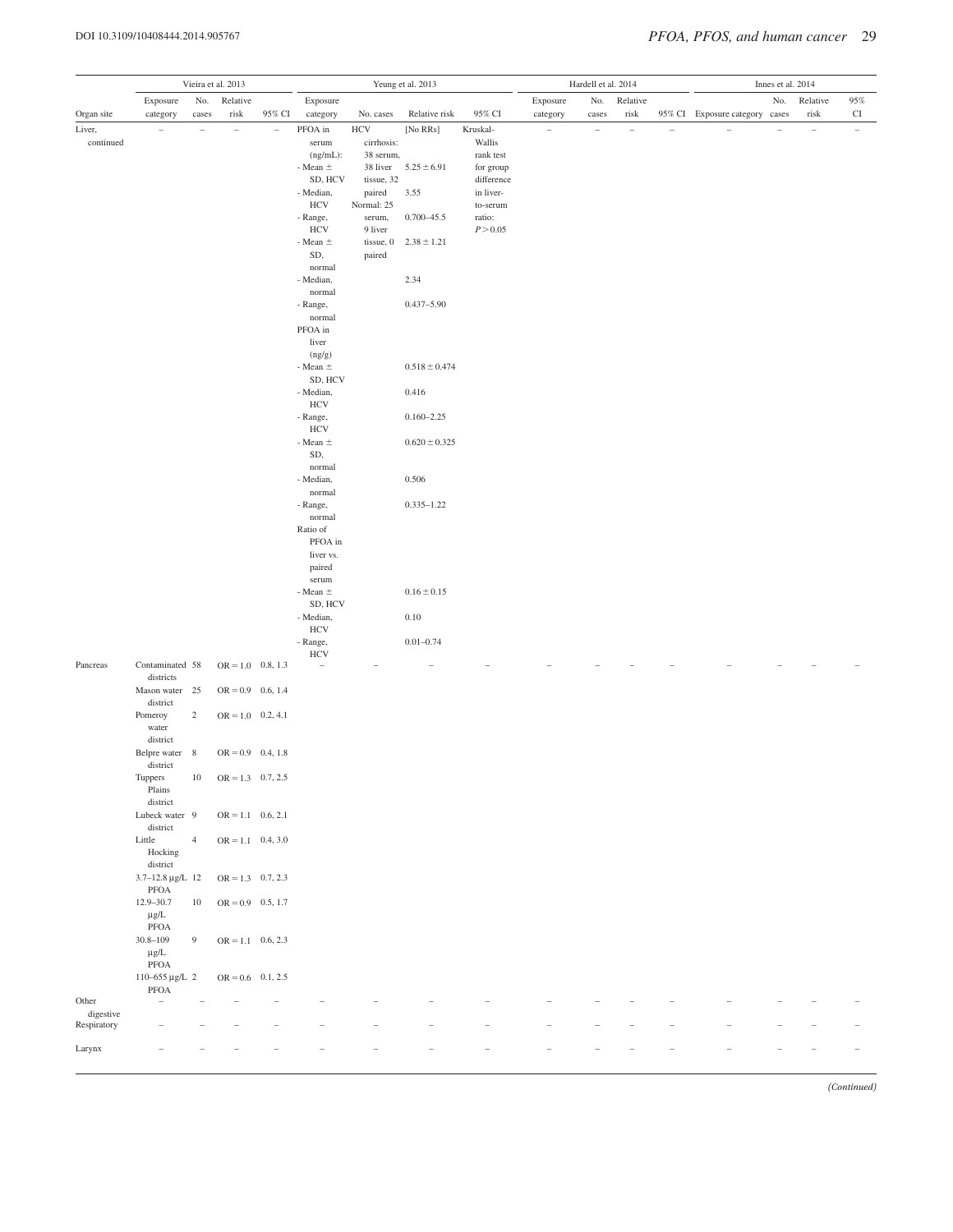Table 2. Continued.

|            |                                         |            | Steenland and Woskie 2012    |                          |                                     |                     | Barry et al. 2013          |                              |                                                   | Consonni et al. 2013        |                                                          |                               |
|------------|-----------------------------------------|------------|------------------------------|--------------------------|-------------------------------------|---------------------|----------------------------|------------------------------|---------------------------------------------------|-----------------------------|----------------------------------------------------------|-------------------------------|
| Organ site | Exposure<br>category                    | No. deaths | Relative risk                | 95% CI                   | Exposure<br>category                | No. cases           | Relative risk              | 95% CI                       | Exposure<br>category                              | No. deaths                  | Relative risk                                            | 95%<br>CI                     |
| Lung       | $0 - 904$<br>ppm-yrs                    | 12         | $SMR = 0.58$                 | 0.30, 1.02               | Per unit of<br>logged               | 108<br>95 community | $HR = 0.88$ (no<br>lag)    | $0.78, 1.00$ (no<br>lag)     | Never exposed to<br>APFO                          | $10(3$ low<br>TFE)          | $SMR = 0.75$<br>$(0.61$ low                              | 0.36, 1.39<br>(0.13,          |
|            | $904 - 1,520$ 16<br>ppm-yrs<br>$1,520-$ | 32         | $SMR = 0.63$<br>$SMR = 1.09$ | 0.36, 1.02<br>0.35, 1.54 | cumulative<br>serum PFOA<br>(ng/mL) | 13 workers          | $HR = 0.92(10-yr)$<br>lag) | $0.81, 1.04$ (10-<br>yr lag) |                                                   |                             | TFE)                                                     | 1.77<br>low<br>TFE)           |
|            | < 2,700<br>ppm-yrs                      |            |                              |                          |                                     |                     |                            |                              | Low cumulative<br>APFO $(< 16$                    | $20(16)$ low<br>TFE)        | $SMR = 0.91$<br>$(0.91$ low                              | 0.56, 1.41<br>(0.52,          |
|            | $\geq 2,700$<br>ppm-yrs                 | 24         | $SMR = 0.75$                 | 0.48, 1.11               |                                     |                     |                            |                              | unit-yrs)                                         |                             | TFE)                                                     | 1.47<br>low                   |
|            | All vs.<br>DuPont<br>region             | 84         | $SMR = 0.78$                 | 0.62, 1.64               |                                     |                     |                            |                              | Medium<br>cumulative                              | $16(1 \text{ low})$<br>TFE) | $SMR = 0.75$<br>$(0.55$ low                              | TFE)<br>0.43, 1.22<br>(0.01,  |
|            | All vs. US                              | 84         | $SMR = 0.60$                 | 0.48, 0.74               |                                     |                     |                            |                              | APFO<br>$(16-138)$<br>unit-yrs)                   |                             | TFE)                                                     | 3.09<br>low<br>TFE)           |
|            |                                         |            |                              |                          |                                     |                     |                            |                              | High cumulative<br>APFO $(\geq 139)$<br>unit-yrs) | $13(0 \text{ low})$<br>TFE) | $SMR = 0.54$<br>$(0.001$ ow<br>TFE)<br>$P$ -trend = 0.34 | 0.29, 0.93<br>(NR low<br>TFE) |
|            |                                         |            |                              |                          |                                     |                     |                            |                              | Ever exposed to<br><b>APFO</b>                    | 49                          | $SMR = 0.73$                                             | 0.54, 0.97                    |

| Other respiratory | Ĭ.                                        |                  |                                   |                          |                                     |     |                                           |                              |                          |   |  |
|-------------------|-------------------------------------------|------------------|-----------------------------------|--------------------------|-------------------------------------|-----|-------------------------------------------|------------------------------|--------------------------|---|--|
| Mesothelioma      | $0 - 5904$                                | $\boldsymbol{0}$ | $SMR = 0.00$                      | 0.00, 15.40              | $\overline{\phantom{0}}$            | ÷   | ÷                                         | $\overline{\phantom{0}}$     | $\overline{\phantom{0}}$ | ÷ |  |
|                   | ppm-yrs<br>$904 - 1,520$ 0                |                  | $SMR = 0.00$                      | 0.00, 7.51               |                                     |     |                                           |                              |                          |   |  |
|                   | ppm-yrs<br>$1,520-$<br>< 2,700            | $\mathbf{1}$     | $SMR = 1.73$                      | 0.04, 9.65               |                                     |     |                                           |                              |                          |   |  |
|                   | ppm-yrs<br>$\geq$ 2,700                   | 5                | $SMR = 6.27$                      | 2.04, 14.63              |                                     |     |                                           |                              |                          |   |  |
|                   | ppm-yrs                                   |                  | $P$ -trend = 0.02                 |                          |                                     |     |                                           |                              |                          |   |  |
|                   | All vs.<br>DuPont<br>region               | 6                | $SMR = 2.85$                      | 1.05, 6.20               |                                     |     |                                           |                              |                          |   |  |
|                   | All vs. US<br>With 10-yr                  | 6                | $SMR = 4.83$                      | 1.77, 10.52              |                                     |     |                                           |                              |                          |   |  |
|                   | lag:<br>$0 - 798$                         | $\boldsymbol{0}$ | $SMR = 0.00$                      | 0.00, 17.8               |                                     |     |                                           |                              |                          |   |  |
|                   | ppm-yrs<br>$798 - 1,379$ 0                |                  | $SMR = 0.00$                      | 0.00, 9.55               |                                     |     |                                           |                              |                          |   |  |
|                   | ppm-yrs<br>$1,379-$<br>< 2,384            | $\overline{c}$   | $SMR = 3.08$                      | 0.37, 1.12               |                                     |     |                                           |                              |                          |   |  |
|                   | ppm-yrs<br>$\geq$ 2,384<br>ppm-yrs        | $\overline{4}$   | $SMR = 4.66$<br>$P$ -trend = 0.15 | 1.27, 11.93              |                                     |     |                                           |                              |                          |   |  |
| <b>Breast</b>     | $0 - 5904$                                | $\overline{c}$   | $SMR = 1.49$                      | 0.18, 5.39               | Per unit of<br>logged               | 559 | $HR = 0.94$ (no<br>lag)                   | $0.89, 1.00$ (no<br>lag)     |                          |   |  |
|                   | ppm-yrs<br>$904 - 1,520$ 0<br>ppm-yrs     |                  | $SMR = 0.00$                      | 0.00, 3.56               | cumulative<br>serum PFOA 13 workers |     | 546 community $HR = 0.93$ (10-yr)<br>lag) | $0.88, 0.99$ (10-<br>yr lag) |                          |   |  |
|                   | $1,520-$<br>< 2,700                       | $\mathbf{1}$     | $SMR = 0.87$                      | 0.02, 4.83               | (ng/mL)                             |     |                                           |                              |                          |   |  |
|                   | ppm-yrs<br>$\geq$ 2,700<br>ppm-yrs        | $\overline{0}$   | $SMR = 0.00$                      | 0.00, 3.42               |                                     |     |                                           |                              |                          |   |  |
|                   | All vs.<br>DuPont<br>region<br>All vs. US | $\overline{4}$   | $SMR = 0.65$<br>$SMR = 0.79$      | 0.13, 1.90<br>0.21, 2.02 |                                     |     |                                           |                              |                          |   |  |
|                   |                                           |                  |                                   |                          |                                     |     |                                           |                              |                          |   |  |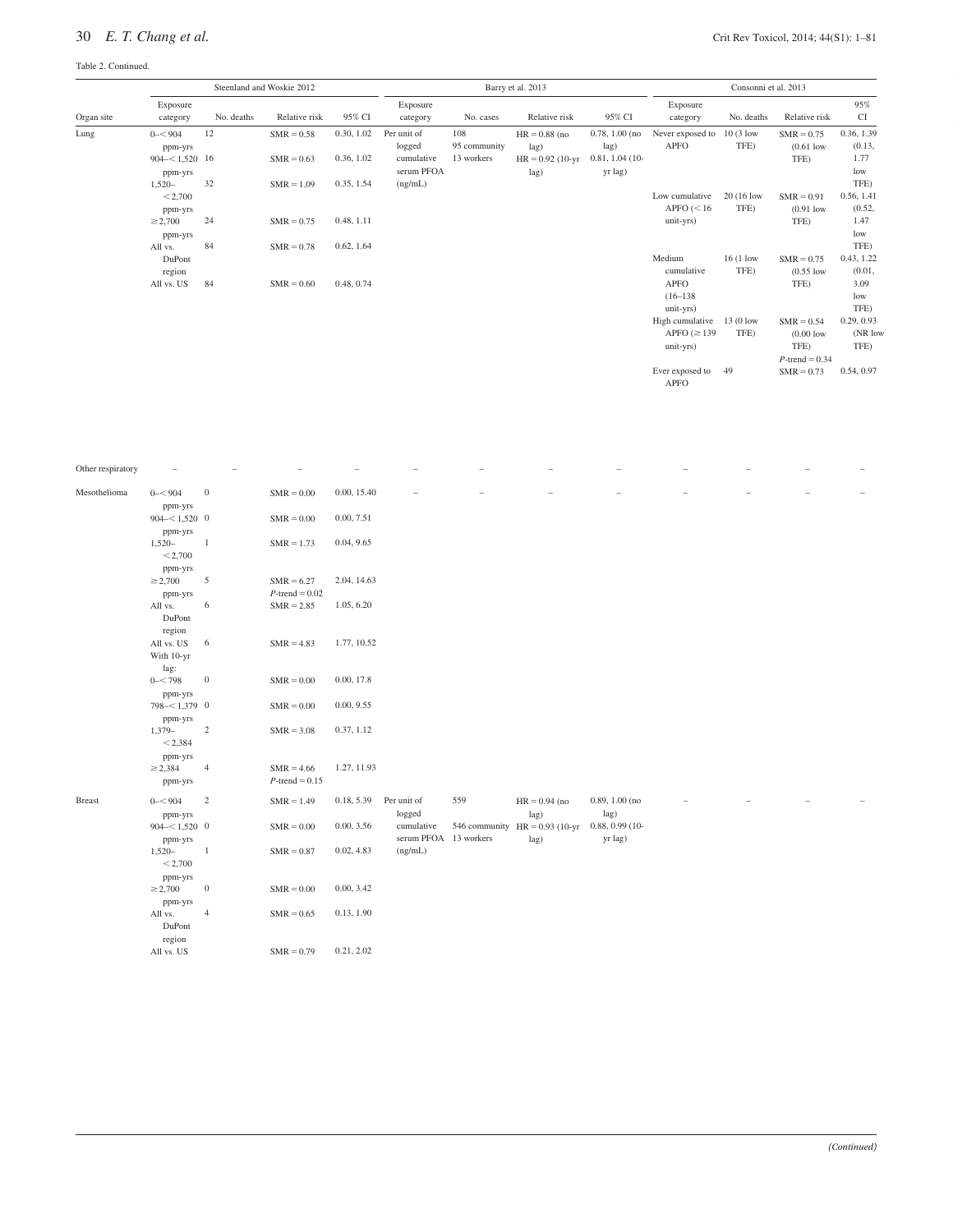|                                      |                                                   |              | Vieira et al. 2013    |        |                      |           | Yeung et al. 2013 |        |                          | Hardell et al. 2014 |                  |                                | Innes et al. 2014 |                          |                          |
|--------------------------------------|---------------------------------------------------|--------------|-----------------------|--------|----------------------|-----------|-------------------|--------|--------------------------|---------------------|------------------|--------------------------------|-------------------|--------------------------|--------------------------|
| Organ site                           | Exposure<br>category                              | No.<br>cases | Relative<br>risk      | 95% CI | Exposure<br>category | No. cases | Relative risk     | 95% CI | Exposure<br>category     | No.<br>cases        | Relative<br>risk | 95% CI Exposure category cases | No.               | Relative<br>risk         | 95%<br>CI                |
| Lung                                 | Contaminated $632$ OR = 1.2 1.1, 1.3<br>districts |              |                       |        | ÷                    | L.        | L.                | L.     | $\overline{\phantom{0}}$ | $\equiv$            |                  |                                |                   | $\overline{\phantom{a}}$ | $\overline{\phantom{a}}$ |
|                                      | Mason water<br>district                           |              | 313 OR = 1.3 1.1, 1.5 |        |                      |           |                   |        |                          |                     |                  |                                |                   |                          |                          |
|                                      | Pomeroy<br>water<br>district                      | 23           | $OR = 1.1$ 0.7, 1.8   |        |                      |           |                   |        |                          |                     |                  |                                |                   |                          |                          |
|                                      | Belpre water<br>district                          | 90           | $OR = 1.1$ 0.9, 1.4   |        |                      |           |                   |        |                          |                     |                  |                                |                   |                          |                          |
|                                      | Tuppers<br>Plains<br>district                     | 84           | $OR = 1.3$ 1.0, 1.7   |        |                      |           |                   |        |                          |                     |                  |                                |                   |                          |                          |
|                                      | Lubeck water 85<br>district                       |              | $OR = 1.1$ 0.8, 1.4   |        |                      |           |                   |        |                          |                     |                  |                                |                   |                          |                          |
|                                      | Little<br>Hocking<br>district                     | 37           | $OR = 1.0$ 0.7, 1.5   |        |                      |           |                   |        |                          |                     |                  |                                |                   |                          |                          |
|                                      | $3.7 - 12.8 \,\mu g/L$ 91<br><b>PFOA</b>          |              | $OR = 1.0$ 0.7, 1.2   |        |                      |           |                   |        |                          |                     |                  |                                |                   |                          |                          |
|                                      | $12.9 - 30.7$<br>$\mu$ g/L<br><b>PFOA</b>         | 95           | $OR = 1.0$ 0.8, 1.3   |        |                      |           |                   |        |                          |                     |                  |                                |                   |                          |                          |
|                                      | $30.8 - 109$<br>$\mu$ g/L<br><b>PFOA</b>          | 78           | $OR = 1.2$ 0.9, 1.6   |        |                      |           |                   |        |                          |                     |                  |                                |                   |                          |                          |
|                                      | 110-655 µg/L 29<br><b>PFOA</b>                    |              | $OR = 1.0$ 0.7, 1.6   |        |                      |           |                   |        |                          |                     |                  |                                |                   |                          |                          |
| Other<br>respiratory<br>Mesothelioma | ÷<br>$\overline{\phantom{0}}$                     |              |                       |        |                      |           |                   |        |                          |                     |                  |                                |                   |                          |                          |

| <b>Breast</b> | Contaminated $436$ OR = 1.0 0.9, 1.1     |    |                         | $\qquad \qquad -$ |  |  |  |  |  |  |
|---------------|------------------------------------------|----|-------------------------|-------------------|--|--|--|--|--|--|
|               | districts                                |    |                         |                   |  |  |  |  |  |  |
|               | Mason water<br>district                  |    | 193 $OR = 1.0$ 0.8, 1.2 |                   |  |  |  |  |  |  |
|               | Pomeroy<br>water<br>district             | 18 | $OR = 0.8$ 0.5, 1.5     |                   |  |  |  |  |  |  |
|               | Belpre water<br>district                 | 73 | $OR = 1.1$ 0.8, 1.5     |                   |  |  |  |  |  |  |
|               | Tuppers<br>Plains<br>district            | 50 | $OR = 0.7$ 0.5, 1.1     |                   |  |  |  |  |  |  |
|               | Lubeck water 69<br>district              |    | $OR = 1.2$ 0.9, 1.7     |                   |  |  |  |  |  |  |
|               | Little<br>Hocking<br>district            | 33 | $OR = 1.2$ 0.8, 2.0     |                   |  |  |  |  |  |  |
|               | 3.7-12.8 µg/L 72<br>PFOA                 |    | $OR = 0.9$ 0.7, 1.2     |                   |  |  |  |  |  |  |
|               | 12.9-30.7<br>$\mu$ g/L<br><b>PFOA</b>    | 77 | $OR = 1.1$ 0.8, 1.5     |                   |  |  |  |  |  |  |
|               | $30.8 - 109$<br>$\mu$ g/L<br><b>PFOA</b> | 45 | $OR = 0.7$ 0.5, 1.0     |                   |  |  |  |  |  |  |
|               | 110-655 µg/L 29<br><b>PFOA</b>           |    | $OR = 1.4$ 0.9, 2.3     |                   |  |  |  |  |  |  |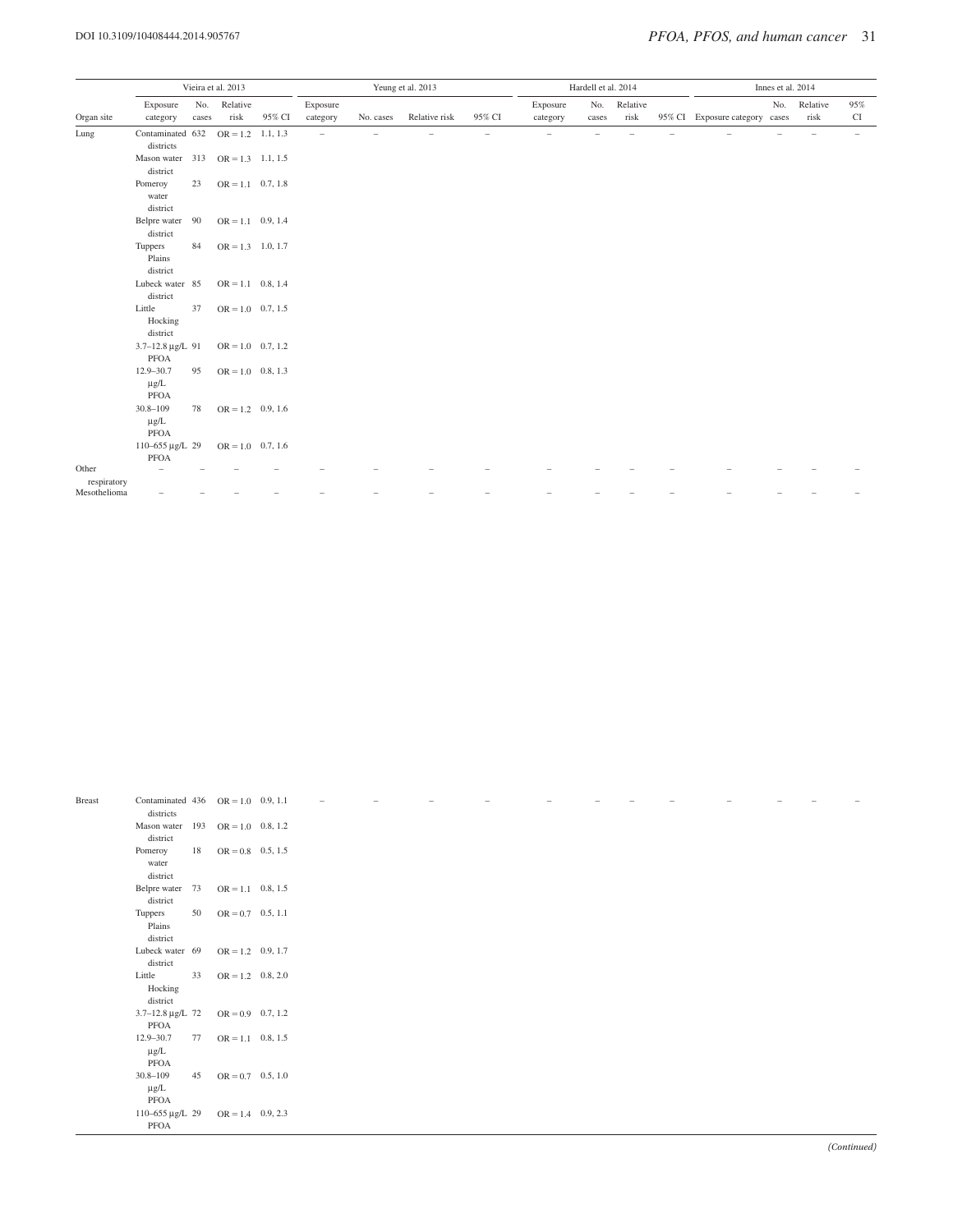Uterus – – – – – – Per unit of

– – ––

#### Table 2. Continued.

|                |                          |                          | Steenland and Woskie 2012 |                          |                                                             |                    | Barry et al. 2013                                       | Consonni et al. 2013                                    |                                |                          |               |            |  |
|----------------|--------------------------|--------------------------|---------------------------|--------------------------|-------------------------------------------------------------|--------------------|---------------------------------------------------------|---------------------------------------------------------|--------------------------------|--------------------------|---------------|------------|--|
|                | Exposure                 |                          |                           |                          | Exposure                                                    |                    |                                                         |                                                         | Exposure                       |                          |               | 95%        |  |
| Organ site     | category                 | No. deaths               | Relative risk             | 95% CI                   | category                                                    | No. cases          | Relative risk                                           | 95% CI                                                  | category                       | No. deaths               | Relative risk | CI         |  |
| Genitourinary  | $\overline{\phantom{0}}$ | $\overline{\phantom{a}}$ | -                         |                          | -                                                           | -                  | -                                                       | $\equiv$                                                | Ever exposed to<br><b>APFO</b> | 17                       | $SMR = 0.69$  | 0.40, 1.10 |  |
| Female genital | $\overline{\phantom{a}}$ | $\overline{\phantom{a}}$ | -                         | -                        |                                                             |                    |                                                         |                                                         | $\overline{\phantom{0}}$       | -                        |               |            |  |
| Ovary          | $\qquad \qquad$          | -                        | -                         | $\overline{\phantom{0}}$ | Per unit of<br>logged<br>cumulative<br>serum PFOA 0 workers | 43<br>43 community | $HR = 0.95$ (no<br>lag)<br>$HR = 0.90(10 - yr)$<br>lag) | $0.76, 1.19$ (no<br>lag)<br>$0.69, 1.16(10-$<br>yr lag) | $\overline{\phantom{a}}$       | $\overline{\phantom{a}}$ | -             |            |  |

(ng/mL)

logged cumulative serum PFOA (ng/mL)

103

7 workers

 $\frac{\text{lag}}{\text{HR} = 0.99 \text{ (10-yr)}}$ 

 $HR = 1.05$  (no

0.91, 1.20 (no lag) 0.86, 1.15 (10 yr lag)

lag)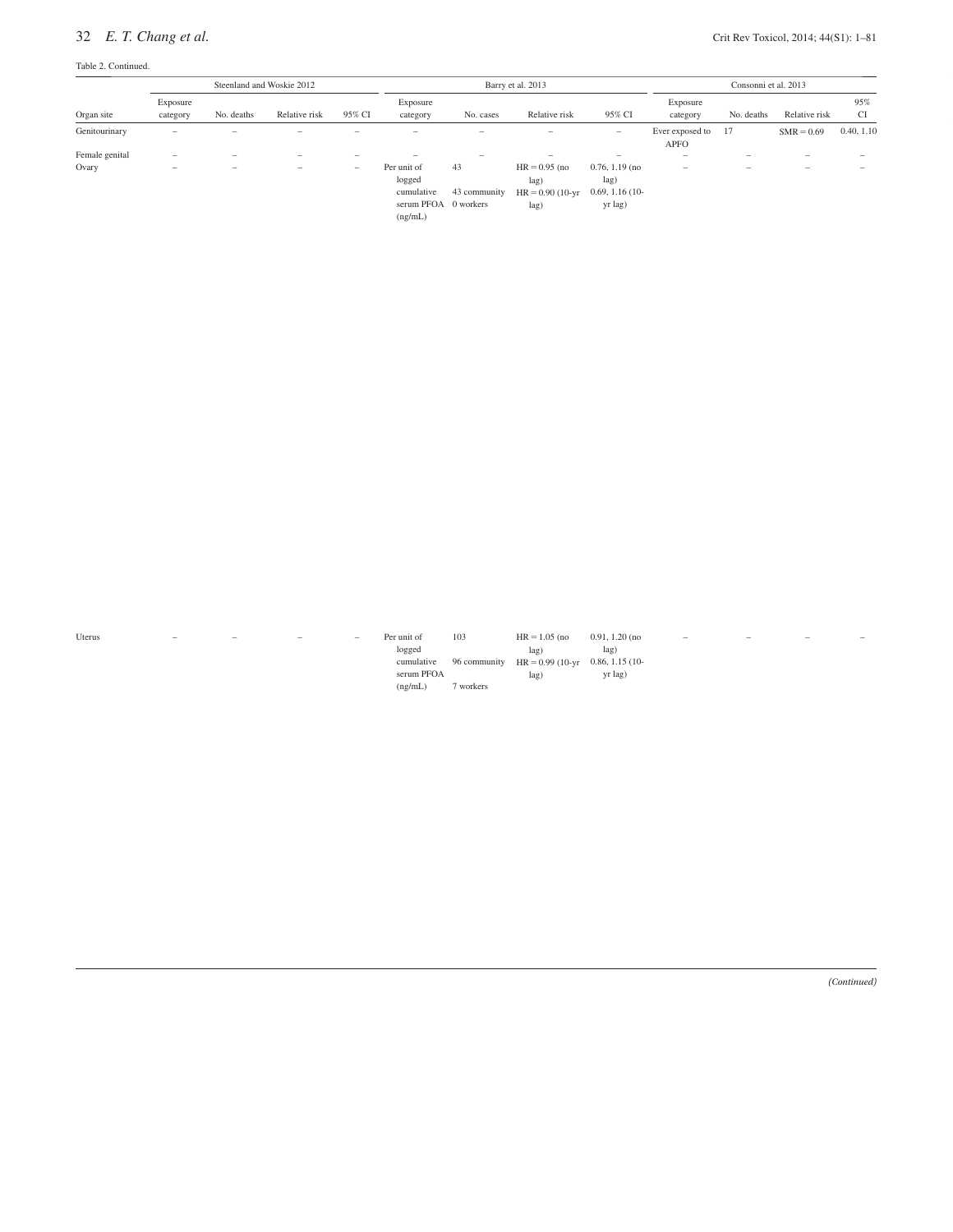|                         |                                                      |                 | Vieira et al. 2013  |        |          |           | Yeung et al. 2013        |                |          | Hardell et al. 2014 |          |    | Innes et al. 2014              |     |                          |     |  |
|-------------------------|------------------------------------------------------|-----------------|---------------------|--------|----------|-----------|--------------------------|----------------|----------|---------------------|----------|----|--------------------------------|-----|--------------------------|-----|--|
|                         | Exposure                                             | No.             | Relative            |        | Exposure |           |                          |                | Exposure | No.                 | Relative |    |                                | No. | Relative                 | 95% |  |
| Organ site              | category                                             | cases           | risk                | 95% CI | category | No. cases | Relative risk            | 95% CI         | category | cases               | risk     |    | 95% CI Exposure category cases |     | risk                     | CI  |  |
| Genitourinary           | $\overline{\phantom{a}}$                             | L               | Ē,                  | ÷      | L.       |           | $\overline{\phantom{0}}$ | $\overline{a}$ | i.       | $\sim$              | ÷        | ÷, |                                | L.  | $\overline{\phantom{a}}$ | i.  |  |
| Female genital<br>Ovary | Contaminated 48<br>districts                         |                 | $OR = 1.0$ 0.8, 1.4 |        |          |           |                          |                |          |                     |          |    |                                |     |                          |     |  |
|                         | Mason water 19<br>district                           |                 | $OR = 0.9$ 0.5, 1.4 |        |          |           |                          |                |          |                     |          |    |                                |     |                          |     |  |
|                         | Pomeroy<br>water<br>district                         | $\overline{c}$  | $OR = 1.1$ 0.3, 4.4 |        |          |           |                          |                |          |                     |          |    |                                |     |                          |     |  |
|                         | Belpre water 11<br>district                          |                 | $OR = 1.6$ 0.9, 3.0 |        |          |           |                          |                |          |                     |          |    |                                |     |                          |     |  |
|                         | Tuppers<br>Plains<br>district                        | 6               | $OR = 1.1$ 0.5, 2.4 |        |          |           |                          |                |          |                     |          |    |                                |     |                          |     |  |
|                         | Lubeck water 5<br>district                           |                 | $OR = 0.7$ 0.3, 1.7 |        |          |           |                          |                |          |                     |          |    |                                |     |                          |     |  |
|                         | Little<br>Hocking<br>district                        | $\sqrt{5}$      | $OR = 1.8$ 0.7, 4.4 |        |          |           |                          |                |          |                     |          |    |                                |     |                          |     |  |
|                         | $3.7 - 12.8 \,\mu g/L$ 4<br><b>PFOA</b>              |                 | $OR = 0.5$ 0.2, 1.4 |        |          |           |                          |                |          |                     |          |    |                                |     |                          |     |  |
|                         | $12.9 - 30.7$<br>$\mu g/L$<br><b>PFOA</b>            | $10\,$          | $OR = 1.4$ 0.7, 2.7 |        |          |           |                          |                |          |                     |          |    |                                |     |                          |     |  |
|                         | $30.8 - 109$<br>$\mu$ g/L<br>PFOA                    | $\,$ 8 $\,$     | $OR = 1.4$ 0.7, 2.9 |        |          |           |                          |                |          |                     |          |    |                                |     |                          |     |  |
|                         | 110-655 µg/L 5<br>PFOA                               |                 | $OR = 2.1$ 0.8, 5.5 |        |          |           |                          |                |          |                     |          |    |                                |     |                          |     |  |
|                         | 3.8-88 $\mu$ g/L-NR<br>yr PFOA                       |                 | $OR = 0.7$ 0.3, 1.6 |        |          |           |                          |                |          |                     |          |    |                                |     |                          |     |  |
|                         | $89-197 \mu g/L$ - NR $OR = 0.9$ 0.4, 2.1<br>yr PFOA |                 |                     |        |          |           |                          |                |          |                     |          |    |                                |     |                          |     |  |
|                         | 198-599<br>$\mu$ g/L-yr<br>PFOA                      | <b>NR</b>       | $OR = 1.7$ 0.9, 3.4 |        |          |           |                          |                |          |                     |          |    |                                |     |                          |     |  |
|                         | 600-4,679<br>$\mu g/L$ -yr<br><b>PFOA</b>            | <b>NR</b>       | $OR = 2.2$ 0.9, 5.7 |        |          |           |                          |                |          |                     |          |    |                                |     |                          |     |  |
| Uterus                  | Contaminated 97<br>districts                         |                 | $OR = 1.0$ 0.8, 1.3 |        |          |           |                          |                |          |                     |          |    |                                |     |                          |     |  |
|                         | Mason water 45<br>district                           |                 | $OR = 1.1$ 0.8, 1.5 |        |          |           |                          |                |          |                     |          |    |                                |     |                          |     |  |
|                         | Pomeroy<br>water<br>district                         | $\overline{4}$  | $OR = 0.9$ 0.3, 2.4 |        |          |           |                          |                |          |                     |          |    |                                |     |                          |     |  |
|                         | Belpre water<br>district                             | - 14            | $OR = 0.9$ 0.5, 1.6 |        |          |           |                          |                |          |                     |          |    |                                |     |                          |     |  |
|                         | Tuppers<br>Plains<br>district                        | 12              | $OR = 0.9$ 0.5, 1.6 |        |          |           |                          |                |          |                     |          |    |                                |     |                          |     |  |
|                         | Lubeck water 15<br>district                          |                 | $OR = 1.1$ 0.6, 1.9 |        |          |           |                          |                |          |                     |          |    |                                |     |                          |     |  |
|                         | Little<br>Hocking<br>district                        | $7\phantom{.0}$ | $OR = 1.1$ 0.5, 2.4 |        |          |           |                          |                |          |                     |          |    |                                |     |                          |     |  |
|                         | 3.7-12.8 µg/L 17<br>PFOA                             |                 | $OR = 1.2$ 0.8, 1.7 |        |          |           |                          |                |          |                     |          |    |                                |     |                          |     |  |
|                         | 12.9-30.7<br>$\mu$ g/L                               | 14              | $OR = 0.9$ 0.6, 1.3 |        |          |           |                          |                |          |                     |          |    |                                |     |                          |     |  |
|                         | PFOA<br>$30.8 - 109$<br>$\mu$ g/L                    | 12              | $OR = 1.7$ 1.2, 2.5 |        |          |           |                          |                |          |                     |          |    |                                |     |                          |     |  |
|                         | PFOA<br>110-655 µg/L 4<br>${\rm PFOA}$               |                 | $OR = 0.7$ 0.3, 1.5 |        |          |           |                          |                |          |                     |          |    |                                |     |                          |     |  |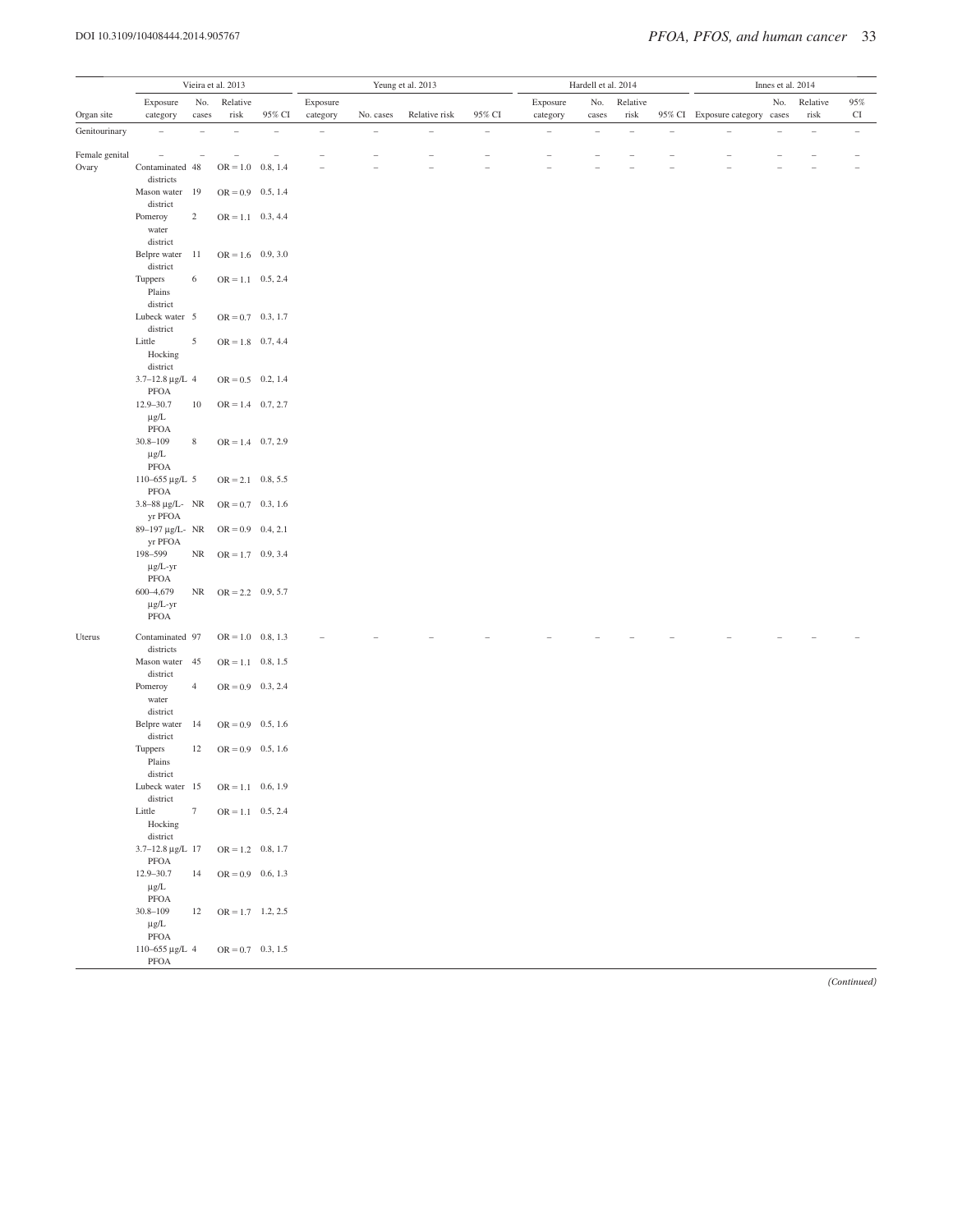# 34 *E. T. Chang et al.* Crit Rev Toxicol, 2014; 44(S1): 1–81

#### Table 2. Continued.

|            |                          |                          | Steenland and Woskie 2012 |                          |                                                   |                    | Barry et al. 2013                                       | Consonni et al. 2013                                     |                          |                          |               |           |  |
|------------|--------------------------|--------------------------|---------------------------|--------------------------|---------------------------------------------------|--------------------|---------------------------------------------------------|----------------------------------------------------------|--------------------------|--------------------------|---------------|-----------|--|
| Organ site | Exposure<br>category     | No. deaths               | Relative risk             | 95% CI                   | Exposure<br>category                              | No. cases          | Relative risk                                           | 95% CI                                                   | Exposure<br>category     | No. deaths               | Relative risk | 95%<br>CI |  |
| Cervix     | $\overline{\phantom{a}}$ | $\overline{\phantom{a}}$ | $\overline{\phantom{a}}$  | $\overline{\phantom{a}}$ | Per unit of<br>logged<br>cumulative<br>serum PFOA | 22<br>21 community | $HR = 0.89$ (no<br>lag)<br>$HR = 0.98(10 - yr)$<br>lag) | $0.63$ , 1.24 (no<br>lag)<br>$0.69, 1.38(10-$<br>yr lag) | $\overline{\phantom{a}}$ | $\overline{\phantom{a}}$ | -             |           |  |
|            |                          |                          |                           |                          | (ng/mL)                                           | i worker           |                                                         |                                                          |                          |                          |               |           |  |

| Other female | $\overline{\phantom{0}}$       |                |              |            |                          |             |                                           |                              |                                  |  |              |            |
|--------------|--------------------------------|----------------|--------------|------------|--------------------------|-------------|-------------------------------------------|------------------------------|----------------------------------|--|--------------|------------|
| genital      |                                |                |              |            |                          |             |                                           |                              |                                  |  |              |            |
| Male genital | $\overline{\phantom{a}}$       |                |              |            |                          |             |                                           |                              |                                  |  |              |            |
| Prostate     | $0 - 5904$<br>ppm-yrs          | 6              | $SMR = 1.07$ | 0.39, 2.34 | Per unit of<br>logged    | 446         | $HR = 0.99$ (no<br>lag)                   | $0.93, 1.04$ (no<br>lag)     | Ever exposed to 3<br><b>APFO</b> |  | $SMR = 0.24$ | 0.05, 0.70 |
|              | $904 - 1,520$ 6<br>ppm-yrs     |                | $SMR = 0.82$ | 0.30, 1.78 | cumulative<br>serum PFOA |             | 317 community $HR = 0.99$ (10-yr)<br>lag) | $0.94, 1.05$ (10-<br>yr lag) |                                  |  |              |            |
|              | $1,520-$<br>< 2,700<br>ppm-yrs | 5              | $SMR = 0.65$ | 0.21, 1.51 | (ng/mL)                  | 129 workers |                                           |                              |                                  |  |              |            |
|              | $\geq$ 2,700<br>ppm-yrs        | $\overline{4}$ | $SMR = 0.57$ | 0.16, 1.46 |                          |             |                                           |                              |                                  |  |              |            |
|              | All vs.<br>DuPont              | 21             | $SMR = 0.76$ | 0.47, 1.16 |                          |             |                                           |                              |                                  |  |              |            |
|              | region<br>All vs. US           | 21             | $SMR = 0.72$ | 0.45, 1.10 |                          |             |                                           |                              |                                  |  |              |            |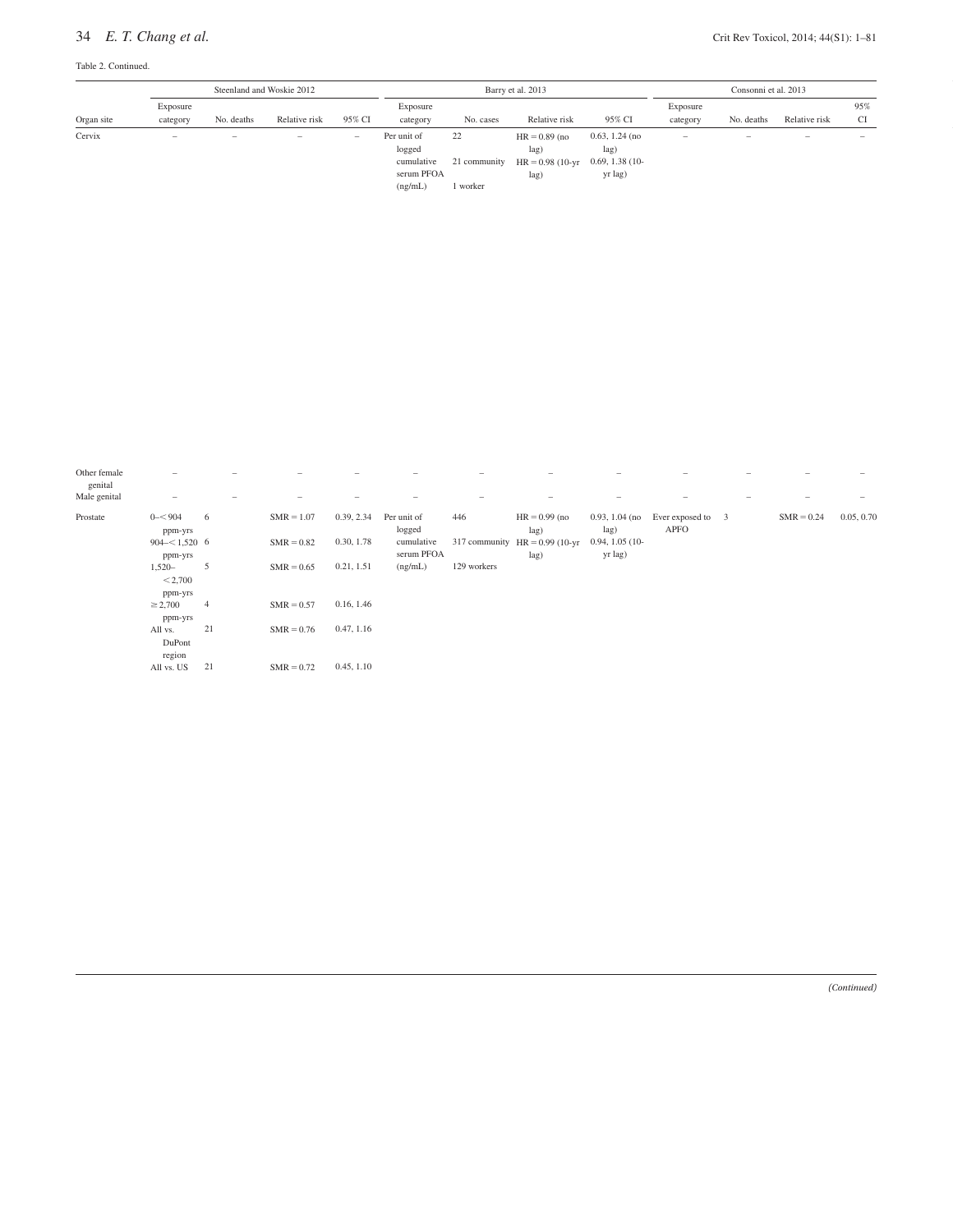|                         | Vieira et al. 2013                                                   |                |                                            |        |                            |           | Yeung et al. 2013 |                                    |                                                |            | Hardell et al. 2014                        |    | Innes et al. 2014              |     |                        |                |  |
|-------------------------|----------------------------------------------------------------------|----------------|--------------------------------------------|--------|----------------------------|-----------|-------------------|------------------------------------|------------------------------------------------|------------|--------------------------------------------|----|--------------------------------|-----|------------------------|----------------|--|
|                         | Exposure                                                             | No.            | Relative                                   |        | Exposure                   | No. cases | Relative risk     |                                    | Exposure                                       | No.        | Relative<br>risk                           |    |                                | No. | Relative               | 95%            |  |
| Organ site              | category                                                             | cases          | risk                                       | 95% CI | category<br>$\overline{a}$ | L.        |                   | 95% CI<br>$\overline{\phantom{a}}$ | category<br>L.                                 | cases<br>÷ | ÷,                                         | L. | 95% CI Exposure category cases |     | risk<br>$\overline{a}$ | CI<br>$\equiv$ |  |
| Cervix                  | Contaminated 35<br>districts<br>Mason water 11                       |                | $OR = 0.8$ 0.6, 1.2<br>$OR = 0.7$ 0.4, 1.3 |        |                            |           |                   |                                    |                                                |            |                                            |    |                                |     |                        |                |  |
|                         | district                                                             |                |                                            |        |                            |           |                   |                                    |                                                |            |                                            |    |                                |     |                        |                |  |
|                         | Pomeroy<br>water<br>district                                         | $\overline{c}$ | $OR = 0.9$ 0.2, 4.1                        |        |                            |           |                   |                                    |                                                |            |                                            |    |                                |     |                        |                |  |
|                         | Belpre water 5<br>district                                           |                | $OR = 0.6$ 0.2, 1.6                        |        |                            |           |                   |                                    |                                                |            |                                            |    |                                |     |                        |                |  |
|                         | Tuppers<br>Plains<br>district                                        | 8              | $OR = 1.8$ 0.8, 3.8                        |        |                            |           |                   |                                    |                                                |            |                                            |    |                                |     |                        |                |  |
|                         | Lubeck water 5<br>district                                           |                | $OR = 0.7$ 0.3, 1.7                        |        |                            |           |                   |                                    |                                                |            |                                            |    |                                |     |                        |                |  |
|                         | Little<br>Hocking                                                    | $\overline{4}$ | $OR = 0.9$ 0.3, 2.9                        |        |                            |           |                   |                                    |                                                |            |                                            |    |                                |     |                        |                |  |
|                         | district<br>$3.7 - 12.8 \,\mu g/L$ 11<br><b>PFOA</b>                 |                | $OR = 1.1$ 0.6, 2.2                        |        |                            |           |                   |                                    |                                                |            |                                            |    |                                |     |                        |                |  |
|                         | 12.9-30.7<br>$\mu\text{g}/\text{L}$                                  | $\overline{4}$ | $OR = 0.5$ 0.2, 1.5                        |        |                            |           |                   |                                    |                                                |            |                                            |    |                                |     |                        |                |  |
|                         | <b>PFOA</b><br>$30.8 - 109$<br>$\mu\text{g}/\text{L}$                | 8              | $OR = 1.7$ 0.8, 3.8                        |        |                            |           |                   |                                    |                                                |            |                                            |    |                                |     |                        |                |  |
|                         | <b>PFOA</b><br>110-655 µg/L 2<br><b>PFOA</b>                         |                | $OR = 0.6$ 0.1, 2.6                        |        |                            |           |                   |                                    |                                                |            |                                            |    |                                |     |                        |                |  |
| Other female            | L.                                                                   |                |                                            |        |                            |           |                   |                                    |                                                |            |                                            |    |                                |     |                        |                |  |
| genital<br>Male genital |                                                                      |                |                                            |        |                            |           |                   |                                    |                                                |            |                                            |    |                                |     |                        |                |  |
| Prostate                | Contaminated 434<br>districts                                        |                | $OR = 0.9$ 0.8, 1.1                        |        |                            |           |                   |                                    | PFOA<br>$\leq$ 1.9 ng/mL                       | 93         | $OR = 1.0$ Referent                        |    |                                |     |                        |                |  |
|                         | Mason water<br>district                                              | 196            | $OR = 0.9$ 0.7, 1.0                        |        |                            |           |                   |                                    | (control<br>median)                            |            |                                            |    |                                |     |                        |                |  |
|                         | Pomeroy<br>water<br>district                                         | 12             | $OR = 1.3$ 0.6, 2.6                        |        |                            |           |                   |                                    | <b>PFOA</b><br>$>1.9$ ng/mL<br><b>PFOA</b>     | 108<br>37  | $OR = 1.1$ 0.7, 1.7<br>$OR = 1.1$ 0.6, 2.0 |    |                                |     |                        |                |  |
|                         | Belpre water<br>district                                             | - 56           | $OR = 0.8$ 0.6, 1.1                        |        |                            |           |                   |                                    | $>1.9$ ng/mL,<br>Gleason score                 |            |                                            |    |                                |     |                        |                |  |
|                         | Tuppers<br>Plains<br>district                                        | 56             | $OR = 0.8$ 0.6, 1.1                        |        |                            |           |                   |                                    | $2 - 6$<br>$PFOA > 1.9$ ng/ 67<br>mL, Gleason  |            | $OR = 1.2$ 0.7, 1.8                        |    |                                |     |                        |                |  |
|                         | Lubeck water 78<br>district                                          |                | $OR = 1.2$ 0.9, 1.6                        |        |                            |           |                   |                                    | score 2-7<br><b>PFOA</b>                       | 56         | $OR = 1.0$ 0.6, 1.7                        |    |                                |     |                        |                |  |
|                         | Little<br>Hocking                                                    | 36             | $OR = 1.4$ 0.9, 2.3                        |        |                            |           |                   |                                    | $>1.9$ ng/mL,<br>$PSA \leq 10$                 |            |                                            |    |                                |     |                        |                |  |
|                         | district<br>3.7-12.8 µg/L 71<br><b>PFOA</b>                          |                | $OR = 1.1$ 0.8, 1.5                        |        |                            |           |                   |                                    | ng/mL<br><b>PFOA</b><br>$>1.9$ ng/mL,          | 52         | $OR = 1.3$ 0.8, 2.1                        |    |                                |     |                        |                |  |
|                         | 12.9-30.7<br>$\mu$ g/L                                               | 65             | $OR = 0.8$ 0.6, 1.0                        |        |                            |           |                   |                                    | $PSA \geq 11$<br>ng/mL                         |            |                                            |    |                                |     |                        |                |  |
|                         | PFOA<br>$30.8 - 109$<br>$\mu$ g/L                                    | 47             | $OR = 0.8$ 0.5, 1.1                        |        |                            |           |                   |                                    | PFOA<br>$\leq$ 1.9 ng/mL,<br>no family         | $77\,$     | $OR = 1.0$ Referent                        |    |                                |     |                        |                |  |
|                         | <b>PFOA</b><br>110-655 μg/L 31                                       |                | $OR = 1.5$ 0.9, 2.5                        |        |                            |           |                   |                                    | history<br>$PFOA > 1.9$ ng/ 16                 |            | $OR = 1.1$ 0.5, 2.6                        |    |                                |     |                        |                |  |
|                         | <b>PFOA</b><br>3.8-88 $\mu$ g/L-NR OR = 1.1 0.8, 1.5                 |                |                                            |        |                            |           |                   |                                    | mL, no family<br>history                       |            |                                            |    |                                |     |                        |                |  |
|                         | yr PFOA<br>$89-197 \text{ µg/L}$ - NR $OR = 0.8$ 0.6, 1.0<br>yr PFOA |                |                                            |        |                            |           |                   |                                    | $PFOA \le 1.9$ ng/ 84<br>mL, family<br>history |            | $OR = 1.0$ 0.6, 1.5                        |    |                                |     |                        |                |  |
|                         | 198-599<br>$\mu$ g/L-yr                                              |                | NR $OR = 0.8$ 0.6, 1.1                     |        |                            |           |                   |                                    | $PFOA > 1.9$ ng/ 24<br>mL, family              |            | $OR = 2.6$ 1.2, 6.0                        |    |                                |     |                        |                |  |
|                         | <b>PFOA</b><br>600-4,679<br>$\mu$ g/L-yr<br>PFOA                     |                | NR $OR = 1.5$ 0.9, 2.5                     |        |                            |           |                   |                                    | history                                        |            |                                            |    |                                |     |                        |                |  |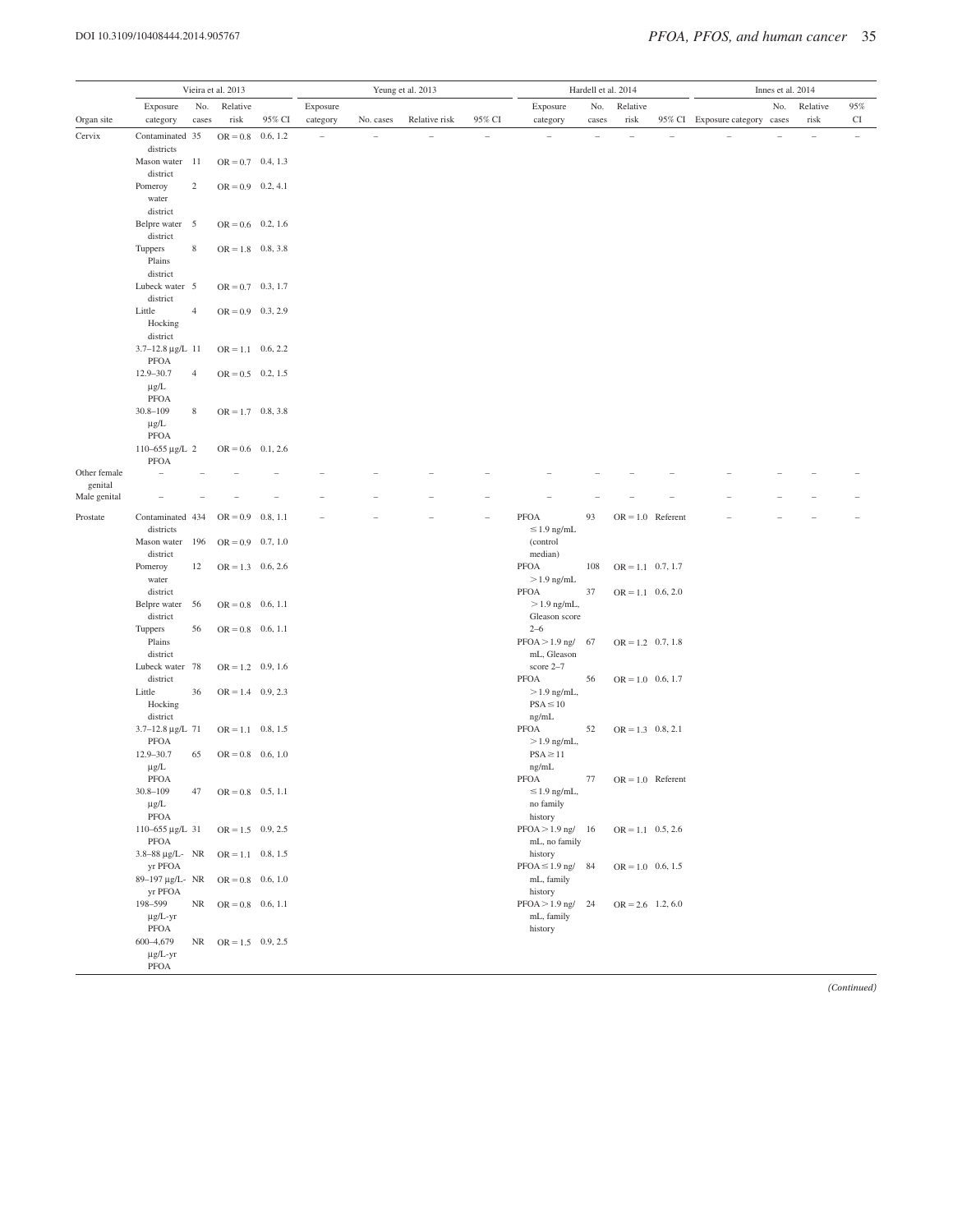|                                                   |                                           |                   | Steenland and Woskie 2012    |            |                                                                                                         |                                 | Barry et al. 2013                                                                                                                                                                                                                                                                                                                                                                                                                                                                                                                                                                                                                                                                                                                                                 |                                                                                                                                                                                                                                                                                                                                                                                                                                                                                                                                                  |                                | Consonni et al. 2013 |               |            |
|---------------------------------------------------|-------------------------------------------|-------------------|------------------------------|------------|---------------------------------------------------------------------------------------------------------|---------------------------------|-------------------------------------------------------------------------------------------------------------------------------------------------------------------------------------------------------------------------------------------------------------------------------------------------------------------------------------------------------------------------------------------------------------------------------------------------------------------------------------------------------------------------------------------------------------------------------------------------------------------------------------------------------------------------------------------------------------------------------------------------------------------|--------------------------------------------------------------------------------------------------------------------------------------------------------------------------------------------------------------------------------------------------------------------------------------------------------------------------------------------------------------------------------------------------------------------------------------------------------------------------------------------------------------------------------------------------|--------------------------------|----------------------|---------------|------------|
| Organ site                                        | Exposure<br>category                      | No. deaths        | Relative risk                | 95% CI     | Exposure<br>category                                                                                    | No. cases                       | Relative risk                                                                                                                                                                                                                                                                                                                                                                                                                                                                                                                                                                                                                                                                                                                                                     | 95% CI                                                                                                                                                                                                                                                                                                                                                                                                                                                                                                                                           | Exposure<br>category           | No. deaths           | Relative risk | 95%<br>CI  |
| Testis (with or<br>without other<br>male genital) | All vs.<br>DuPont<br>region<br>All vs. US | 1<br>$\mathbf{1}$ | $SMR = 1.80$<br>$SMR = 0.74$ | 0.02, 4.12 | 0.05, 10.03 Per unit of<br>logged<br>cumulative<br>serum PFOA<br>(ng/mL)                                | 17<br>15 community<br>2 workers | $HR = 1.34$ overall<br>(no lag)<br>$HR = 1.73$ in<br>community<br>(no lag)<br>$HR = 0.85$ in<br>workers (no<br>lag)<br>$HR = 1.28$ overall<br>$(10-yr \, lag)$<br>$HR = 1.53$ in<br>community<br>$(10-yr \, lag)$<br>$HR = 1.61$ in<br>workers (10-yr<br>lag)<br>Quartile 2:                                                                                                                                                                                                                                                                                                                                                                                                                                                                                      | 1.00, 1.79<br>overall (no<br>lag)<br>1.24, 2.40 in<br>community<br>(no lag)<br>0.04, 19.7 in<br>workers (no<br>lag)<br>0.95, 1.73<br>overall (10-<br>yr lag)<br>1.09, 2.15 in<br>community<br>$(10-yr \, lag)$<br>0.21, 12.20 in<br>workers                                                                                                                                                                                                                                                                                                      | Ever exposed to<br><b>APFO</b> | $\mathbf{1}$         | $SMR = 1.35$  | 0.03, 7.49 |
|                                                   |                                           |                   |                              |            | Quartiles 2, 3,<br>and 4 vs.<br>quartile 1 of<br>estimated<br>cumulative<br>serum PFOA<br>concentration | 17<br>15 community<br>2 workers | $HR = 1.04$ overall<br>(no lag)<br>$HR = 0.80$ in<br>community<br>(no lag)<br>$HR = 0.87$ overall 0.16, 3.97 in<br>$(10-yr \, lag)$<br>$HR = 0.98$ in<br>community<br>$(10-yr \, lag)$<br>Quartile 3:<br>$HR = 1.91$ overall 0.13, 7.14 in<br>(no lag)<br>$HR = 3.07$ in<br>community<br>(no lag)<br>$HR = 1.08$ overall<br>$(10-yr \, lag)$<br>$HR = 1.54$ in<br>community<br>$(10-yr \, lag)$<br>Quartile 4:<br>$HR = 3.17$ overall<br>(no lag)<br>$HR = 5.80$ in<br>community<br>(no lag)<br>$HR = 2.36$ overall Quartile 4:<br>$(10-yr \, lag)$<br>$HR = 4.66$ in<br>community<br>$(10-yr \, lag)$<br>P-trend across<br>quartiles: 0.04<br>overall, 0.05<br>in community<br>with no lag<br>P-trend across<br>quartiles: 0.02<br>overall, 0.02<br>in community | $(10-yr \, lag)$<br>Quartile 2:<br>0.26, 4.22<br>overall (no<br>lag)<br>community<br>(no lag)<br>0.15, 4.88<br>overall (10-<br>yr lag)<br>community<br>$(10-yr \, lag)$<br>Quartile 3:<br>0.47, 7.75<br>overall (no<br>lag)<br>0.61, 15.36 in<br>community<br>(no lag)<br>0.20, 5.90<br>overall (10-<br>yr lag)<br>0.19, 12.21 in<br>community<br>$(10-yr \, lag)$<br>0.75, 13.45<br>overall (no<br>lag)<br>0.97, 34.58 in<br>community<br>(no lag)<br>0.41, 13.65<br>overall (10-<br>yr lag)<br>0.52, 41.63 in<br>community<br>$(10-yr \, lag)$ |                                |                      |               |            |
| Other male genital                                |                                           |                   |                              |            |                                                                                                         |                                 | with 10-yr lag<br>$\qquad \qquad -$                                                                                                                                                                                                                                                                                                                                                                                                                                                                                                                                                                                                                                                                                                                               |                                                                                                                                                                                                                                                                                                                                                                                                                                                                                                                                                  |                                |                      |               |            |
| Urinary                                           |                                           |                   |                              |            |                                                                                                         |                                 | $\overline{\phantom{0}}$                                                                                                                                                                                                                                                                                                                                                                                                                                                                                                                                                                                                                                                                                                                                          |                                                                                                                                                                                                                                                                                                                                                                                                                                                                                                                                                  |                                |                      |               |            |

Table 2. Continued.

36 *E. T. Chang et al.* Crit Rev Toxicol, 2014; 44(S1): 1–81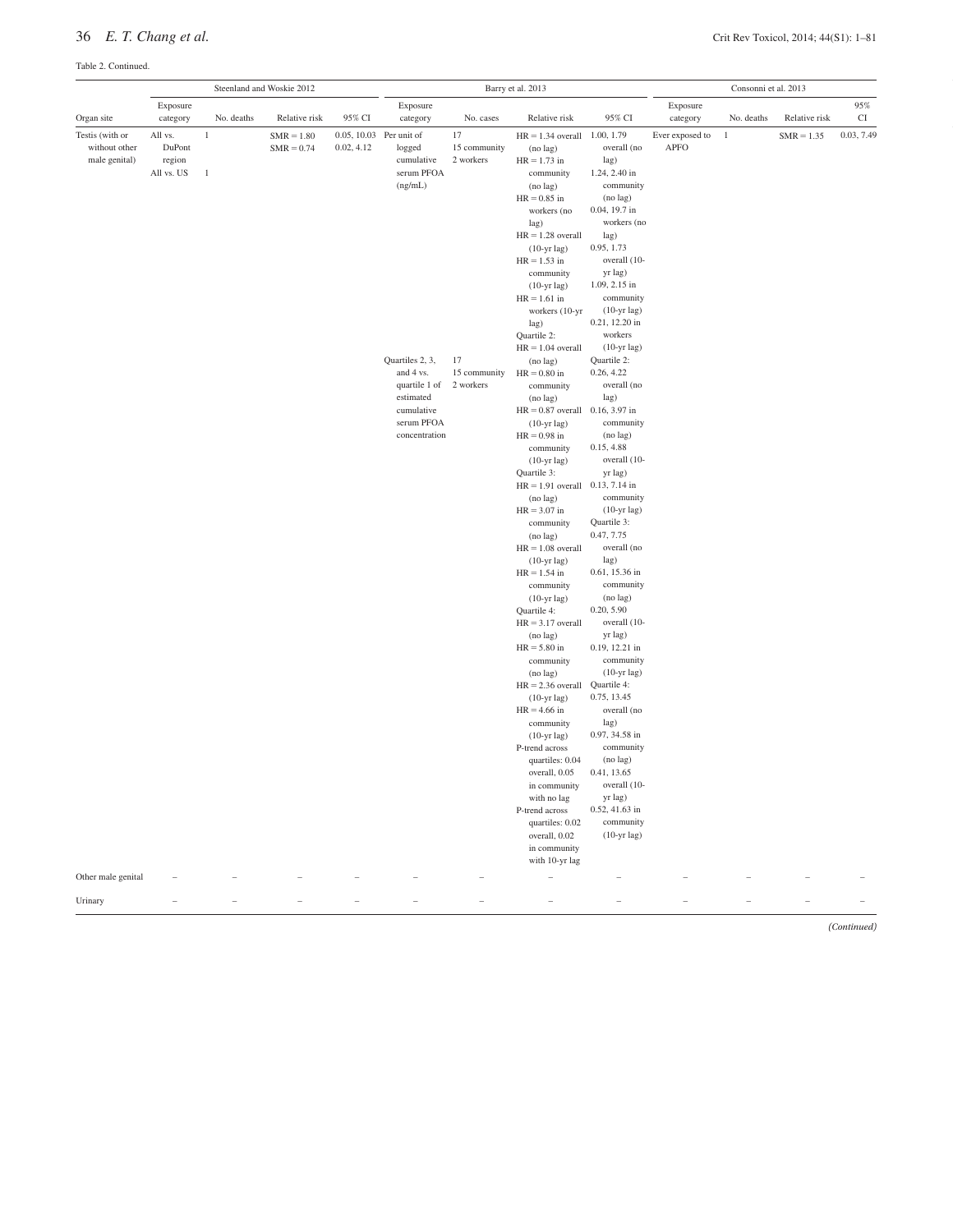| 95% CI<br>No. cases<br>Relative risk<br>$\bar{ }$<br>$\qquad \qquad -$<br>÷ | Relative<br>No.<br>Exposure<br>risk<br>cases<br>category<br>$\bar{ }$<br>$\overline{\phantom{a}}$<br>$\overline{\phantom{m}}$<br>$\overline{\phantom{m}}$ | No.<br>Relative<br>95%<br>risk<br>95% CI Exposure category cases<br><b>CI</b><br>$\overline{\phantom{a}}$<br>$\sim$<br>$\overline{\phantom{a}}$ |
|-----------------------------------------------------------------------------|-----------------------------------------------------------------------------------------------------------------------------------------------------------|-------------------------------------------------------------------------------------------------------------------------------------------------|
|                                                                             |                                                                                                                                                           |                                                                                                                                                 |
|                                                                             |                                                                                                                                                           |                                                                                                                                                 |
|                                                                             |                                                                                                                                                           |                                                                                                                                                 |
|                                                                             |                                                                                                                                                           |                                                                                                                                                 |
|                                                                             |                                                                                                                                                           |                                                                                                                                                 |
|                                                                             |                                                                                                                                                           |                                                                                                                                                 |
|                                                                             |                                                                                                                                                           |                                                                                                                                                 |
|                                                                             |                                                                                                                                                           |                                                                                                                                                 |
|                                                                             |                                                                                                                                                           |                                                                                                                                                 |
|                                                                             |                                                                                                                                                           |                                                                                                                                                 |
|                                                                             |                                                                                                                                                           |                                                                                                                                                 |
|                                                                             |                                                                                                                                                           |                                                                                                                                                 |
|                                                                             |                                                                                                                                                           |                                                                                                                                                 |
|                                                                             |                                                                                                                                                           |                                                                                                                                                 |
|                                                                             |                                                                                                                                                           |                                                                                                                                                 |
|                                                                             |                                                                                                                                                           |                                                                                                                                                 |
|                                                                             |                                                                                                                                                           |                                                                                                                                                 |
|                                                                             |                                                                                                                                                           |                                                                                                                                                 |

| Other male         | $-$                      | $\overline{\phantom{a}}$ | $\overline{\phantom{a}}$ | $\overline{\phantom{a}}$ | $\overline{\phantom{0}}$ | $\overline{\phantom{0}}$ | $-$ | $-$                      | $-$ | $-$                      | $-$ | $\overline{\phantom{a}}$ | $-$ | $\overline{\phantom{a}}$ | $-$ |  |
|--------------------|--------------------------|--------------------------|--------------------------|--------------------------|--------------------------|--------------------------|-----|--------------------------|-----|--------------------------|-----|--------------------------|-----|--------------------------|-----|--|
| genital<br>Jrinary | $\overline{\phantom{0}}$ | $\overline{\phantom{a}}$ |                          | $\overline{\phantom{a}}$ | $-$                      | $\overline{\phantom{0}}$ |     | $\overline{\phantom{a}}$ | $-$ | $\overline{\phantom{0}}$ | $-$ | $\overline{\phantom{a}}$ | $-$ | $-$                      | $-$ |  |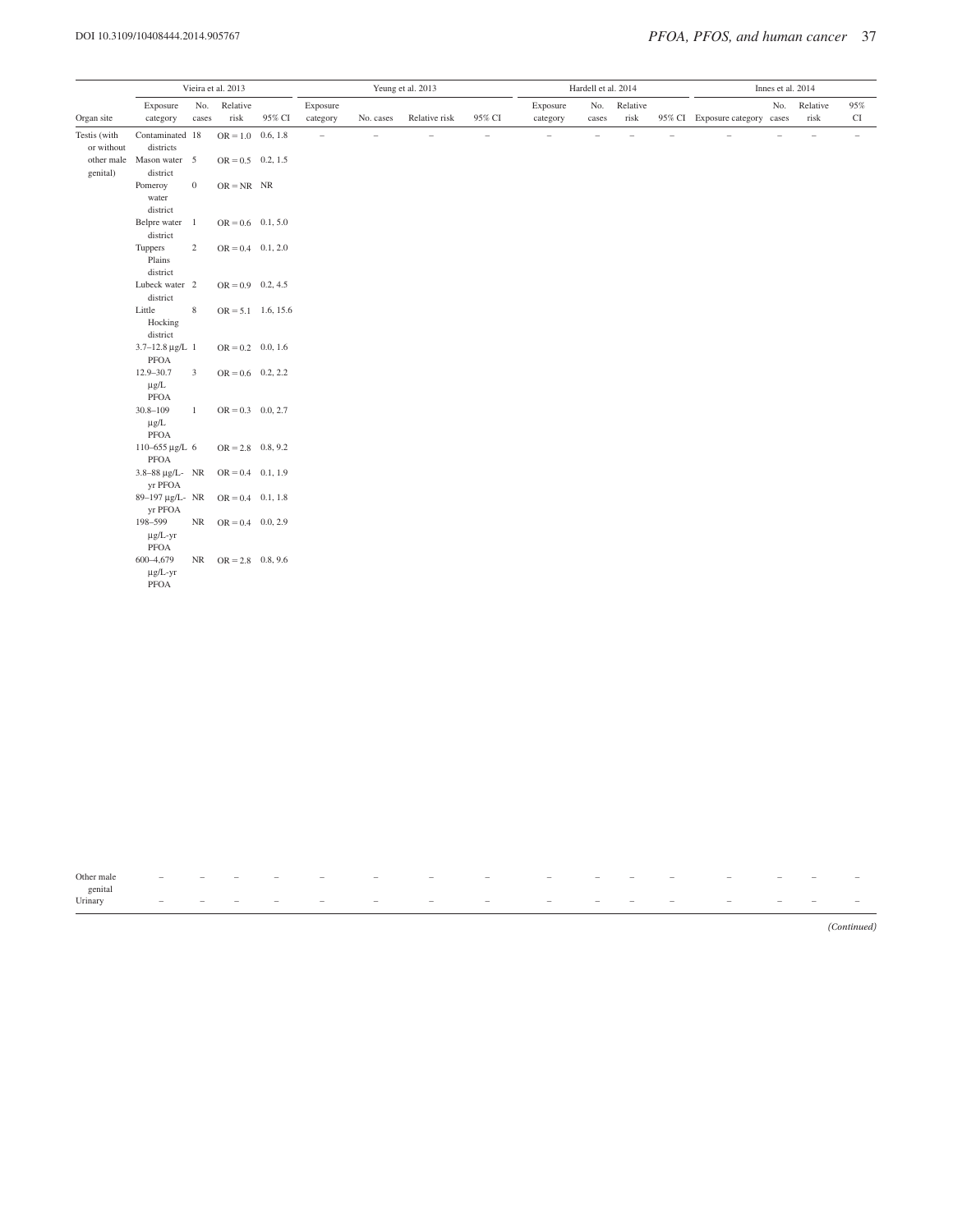Table 2. Continued.

|                           |                                    |                | Steenland and Woskie 2012         |            |                                  |                     | Barry et al. 2013                                         |                                                 |                                                 | Consonni et al. 2013       |                                          |                      |
|---------------------------|------------------------------------|----------------|-----------------------------------|------------|----------------------------------|---------------------|-----------------------------------------------------------|-------------------------------------------------|-------------------------------------------------|----------------------------|------------------------------------------|----------------------|
| Organ site                | Exposure<br>category               | No. deaths     | Relative risk                     | 95% CI     | Exposure<br>category             | No. cases           | Relative risk                                             | 95% CI                                          | Exposure<br>category                            | No. deaths                 | Relative risk                            | 95%<br>CI            |
| Kidney (with or           | $0 - 5904$                         | $\mathbf{1}$   | $SMR = 1.07$                      | 0.02, 3.62 | Per unit of                      | 105                 | $HR = 1.10$ overall 0.98, 1.24                            |                                                 | Never exposed to                                | $0(0 1$ ow                 | $SMR = 0.00$                             | NR (NR               |
| without other<br>urinary) | ppm-yrs<br>$904 - 1,520$ 3         |                | $SMR = 1.37$                      | 0.28, 3.99 | logged<br>cumulative             | 87 community        | (no lag)<br>$HR = 1.14$ in                                | overall (no<br>lag)                             | <b>APFO</b>                                     | TFE)                       | $(0.00)$ low<br>TFE)                     | low<br>TFE)          |
|                           | ppm-yrs<br>$1,520-$                | $\mathbf{0}$   | $SMR = 0.00$                      | 0.00, 1.42 | serum PFOA 18 workers<br>(ng/mL) |                     | community<br>(no lag)                                     | 0.99, 1.32 in<br>community                      | Low cumulative<br>APFO $(< 16$                  | $3(2 \text{ low})$<br>TFE) | $SMR = 1.57$<br>$(1.28$ low              | 0.32, 4.59<br>(0.16, |
|                           | < 2,700<br>ppm-yrs                 |                |                                   |            |                                  |                     | $HR = 0.95$ in<br>workers (no                             | (no lag)<br>0.59, 1.52 in                       | unit-yrs)                                       |                            | TFE)                                     | 4.63<br>low          |
|                           | $\geq 2,700$<br>ppm-yrs            | 8              | $SMR = 2.66$<br>$P$ -trend = 0.02 | 1.15, 5.24 |                                  |                     | lag)<br>$HR = 1.09$ overall                               | workers (no<br>lag)                             | Medium                                          | $3(0 \text{ low})$         | $SMR = 1.50$                             | TFE)<br>0.31, 4.39   |
|                           | All vs.<br>DuPont                  | 12             | $SMR = 1.28$                      | 0.66, 2.24 |                                  |                     | $(10-yr \, lag)$<br>$HR = 1.11$ in                        | 0.97, 1.21<br>overall (10-<br>yr lag)           | cumulative<br><b>APFO</b><br>$(16-138)$         | TFE)                       | $(0.001$ ow<br>TFE)                      | (NR low<br>TFE)      |
|                           | region<br>All vs. US<br>With 10-yr | 12             | $SMR = 1.09$                      | 0.56, 1.90 |                                  |                     | community<br>$(10-yr \, lag)$<br>$HR = 0.99$ in           | 0.96, 1.29 in                                   | unit-yrs)<br>community High cumulative 4 (0 low |                            | $SMR = 2.00$                             | 0.54, 5.12           |
|                           | lag:<br>$0 - 798$                  | $\overline{c}$ | $SMR = 1.05$                      | 0.13, 3.79 |                                  |                     | workers (10-yr<br>lag)                                    | $(10-yr \, lag)$<br>$0.67$ , 1.46 in<br>workers | APFO $(\geq 139)$<br>unit-yrs)                  | TFE)                       | $(0.001$ ow<br>TFE)<br>$P$ -trend = 0.28 | (NR low<br>TFE)      |
|                           | ppm-yrs<br>$798 - 1,379$ 2         |                | $SMR = 0.87$                      | 0.11, 3.15 |                                  |                     |                                                           | $(10-yr \, lag)$                                | Ever exposed to<br><b>APFO</b>                  | 10                         | $SMR = 1.69$                             | 0.81, 3.11           |
|                           | ppm-yrs<br>1,379-<br>< 2,384       | $\mathbf{1}$   | $SMR = 0.44$                      | 0.01, 2.44 | Quartiles 2, 3,<br>and 4 vs.     | 105<br>87 community | Quartile 2:<br>$HR = 1.23$<br>overall (no                 | Quartile 2:<br>0.70, 2.17<br>overall (no        |                                                 |                            |                                          |                      |
|                           | ppm-yrs<br>$\geq 2,384$            | $\tau$         | $SMR = 2.82$                      | 1.13, 5.81 | quartile 1 of<br>estimated       | 18 workers          | lag)<br>$HR = 1.34$ in                                    | lag)<br>$0.71, 2.52$ in                         |                                                 |                            |                                          |                      |
|                           | ppm-yrs<br>With 20-year            |                | $P$ -trend = 0.02                 |            | cumulative<br>serum PFOA         |                     | community<br>(no lag)                                     | community<br>(no lag)<br>$0.21, 3.40$ in        |                                                 |                            |                                          |                      |
|                           | lag:<br>Quartile 1                 | 15 (including  | $SMR = 1.08$                      | NR         | concentration                    |                     | $HR = 0.84$ in<br>workers (no                             | workers (no                                     |                                                 |                            |                                          |                      |
|                           | Quartile 2                         | contributing   | $SMR = 0.73$                      | $\rm NR$   |                                  |                     | lag)<br>$HR = 0.99$                                       | lag)<br>0.53, 1.85                              |                                                 |                            |                                          |                      |
|                           | Quartile 3<br>Quartile 4           | causes)        | $SMR = 0.41$<br>$SMR = 3.54$      | NR<br>NR   |                                  |                     | overall (10-yr                                            | overall (10-                                    |                                                 |                            |                                          |                      |
|                           |                                    |                | $P$ -trend = 0.003                |            |                                  |                     | lag)<br>$HR = 0.94$ in                                    | yr lag)<br>0.45, 1.99 in                        |                                                 |                            |                                          |                      |
|                           |                                    |                |                                   |            |                                  |                     | community<br>$(10-yr \, lag)$                             | community<br>$(10-yr \, lag)$                   |                                                 |                            |                                          |                      |
|                           |                                    |                |                                   |            |                                  |                     | $HR = 1.22$ in<br>workers<br>$(10-yr \, lag)$             | 0.28, 5.30 in<br>workers<br>$(10-yr \, lag)$    |                                                 |                            |                                          |                      |
|                           |                                    |                |                                   |            |                                  |                     | Quartile 3:<br>$HR = 1.48$                                | Quartile 3:<br>0.84, 2.60                       |                                                 |                            |                                          |                      |
|                           |                                    |                |                                   |            |                                  |                     | overall (no<br>lag)                                       | overall (no<br>lag)                             |                                                 |                            |                                          |                      |
|                           |                                    |                |                                   |            |                                  |                     | $HR = 1.95$ in<br>community                               | 1.03, 3.70 in<br>community                      |                                                 |                            |                                          |                      |
|                           |                                    |                |                                   |            |                                  |                     | (no lag)<br>$HR = 4.20$ in<br>workers (no                 | (no lag)<br>1.07, 16.44 in<br>workers (no       |                                                 |                            |                                          |                      |
|                           |                                    |                |                                   |            |                                  |                     | lag)<br>$HR = 1.69$ overall 0.93, 3.07                    | lag)                                            |                                                 |                            |                                          |                      |
|                           |                                    |                |                                   |            |                                  |                     | $(10-yr \, lag)$<br>$HR = 1.08$ in                        | overall<br>$(10-yr \, lag)$<br>0.52, 2.25 in    |                                                 |                            |                                          |                      |
|                           |                                    |                |                                   |            |                                  |                     | community<br>$(10-yr \, lag)$                             | community<br>$(10-yr \, lag)$                   |                                                 |                            |                                          |                      |
|                           |                                    |                |                                   |            |                                  |                     | $HR = 3.27$ in                                            | 0.76, 14.10 in<br>workers                       |                                                 |                            |                                          |                      |
|                           |                                    |                |                                   |            |                                  |                     | workers (10-yr<br>lag)                                    | $(10-yr \, lag)$                                |                                                 |                            |                                          |                      |
|                           |                                    |                |                                   |            |                                  |                     | Quartile 4:<br>$HR = 1.58$ overall 0.88, 2.84<br>(no lag) | Quartile 4:<br>overall (no<br>lag)              |                                                 |                            |                                          |                      |
|                           |                                    |                |                                   |            |                                  |                     | $HR = 2.04$ in                                            | 1.07, 3.88 in<br>community                      |                                                 |                            |                                          |                      |
|                           |                                    |                |                                   |            |                                  |                     | community<br>(no lag)                                     | (no lag)                                        |                                                 |                            |                                          |                      |
|                           |                                    |                |                                   |            |                                  |                     | $HR = 0.83$ in<br>workers (no                             | $0.20, 3.55$ in<br>workers (no                  |                                                 |                            |                                          |                      |
|                           |                                    |                |                                   |            |                                  |                     | lag)                                                      | lag)                                            |                                                 |                            |                                          |                      |
|                           |                                    |                |                                   |            |                                  |                     | $HR = 1.43$ overall 0.76, 2.69<br>$(10-yr \, lag)$        | overall (10-<br>yr lag)                         |                                                 |                            |                                          |                      |
|                           |                                    |                |                                   |            |                                  |                     | $HR = 1.50$ in                                            | $0.72, 3.13$ in                                 |                                                 |                            |                                          |                      |
|                           |                                    |                |                                   |            |                                  |                     | community<br>$(10-yr \, lag)$                             | community<br>$(10-yr \, lag)$                   |                                                 |                            |                                          |                      |
|                           |                                    |                |                                   |            |                                  |                     | $HR = 0.99$ in                                            | $0.21, 4.68$ in                                 |                                                 |                            |                                          |                      |
|                           |                                    |                |                                   |            |                                  |                     | workers<br>$(10-yr \, lag)$                               | workers<br>$(10-yr \, lag)$                     |                                                 |                            |                                          |                      |
|                           |                                    |                |                                   |            |                                  |                     | $P$ -trend across<br>quartiles: 0.18                      |                                                 |                                                 |                            |                                          |                      |
|                           |                                    |                |                                   |            |                                  |                     | overall, 0.20<br>in community,<br>and 0.54 in             |                                                 |                                                 |                            |                                          |                      |
|                           |                                    |                |                                   |            |                                  |                     | workers with<br>no lag                                    |                                                 |                                                 |                            |                                          |                      |
|                           |                                    |                |                                   |            |                                  |                     | P-trend across<br>quartiles: 0.34                         |                                                 |                                                 |                            |                                          |                      |
|                           |                                    |                |                                   |            |                                  |                     | overall, 0.02<br>in community,<br>and $0.42$ in           |                                                 |                                                 |                            |                                          |                      |
|                           |                                    |                |                                   |            |                                  |                     | workers with<br>10-yr lag                                 |                                                 |                                                 |                            |                                          |                      |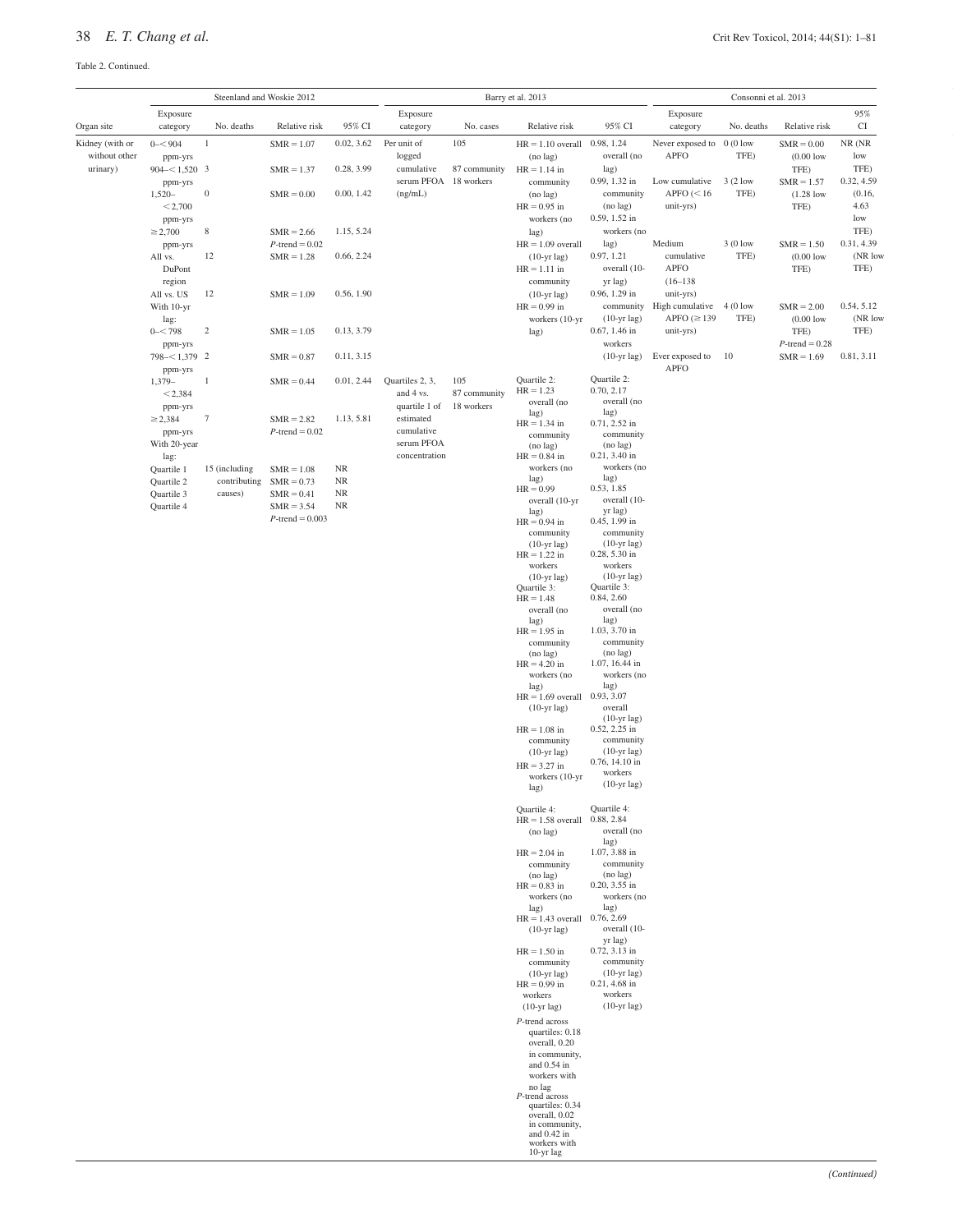|                            |                                                  |                  | Vieira et al. 2013     |                   |                          |           | Yeung et al. 2013 |                          |          | Hardell et al. 2014 |                   |                                | Innes et al. 2014 |          |                          |
|----------------------------|--------------------------------------------------|------------------|------------------------|-------------------|--------------------------|-----------|-------------------|--------------------------|----------|---------------------|-------------------|--------------------------------|-------------------|----------|--------------------------|
|                            | Exposure                                         | No.              | Relative               |                   | Exposure                 |           |                   |                          | Exposure | No.                 | Relative          |                                | No.               | Relative | $95\%$                   |
| Organ site                 | category                                         | cases            | risk                   | 95% CI            | category                 | No. cases | Relative risk     | 95% CI                   | category | cases               | risk              | 95% CI Exposure category cases |                   | risk     | CI                       |
| Kidney (with<br>or without | Contaminated 94<br>districts                     |                  | $OR = 1.1$ 0.9, 1.4    |                   | $\overline{\phantom{0}}$ |           |                   | $\overline{\phantom{a}}$ | $\equiv$ | $\qquad \qquad -$   | $\qquad \qquad -$ |                                |                   | ÷        | $\overline{\phantom{a}}$ |
| other<br>urinary)          | Mason water 35<br>district                       |                  | $OR = 0.9$ 0.6, 1.3    |                   |                          |           |                   |                          |          |                     |                   |                                |                   |          |                          |
|                            | Pomeroy<br>water<br>district                     | $\boldsymbol{0}$ | $OR = NR$ $NR$         |                   |                          |           |                   |                          |          |                     |                   |                                |                   |          |                          |
|                            | Belpre water 17<br>district                      |                  | $OR = 1.4$ 0.8, 2.3    |                   |                          |           |                   |                          |          |                     |                   |                                |                   |          |                          |
|                            | Tuppers<br>Plains<br>district                    | 23               | $OR = 2.0$ 1.3, 3.1    |                   |                          |           |                   |                          |          |                     |                   |                                |                   |          |                          |
|                            | Lubeck water 9<br>district                       |                  | $OR = 0.7$ 0.4, 1.3    |                   |                          |           |                   |                          |          |                     |                   |                                |                   |          |                          |
|                            | Little<br>Hocking<br>district                    | 10               | $OR = 1.7$ 0.9, 3.3    |                   |                          |           |                   |                          |          |                     |                   |                                |                   |          |                          |
|                            | 3.7-12.8 µg/L 11<br><b>PFOA</b>                  |                  | $OR = 0.8$ 0.4, 1.5    |                   |                          |           |                   |                          |          |                     |                   |                                |                   |          |                          |
|                            | $12.9 - 30.7$<br>$\mu$ g/L<br><b>PFOA</b>        | 17               | $OR = 1.2$ 0.7, 2.0    |                   |                          |           |                   |                          |          |                     |                   |                                |                   |          |                          |
|                            | $30.8 - 109$<br>$\mu$ g/L<br><b>PFOA</b>         | 22               | $OR = 2.0$ 1.3, 3.2    |                   |                          |           |                   |                          |          |                     |                   |                                |                   |          |                          |
|                            | 110-655 µg/L 9                                   |                  | $OR = 2.0$ 1.0, 3.9    |                   |                          |           |                   |                          |          |                     |                   |                                |                   |          |                          |
|                            | <b>PFOA</b>                                      | (6 F;            | (3.5)                  | (1.6,             |                          |           |                   |                          |          |                     |                   |                                |                   |          |                          |
|                            |                                                  | 3 M)             | F;                     | 15.6              |                          |           |                   |                          |          |                     |                   |                                |                   |          |                          |
|                            |                                                  |                  | 1.0 M                  | F;                |                          |           |                   |                          |          |                     |                   |                                |                   |          |                          |
|                            |                                                  |                  |                        | 0.3, 3.4<br>$M$ ) |                          |           |                   |                          |          |                     |                   |                                |                   |          |                          |
|                            | 3.8–88 $\mu$ g/L-NR OR = 0.8 0.4, 1.5<br>yr PFOA |                  |                        |                   |                          |           |                   |                          |          |                     |                   |                                |                   |          |                          |
|                            | 89-197 $\mu$ g/L-NR OR = 1.2 0.7, 2.0<br>yr PFOA |                  |                        |                   |                          |           |                   |                          |          |                     |                   |                                |                   |          |                          |
|                            | 198-599<br>$\mu$ g/L-yr<br><b>PFOA</b>           |                  | NR $OR = 2.0$ 1.3, 3.2 |                   |                          |           |                   |                          |          |                     |                   |                                |                   |          |                          |
|                            | 600-4,679<br>$\mu$ g/L-yr<br><b>PFOA</b>         |                  | NR $OR = 2.1$ 1.1, 4.2 |                   |                          |           |                   |                          |          |                     |                   |                                |                   |          |                          |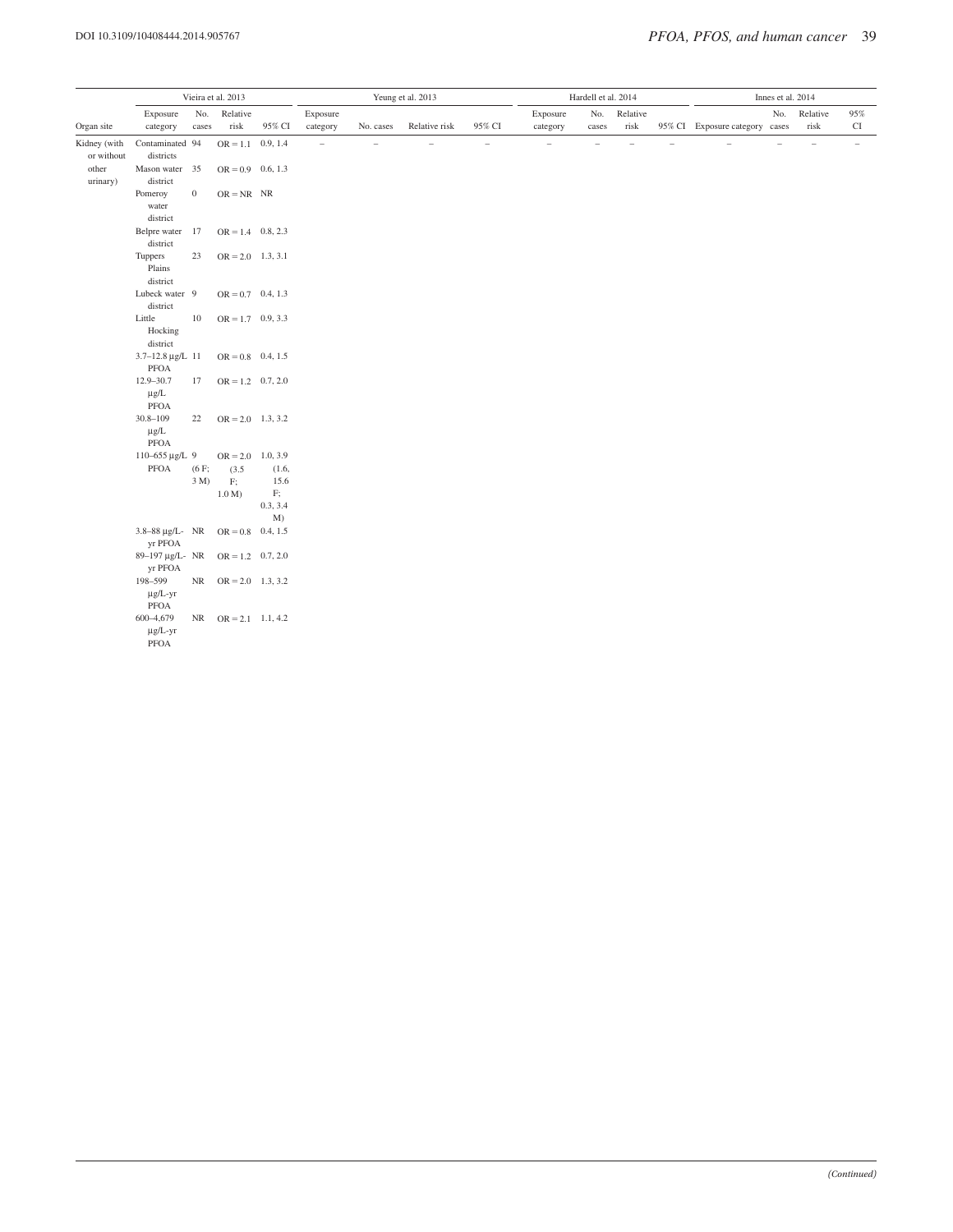Table 2. Continued.

|                                               |                                                                                                                                                              |               | Steenland and Woskie 2012                                                                    |                                                                                  |                                                              |                                   | Barry et al. 2013                                       |                                                         |                           | Consonni et al. 2013 |               |                  |
|-----------------------------------------------|--------------------------------------------------------------------------------------------------------------------------------------------------------------|---------------|----------------------------------------------------------------------------------------------|----------------------------------------------------------------------------------|--------------------------------------------------------------|-----------------------------------|---------------------------------------------------------|---------------------------------------------------------|---------------------------|----------------------|---------------|------------------|
| Organ site                                    | Exposure<br>category                                                                                                                                         | No. deaths    | Relative risk                                                                                | 95% CI                                                                           | Exposure<br>category                                         | No. cases                         | Relative risk                                           | 95% CI                                                  | Exposure<br>category      | No. deaths           | Relative risk | 95%<br><b>CI</b> |
| Bladder (with or<br>without other<br>urinary) | $0 - 904$<br>ppm-yrs<br>$904 - 1.520$ 6<br>ppm-yrs<br>$1,520-$<br>< 2,700<br>ppm-yrs<br>$\geq$ 2,700<br>ppm-yrs<br>All vs.<br>DuPont<br>region<br>All vs. US | 2<br>10<br>10 | $SMR = 1.24$<br>$SMR = 2.49$<br>$SMR = 0.39$<br>$SMR = 0.36$<br>$SMR = 1.08$<br>$SMR = 0.95$ | 0.15, 4.47<br>0.97, 5.78<br>0.01, 2.17<br>0.10, 2.01<br>0.52, 1.99<br>0.46, 1.75 | Per unit of<br>logged<br>cumulative<br>serum PFOA<br>(ng/mL) | 105<br>76 community<br>29 workers | $HR = 1.00$ (no<br>lag)<br>$HR = 0.98(10 - yr)$<br>lag) | $0.89, 1.12$ (no<br>lag)<br>$0.88, 1.10(10-$<br>yr lag) | Ever exposed to 3<br>APFO |                      | $SMR = 0.55$  | 0.11, 1.60       |
|                                               |                                                                                                                                                              |               |                                                                                              |                                                                                  |                                                              |                                   |                                                         |                                                         |                           |                      |               |                  |

| Malignant | $\overline{\phantom{0}}$ | $-$ | $\overline{\phantom{0}}$ | $\qquad \qquad -$ | Per unit of           | 241 | $HR = 1.00$ (no                                     | $0.92, 1.09$ (no | $\qquad \qquad -$ | $\qquad \qquad -$ | $-$ | $-$ |
|-----------|--------------------------|-----|--------------------------|-------------------|-----------------------|-----|-----------------------------------------------------|------------------|-------------------|-------------------|-----|-----|
| melanoma  |                          |     |                          |                   | logged                |     | lag)                                                | lag)             |                   |                   |     |     |
|           |                          |     |                          |                   | cumulative            |     | 200 community $HR = 1.04 (10-yr \t 0.96, 1.13 (10-$ |                  |                   |                   |     |     |
|           |                          |     |                          |                   | serum PFOA 41 workers |     | lag)                                                | yr lag)          |                   |                   |     |     |
|           |                          |     |                          |                   | (ng/mL)               |     |                                                     |                  |                   |                   |     |     |
|           |                          |     |                          |                   |                       |     |                                                     |                  |                   |                   |     |     |

| Soft tissue | $\sim$ | $\overline{\phantom{m}}$ | $\overline{\phantom{a}}$ | $\overline{\phantom{m}}$ | Per unit of<br>logged<br>cumulative<br>serum PFOA 2 workers<br>(ng/mL) | 15 | $HR = 0.75$ (no<br>lag)<br>13 community $HR = 0.72$ (10-yr 0.48, 1.09 (10-<br>lag) | $0.51, 1.10$ (no<br>lag)<br>yr lag) | $\overline{\phantom{m}}$ | $\hspace{0.1mm}-\hspace{0.1mm}$ | $\overline{\phantom{m}}$ | $\overline{\phantom{a}}$ |
|-------------|--------|--------------------------|--------------------------|--------------------------|------------------------------------------------------------------------|----|------------------------------------------------------------------------------------|-------------------------------------|--------------------------|---------------------------------|--------------------------|--------------------------|
|             |        |                          |                          |                          |                                                                        |    |                                                                                    |                                     |                          |                                 |                          |                          |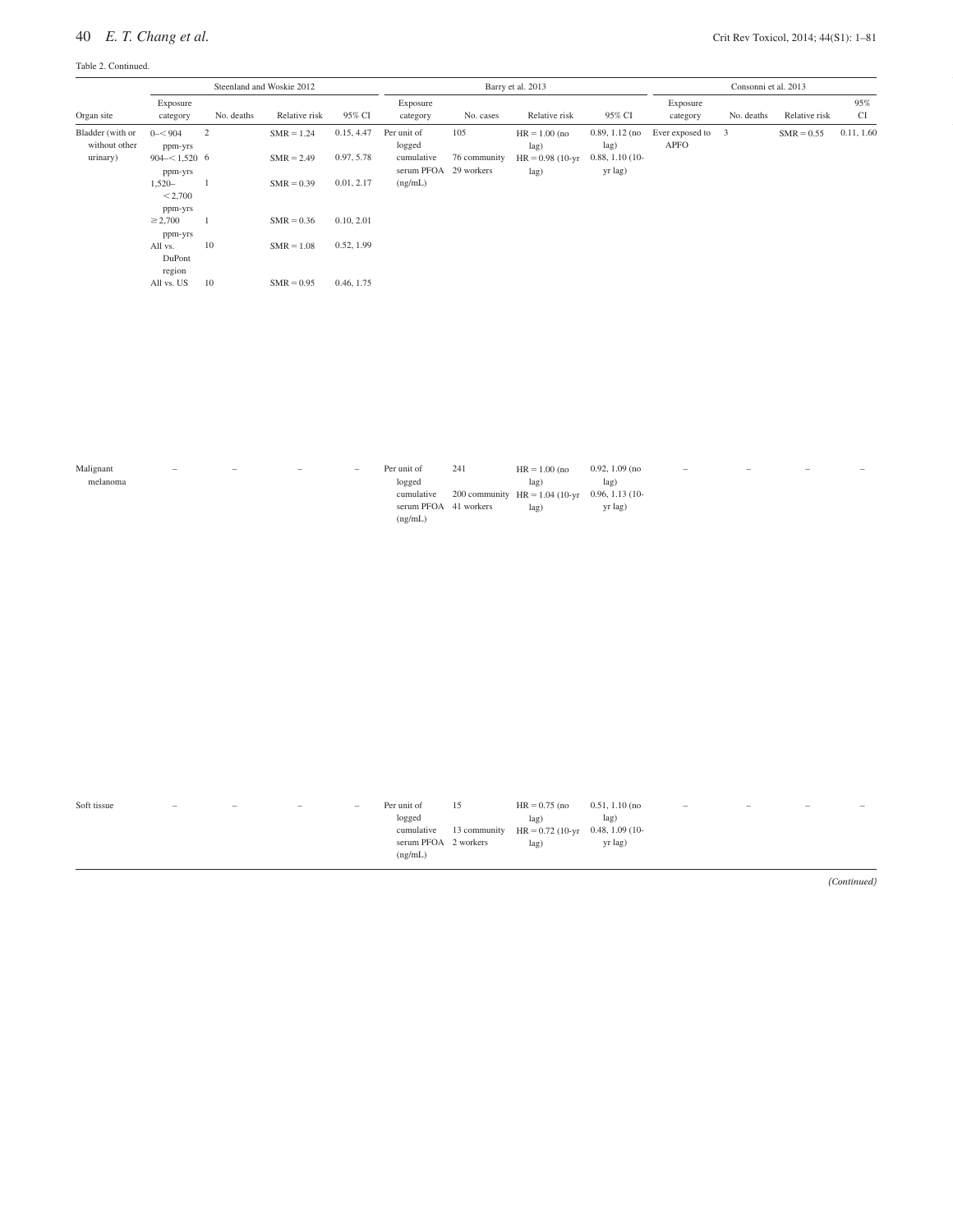|                             |                                           |                | Vieira et al. 2013  |        |                      |                | Yeung et al. 2013 |                |                      | Hardell et al. 2014 |                  |                                | Innes et al. 2014 |                  |                |
|-----------------------------|-------------------------------------------|----------------|---------------------|--------|----------------------|----------------|-------------------|----------------|----------------------|---------------------|------------------|--------------------------------|-------------------|------------------|----------------|
| Organ site                  | Exposure<br>category                      | No.<br>cases   | Relative<br>risk    | 95% CI | Exposure<br>category | No. cases      | Relative risk     | 95% CI         | Exposure<br>category | No.<br>cases        | Relative<br>risk | 95% CI Exposure category cases | No.               | Relative<br>risk | 95%<br>CI      |
| Bladder (with<br>or without | Contaminated 137<br>districts             |                | $OR = 0.8$ 0.7, 1.0 |        | $\overline{a}$       | $\overline{a}$ | $\overline{a}$    | $\overline{a}$ | $\equiv$             | L,                  | $\equiv$         |                                |                   | $\equiv$         | $\overline{a}$ |
| other<br>urinary)           | Mason water 58<br>district                |                | $OR = 0.7$ 0.6, 1.0 |        |                      |                |                   |                |                      |                     |                  |                                |                   |                  |                |
|                             | Pomeroy<br>water<br>district              | $\overline{4}$ | $OR = 0.8$ 0.3, 2.1 |        |                      |                |                   |                |                      |                     |                  |                                |                   |                  |                |
|                             | Belpre water<br>district                  | 24             | $OR = 1.1$ 0.7, 1.6 |        |                      |                |                   |                |                      |                     |                  |                                |                   |                  |                |
|                             | Tuppers<br>Plains<br>district             | 20             | $OR = 0.9$ 0.6, 1.5 |        |                      |                |                   |                |                      |                     |                  |                                |                   |                  |                |
|                             | Lubeck water 24<br>district               |                | $OR = 1.0$ 0.6, 1.5 |        |                      |                |                   |                |                      |                     |                  |                                |                   |                  |                |
|                             | Little<br>Hocking<br>district             | $\tau$         | $OR = 0.6$ 0.3, 1.4 |        |                      |                |                   |                |                      |                     |                  |                                |                   |                  |                |
|                             | 3.7-12.8 µg/L 23<br><b>PFOA</b>           |                | $OR = 0.9$ 0.6, 1.4 |        |                      |                |                   |                |                      |                     |                  |                                |                   |                  |                |
|                             | $12.9 - 30.7$<br>$\mu$ g/L<br><b>PFOA</b> | 21             | $OR = 0.9$ 0.6, 1.4 |        |                      |                |                   |                |                      |                     |                  |                                |                   |                  |                |
|                             | $30.8 - 109$<br>$\mu$ g/L<br>PFOA         | 21             | $OR = 1.2$ 0.8, 2.0 |        |                      |                |                   |                |                      |                     |                  |                                |                   |                  |                |
|                             | 110-655 µg/L 4<br><b>PFOA</b>             |                | $OR = 0.6$ 0.2, 1.5 |        |                      |                |                   |                |                      |                     |                  |                                |                   |                  |                |
| Malignant<br>melanoma       | Contaminated 168<br>districts             |                | $OR = 0.9$ 0.8, 1.1 |        |                      |                |                   |                |                      |                     |                  |                                |                   |                  |                |
|                             | Mason water 61<br>district                |                | $OR = 0.7$ 0.5, 0.9 |        |                      |                |                   |                |                      |                     |                  |                                |                   |                  |                |
|                             | Pomeroy<br>water<br>district              | $\overline{4}$ | $OR = 0.9$ 0.3, 2.5 |        |                      |                |                   |                |                      |                     |                  |                                |                   |                  |                |
|                             | Belpre water 38<br>district               |                | $OR = 1.4$ 1.0, 2.0 |        |                      |                |                   |                |                      |                     |                  |                                |                   |                  |                |
|                             | Tuppers<br>Plains<br>district             | 21             | $OR = 0.9$ 0.6, 1.4 |        |                      |                |                   |                |                      |                     |                  |                                |                   |                  |                |
|                             | Lubeck water 32<br>district               |                | $OR = 1.2$ 0.8, 1.7 |        |                      |                |                   |                |                      |                     |                  |                                |                   |                  |                |
|                             | Little<br>Hocking<br>district             | $12\,$         | $OR = 1.0$ 0.6, 1.9 |        |                      |                |                   |                |                      |                     |                  |                                |                   |                  |                |
|                             | 3.7-12.8 µg/L 27<br><b>PFOA</b>           |                | $OR = 1.2$ 0.8, 1.8 |        |                      |                |                   |                |                      |                     |                  |                                |                   |                  |                |
|                             | 12.9-30.7<br>$\mu$ g/L<br><b>PFOA</b>     | 38             | $OR = 1.3$ 0.9, 1.8 |        |                      |                |                   |                |                      |                     |                  |                                |                   |                  |                |
|                             | $30.8 - 109$<br>$\mu$ g/L<br><b>PFOA</b>  | 21             | $OR = 1.0$ 0.6, 1.5 |        |                      |                |                   |                |                      |                     |                  |                                |                   |                  |                |
|                             | 110-655 µg/L 9<br><b>PFOA</b>             |                | $OR = 0.9$ 0.5, 1.9 |        |                      |                |                   |                |                      |                     |                  |                                |                   |                  |                |
| Soft tissue                 |                                           |                |                     |        |                      |                |                   |                |                      |                     |                  |                                |                   |                  |                |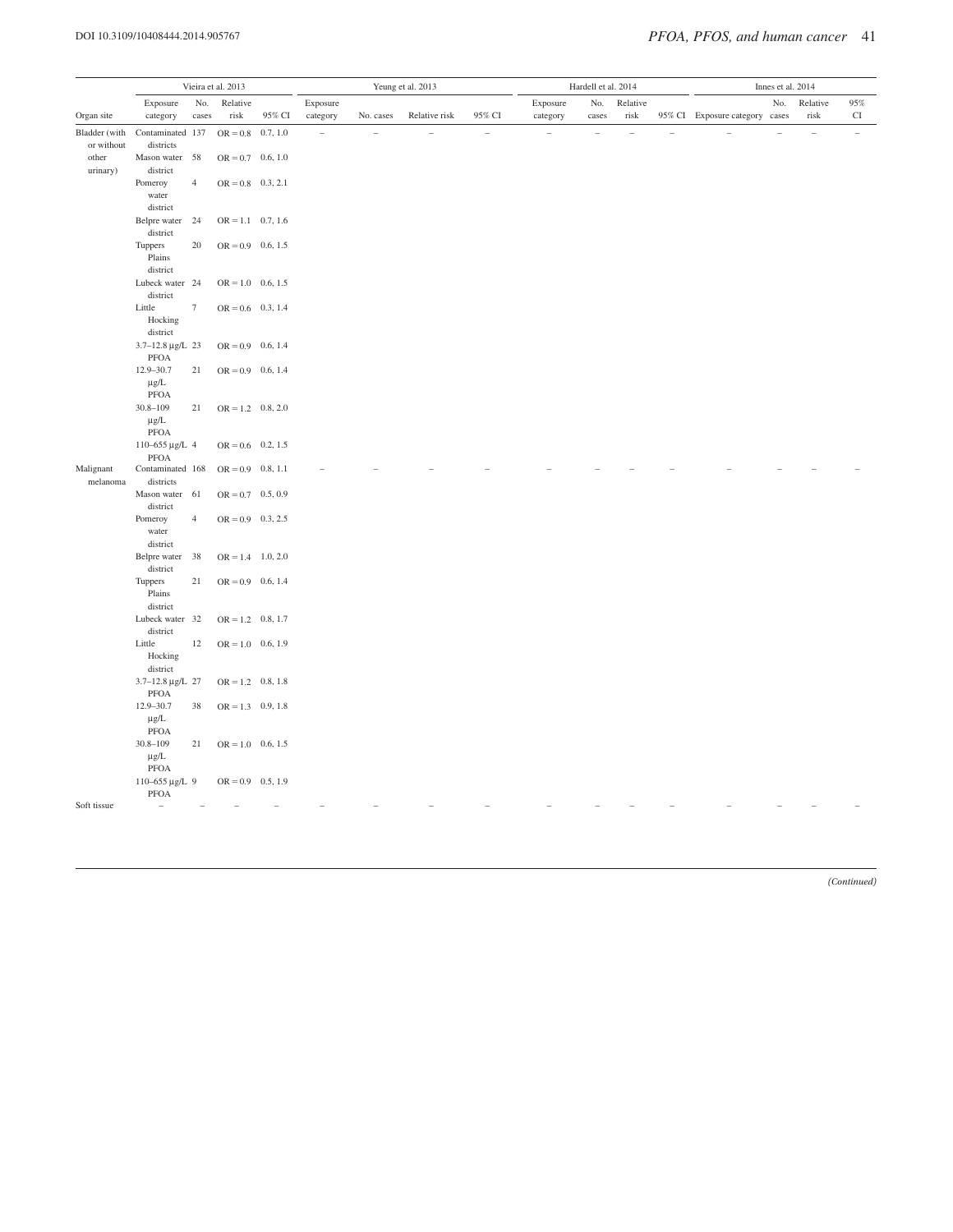### Table 2. Continued.

|                                 |                      |            | Steenland and Woskie 2012 |                          |                                               |              | Barry et al. 2013          |                              |                                | Consonni et al. 2013 |               |            |
|---------------------------------|----------------------|------------|---------------------------|--------------------------|-----------------------------------------------|--------------|----------------------------|------------------------------|--------------------------------|----------------------|---------------|------------|
| Organ site                      | Exposure<br>category | No. deaths | Relative risk             | 95% CI                   | Exposure<br>category                          | No. cases    | Relative risk              | 95% CI                       | Exposure<br>category           | No. deaths           | Relative risk | 95%<br>CI  |
| Brain/central<br>nervous system | -                    |            | -                         | $\overline{\phantom{a}}$ | Per unit of<br>logged                         | 17           | $HR = 1.13$ (no<br>lag)    | $0.84, 1.51$ (no<br>lag)     | Ever exposed to<br><b>APFO</b> | 4                    | $SMR = 0.59$  | 0.16, 1.51 |
|                                 |                      |            |                           |                          | cumulative<br>serum PFOA 4 workers<br>(ng/mL) | 13 community | $HR = 1.06(10-yr)$<br>lag) | $0.79, 1.41$ (10-<br>yr lag) |                                |                      |               |            |

| Thyroid (with or<br>without other<br>endocrine) |  |  | Per unit of<br>logged<br>cumulative<br>serum PFOA<br>(ng/mL)                                            | 86<br>78 community<br>8 workers | $HR = 1.10$ overall 0.95, 1.26<br>(no lag)<br>$HR = 1.04$ in<br>community<br>(no lag)<br>$HR = 1.93$ in<br>workers (no<br>lag)<br>$HR = 1.04$ overall<br>$(10-yr \, lag)$<br>$HR = 1.00$ in<br>community<br>$(10-yr \, lag)$<br>$HR = 1.12$ in<br>workers (10-yr<br>lag)                                                                                                                                                                                                                                                                                                                                 | overall (no<br>lag)<br>0.89, 1.23 in<br>community<br>(no lag)<br>1.00, 3.71 in<br>workers (no<br>lag)<br>0.89, 1.20<br>overall (10-<br>yr lag)<br>0.84, 1.20 in<br>community<br>$(10-yr \, lag)$<br>$0.61, 2.05$ in<br>workers<br>$(10-yr \, lag)$                                                                                                                                                                                                                                                       |  |  |
|-------------------------------------------------|--|--|---------------------------------------------------------------------------------------------------------|---------------------------------|----------------------------------------------------------------------------------------------------------------------------------------------------------------------------------------------------------------------------------------------------------------------------------------------------------------------------------------------------------------------------------------------------------------------------------------------------------------------------------------------------------------------------------------------------------------------------------------------------------|----------------------------------------------------------------------------------------------------------------------------------------------------------------------------------------------------------------------------------------------------------------------------------------------------------------------------------------------------------------------------------------------------------------------------------------------------------------------------------------------------------|--|--|
|                                                 |  |  | Quartiles 2, 3,<br>and 4 vs.<br>quartile 1 of<br>estimated<br>cumulative<br>serum PFOA<br>concentration | 86<br>78 community<br>8 workers | Quartile 2:<br>$HR = 1.54$ overall 0.77, 3.12<br>(no lag)<br>$HR = 1.54$ in<br>community<br>(no lag)<br>$HR = 4.64$ in<br>workers (no<br>lag)<br>$HR = 2.06$ overall 0.93, 4.56<br>$(10-yr \, lag)$<br>$HR = 2.09$ in<br>community<br>$(10-yr \, lag)$<br>$HR = 1.65$ in<br>workers (10-yr<br>lag)<br>Quartile 3:<br>$HR = 1.48$ overall 0.74, 2.93<br>(no lag)<br>$HR = 1.71$ in<br>community<br>(no lag)<br>$HR = 9.70$ in<br>workers (no<br>lag)<br>$HR = 2.02$ overall 0.90, 4.52<br>$(10-yr \, lag)$<br>$HR = 1.92$ in<br>community<br>$(10-yr \, lag)$<br>$HR = 4.52$ in<br>workers (10-yr<br>lag) | Quartile 2:<br>overall (no<br>lag)<br>0.73, 3.26 in<br>community<br>(no lag)<br>0.42, 50.8 in<br>workers (no<br>lag)<br>overall (10-<br>yr lag)<br>0.91, 4.82 in<br>community<br>$(10-yr \, lag)$<br>0.09, 31.5 in<br>workers<br>$(10-yr \, lag)$<br>Quartile 3:<br>overall (no<br>lag)<br>0.81, 3.59 in<br>community<br>(no lag)<br>0.67, 141.2 in<br>workers (no<br>lag)<br>overall (10-<br>yr lag)<br>0.82, 4.50 in<br>community<br>$(10-yr \, lag)$<br>0.10, 198.4 in<br>workers<br>$(10-yr \, lag)$ |  |  |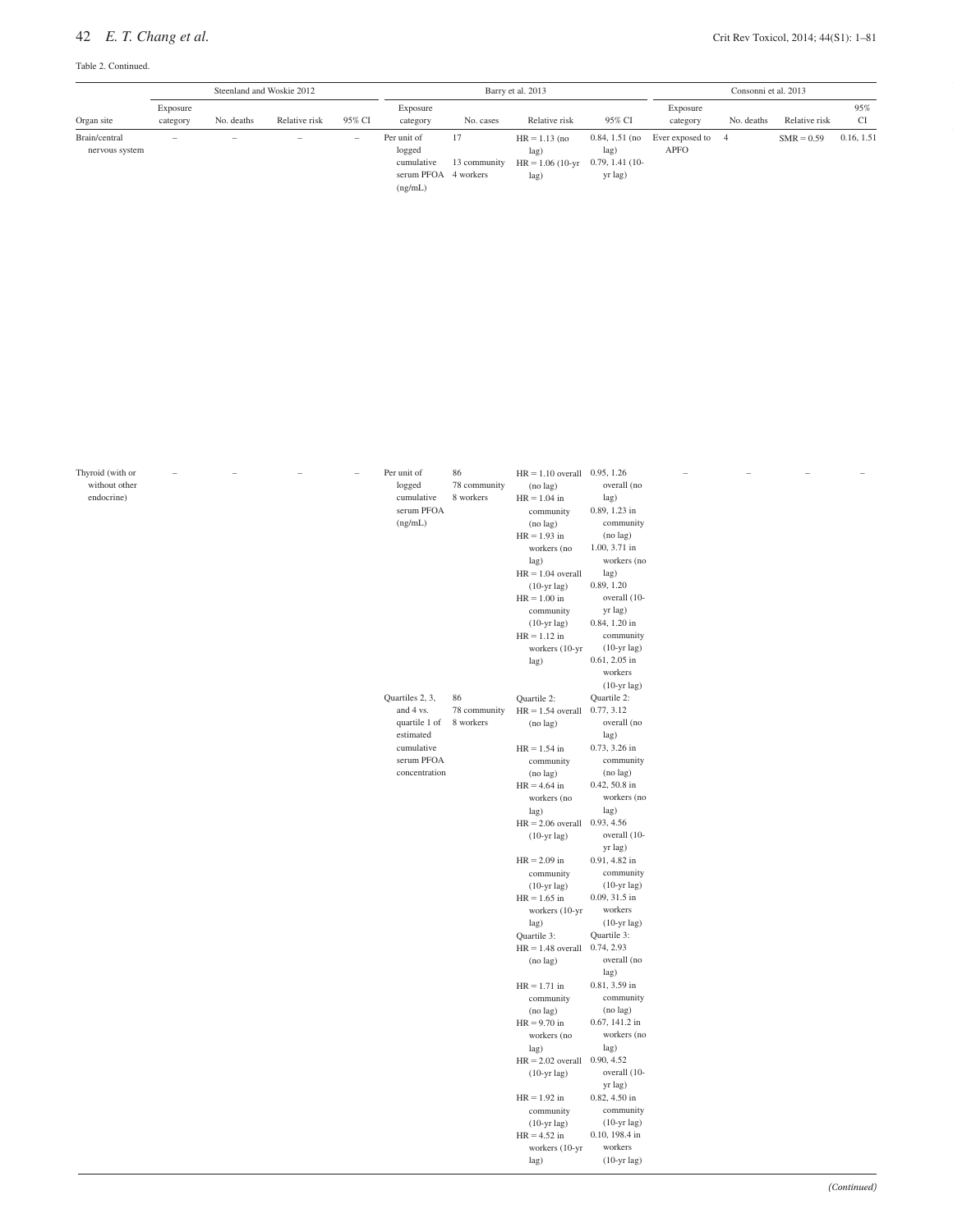|                     |                                          |                             | Vieira et al. 2013  |        |                      |           | Yeung et al. 2013 |        |                      | Hardell et al. 2014 |                  |    |                          | Innes et al. 2014 |                          |                          |
|---------------------|------------------------------------------|-----------------------------|---------------------|--------|----------------------|-----------|-------------------|--------|----------------------|---------------------|------------------|----|--------------------------|-------------------|--------------------------|--------------------------|
| Organ site          | Exposure<br>category                     | No.<br>cases                | Relative<br>risk    | 95% CI | Exposure<br>category | No. cases | Relative risk     | 95% CI | Exposure<br>category | No.<br>cases        | Relative<br>risk |    | 95% CI Exposure category | No.<br>cases      | Relative<br>risk         | 95%<br>CI                |
| Brain/central       | Contaminated 60                          |                             | $OR = 1.0$ 0.8, 1.3 |        | $\equiv$             |           |                   | ÷,     |                      | L,                  | $\equiv$         | L. |                          |                   | $\overline{\phantom{a}}$ | $\overline{\phantom{a}}$ |
| nervous<br>system   | districts<br>Mason water 29<br>district  |                             | $OR = 1.1$ 0.7, 1.6 |        |                      |           |                   |        |                      |                     |                  |    |                          |                   |                          |                          |
|                     | Pomeroy<br>water<br>district             | 3                           | $OR = 1.7$ 0.5, 5.4 |        |                      |           |                   |        |                      |                     |                  |    |                          |                   |                          |                          |
|                     | Belpre water 11<br>district              |                             | $OR = 1.2$ 0.6, 2.2 |        |                      |           |                   |        |                      |                     |                  |    |                          |                   |                          |                          |
|                     | Tuppers<br>Plains<br>district            | 9                           | $OR = 1.1$ 0.5, 2.1 |        |                      |           |                   |        |                      |                     |                  |    |                          |                   |                          |                          |
|                     | Lubeck water 7<br>district               |                             | $OR = 0.8$ 0.4, 1.8 |        |                      |           |                   |        |                      |                     |                  |    |                          |                   |                          |                          |
|                     | Little<br>Hocking<br>district            | $\mathbf{1}$                | $OR = 0.2$ 0.0, 1.5 |        |                      |           |                   |        |                      |                     |                  |    |                          |                   |                          |                          |
|                     | 3.7-12.8 µg/L 12<br><b>PFOA</b>          |                             | $OR = 1.5$ 0.8, 2.7 |        |                      |           |                   |        |                      |                     |                  |    |                          |                   |                          |                          |
|                     | $12.9 - 30.7$<br>$\mu$ g/L<br>PFOA       | 16                          | $OR = 1.8$ 1.1, 3.2 |        |                      |           |                   |        |                      |                     |                  |    |                          |                   |                          |                          |
|                     | $30.8 - 109$<br>$\mu$ g/L<br>PFOA        | $\overline{4}$              | $OR = 0.6$ 0.2, 1.6 |        |                      |           |                   |        |                      |                     |                  |    |                          |                   |                          |                          |
|                     | 110-655 μg/L 0<br><b>PFOA</b>            |                             | $OR = NR$ $NR$      |        |                      |           |                   |        |                      |                     |                  |    |                          |                   |                          |                          |
| Thyroid<br>(with or | Contaminated 40<br>districts             |                             | $OR = 1.1$ 0.7, 1.5 |        |                      |           |                   |        |                      |                     |                  |    |                          |                   |                          |                          |
| without<br>other    | Mason water 23<br>district               |                             | $OR = 1.4$ 0.9, 2.2 |        |                      |           |                   |        |                      |                     |                  |    |                          |                   |                          |                          |
| endocrine) Pomeroy  | water<br>district                        | $\,0\,$                     | $OR = NR$ $NR$      |        |                      |           |                   |        |                      |                     |                  |    |                          |                   |                          |                          |
|                     | Belpre water 5<br>district               |                             | $OR = 0.9$ 0.4, 2.2 |        |                      |           |                   |        |                      |                     |                  |    |                          |                   |                          |                          |
|                     | Tuppers<br>Plains<br>district            | $\overline{c}$              | $OR = 0.3$ 0.1, 1.4 |        |                      |           |                   |        |                      |                     |                  |    |                          |                   |                          |                          |
|                     | Lubeck water 7<br>district               |                             | $OR = 1.2$ 0.6, 2.6 |        |                      |           |                   |        |                      |                     |                  |    |                          |                   |                          |                          |
|                     | Little<br>Hocking<br>district            | $\ensuremath{\mathfrak{Z}}$ | $OR = 0.8$ 0.3, 2.7 |        |                      |           |                   |        |                      |                     |                  |    |                          |                   |                          |                          |
|                     | $3.7 - 12.8 \,\mu g/L$ 5<br>PFOA         |                             | $OR = 0.9$ 0.4, 2.3 |        |                      |           |                   |        |                      |                     |                  |    |                          |                   |                          |                          |
|                     | $12.9 - 30.7$<br>$\mu$ g/L<br>PFOA       | 5                           | $OR = 0.9$ 0.4, 2.3 |        |                      |           |                   |        |                      |                     |                  |    |                          |                   |                          |                          |
|                     | $30.8 - 109$<br>$\mu$ g/L<br><b>PFOA</b> | $\mathbf{3}$                | $OR = 0.7$ 0.2, 2.1 |        |                      |           |                   |        |                      |                     |                  |    |                          |                   |                          |                          |
|                     | 110-655 μg/L 2<br><b>PFOA</b>            |                             | $OR = 0.8$ 0.2, 3.5 |        |                      |           |                   |        |                      |                     |                  |    |                          |                   |                          |                          |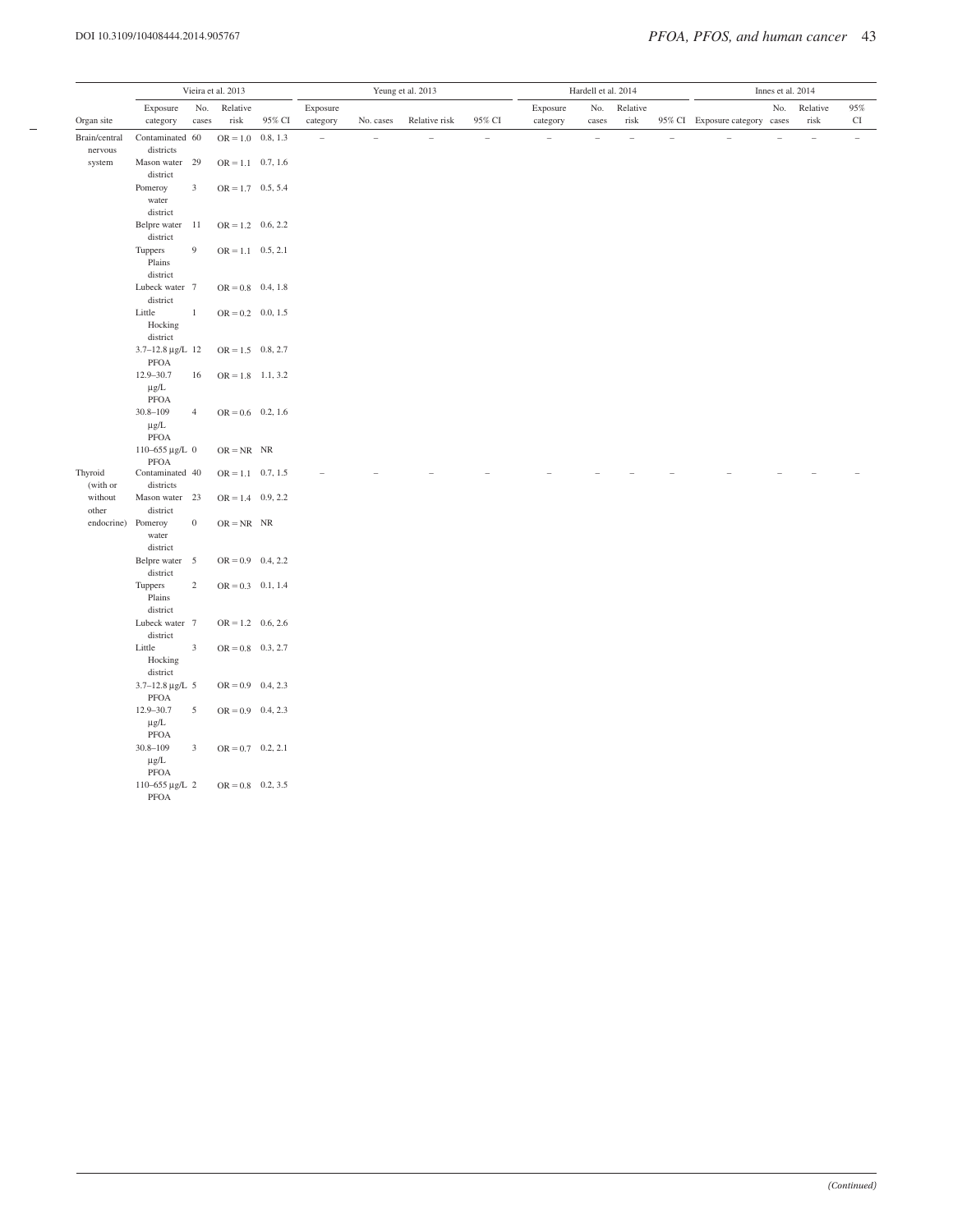|                                |                                |                | Steenland and Woskie 2012 |            |                                     |                           | Barry et al. 2013                                             |                                                                  |                                | Consonni et al. 2013 |               |              |
|--------------------------------|--------------------------------|----------------|---------------------------|------------|-------------------------------------|---------------------------|---------------------------------------------------------------|------------------------------------------------------------------|--------------------------------|----------------------|---------------|--------------|
| Organ site                     | Exposure<br>category           | No. deaths     | Relative risk             | 95% CI     | Exposure<br>category                | No. cases                 | Relative risk                                                 | 95% CI                                                           | Exposure<br>category           | No. deaths           | Relative risk | $95\%$<br>CI |
| Thyroid<br>continued           |                                |                |                           |            |                                     |                           | Quartile 4:<br>$HR = 1.73$ overall 0.85, 3.54<br>(no lag)     | Quartile 4:<br>overall (no                                       |                                |                      |               |              |
|                                |                                |                |                           |            |                                     |                           | $HR = 1.40$ in<br>community                                   | lag)<br>0.66, 2.97 in<br>community                               |                                |                      |               |              |
|                                |                                |                |                           |            |                                     |                           | (no lag)<br>$HR = 14.72$ in                                   | (no lag)<br>0.85, 253.9 in                                       |                                |                      |               |              |
|                                |                                |                |                           |            |                                     |                           | workers (no<br>lag)<br>$HR = 1.51$ overall 0.67, 3.39         | workers (no<br>lag)                                              |                                |                      |               |              |
|                                |                                |                |                           |            |                                     |                           | $(10-yr \, lag)$                                              | overall (10-<br>yr lag)                                          |                                |                      |               |              |
|                                |                                |                |                           |            |                                     |                           | $HR = 1.42$ in<br>community<br>$(10-yr \, lag)$               | 0.60, 3.37 in<br>community<br>$(10-yr \, lag)$<br>0.13, 257.1 in |                                |                      |               |              |
|                                |                                |                |                           |            |                                     |                           | $HR = 5.85$ in<br>workers (10-yr<br>lag)                      | workers<br>$(10-yr \, lag)$                                      |                                |                      |               |              |
|                                |                                |                |                           |            |                                     |                           | P-trend across<br>quartiles: 0.25<br>overall, 0.46            |                                                                  |                                |                      |               |              |
|                                |                                |                |                           |            |                                     |                           | in community,<br>and $0.04$ in<br>workers with                |                                                                  |                                |                      |               |              |
|                                |                                |                |                           |            |                                     |                           | no lag<br>P-trend across<br>quartiles: 0.57                   |                                                                  |                                |                      |               |              |
|                                |                                |                |                           |            |                                     |                           | overall, 0.56<br>in community,<br>and 0.01 in<br>workers with |                                                                  |                                |                      |               |              |
| Bone                           |                                |                |                           |            |                                     |                           | 10-yr lag                                                     |                                                                  |                                |                      |               |              |
| Lymphatic and<br>hematopoietic |                                |                |                           |            |                                     |                           | $\overline{\phantom{a}}$                                      | $\overline{\phantom{0}}$                                         | Ever exposed to<br><b>APFO</b> | 19                   | $SMR = 1.04$  | 0.62, 1.62   |
| Non-Hodgkin<br>lymphoma        | $0 - 5904$<br>ppm-yrs          | $\overline{4}$ | $SMR = 1.54$              | 0.42, 3.95 | Per unit of<br>logged               | 136                       | $HR = 1.01$<br>(no lag)                                       | 0.91, 1.12<br>(no lag)                                           | Ever exposed to<br><b>APFO</b> | $\overline{5}$       | $SMR = 0.79$  | 0.26, 1.84   |
| (with or<br>without            | $904 - 1,520$ 3<br>ppm-yrs     |                | $SMR = 0.99$              | 0.20, 2.88 | cumulative<br>serum PFOA 15 workers | 121 community $HR = 0.98$ | $(10-yr \, lag)$                                              | 0.88, 1.10<br>$(10-yr \, lag)$                                   |                                |                      |               |              |
| Hodgkin<br>lymphoma)           | $1,520-$<br>< 2,700<br>ppm-yrs | $\mathfrak z$  | $SMR = 0.85$              | 0.17, 2.48 | (ng/mL)                             |                           |                                                               |                                                                  |                                |                      |               |              |
|                                | $\geq 2,700$<br>ppm-yrs        | $\overline{4}$ | $SMR = 0.96$              | 0.26, 2.46 |                                     |                           |                                                               |                                                                  |                                |                      |               |              |
|                                | All vs.<br>DuPont<br>region    | 14             | $SMR = 1.05$              | 0.57, 1.76 |                                     |                           |                                                               |                                                                  |                                |                      |               |              |
|                                | All vs. US                     | 14             | $SMR = 0.79$              | 0.42, 1.35 |                                     |                           |                                                               |                                                                  |                                |                      |               |              |

– – – – – – – – – – ––

Hodgkin

lymphoma

*(Continued)*

## 44 *E. T. Chang et al.* Crit Rev Toxicol, 2014; 44(S1): 1–81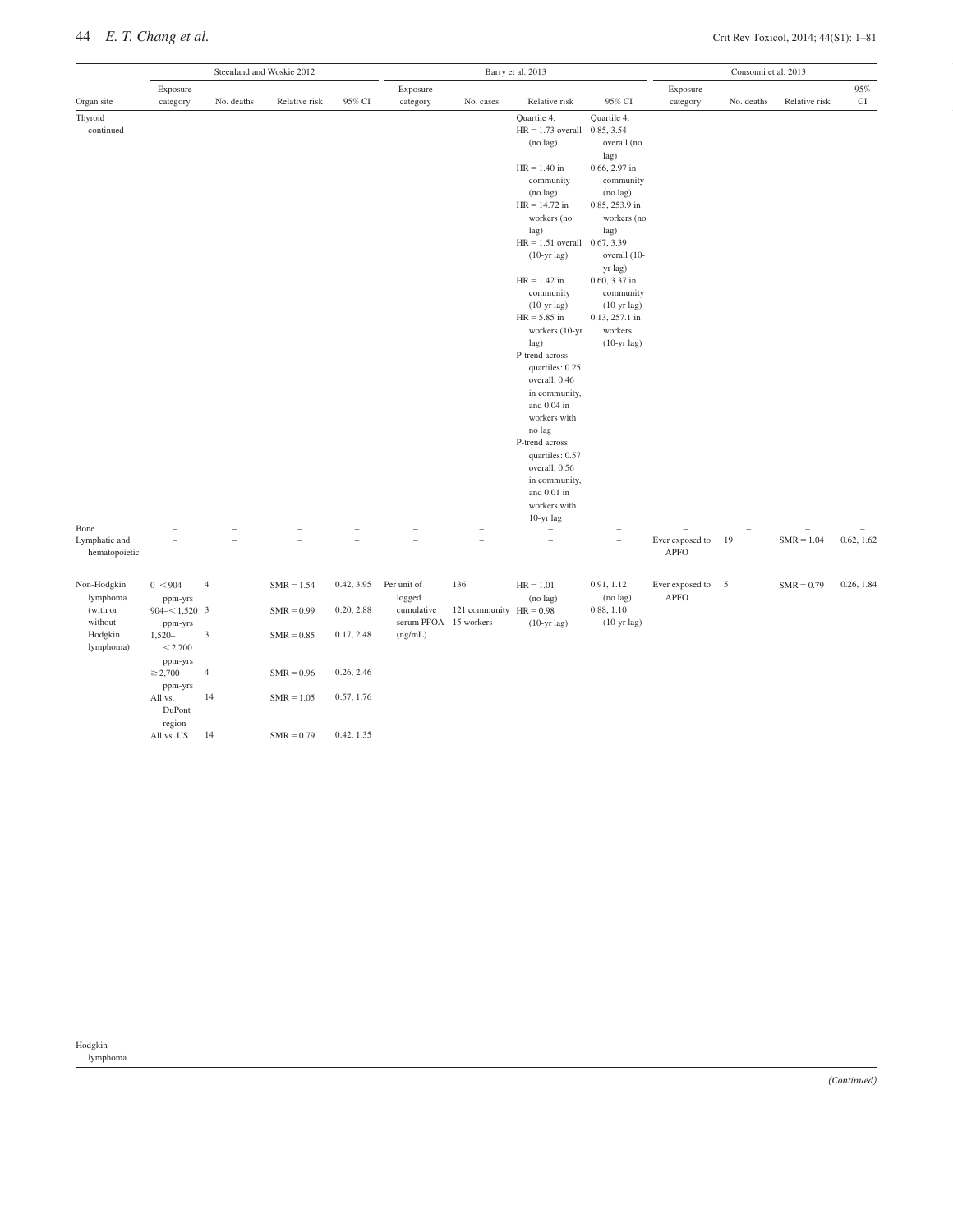## DOI 10.3109/10408444.2014.905767 *PFOA, PFOS, and human cancer* 45

|            |                       | Vieira et al. 2013 |          | Yeung et al. 2013                                                  |                       | Hardell et al. 2014 |  |                                                   | Innes et al. 2014 |                  |  |
|------------|-----------------------|--------------------|----------|--------------------------------------------------------------------|-----------------------|---------------------|--|---------------------------------------------------|-------------------|------------------|--|
|            | Exposure No. Relative |                    | Exposure |                                                                    | Exposure No. Relative |                     |  |                                                   |                   | No. Relative 95% |  |
| Organ site |                       |                    |          | category cases risk 95% CI category No. cases Relative risk 95% CI | category              |                     |  | cases risk 95% CI Exposure category cases risk CI |                   |                  |  |

| Bone                                |                                                        |    |                        |  |  |  |  |  |  |  |
|-------------------------------------|--------------------------------------------------------|----|------------------------|--|--|--|--|--|--|--|
| Lymphatic and<br>hemat-<br>opoietic |                                                        |    |                        |  |  |  |  |  |  |  |
| Non-Hodgkin<br>lymphoma             | Contaminated $152$ OR = 1.2 1.0, 1.5<br>districts      |    |                        |  |  |  |  |  |  |  |
| (with or<br>without                 | Mason water 68<br>district                             |    | $OR = 1.2$ 0.9, 1.5    |  |  |  |  |  |  |  |
| Hodgkin<br>lymphoma)                | Pomeroy<br>water<br>district                           | 5  | $OR = 1.1$ 0.4, 2.7    |  |  |  |  |  |  |  |
|                                     | Belpre water<br>district                               | 24 | $OR = 1.3$ 0.9, 2.0    |  |  |  |  |  |  |  |
|                                     | Tuppers<br>Plains<br>district                          | 21 | $OR = 1.2$ 0.8, 1.9    |  |  |  |  |  |  |  |
|                                     | Lubeck water 20<br>district                            |    | $OR = 1.1$ 0.7, 1.7    |  |  |  |  |  |  |  |
|                                     | Little<br>Hocking<br>district                          | 14 | $OR = 1.6$ 0.9, 2.8    |  |  |  |  |  |  |  |
|                                     | $3.7 - 12.8 \,\mu g/L$ 20<br><b>PFOA</b>               |    | $OR = 1.0$ 0.6, 1.6    |  |  |  |  |  |  |  |
|                                     | $12.9 - 30.7$<br>$\mu\text{g}/\text{L}$<br><b>PFOA</b> | 28 | $OR = 1.5$ 1.0, 2.2    |  |  |  |  |  |  |  |
|                                     | $30.8 - 109$<br>$\mu\text{g}/\text{L}$<br><b>PFOA</b>  | 17 | $OR = 1.1$ 0.7, 1.7    |  |  |  |  |  |  |  |
|                                     | 110-655 µg/L 11<br><b>PFOA</b>                         |    | $OR = 1.8$ 1.0, 3.4    |  |  |  |  |  |  |  |
|                                     | 3.8–88 $\mu$ g/L-NR OR = 1.0 0.6, 1.6<br>yr PFOA       |    |                        |  |  |  |  |  |  |  |
|                                     | 89-197 $\mu$ g/L-NR OR = 1.5 1.0, 2.2<br>yr PFOA       |    |                        |  |  |  |  |  |  |  |
|                                     | 198-599<br>$\mu$ g/L-yr<br><b>PFOA</b>                 |    | NR $OR = 1.0$ 0.6, 1.7 |  |  |  |  |  |  |  |
|                                     | 600-4,679<br>$\mu$ g/L-yr<br><b>PFOA</b>               |    | NR $OR = 2.0$ 1.0, 3.7 |  |  |  |  |  |  |  |
| Hodgkin<br>lymphoma                 | ÷.                                                     |    |                        |  |  |  |  |  |  |  |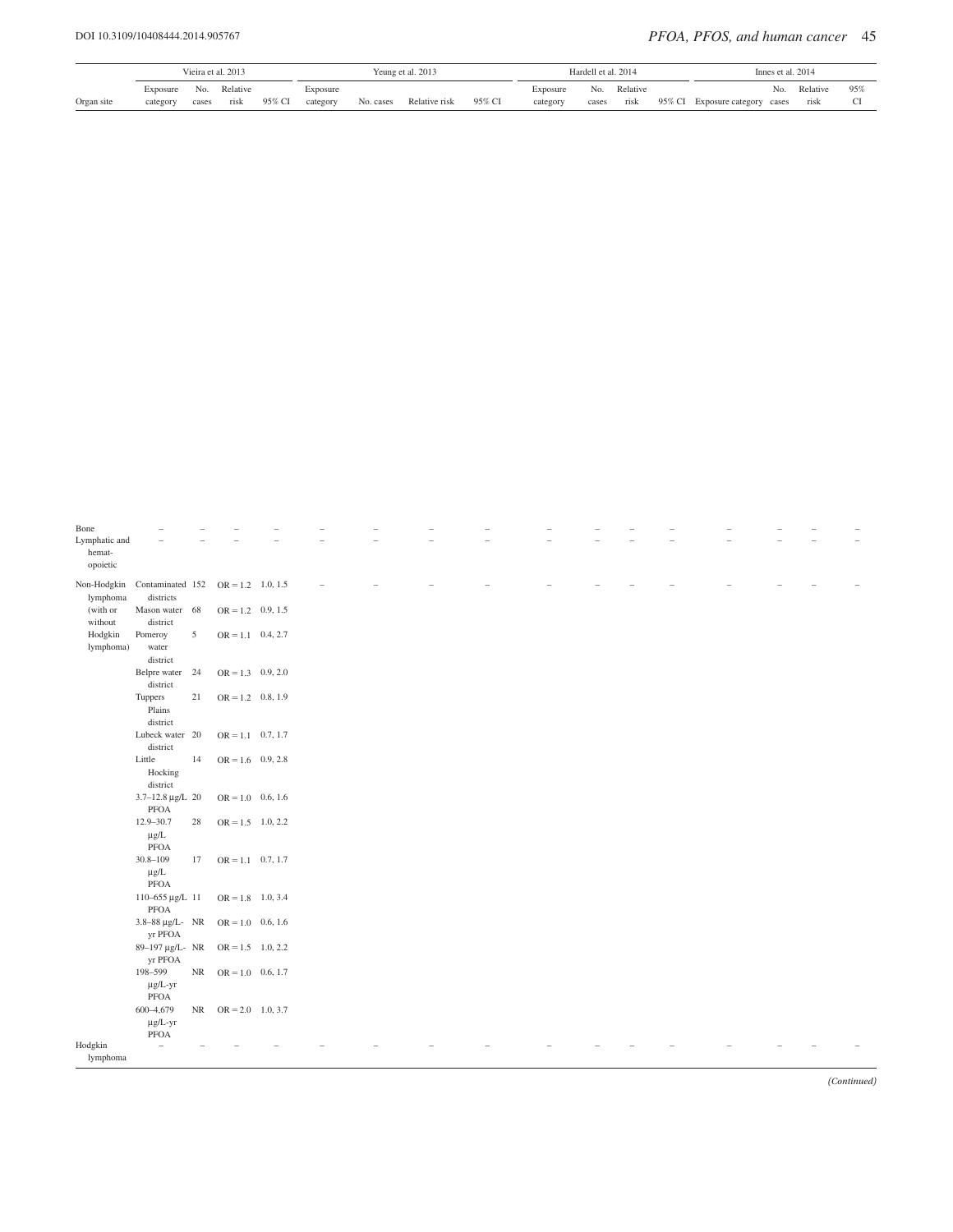Table 2. Continued.

|                  |                   |                          | Steenland and Woskie 2012 |                          |                          |                          | Barry et al. 2013        |                   |                                | Consonni et al. 2013 |               |            |
|------------------|-------------------|--------------------------|---------------------------|--------------------------|--------------------------|--------------------------|--------------------------|-------------------|--------------------------------|----------------------|---------------|------------|
|                  | Exposure          |                          |                           |                          | Exposure                 |                          |                          |                   | Exposure                       |                      |               | 95%        |
| Organ site       | category          | No. deaths               | Relative risk             | 95% CI                   | category                 | No. cases                | Relative risk            | 95% CI            | category                       | No. deaths           | Relative risk |            |
| Multiple myeloma | $\qquad \qquad -$ | $\overline{\phantom{0}}$ | $\overline{\phantom{0}}$  | $\overline{\phantom{0}}$ | $\overline{\phantom{0}}$ | $\overline{\phantom{0}}$ | $\overline{\phantom{0}}$ | $\qquad \qquad -$ | Ever exposed to<br><b>APFO</b> |                      | $SMR = 0.66$  | 0.08, 2.39 |

| Leukemia (with  | $0 - 904$       | -1             | $SMR = 0.28$ | 0.01, 1.59 | Per unit of           | 66           | $HR = 1.01$ (no     |                   | $0.87, 1.18$ (no Never exposed to $1(0 \text{ low})$ |                    | $SMR = 0.79$      | 0.02, 4.40 |
|-----------------|-----------------|----------------|--------------|------------|-----------------------|--------------|---------------------|-------------------|------------------------------------------------------|--------------------|-------------------|------------|
| or without      | ppm-yrs         |                |              |            | logged                |              | lag)                | lag)              | APFO                                                 | TFE)               | $(0.001$ ow       | (NR low    |
| aleukemia)      | $904 - 1,520$ 7 |                | $SMR = 2.34$ | 0.94, 4.81 | cumulative            | 53 community | $HR = 1.02 (10-vr)$ | $0.88, 1.18$ (10- |                                                      |                    | TFE)              | TFE)       |
|                 | ppm-yrs         |                |              |            | serum PFOA 13 workers |              | lag)                | yr lag)           | Low cumulative                                       | $4(4$ low          | $SMR = 1.64$      | 0.45, 4.20 |
|                 | $1,520-$        | $\overline{c}$ | $SMR = 0.57$ | 0.07, 2.05 | (ng/mL)               |              |                     |                   | APFO $(< 16$                                         | TFE)               | $(1.99$ low       | (0.54,     |
|                 | < 2,700         |                |              |            |                       |              |                     |                   | unit-yrs)                                            |                    | TFE)              | 5.10       |
|                 | ppm-yrs         |                |              |            |                       |              |                     |                   |                                                      |                    |                   | low        |
|                 | $\geq 2,700$    | $\overline{4}$ | $SMR = 1.03$ | 0.28, 2.63 |                       |              |                     |                   |                                                      |                    |                   | TFE)       |
|                 | ppm-yrs         |                |              |            |                       |              |                     |                   | Medium                                               | 3 (0 low           | $SMR = 1.35$      | 0.28, 3.94 |
|                 | All vs.         | 14             | $SMR = 1.05$ | 0.57, 1.76 |                       |              |                     |                   | cumulative                                           | TFE)               | $(0.001$ ow       | (NR low    |
|                 | DuPont          |                |              |            |                       |              |                     |                   | APFO                                                 |                    | TFE)              | TFE)       |
|                 | region          |                |              |            |                       |              |                     |                   | $(16-138)$                                           |                    |                   |            |
|                 | All vs. US      | 14             | $SMR = 0.88$ | 0.48, 0.47 |                       |              |                     |                   | unit-yrs)                                            |                    |                   |            |
|                 |                 |                |              | [sic]      |                       |              |                     |                   | High cumulative                                      | $4(0 \text{ low})$ | $SMR = 1.85$      | 0.50, 4.74 |
|                 |                 |                |              |            |                       |              |                     |                   | APFO $(\geq 139)$                                    | TFE)               | $(0.001$ ow       | (NR low    |
|                 |                 |                |              |            |                       |              |                     |                   | unit-yrs)                                            |                    | TFE)              | TFE)       |
|                 |                 |                |              |            |                       |              |                     |                   |                                                      |                    | $P$ -trend = 0.58 |            |
|                 |                 |                |              |            |                       |              |                     |                   | Ever exposed to                                      | 11                 | $SMR = 1.61$      | 0.80, 2.88 |
|                 |                 |                |              |            |                       |              |                     |                   | <b>APFO</b>                                          |                    |                   |            |
|                 |                 |                |              |            |                       |              |                     |                   |                                                      |                    |                   |            |
|                 |                 |                |              |            |                       |              |                     |                   |                                                      |                    |                   |            |
|                 |                 |                |              |            |                       |              |                     |                   |                                                      |                    |                   |            |
|                 |                 |                |              |            |                       |              |                     |                   |                                                      |                    |                   |            |
|                 |                 |                |              |            |                       |              |                     |                   |                                                      |                    |                   |            |
|                 |                 |                |              |            |                       |              |                     |                   |                                                      |                    |                   |            |
|                 |                 |                |              |            |                       |              |                     |                   |                                                      |                    |                   |            |
|                 |                 |                |              |            |                       |              |                     |                   |                                                      |                    |                   |            |
| Other           |                 |                |              |            |                       |              |                     |                   |                                                      |                    |                   |            |
| lymphopoietic   |                 |                |              |            |                       |              |                     |                   |                                                      |                    |                   |            |
| Other malignant |                 |                |              |            |                       |              |                     |                   |                                                      |                    |                   |            |
| neoplasms       |                 |                |              |            |                       |              |                     |                   |                                                      |                    |                   |            |

Abbreviations: APFO: ammonium perfluorooctanoate; CI: confidence interval; HCC: hepatocellular carcinoma; HR: hazard ratio; NR: not reported; NR: not reported; OR: odds ratio; PFOA (C8): perfluorooctanoic<br>acid; PSA: prosta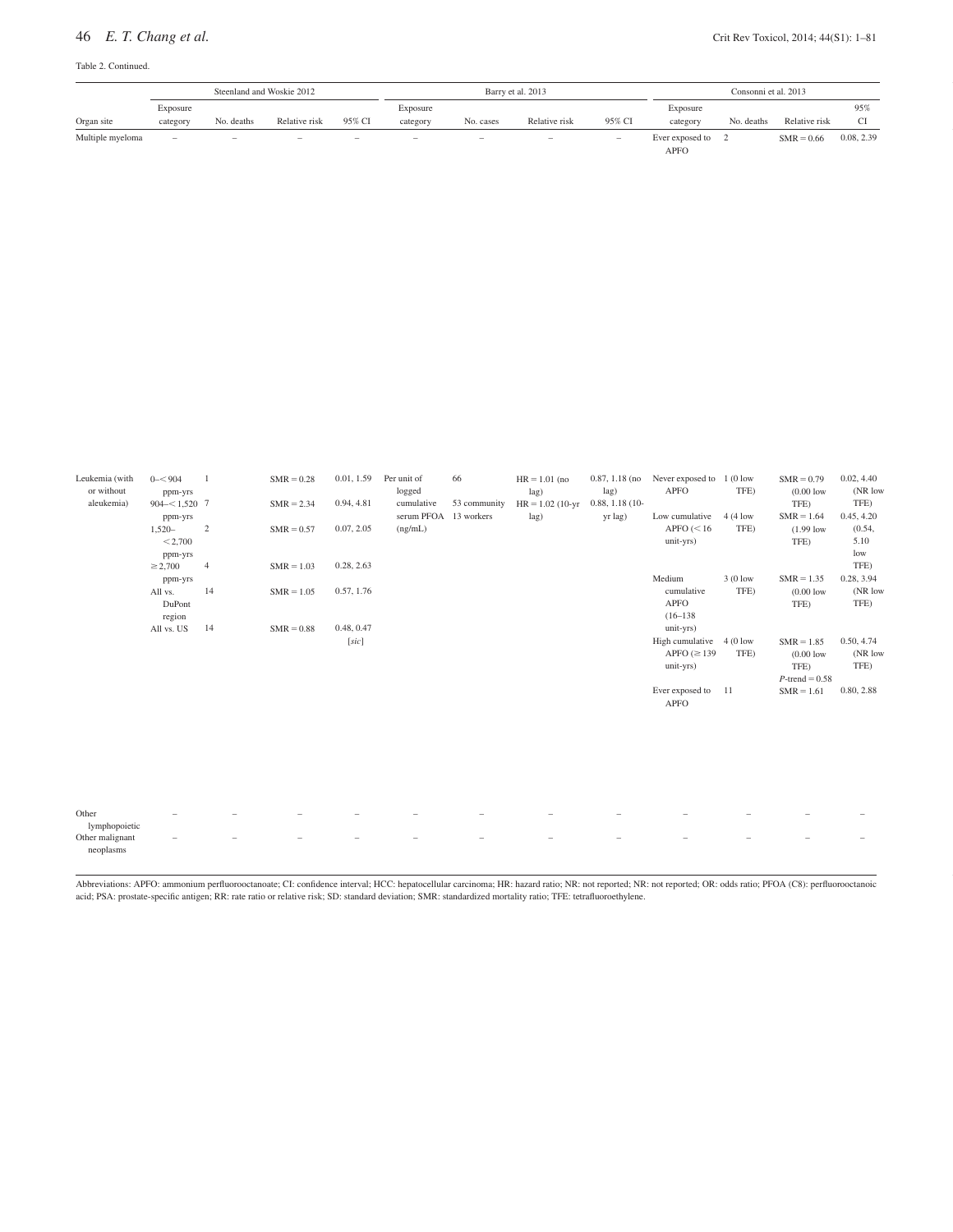|                                 |                                                    |                      | Vieira et al. 2013  |          |          |           | Yeung et al. 2013 |        |          | Hardell et al. 2014     |                  |                                | Innes et al. 2014 |                  |                    |
|---------------------------------|----------------------------------------------------|----------------------|---------------------|----------|----------|-----------|-------------------|--------|----------|-------------------------|------------------|--------------------------------|-------------------|------------------|--------------------|
|                                 | Exposure                                           | No.                  | Relative<br>risk    | 95% CI   | Exposure |           | Relative risk     | 95% CI | Exposure | No.                     | Relative<br>risk | 95% CI Exposure category cases | No.               | Relative<br>risk | 95%<br>$_{\rm CI}$ |
| Organ site                      | category                                           | cases                |                     |          | category | No. cases | L.                | L,     | category | cases<br>$\overline{a}$ | Ĭ.               |                                |                   |                  |                    |
| Multiple<br>myeloma             | Contaminated 36<br>districts                       |                      | $OR = 1.1$          | 0.8, 1.6 |          |           |                   |        |          |                         |                  |                                |                   |                  |                    |
|                                 | Mason water 20<br>district                         |                      | $OR = 1.4$ 0.9, 2.2 |          |          |           |                   |        |          |                         |                  |                                |                   |                  |                    |
|                                 | Pomeroy<br>water                                   | $\,1$                | $OR = 0.9$ 0.1, 6.6 |          |          |           |                   |        |          |                         |                  |                                |                   |                  |                    |
|                                 | district<br>Belpre water 7                         |                      | $OR = 1.5$ 0.7, 3.2 |          |          |           |                   |        |          |                         |                  |                                |                   |                  |                    |
|                                 | district<br>Tuppers<br>Plains                      | $\boldsymbol{\beta}$ | $OR = 0.7$ 0.2, 2.2 |          |          |           |                   |        |          |                         |                  |                                |                   |                  |                    |
|                                 | district<br>Lubeck water 4<br>district             |                      | $OR = 0.9$ 0.3, 2.3 |          |          |           |                   |        |          |                         |                  |                                |                   |                  |                    |
|                                 | Little<br>Hocking<br>district                      | $\mathbf{1}$         | $OR = 0.5$ 0.1, 3.6 |          |          |           |                   |        |          |                         |                  |                                |                   |                  |                    |
|                                 | 3.7-12.8 µg/L 7<br>PFOA                            |                      | $OR = 1.4$ 0.7, 3.2 |          |          |           |                   |        |          |                         |                  |                                |                   |                  |                    |
|                                 | 12.9-30.7<br>$\mu$ g/L                             | 6                    | $OR = 1.1$ 0.5, 2.6 |          |          |           |                   |        |          |                         |                  |                                |                   |                  |                    |
|                                 | <b>PFOA</b><br>$30.8 - 109$<br>$\mu$ g/L           | $\overline{4}$       | $OR = 1.0$ 0.3, 2.7 |          |          |           |                   |        |          |                         |                  |                                |                   |                  |                    |
|                                 | PFOA<br>110-655 μg/L 1<br><b>PFOA</b>              |                      | $OR = 0.6$ 0.1, 4.7 |          |          |           |                   |        |          |                         |                  |                                |                   |                  |                    |
| Leukemia<br>(with or            | Contaminated 72<br>districts                       |                      | $OR = 0.9$ 0.7, 1.1 |          |          |           |                   |        |          |                         |                  |                                |                   |                  |                    |
| without<br>aleukemia)           | Mason water 34<br>district                         |                      | $OR = 0.9$ 0.6, 1.3 |          |          |           |                   |        |          |                         |                  |                                |                   |                  |                    |
|                                 | Pomeroy<br>water<br>district                       | $\mathbf{1}$         | $OR = 0.4$ 0.1, 2.8 |          |          |           |                   |        |          |                         |                  |                                |                   |                  |                    |
|                                 | Belpre water 12<br>district                        |                      | $OR = 1.0$ 0.6, 1.9 |          |          |           |                   |        |          |                         |                  |                                |                   |                  |                    |
|                                 | Tuppers<br>Plains<br>district                      | $\overline{9}$       | $OR = 0.8$ 0.4, 1.7 |          |          |           |                   |        |          |                         |                  |                                |                   |                  |                    |
|                                 | Lubeck water 11<br>district                        |                      | $OR = 0.9$ 0.5, 1.6 |          |          |           |                   |        |          |                         |                  |                                |                   |                  |                    |
|                                 | Little<br>Hocking<br>district                      | $\sqrt{5}$           | $OR = 1.0$ 0.4, 2.3 |          |          |           |                   |        |          |                         |                  |                                |                   |                  |                    |
|                                 | 3.7-12.8 µg/L 14<br><b>PFOA</b>                    |                      | $OR = 1.2$ 0.7, 2.1 |          |          |           |                   |        |          |                         |                  |                                |                   |                  |                    |
|                                 | 12.9-30.7<br>$\mu\text{g}/\text{L}$<br><b>PFOA</b> | 12                   | $OR = 1.0$ 0.6, 1.9 |          |          |           |                   |        |          |                         |                  |                                |                   |                  |                    |
|                                 | $30.8 - 109$<br>$\mu$ g/L                          | $\,$ 8 $\,$          | $OR = 0.9$ 0.4, 1.8 |          |          |           |                   |        |          |                         |                  |                                |                   |                  |                    |
|                                 | <b>PFOA</b><br>110-655 µg/L 2<br>PFOA              |                      | $OR = 0.6$ 0.1, 2.3 |          |          |           |                   |        |          |                         |                  |                                |                   |                  |                    |
| Other lymph-<br>opoietic        |                                                    |                      |                     |          |          |           |                   |        |          |                         |                  |                                |                   |                  |                    |
| Other<br>malignant<br>neoplasms |                                                    |                      |                     |          |          |           |                   |        |          |                         |                  |                                |                   |                  |                    |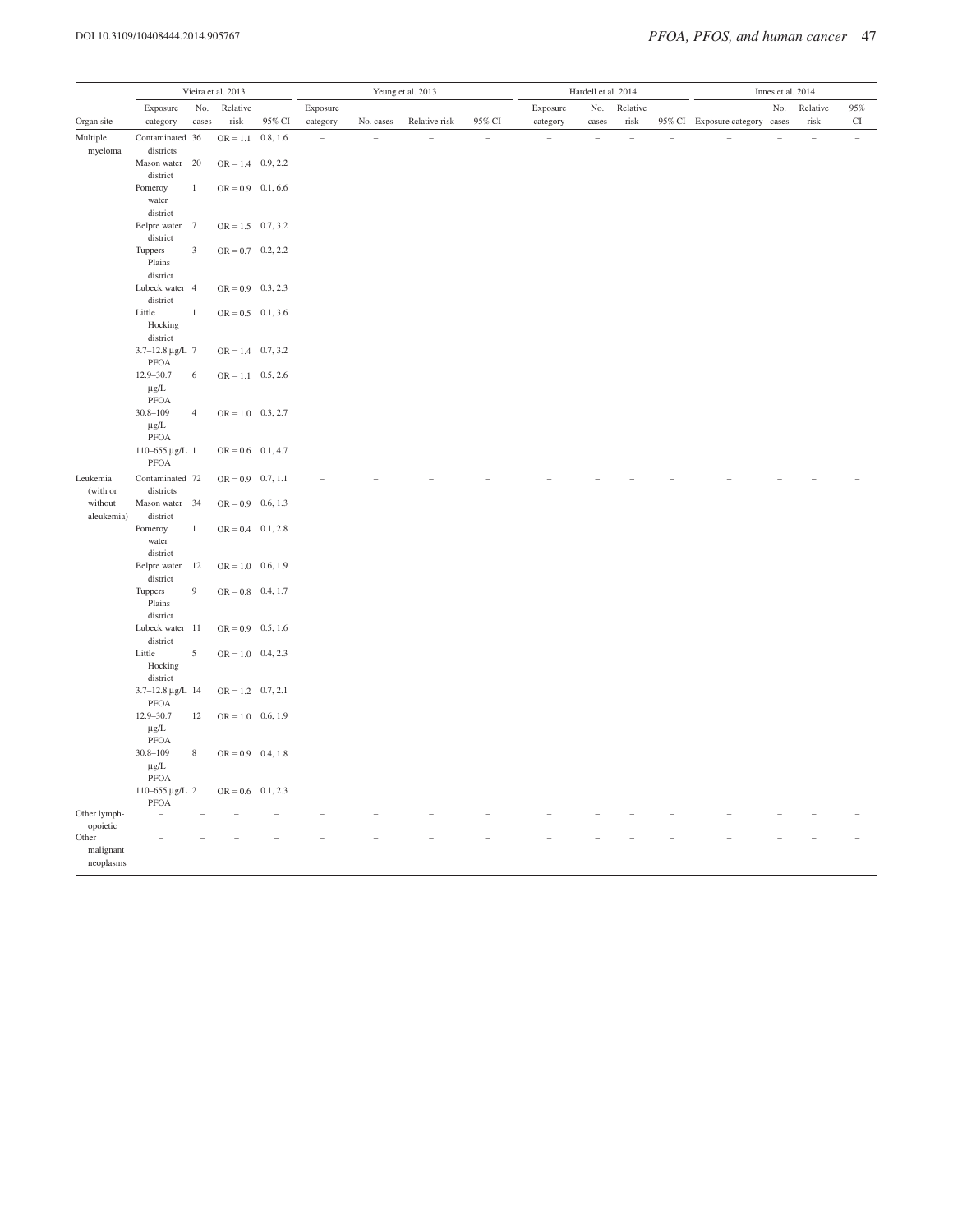Occupational studies of PFOA share several strengths and limitations in common. Nearly all studies had virtually complete enumeration of workers at each facility, nearly complete follow-up for vital status, a high rate of cause-of-death ascertainment for decedents, and a long duration of follow-up. All studies relied mainly or entirely on some form of job history as the best available information to estimate PFOA exposure, thereby resulting in some unknown degree of exposure misclassification. Although all potentially exposed workers were studied, the modest size of each cohort, as well as the relatively young age distribution of workers, restricted the number of observed cancer outcomes. Most studies ascertained only cancer mortality, not cancer incidence, which is a more sensitive indicator of cancer risk, especially for cancer types with high survival. Control for confounding was largely limited to age, sex, race, and calendar period, although few other major potential confounders have been identified for several of the cancer endpoints of interest. Considering these strengths and limitations, along with the substantially higher cumulative PFOA exposure among workers than among nonoccupationally exposed persons (Frisbee et al. 2009, Kato et al. 2011, Olsen et al. 2003, Olsen et al. 2012) and the limited number of PFOA production facilities worldwide, the studies of the Cottage Grove and Parkersburg cohorts provide the most informative epidemiologic evidence on cancer risk following high average and cumulative exposure to PFOA.

#### **Studies of the Cottage Grove, Minnesota, facility**

The first study of health outcomes in PFOA production workers was published by Ubel et al. (1980), who reported qualitative results of a cross-sectional analysis and retrospective cohort mortality study of employees at the 3M facility in Cottage Grove (Table 1). This plant consists of several divisions, with PFOA production limited to the chemical division, which produced PFOA from 1947 to 2000. The chemical division also manufactured small amounts of fluorochemicals involving PFOS, but PFOA was the predominant fluorochemical product. Starting in 1976, voluntary medical surveillance examinations, which included measurement of total serum fluorine levels, were offered to fluorochemical workers. The authors reported that based on three annual health evaluations of approximately 300 employees per year beginning in late 1976 ( $\sim$ 90% of plant workers in each year, with  $\sim$ 50% participating during all 3 years), " [n]o health problems related to exposure to fluorochemicals were encountered among those examined" (Ubel et al. 1980). They added that "a review of absenteeism and illness patterns in these employees does not suggest any work related problems."

 As described by Ubel et al. (1980), an independent research group conducted a retrospective cohort mortality study among 3,688 workers employed at the Cottage Grove facility for at least 6 months between 1948 and 1978, a period during which 180 deaths (177 with death certificates obtained) were identified. Among the male workers, analyses revealed " no disagreement between the observed mortality and that expected. This was true of all the various causes of death and also of various specific causes of death due to cancer" (Ubel et al. 1980). In analyses restricted to chemical division workers, there were also "no disagreements between observed and

expected mortality for any cause of death. " Due to the brevity of the study description and the absence of quantitative results, the strengths and limitations of the study methods cannot be thoroughly evaluated. Although this study provides limited evidence regarding the association between PFOA and cancer risk, its findings suggest no notable increase in cancer mortality among fluorochemical workers at the Cottage Grove plant.

 In an extended retrospective cohort mortality study of workers at the Cottage Grove plant, Gilliland and Mandel (1993) followed 3,537 workers (2,788 men and 749 women) employed for at least 6 months between January 1, 1947, and December 31, 1983, excluding six workers with incomplete employment records. Vital status was traced via the Social Security Administration for the period 1947–1982 and the National Death Index for the period 1979–1989, supplemented by additional tracing strategies, to obtain vital status information for 100% of the cohort. Death certificates were obtained primarily from state health departments for 99.5% of the 398 deaths (348 among men). Using job history records, exposure status was classified according to a binary variable that distinguished between exposed workers, defined as those employed for at least 1 month in the chemical division, and unexposed workers, defined as those who had never worked in the chemical division or worked there for less than 1 month. Months of employment in the chemical division was also used as an estimate of cumulative exposure to PFOA. Standardized mortality ratios (SMRs) were calculated by comparing the observed numbers of cause-specific deaths to the expected numbers of deaths in the Minnesota white male population and, because appropriate mortality rates were not available for Minnesota females, and national rates were widely used and more statistically stable, in the US white male and white female populations, standardized by age and calendar period. In addition, selected hazard ratios (HRs) among male employees in relation to months of employment in the chemical division were estimated using proportional hazards regression models controlling for age at first employment, year of first employment, and years of total employment at the plant.

 After a mean follow-up of 24.6 years for women in the chemical division and 26.4 years for women in the nonchemical division, no significant difference was found between observed and expected deaths from total cancer among female employees overall (17 deaths observed;  $SMR = 0.71$  [95%] confidence interval  $= 0.42 - 1.14$ ]), nor were any site-specific cancer SMRs among female workers significantly different from the null (Table 2) (Gilliland and Mandel, 1993). The same was true in analyses stratified by time between first employment and death (10, 15, or 20 years) or duration of employment (5, 10, or 20 years). Among male employees, mean follow-up was 24.8 years in the chemical division and 26.0 years in the nonchemical division. Overall, total cancer mortality was not significantly different from that expected among Minnesota white males (103 deaths observed; SMR =  $1.05$  [0.86–1.27]<sup>1</sup>), and all site-specific cancer SMRs were likewise nonsignificantly different from 1.0. All SMRs were also statistically nonsignificant among male chemical division employees.

<sup>&</sup>lt;sup>1</sup>All confidence intervals reported hereafter are 95% and two-sided, and are indicated by parentheses or brackets as appropriate.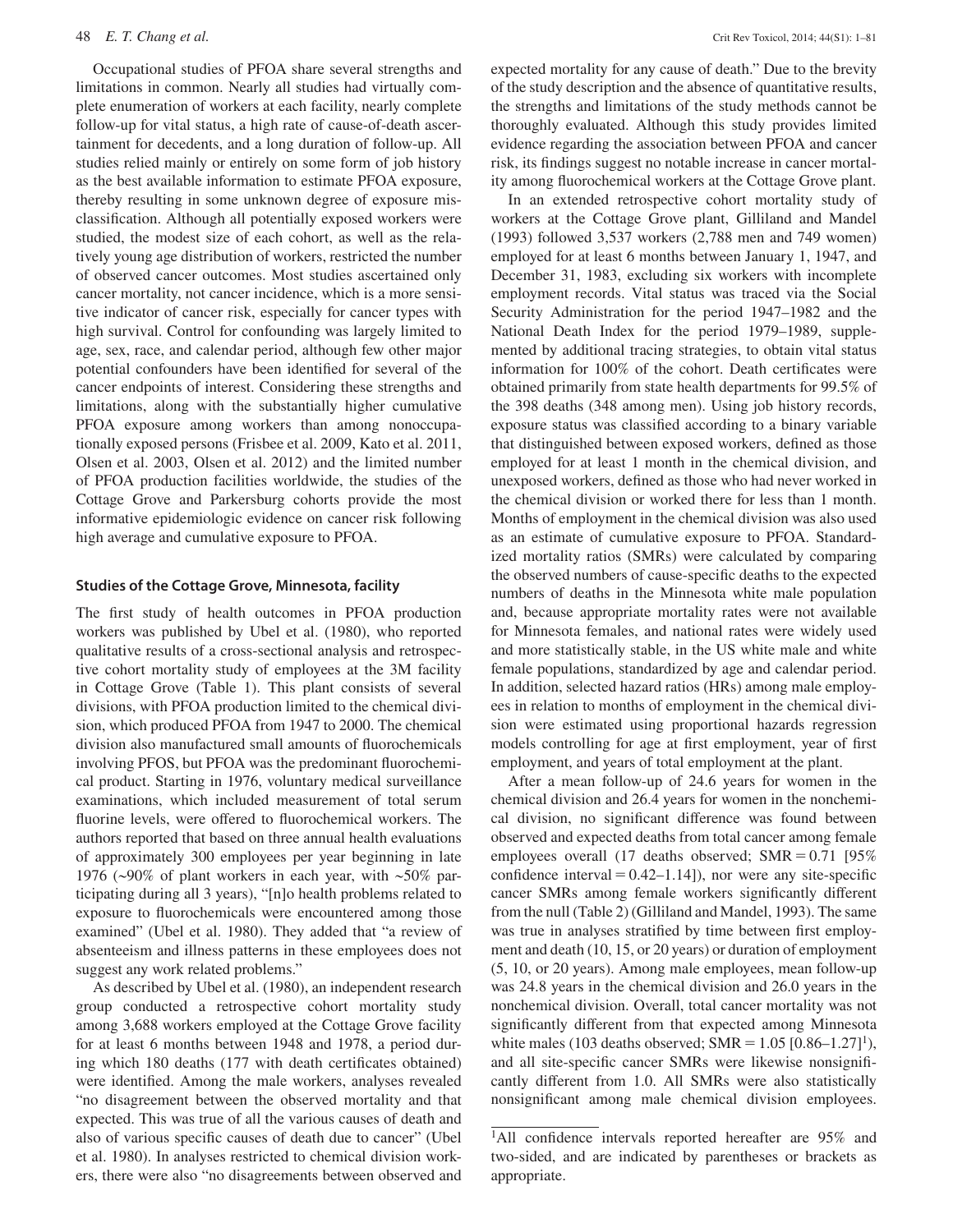Findings were similar when compared with expected deaths among US white males or when stratified by latency period or duration of employment. In proportional hazards models, duration of employment in the chemical division was not significantly associated with overall cancer mortality, but it was significantly positively associated with prostate cancer mortality (HR per 10-year increase in duration of chemical division employment =  $3.3$  [1.02–10.6]).

 Strengths of this study include the availability of employment records for nearly all eligible workers, the complete follow-up for vital status and nearly complete retrieval of death certificates, and long duration of follow-up (Gilliland and Mandel, 1993). In addition, this study was strengthened by the use of an unexposed internal cohort of nonchemical division workers as a comparison group to minimize the healthy worker effect – that is, the tendency of all-cause and certain cause-specific (e.g., cardiovascular) mortality rates to be lower in occupational cohorts than in the general population, mainly because people in poor health often are not part of the active workforce, but are included in the general population. (In this study, standardized rate ratios directly comparing the two worker subgroups were statistically unstable and, therefore, not reported.) Exposure was crudely classified based on history of working in the chemical division, without any information on specific departments or jobs involved in PFOA production. In fact, only one of the four men who died from prostate cancer had worked directly in the PFOA production buildings (Olsen et al. 1998). Subsequent studies have shown that duration of employment, on its own, is not a good predictor of measured blood PFOA levels in Cottage Grove workers (Olsen et al. 2003). Chance must be considered as an explanation for the observed findings, especially given the many health outcomes evaluated. Nevertheless, due in part to the dearth of established risk factors for prostate cancer and, therefore, the shortage of known confounders, the finding of a positive association between duration of employment in the chemical division and prostate cancer mortality in this cohort is suggestive of a potential association with PFOA exposure.

 Subsequently, Lundin et al. (2009) reported on the mortality experience of this cohort with a longer period of enrollment eligibility (1947 through 1997) and 13 additional years of follow-up through 2002, as well as a minimum employment requirement of 1 year, resulting in 3,993 employees with 807 deaths (99.6% with a known cause). An expert panel of veteran workers and plant industrial hygienists was engaged to review job titles and department codes by year to classify jobs by likelihood of PFOA exposure based on where perfluorochemicals were developed or produced. Through this process, jobs were classified as having definite exposure (i.e., exposure "on a regular basis with potential for high exposure" to PFOA), probable exposure (i.e., " possible, but likely lower or transient" exposure to PFOA), or no or minimal exposure (i.e., work primarily in the nonchemical division, with some opportunity for PFOA exposure due to work-site contamination). Using this scheme, cohort members were classified as ever having worked in a definite-exposure job (513 workers), ever having worked in a probable-exposure job but no definite-exposure jobs (1,688 workers), or having worked only in no-or-minimal-exposure jobs (1,792 workers). A 6-month

minimum employment requirement was also used, such that high exposure entailed having worked in a definite-exposure job for at least 6 months; moderate exposure entailed having ever had a probable-exposure job but zero to less than 6 months of a definite-exposure job; and low exposure entailed having worked only in nonexposed jobs.

 Alternatively, relative exposure weights were assigned to each exposure category, with weights based in part on serum PFOA concentrations collected in 2000 from 131 chemical division employees, to estimate relative cumulative PFOA exposure (Lundin et al. 2009). In the serum study, workers with definite-exposure jobs had median serum PFOA levels of  $2,600-5,200$  ng/mL (converted from ppm), and those with probable-exposure jobs had median serum PFOA levels of 300-1,500 ng/mL; no data were available for nonexposed jobs. Taking these serum values and the long serum half-life of PFOA in humans into consideration, jobs with no exposure were assigned a weight of 1, those with probable exposure were assigned a weight of 30, and those with definite exposure were assigned a weight of 100. Cumulative exposure for each worker was then calculated as a sum of the days of employment at each exposure level, multiplied by the exposure weighting factor, to estimate the equivalent of time spent employed in a job with definite exposure. In sensitivity analyses, alternative weighting schemes of 1, 10, and 50 and 1, 10, and 100 were used. SMRs standardized by age, sex, and calendar period were calculated based on Minnesota state mortality rates, and HRs compared with an internal referent group were estimated with time-dependent Cox proportional hazards regression models, which allowed for delayed entry into high-exposure categories. Models were adjusted for sex and year of birth, with additional evaluation of age at cohort entry, smoking status (abstracted from occupational medical records for 35.8% of the cohort, with missing data imputed using a multiple-imputation model), and wage type (hourly, salaried, or both; or dichotomized based on the predominant wage type) as potential confounders.

 After a mean follow-up of 29.3 years for workers with ever definite exposure, 31.6 years for workers with ever probable exposure but no definite exposure, and 31.6 years for nonexposed workers, the SMRs for total cancer mortality were not different from expectation among definitely exposed (19 deaths) observed;  $SMR = 0.87$  [0.52–1.35]) and probably exposed workers (119 deaths observed;  $SMR = 0.94$  [0.78-1.12]), and significantly lower than expected among nonexposed workers (108 deaths observed;  $SMR = 0.78$  [0.64-0.95]) (Table 2) (Lundin et al. 2009). No specific cause of cancer death was significantly elevated in any group of workers. Using the 6-month minimum employment criterion to define timedependent low, moderate, and high exposure, prostate cancer mortality was significantly increased among workers with high versus low exposure (based on 2 deaths in the high-exposure group;  $HR = 6.6$  [1.1–37.7]), as well as workers with either moderate or high exposure (12 deaths;  $HR = 3.2$  [1.0–10.3]). Similar findings were observed using weighted exposure days, with significantly increased prostate cancer mortality among workers with the equivalent of at least 5 years of definite exposure, compared with those with less than 1 year of definite exposure (7 deaths with at least 5 years of exposure;  $HR = 3.7$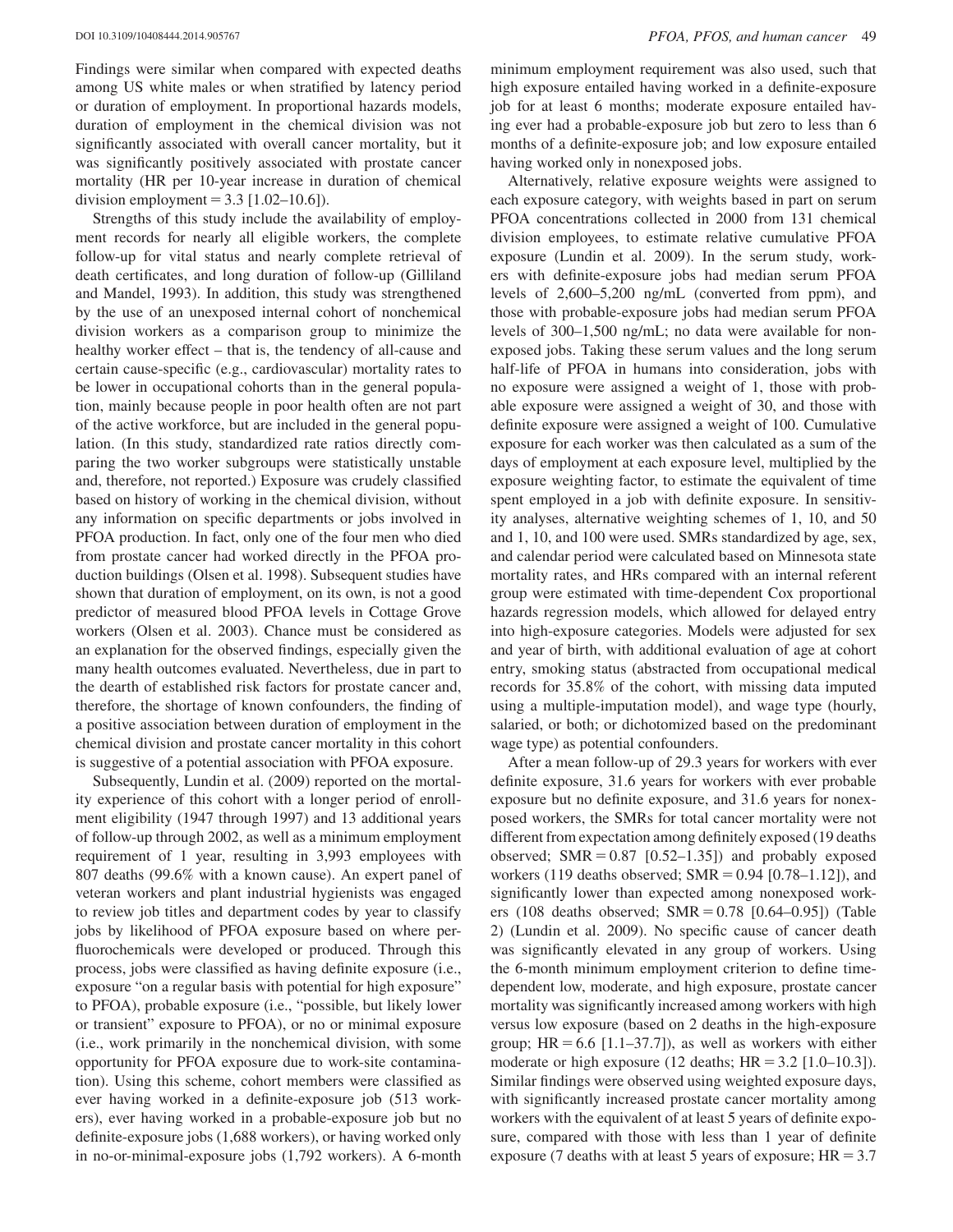[1.3–10.4]). However, risk was lowest among those with the equivalent of  $1-4.9$  years of definite exposure (1 death; HR = 0.4 [0.1-3.6]). Mortality from pancreatic or bladder cancer was not significantly associated with job exposure categories or cumulative exposure years, adjusting for sex and birth year. Results based on the alternative weighting schemes, using a 10-year exposure lag, controlling for additional covariates, or stratifying by wage type were not substantively changed.

 Strengths of this study (Lundin et al. 2009) are similar to those of the earlier cohort mortality study (Gilliland and Mandel, 1993). This study was additionally strengthened by the expert classification of jobs based on potential for PFOA exposure, thereby reducing possible exposure misclassification. The finding that risk of prostate cancer mortality was greatest among workers with the highest levels of exposure to PFOA lends additional weight to the finding of a positive association between occupational PFOA exposure and prostate cancer mortality (which may or may not translate to an association with prostate cancer incidence). However, interpretation of these results is complicated by the fact that nonexposed workers, who comprised the reference group for internal comparisons, had significantly lower prostate cancer mortality than expected based on the Minnesota male population, suggesting the presence of confounding by unmeasured prostate cancer risk (or preventive) factors in the internal analyses, or chance. Uncontrolled confounding is unlikely to be the sole explanation for HRs of 6.6 and 3.2, but the 95% confidence intervals for these estimates included 1.1 and 1.0, respectively, providing an indication of the instability of the estimates, as well as a higher likelihood of being due to confounding or chance. At the same time, the lack of a significant excess of mortality from any other cancer site, including the liver, testis, and pancreas, provides no evidence to support a causal relationship between PFOA exposure and mortality from other malignancies.

### **Studies of the Parkersburg, West Virginia, facility**

 The DuPont polymer production facility in Parkersburg is the other US site where cancer mortality has been studied among workers occupationally exposed to PFOA. Leonard et al. (2008) conducted a retrospective cohort mortality study of 6,027 employees (4,872 men and 1,155 women) who had ever worked at the Parkersburg facility anytime between plant start-up on 1 January 1948 (2 years before the start of PFOA use in 1950) and the end of follow-up on 31 December 2002 (Table 1). Ninety percent of cohort members were identified through the DuPont Epidemiology Registry, which has conducted standard mortality surveillance of all active and pensioned company employees in the United States since 1957, and the remaining cohort members were identified through plant work history records. Vital status was ascertained through the Social Security Administration and causes of death were determined through the National Death Index or the DuPont Epidemiology Registry. SMRs were calculated based on expected age-, sex-, and calendar-period-specific mortality rates in three reference groups: the US population, the West Virginia population, and 72,882 DuPont workers from other facilities in West Virginia, Ohio, Virginia, Kentucky,

Indiana, Pennsylvania, Tennessee, and North Carolina (referred to as "DuPont Region 1"). Plant employees were not classified according to PFOA exposure status. However, according to a 2004 cross-sectional health survey conducted at the Parkersburg plant, 23% of active employees (including survey participants and nonparticipants) were currently assigned to PFOA areas of the plant (Sakr et al. 2007). Among the 1,025 survey participants (55% of all active employees), 25% were currently working in PFOA areas, an additional 26% had been assigned to PFOA areas in the past, and 16% had intermittent current PFOA exposure; thus, the majority of the cohort had occupational exposure to PFOA as of 2004.

 With an average of 26 years of follow-up (19 years of employment) among men and 16 years of follow-up (10 years of employment) among women, total cancer mortality was significantly lower among Parkersburg workers (234 deaths observed) than among the US population ( $\text{SMR} = 0.74$ )  $[0.65 - 0.84]$ ) and the West Virginia population (SMR = 0.69  $[0.60 - 0.78]$ , and was no different from that in the DuPont reference worker group  $(SMR = 1.02 [0.89 - 1.16])$  (Table 2) (Leonard et al. 2008). No SMRs for site-specific cancers were significantly elevated in comparison with the US or West Virginia population. The only statistically significant difference was observed for mortality from thyroid and other endocrine gland malignancies, which occurred at a significant excess in Parkersburg employees compared with the DuPont reference cohort (3 deaths observed;  $SMR = 6.29$  [1.30– 18.37]). Of note, the SMR for prostate cancer was significantly below unity among workers compared with the US population and marginally significantly reduced compared with the West Virginia population.

 This study is strengthened by its long follow-up time, use of an unexposed but otherwise comparable regional group of workers to adjust for the healthy worker effect, and low loss to follow-up, although the authors acknowledged potential loss to follow-up of decedents prior to 1957, when the DuPont Epidemiology Registry began mortality surveillance (Leonard et al. 2008). Limitations are similar to those of other cohort mortality studies, with the additional major limitation that workers were not classified according to their estimated PFOA exposure, but were instead considered as a single exposed group, precluding an analysis of exposure-response gradients. Also, the authors did not report whether the exclusion of short-term workers altered the findings. There is no reason to suspect that known thyroid cancer risk factors, such as a low-iodine diet, ionizing radiation exposure, and family history, differed substantially between Parkersburg and other DuPont workers. Therefore, confounding is unlikely to explain the association. However, because the observed excess was based on only three thyroid cancer deaths (which are not representative of incident thyroid cancer) and the authors did not state whether the decedents were employed in areas with high PFOA exposure, chance is a plausible explanation. Overall, the results of this study suggest no substantial increase in cancer mortality among polymer workers occupationally exposed to PFOA.

 Steenland and Woskie (2012) extended and augmented this study by continuing mortality follow-up through 2008 and, more importantly, by using a job-exposure matrix in combination with serum PFOA data from 1,308 workers in  $1979 - 2004$  (median = 580 ng/mL, converted from ppm;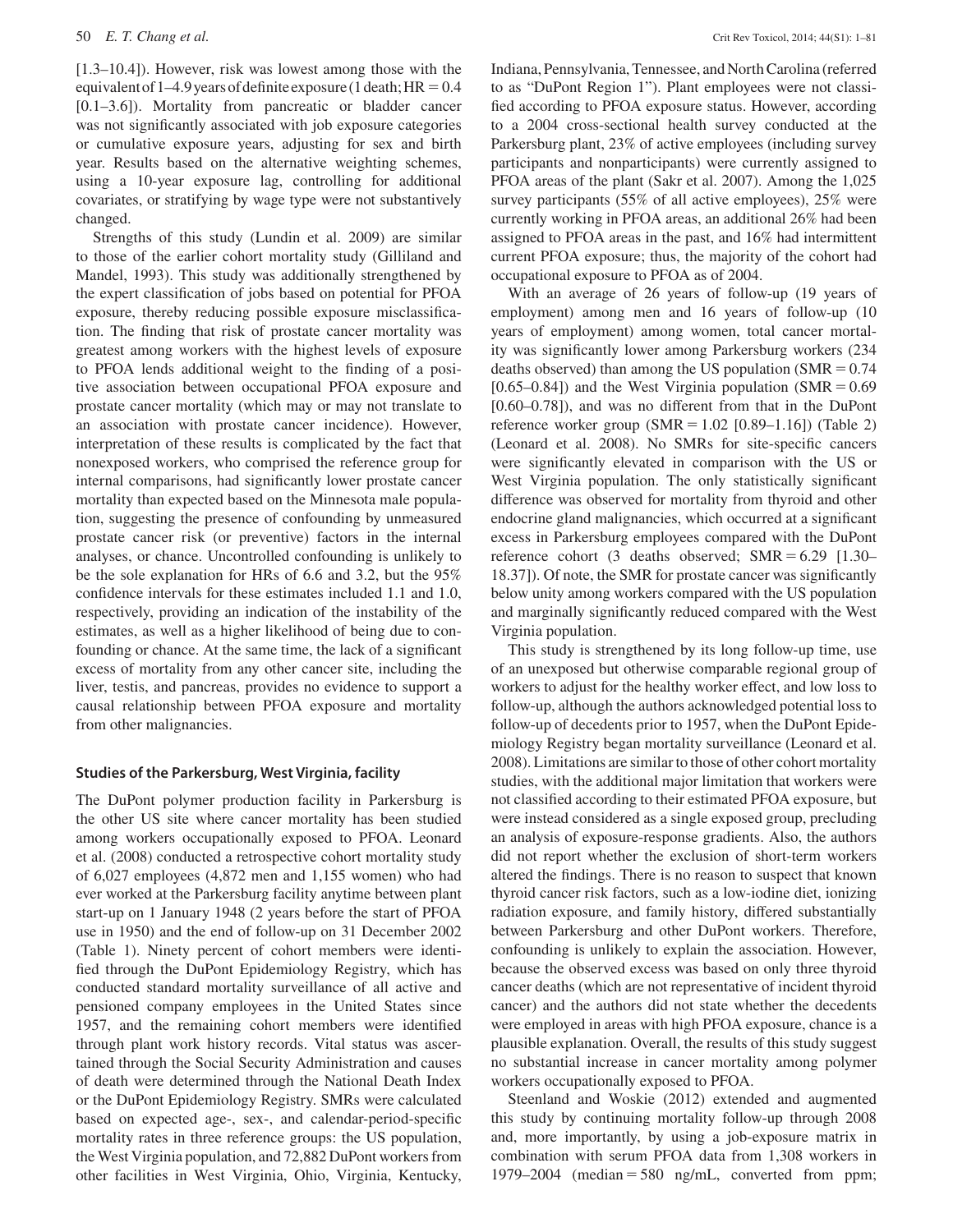range  $= 160 - 2,880$  ng/mL) to estimate serum PFOA levels over time in eight job category/job group combinations. These groups were as follows: 1) direct PFOA exposure in the Teflon production area (8% of jobs), 2) with a separate indicator for the chemical operator job group; 3) direct PFOA exposure in other copolymer production areas that used PFOA (10% of jobs); 4) intermittent direct non-PFOA-use jobs (1% of jobs), 5) with a separate indicator for working in a tetrafluoroethylene (TFE) monomer job group; 6) maintenance jobs with intermittent direct or plant background PFOA exposures (15% of jobs), 7) with a separate indicator for the Teflon/copolymer maintenance job group; and 8) non-Teflon/copolymer division jobs with no PFOA use (66% of jobs). Regression models were constructed to predict measured serum PFOA levels based on job category/job group combination and other variables, such as the cumulative number of prior years spent in potentially PFOA-exposed jobs, annual amount of PFOA product used at or emitted from the plant, and temporal process changes in direct-exposure jobs; these models were then used to estimate the cumulative serum PFOA level in each cohort member in each year. Modeled serum PFOA levels correlated well with measured levels by job category/job group overall and by decade (Spearman  $\rho = 0.8$ ), although individual-level correlations were not reported (Woskie et al. 2012).

 For the analysis, estimated cumulative serum levels were expressed in terms of ppm-years (converted here to ng/ mL-years) and were categorized into quartiles based on the cumulative serum levels of decedents, with separate cut points developed for analyses assuming no lag, a 10-year lag, and a 20-year lag period between exposure and death (Steenland and Woskie, 2012). Of the 6,027 workers in the cohort analyzed by Leonard et al.  $(2008)$ ,  $226 (4%)$  had insufficient work history data to allow estimation of serum PFOA levels over time and 10 others were omitted due to missing dates of birth, resulting in 5,791 workers for analysis. The mean estimated cumulative exposure was  $7,800$  ng/mL-years (median  $= 4,300$ ) and the mean annual serum concentration was 350 ng/mL  $(\text{median} = 230 \text{ ng/mL})$ . SMRs were calculated based on reference mortality rates from the cohort of 86,698 DuPont Region 1 (Appalachian region) workers in 1955 – 2009, excluding the Parkersburg plant, and also from the US general population in 1940–2007, extrapolated to 2009.

 After a mean of 30 years of follow-up, total cancer mortality did not differ significantly between Parkersburg plant workers in any quartile of estimated cumulative serum PFOA, compared with the DuPont reference cohort (e.g., SMR for highest quartile  $= 0.94$  [0.76–1.16] based on 91 observed deaths), and total cancer mortality was significantly lower than expected in the general US population  $(SMR = 0.74$  [0.66–0.83]). The only two cancer sites with noteworthy positive associations were kidney cancer, for which mortality was significantly increased in the highest quartile of estimated cumulative serum PFOA (8 deaths observed;  $SMR = 2.66$  [1.15–5.24]), but not in the other three quartiles or in all workers combined compared with the DuPont reference cohort or the US population; and mesothelioma (based on data from 1999 onward), for which mortality was significantly increased in the highest quartile as well as in the overall worker cohort relative to the DuPont reference cohort and the general population. Results were comparable, albeit attenuated for mesothelioma, after a

10- or 20-year lag, and were similar for kidney cancer after the inclusion of contributing (in addition to underlying) causes of death. All 12 kidney cancer deaths observed in the cohort were previously reported by Leonard et al. (2008), with no additional deaths from kidney cancer occurring between 2003 and 2008. According to the results reported by Leonard et al. (2008) and Steenland and Woskie (2012), 2.78 kidney cancer deaths were expected in the cohort during the extended follow-up period based on DuPont Region 1 mortality rates  $(SMR = 0, P = 0.10)$  and 3.11 were expected based on overall US mortality rates (SMR =  $0, P = 0.08$ ).

 The strengths and limitations of this study are similar to those of the earlier study in this cohort (Leonard et al. 2008), but this study was further strengthened by the use of a timedependent job-exposure matrix bolstered by serum PFOA data from 1,308 workers over 25 years to estimate cumulative and annual serum PFOA in all workers based on job category/job group and other work-related factors (Steenland and Woskie, 2012). This approach reduced potential exposure misclassification compared with the earlier approach of grouping all plant workers together, although model error remained (Woskie et al. 2012). The authors largely dismissed the observed excess of mesothelioma mortality in the worker cohort as probably being due to confounding by occupational asbestos exposure. However, they appeared to give greater credence to the kidney cancer result, although they noted that TFE, which has been found to be a rodent kidney carcinogen (National Toxicology Program, 1997), was used at the Parkersburg plant and was highly correlated with PFOA (Steenland and Woskie, 2012). The SMR for kidney cancer in a study of TFE-exposed workers was estimated at 1.44  $(0.69 - 2.65)$  overall and  $2.58$   $(0.95 - 5.62)$  for workers with medium exposure, but  $0.81$  ( $0.10-2.93$ ) for workers with high exposure (Consonni et al. 2013); however, most of this cohort was also occupationally exposed to PFOA. Thus, confounding by TFE exposure could have explained part of the observed association with PFOA, but the magnitude of the association between TFE and kidney cancer in humans has not been precisely estimated. The absence of any kidney cancer mortality in the more recent follow-up period also raises the possibility of chance as an explanation and emphasizes the need to evaluate the consistency of this finding across study settings.

#### **Study of combined European and US facilities**

 Consonni et al. (2013) conducted a retrospective cohort mortality study that combined 5,879 male workers (excluding 778 female workers with 16 deaths) at six of the seven TFE production sites in Europe and the United States (excluding a small plant in North Carolina that employed only 31 workers in TFE processes starting in 1979). Although TFE exposure was the main focus of this study, the authors separately analyzed associations with PFOA exposure, which was highly correlated with TFE exposure. The minimum employment tenure varied by facility; all employees at three plants in Italy, England, and New Jersey were included, employees for at least 6 months at the Parkersburg plant were included, and employees for at least 1 year at two plants in Germany and the Netherlands were included in the analysis. The period of follow-up was  $1960 - 2008$  at the Italian site,  $1952 - 2008$  at the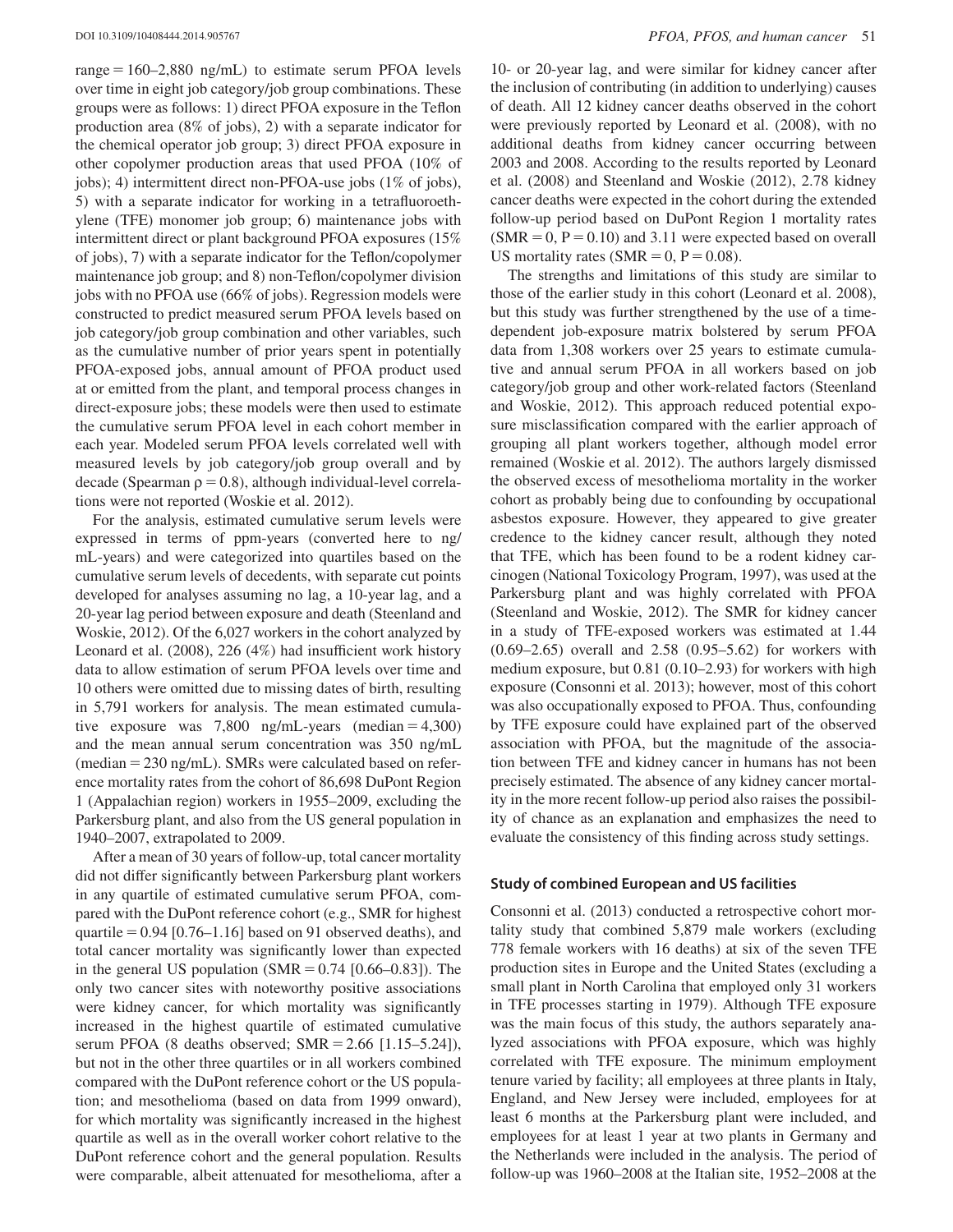English site,  $1969 - 2007$  at the New Jersey site,  $1950 - 2002$ at the Parkersburg site, 1965 – 2001 at the German site, and 1967-2002 at the Dutch site. Ascertainment of vital status was conducted through linkages to population registries or other statistical or health databases, and death certificates and/ or cause-of-death codes were obtained for 98.8% of known decedents from company-wide, local, state, or national health departments or databases. Time-varying cumulative exposure to PFOA and TFE was estimated semiquantitatively by using a job-exposure matrix with annual PFOA and TFE values for each relevant job title at each production site. The presence or absence of asbestos or vinyl chloride monomer at each plant was also recorded. Expected numbers of cause-specific deaths were calculated based on national age- and calendar-periodspecific mortality reference rates for males (white males in the United States), with regional or state mortality rates used in sensitivity analyses.

After an average of 25 years of follow-up, significantly fewer than expected deaths from cancer occurred among the 4,205 male workers ever occupationally exposed to PFOA  $(SMR = 0.79$  [0.67–0.92]), and no site-specific cancer SMRs were significantly elevated (Table 2) (Consonni et al. 2013). When estimated cumulative exposure to PFOA was categorized according to tertiles among observed all-cause deaths in PFOA-exposed workers, no significant excess mortality from total cancer, leukemia, or esophageal, liver, pancreatic, lung, or kidney/other urinary organ cancer was detected in the highest tertile of cumulative exposure, nor was a significant exposure-response trend observed for any of these outcomes. When cumulative exposures to TFE and PFOA were cross-classified, no deaths from any cause were observed (0.8 expected) among workers with high cumulative PFOA exposure and low cumulative TFE exposure, and only three deaths from cancer were observed (6.0 expected) among those with medium cumulative PFOA exposure and low TFE exposure. Thus, associations with PFOA exposure independent of TFE exposure could not be estimated robustly. In general, results were similar when regional mortality rates were used as the reference.

 Strengths of this multicenter study include its large size, uniform approach to exposure assessment across sites, long duration of follow-up, and high rates of vital status ascertainment and determination of causes of death (Consonni et al. 2013). A limitation is the lack of a reference cohort of comparable workers. Cumulative PFOA and TFE exposure were estimated semiquantitatively in terms of arbitrary "unit-years," thereby preventing direct comparisons with results from other cohorts. As noted earlier, due to the correlation between PFOA and TFE (Spearman  $\rho = 0.72$ ), observed associations could not reliably be attributed to either exposure. The observed nonsignificant positive association with death from kidney and other urinary organ cancer may be attributable largely to the fact that 2,379 (40%) of the 5,879 cohort members were from the Parkersburg plant – by far the largest production site in the study – where a positive association between estimated cumulative serum PFOA and kidney cancer mortality was previously reported (Steenland and Woskie, 2012). Consonni et al. (2013) did not present results after the exclusion of Parkersburg workers, nor did they state how many of the 10 kidney/ other urinary organ cancer deaths in the pooled cohort came

from the Parkersburg site, where Steenland and Woskie (2012) reported that 12 kidney cancer deaths occurred in the full study group. Consonni et al. (2013) concluded that their results " could neither conclusively confirm nor refute the hypothesis that TFE poses a carcinogenic risk to human beings, " and the same interpretation holds for PFOA.

#### **Community studies of PFOA**

### **Overview**

 Studies of cancer risk among communities with nonoccupational exposure to PFOA are more variable in design than the occupational cohort studies. These include a cancer-registrybased case-control study (Vieira et al. 2013), a retrospective cohort study (Barry et al. 2013), a prospective case-cohort study (Eriksen et al. 2009), two retrospective case-control studies (Bonefeld-Jorgensen et al. 2011, Hardell et al. 2014), and three cross-sectional studies (Innes et al. 2014, Vassiliadou et al. 2010, Yeung et al. 2013). Three of these studies were conducted in the Mid-Ohio River Valley near the DuPont plant in Parkersburg, West Virginia (Barry et al. 2013, Innes et al. 2014, Vieira et al. 2013), while the rest were conducted in Europe and Australia. Details of these studies are provided in Tables 1 and 2.

### **Studies of the Mid-Ohio Valley community**

 The C8 Health Project, a cross-sectional survey and serum study of 69,030 residents of the Mid-Ohio Valley in 2005- 2006, was conducted as part of the settlement from a classaction lawsuit against DuPont, with the purpose of investigating the potential human health effects of PFOA exposure from contaminated drinking water (Frisbee et al. 2009). Related research conducted by members of the C8 Science Panel, which was appointed by attorneys for the community and for DuPont to assess health outcomes in relation to community PFOA exposure, includes a cancer-registry-based case-control study by Vieira et al. (2013). This study was based in 13 Ohio and West Virginia counties encompassing six contaminated water districts: Little Hocking (where median serum PFOA concentrations were estimated in 1995 at 125  $\mu$ g/L), Lubeck  $(65.8 \mu g/L)$ , Tupper Plains (23.9 μg/L), Belpre (18.7 μg/L), Pomeroy (10.7 μg/L), and Mason (5.3 μg/L). Estimated PFOA exposure was compared between cases, who were adults diagnosed with each of 18 different cancers in 1996–2005, and controls, who were adults diagnosed with all other cancers (excluding kidney, pancreas, testis, and liver, as well as cancer sites with fewer than 100 cases in Ohio or that had not previously been evaluated in toxicological or epidemiologic studies of PFOA) in the same region and time period. All subjects were identified from the state-wide cancer registries in Ohio and West Virginia. The study dataset included 7,869 Ohio patients and 17,238 West Virginia patients with the following malignancies: bladder, brain, female breast, cervix, colon/ rectum, kidney, leukemia, liver, lung, melanoma of the skin, multiple myeloma, non-Hodgkin lymphoma, ovary, pancreas, prostate, testis, thyroid, and uterus.

 In analyses including cancer patients from both states, PFOA exposure was estimated based on residential water district at the time of diagnosis. In analyses restricted to Ohio,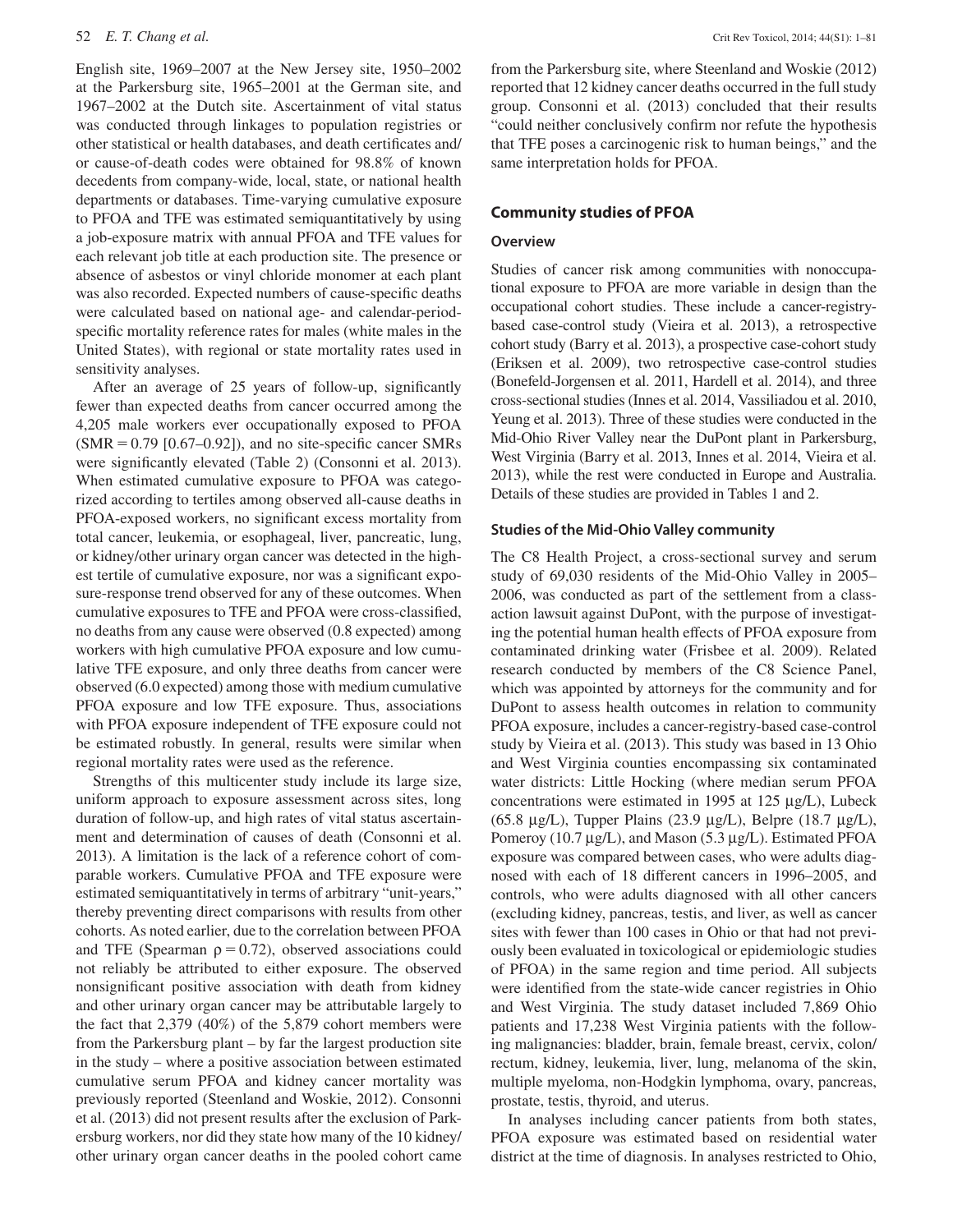where 92% of cancer patients were geocoded to their street address at diagnosis and the remaining 8% were geocoded at the ZIP-code level, PFOA exposure was estimated based on a model that estimated individual serum PFOA levels using linked environmental, exposure, and pharmacokinetic models (Shin et al. 2011a, Shin et al. 2011b). In these analyses, because only the residential address at diagnosis was known, annual serum PFOA levels were estimated from 1951 to the date of diagnosis based on the assumption that patients had lived at that address for 10 years (or, in sensitivity analyses, for their lifetime), with an assumed exposure lag period of zero or 10 years. Estimated annual serum PFOA levels were summed over the assumed years of exposure to calculate a cumulative exposure estimate, and both the annual and cumulative measures were categorized based on the distribution among exposed cases. Logistic regression models were adjusted for age, sex, diagnosis year, smoking status (available for 90% of subjects), and insurance provider (available for 93% of subjects), as well as race in Ohio.

Site-specific cancer odds ratios (ORs) were significantly elevated for lung cancer  $(OR = 1.2 [1.1 - 1.3])$  and non-Hodgkin lymphoma  $(OR = 1.2 [1.0 - 1.5])$  when comparing all six contaminated water districts to uncontaminated water districts in the same counties (Vieira et al. 2013). In the Little Hocking water district, where estimated median serum PFOA levels were highest in 1995 (Shin et al. 2011b), the OR was significantly elevated for testicular cancer ( $OR = 5.1$  [1.6– 15.6]). However, no clear exposure-response patterns emerged across the remaining water districts, and ORs for testicular cancer were below 1.0 or not estimated (due to zero cases; i.e.,  $OR = 0$ ) in the other five water districts. In the analysis of estimated annual serum PFOA levels in Ohio cancer patients, assuming 10-year residency and lag period, the OR for kidney cancer was significantly elevated among cases with "very high" or "high" levels, compared with unexposed ( $OR = 2.0$ )  $[1.0-3.9]$  and OR = 2.0  $[1.3-3.2]$ , respectively), while the OR for non-Hodgkin lymphoma was significantly elevated among cases with "very high" or "medium" but not "high" levels. The association of kidney cancer with "very high" annual serum PFOA was detected only among women  $(OR = 3.5 [1.4–8.3])$ and not among men  $(OR = 1.0 [0.3–3.4])$ . Borderline positive associations between "very high" serum PFOA and female breast, ovarian, prostate, and testicular cancers were counterbalanced by nonsignificant inverse associations with the same cancers in other exposure categories, including "high," "medium," and "low" versus none. Results were comparable when using estimated cumulative serum PFOA, assuming no exposure lag period, assuming lifetime residency, including kidney, liver, pancreas, and testis cancers in the control group, imputing missing data for smoking and health insurance, or stratifying by sex (except for kidney cancer).

Although this study (Vieira et al. 2013) benefits from its population-based setting, its large overall size, and its quantitative estimation of PFOA exposure based on a model that fairly accurately predicted serum PFOA levels in 2005-2006 (Spearman  $\rho = 0.67$ ) (Shin et al. 2011b), several shortcomings must be noted. First, exposure to PFOA was assessed ecologically according to water district of residence at diagnosis, that is, at the group level rather than at the individual level. Water

usage varies among individuals, and PFOA exposure was not uniform across water districts. Due to the ecological design, it is impossible to determine whether the individuals who were most highly exposed were those who developed a given cancer type; thus, associations observed at the water-district level cannot be assumed to hold for individual persons. The degree of potential ecological bias cannot be estimated. Second, PFOA exposure was estimated rather than measured, and while the exposure model was used to estimate serum PFOA levels since 1951, it was validated against levels measured only in 2005 – 2006. Third, information on residential history was not available, and the assumption of a minimum 10-year duration of residency was not validated among cancer patients. Therefore, estimation of PFOA exposure based on current address at the time of cancer diagnosis may not have captured long-term exposure at other previous addresses. Such misclassification could have been differential if residential relocation patterns differed by cancer type. Finally, limitations that affected other studies described earlier, including small numbers of rare cancers, minimal control for confounding, and multiple hypothesis testing, also applied to this study. In light of the highly imprecise OR estimates and the absence of any positive exposure-response trends, the results of this study provide only a hint of a possible association between PFOA exposure and elevated risk of various cancers.

 In another study from the C8 Science Panel, Barry et al. (2013) conducted a retrospective cohort study based on repeated interviews in 2008–2011 of participants in the 2005–2006 cross-sectional C8 Health Project, combined with additional subjects in the retrospective cohort mortality study of Parkersburg plant workers. The C8 Health Project enrolled 69,030 people (an estimated 80% of eligible subjects; 81% of those aged 20 years and older) who lived, worked, or attended school for at least 1 year in one of the six contaminated water districts near the Parkersburg plant between 1950 and 3 December 2004 (Frisbee et al. 2009). Of the participants aged 20 years and older, 74% consented to further contact by the C8 Science Panel, and 82% of these (61% of the original cohort; an estimated 49% of eligible subjects) participated in one or two follow-up surveys in 2008-2011. From the cohort mortality study of Parkersburg plant workers employed for at least 1 day between 1948 and 2002 (Steenland and Woskie, 2012), 4,391 (73%) of 6,026 workers were interviewed. After the exclusion of 0.07% of community members and 15% of workers who lacked retrospective PFOA exposure estimates, the analytic cohort consisted of 32,254 adults, including 3,713 workers (1,890 of whom were also enrolled in the crosssectional C8 Health Project) and 28,541 community members with no evidence of having worked at the Parkersburg plant.

 Using the same serum PFOA model as used by Vieira et al. (2013) (Shin et al. 2011a, Shin et al. 2011b), Barry et al. (2013) estimated each participant's annual serum PFOA concentration from 1952 or birth through 2011 based on PFOA emission and dispersion data, individual residential history and water consumption, and a model for PFOA absorption, distribution, metabolism, and excretion. For plant workers, occupational PFOA exposure was added based on the job-exposure matrix used by Steenland and Woskie (2012). The estimated median annual PFOA serum level was 19.4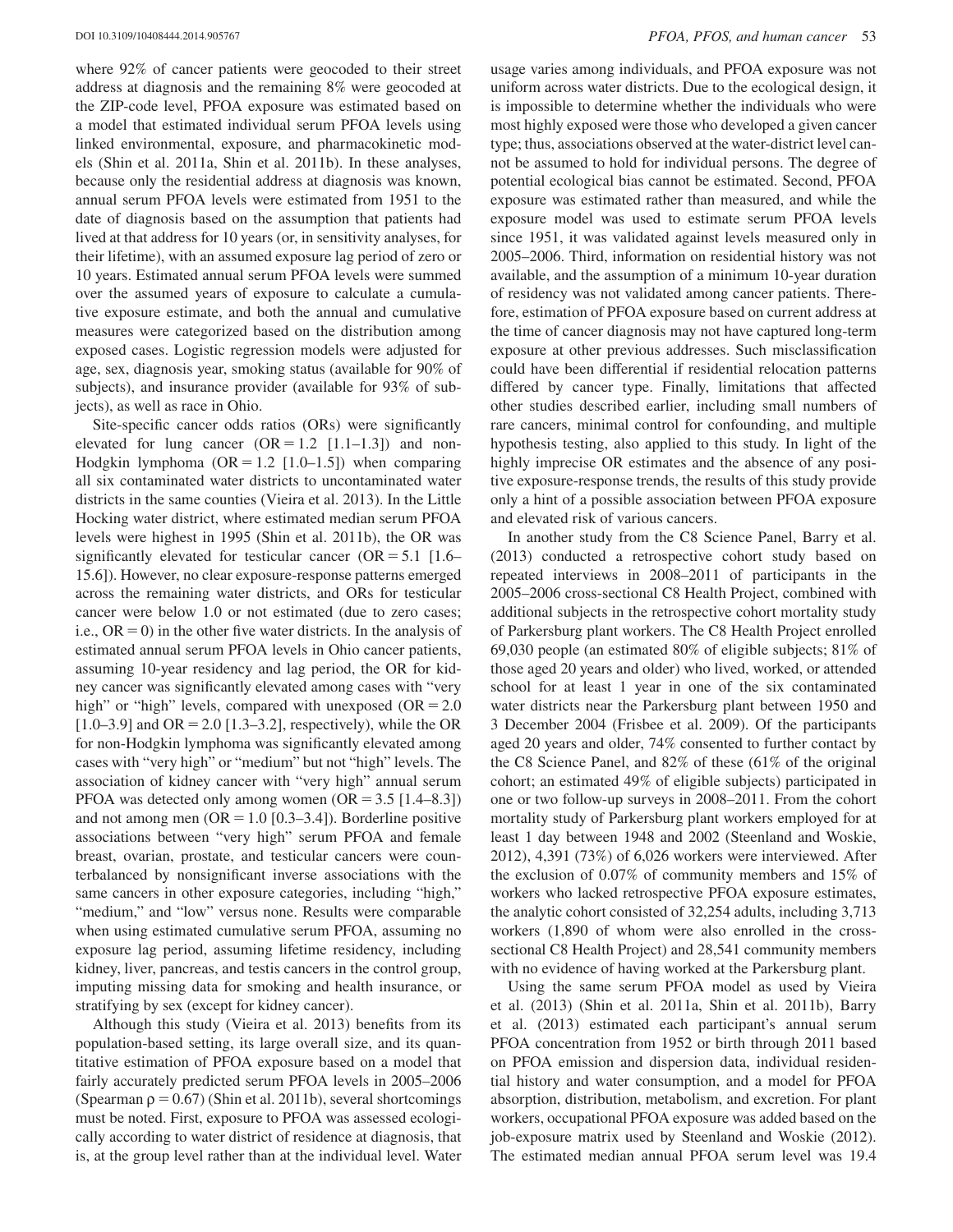$(range = 2.8 - 9.217)$  ng/mL in community members and 174.4  $(range = 5.2 - 3.683)$  ng/mL in workers. Lifetime cancer history was self-reported on the questionnaire, and the authors sought to validate reported diagnoses through medical chart review (if consent was granted) or through linkage to the Ohio and West Virginia state cancer registries. The analysis was restricted to validated primary cancers, which comprised 69% of community-reported diagnoses and 75% of worker-reported diagnoses. Estimated cumulative serum PFOA, calculated as the sum of all annual estimates up to a given age, was modeled on the logarithmic scale with respect to cancer diagnosis using Cox proportional hazards regression models with age as the time scale, adjusting for time-varying smoking, time-varying alcohol consumption, sex, education, and 5-year birth period, and assuming a 10-year lag.

 With an average of 32 years of follow-up after age 20 for community residents and 38 years for workers, assuming a 10-year lag, marginally nonsignificant positive associations were detected between a one-unit increase in estimated log cumulative serum PFOA and the risk of testicular cancer  $(HR = 1.28 [0.95 - 1.73])$  and kidney cancer  $(HR = 1.09 [0.97 - 1.73])$ 1.21]), while borderline or significant inverse associations were detected with breast and oral cancers (Table 2) (Barry et al. 2013). The positive associations were slightly stronger but similar with no lag assumption and were reportedly similar with a 20-year lag. When estimated cumulative serum PFOA was categorized by quartile among the thyroid, kidney, and testicular cancer cases, significant positive exposure-response trends were detected for testicular cancer with a 10-year lag  $(P = 0.02$  for a linear trend test across quartiles using exposure category midpoints;  $P = 0.10$  for a linear trend test using continuous log estimated cumulative serum PFOA) or with no lag ( $P = 0.04$  and 0.05, respectively). For kidney cancer and thyroid cancer, no significant exposure-response trend was detected with either lag. Results were comparable when estimated person-time prior to living or working on one of the six contaminated water districts was excluded. After stratification between the community and worker cohorts, associations with continuous log cumulative serum PFOA were similar in both cohorts for testicular and thyroid cancers with a 10-year lag, but positive associations with no lag were detected only in the community cohort. For kidney cancer, a borderline significant positive association with unlagged continuous cumulative serum PFOA was observed only in the community cohort. When exposure was categorized into quartiles, positive exposure-response trends were observed for thyroid cancer only in the worker cohort and for testicular and kidney cancers only in the community cohort.

 Advantages of this study include the estimation of annual and cumulative serum PFOA based on a detailed model that incorporated serum PFOA measurements from 45,276 participants in the C8 Health Project along with additional relevant data; and the validation of self-reported cancer history (Barry et al. 2013). However, several important limitations deserve comment. Because only positive cancer histories were validated, the extent of underascertainment of cancer cases is unknown. If participants living in water districts known to have higher PFOA levels were more likely to report a positive history, then differential outcome misclassification could have positively biased the results (toward higher HRs). Similarly, selection bias could have distorted the findings if participation in the C8 Health Project or follow-up questionnaires was directly or indirectly related to both PFOA exposure status and cancer history. Such selection bias is plausible, given that factors that predict serum PFOA levels, such as demographic, socioeconomic, and behavioral factors (Calafat et al. 2007, Jain 2013, Jain 2014, Kato et al. 2011), can influence both cancer risk and the decision to participate in a health research study. For example, higher educational level has been shown to be associated with higher serum PFOA levels (Calafat et al. 2007), a greater likelihood of study participation (Lissner et al. 2003), and elevated risk of testicular (Richardson et al. 2012) and thyroid cancers (Li et al. 2013), thereby potentially resulting in positive bias. The study was also limited by probable exposure misclassification (of an unknown degree, given that the serum PFOA model was validated only against 2005 – 2006 serum PFOA measurements), small numbers of site-specific cancers, and multiple hypothesis testing. Consequently, chance and various sources of bias are plausible explanations for the observed associations.

 Innes et al. (2014) conducted a cross-sectional study of 208 prevalent colorectal cancer cases and 47,151 adults without cancer who participated in the C8 Health Project baseline survey and blood sampling in 2005-2006. Participants who had ever been diagnosed with colon and/or rectal cancer were identified from the self-reported health survey, with validation of positive reports based on medical records, and controls were other adult participants who had not been diagnosed with cancer and had complete data (excluding 0.6% of participants with missing data on PFOA and PFOS and 3.2% with missing data on other covariates of interest). PFOA, PFOS, and eight other PFASs were measured in serum collected at the time of the health survey. Associations between serum PFAS levels (as quartiles or continuous variables) and colorectal cancer diagnosis were estimated with adjustment for age only; age, race, sex, socioeconomic status, marital status, smoking, alcohol consumption, vegetarian diet, and exercise; or all of these covariates plus serum lipid profiles, C-reactive protein, estradiol, uric acid, and gastrointestinal symptoms. Additional adjustment for other PFASs, anemia, osteoarthritis, rheumatoid arthritis, or fibromyalgia did not affect the results.

Higher serum levels of PFOA were significantly associated with a lower prevalence of colorectal cancer in age-adjusted and multivariate-adjusted models (Table 2) (Innes et al. 2014). For example, in the model adjusted for all covariates listed in the preceding paragraph, the OR of colorectal cancer associated with the highest quartile ( $\geq$  71.3 ng/mL) versus lowest quartile  $(0.25-13.4 \text{ ng/mL})$  of serum PFOA was 0.64  $(0.44-$ 0.94), with a statistically significant inverse trend  $(P = 0.002)$ , although continuous PFOA was not significantly associated (OR per ng/mL =  $1.00$  [1.00–1.00],  $P = 0.46$ ). The significant inverse association of serum PFOA with colorectal cancer diagnosis was detected among men but not among women, in nonobese but not in obese adults, and for cases diagnosed in 2000 or later but not for those diagnosed earlier; however, the association did not vary significantly by age or colorectal cancer treatment method. Restricting the analysis to participants who had lived at the same residence since 1990–1995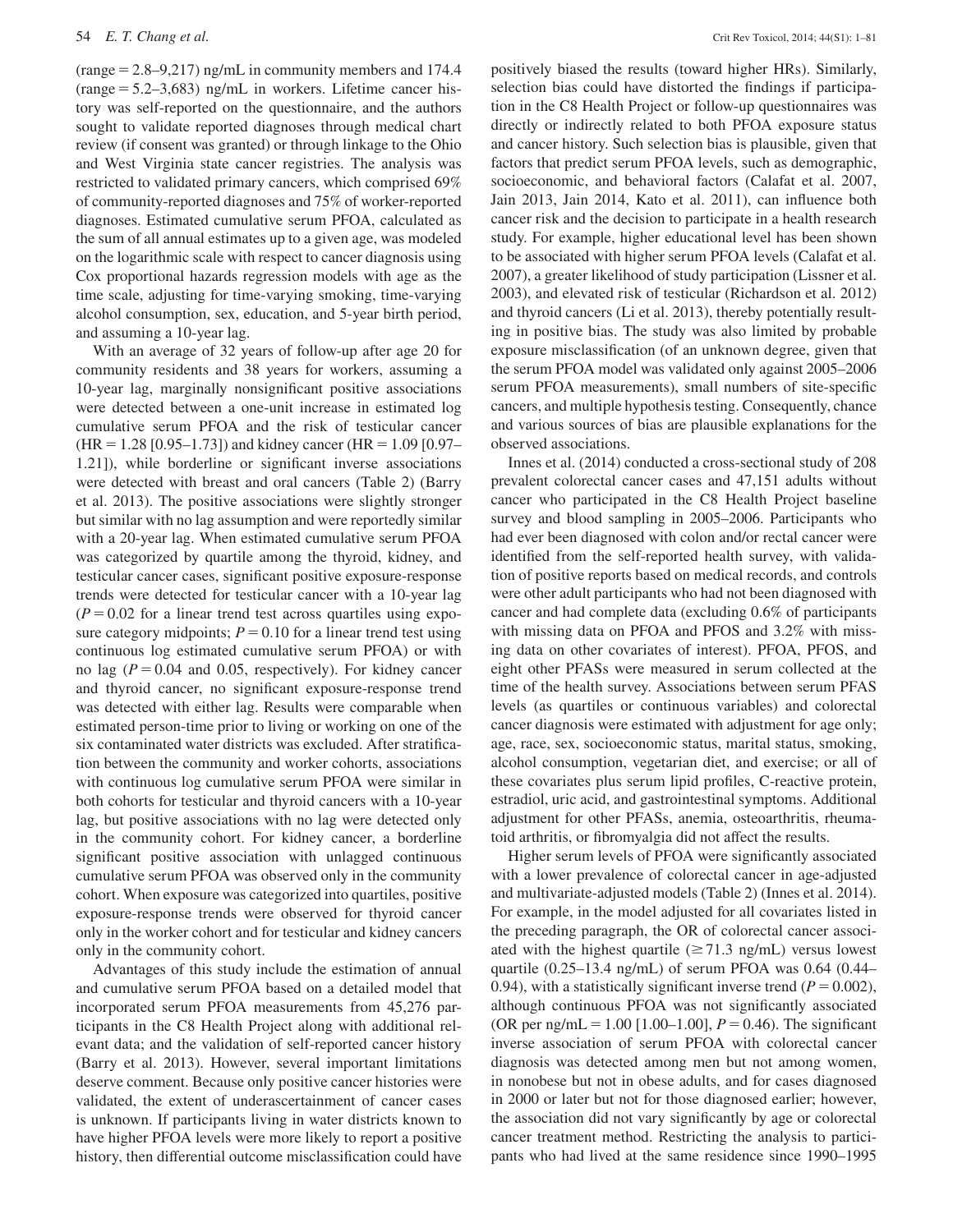or before and to cases diagnosed within the previous 6 years strengthened the inverse association (adjusted OR for highest versus lowest quartile  $= 0.4$  [0.2–0.5]), as did restricting the analysis to adults with serum PFOA  $\leq$  20 ng/mL (age-adjusted OR  $= 0.4$  [0.2–0.7], *P*-trend  $= 0.009$ ). Results were unchanged after restriction to primary colon cancer cases, to those not undergoing current treatment, or to those who had not received chemotherapy, or after the inclusion of all 281 self-reported colorectal cancer cases.

This study benefits from its direct measurement of serum PFOA with a broad exposure range, the availability of data to adjust for numerous potential confounders, and the validation of self-reported cancer diagnoses using medical records (Innes et al. 2014). Colorectal cancer may have been underascertained, with possible differences in cancer reporting based on the place of residence and PFOA exposure status, although it seems unlikely that residents of water districts with higher PFOA levels would be less likely to report a positive colorectal cancer history than those in low-PFOA districts. Likewise, selection bias based on study participation or survey completion is possible, but again it is improbable that residents of high-PFOA water districts with a history of colorectal cancer would be less motivated to participate. A key limitation is that serum PFOA levels measured in 2005-2006 may be etiologically irrelevant to contemporaneously or previously diagnosed colorectal cancer, and it is possible (although not studied) that disease could produce lower levels. Overall, bias is not a probable explanation for the observed inverse exposure-response trends, but the postdiagnostic measurement of serum PFOA prevents a causal interpretation.

#### **Studies of other groups**

 A prospective case-cohort study was conducted in Denmark by Eriksen et al. (2009). From a population-based cohort of 57,053 Danish-born men and women aged 50–65 years without a history of cancer as of enrollment in 1 December 1993, through 31 May 1997, the authors identified all incident cases of cancer of the prostate  $(N = 713)$ , bladder  $(N = 332)$ , pancreas ( $N = 128$ ), and liver ( $N = 67$ ) by linkage with the Danish Cancer Registry and Danish Pathology Data Bank with follow-up through 1 July 2006. A subcohort of 680 men and 92 women was randomly selected as a reference group. Plasma PFOA levels were measured in specimens collected at cohort entry, with a mean coefficient of variation of  $5.9\%$  (and  $1.8\%$ ) for PFOS, which was also measured in plasma). Analyses were conducted according to the unweighted case-cohort approach by Cox proportional hazards regression, stratified by sex, with age as the time scale, and with plasma PFOA categorized into quartiles based on the distribution among patients with each cancer type. Models for prostate cancer were adjusted for education, body mass index, dietary fat intake, and fruit and vegetable intake. Models for bladder cancer were adjusted for smoking status, smoking intensity, smoking duration, education, and occupation associated with risk for bladder cancer. Models for pancreatic cancer were adjusted for smoking status, smoking intensity, smoking duration, dietary fat intake, and fruit and vegetable intake. Models for liver cancer were

adjusted for smoking status, education, alcohol intake, and occupation associated with risk for liver cancer.

No significant association was detected between plasma PFOA and risk of any of the four cancer outcomes, whether plasma PFOA was analyzed in quartiles or as a continuous variable (Table 2) (Eriksen et al. 2009). For example, compared with the lowest quartile of plasma PFOA, the relative risk (RR, estimated as incidence rate ratio) of prostate cancer for the highest quartile of plasma PFOA was  $1.18$  (0.84–1.65), that for bladder cancer was  $0.81$   $(0.53-1.24)$ , that for pancreatic cancer was  $1.55$  (0.85–2.80), and that for liver cancer was  $0.60$   $(0.26-1.37)$ . The median plasma concentration of PFOA among the groups ranged from about 5 to 7 ng/mL. Results were similar after stratification by sex.

 Noteworthy strengths of this study are the prospective design, with plasma PFOA measured prior to onset, and the direct assessment of plasma PFOA concentration in all subjects, without misclassification resulting from exposure estimation (Eriksen et al. 2009). Additional strengths include the control for several confounders, the selection of an appropriate comparison group, the presumably complete ascertainment of cases by linkage to high-quality Danish disease registries, and the larger numbers of incident cases than most other studies of PFOA [with the exception of Vieira et al. (2013)]. Plasma PFOA was measured only once per individual at a variable point in time (median  $= 7$  years, range  $= 0 - 12$  years) prior to cancer diagnosis. It is unclear whether a single measurement is adequate to estimate relative differences in long-term PFOA exposure, although the long biological half-life of PFOA in humans (Olsen et al. 2007) suggests that this is possible. Median plasma PFOA concentrations in these subjects were relatively low – considerably lower than the measured median PFOA serum levels of 24.2 (range  $= 0.25 - 4.752$ ) ng/mL among community members and  $112.7$  (range = 0.25–22,412) ng/mL among plant workers in the study by Barry et al. (2013), for example – such that associations with higher levels of PFOA exposure could not be estimated. Thus, although this study convincingly shows no association between nonoccupational plasma PFOA levels and risk of prostate, bladder, pancreatic, or liver cancer, it was not designed to address the question of a potential association with high-level PFOA exposure.

 Bonefeld-Jorgensen et al. (2011) conducted a case-control study of breast cancer in Greenland Inuit women among whom serum levels of several persistent organic pollutants, metals, and PFASs, including PFOA, were compared. Thirty-one incident breast cancer cases, representing approximately 80% of eligible cases in Greenland, were diagnosed and enrolled in 2000–2003 from a single hospital in Nuuk where all breast cancer cases in Greenland are registered. One hundred and fifteen controls, frequency-matched to the cases on age and region of residence, were selected from two cross-sectional serological studies. One of these studies enrolled 153 randomly selected Greenland women living in Nuuk, with a 95% participation rate (Cote et al. 2006), and the other enrolled 50 Inuit women randomly selected from each of the five districts in Greenland in 1999–2005, with a participation rate of 90% in Nuuk and nearly 100% in the other districts (Deutch et al. 2007). Serum PFASs, includ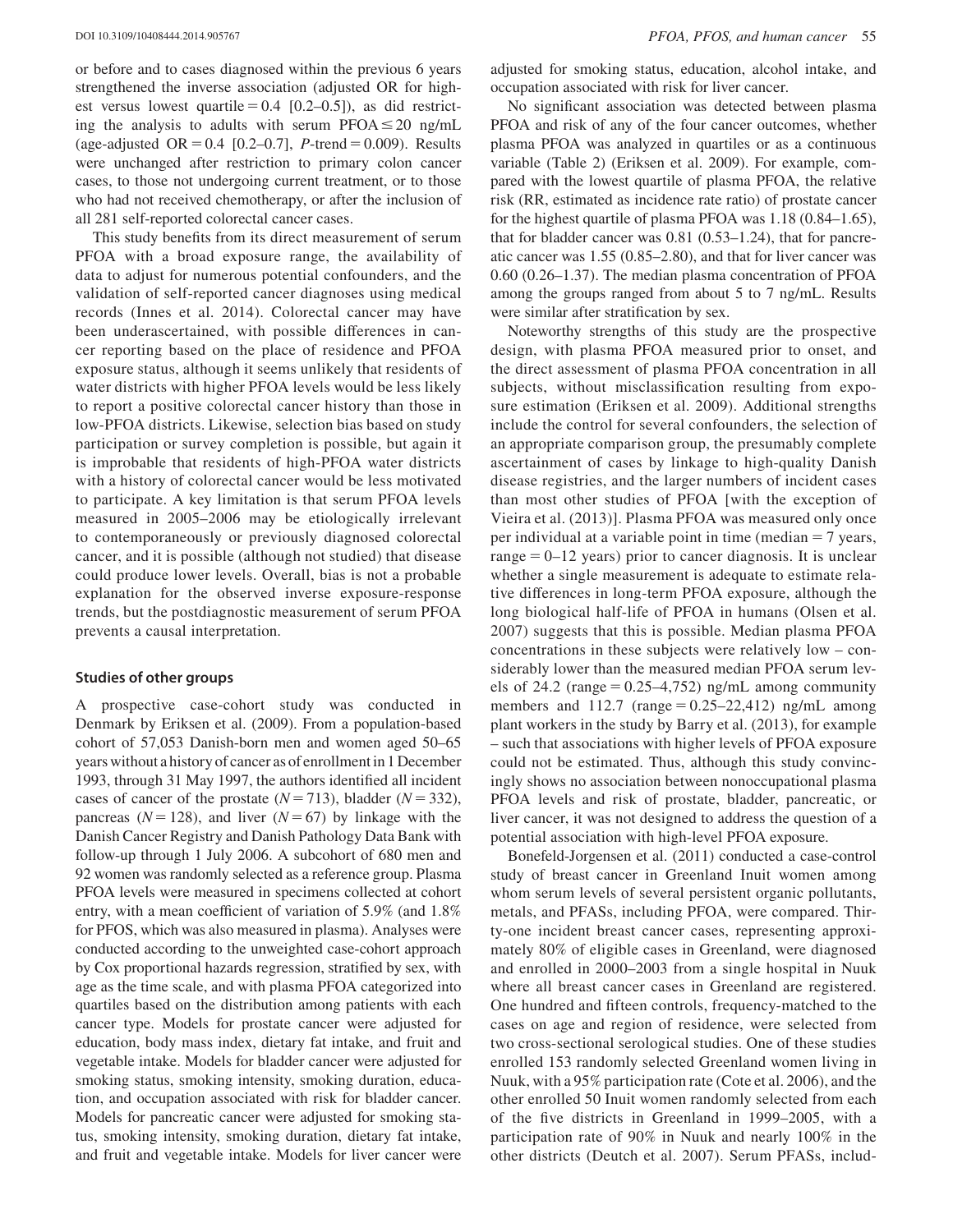ing PFOA and PFOS, were measured in specimens collected from cases at diagnosis and from controls at study enrollment. Associations with breast cancer risk were estimated using logistic regression adjusting for age, body mass index, number of full-term pregnancies, breastfeeding history, menopausal status, and serum cotinine level.

 The median serum PFOA level among the 31 cases was 2.5  $(range = 0.2 - 7.2)$  ng/mL and that among the 98 controls with available data was 1.6 (range  $= 0.2 - 7.6$ ) ng/mL (Bonefeld-Jorgensen et al. 2011). In addition, the median serum level of the sum of perfluorocarboxylated acids (including PFOA as well as perfluoroheptanoic acid, perfluorononanoic acid, perfluorodecanoic acid, perfluoroundecanoic acid, perfluorododecanoic acid, and perfluorotridecanoic acid) was  $8.0 \text{ (range = } 0.3 -$  21.4) ng/mL among cases and that among controls was 5.2  $(range = 1.0-28.1)$  ng/mL. Estimated ORs showed no significant association between a 1-ng/mL increase in serum PFOA and risk of breast cancer, whether in unadjusted models including all 31 cases and 98 controls with PFOA data, unadjusted models including the 7 cases and 61 controls with data on PFOA and all adjustment covariates, or fully adjusted models including the 7 cases and 61 controls with complete data (Table 2). Likewise, no significant association was detected with a 1-ng/ mL increase in total serum perfluorocarboxylated acids.

 A strength of this study is its high case ascertainment and control participation rates, such that the subjects were probably representative of the general Greenland Inuit population, even though the study was not strictly population-based because the case and control ascertainment periods and geographic regions were somewhat different (Bonefeld-Jorgensen et al. 2011). Another strength is the direct measurement, rather than estimation, of PFOA exposure in all participants. Due to the retrospective design, serum PFOA concentration was measured after breast cancer diagnosis in cases, although whether the disease affects serum levels has not been studied. Nevertheless, levels measured only once at the time of disease diagnosis may not be etiologically relevant. Also, the authors examined associations only with continuous serum PFOA exposure, without consideration of nonlinear exposure-response associations. Due to the small number of cases with full covariate data, it is unlikely that the models could adjust sufficiently for confounding by measured risk factors such as age, body mass index, and reproductive history, which were crudely classified. Diet, alcohol consumption, and other unmeasured breast cancer risk factors may also have acted as confounders. Such confounding could have resulted in positive bias, since serum levels of PFASs have been positively associated with alcohol consumption, and inversely associated with parity and breastfeeding (Jain, 2013, Jain, 2014). Nevertheless, the results of this study suggest no association between nonoccupational serum levels of PFOA or total perfluorocarboxylated acids and breast cancer risk in Greenland Inuit women.

 Another case-control study was conducted in Sweden by Hardell et al. (2014), who measured whole-blood levels of six perfluorinated carboxylates and two perfluorinated sulfonates, including PFOA and PFOS, in 201 incident cases of prostate cancer and 186 population controls. Prostate cancer patients were admitted consecutively to University Hospital in Orebro for radiotherapy or chemotherapy in 2007–2011, with a

participation rate of 79%. Controls were individually matched to eligible cases on age and county of residence and selected from the Swedish population registry, with a participation rate of 54% after excluding those with prior cancer. PFASs were measured in whole blood collected during the same time period for cases and controls. ORs for risk of prostate cancer, including subgroups defined by Gleason score, prostatespecific antigen (PSA) level, and first-degree family history of prostate cancer, were estimated using unconditional logistic regression adjusting for age, body mass index, and year of blood draw.

 The median level of PFOA in whole blood was 2.0  $(range = 0.320-15)$  ng/mL among cases and  $1.9$  (range  $= 0.345-$  8.4) ng/mL among controls (Hardell et al. 2014). The median among controls was used as the cutoff point for analyses of higher versus lower PFOA levels, with the 75th percentile used for alternative analyses. No significant association was detected between elevated blood PFOA and risk of prostate cancer overall, nor were any significant associations detected after subdividing cases by Gleason score (2-6 versus 7-10) or PSA level ( $\leq 10$  versus  $\geq 11$  ng/mL) (Table 2). When cases and controls were classified according to both their first-degree family history of prostate cancer and their blood PFOA level, significantly higher prostate cancer risk was detected among those with both a positive family history and elevated blood PFOA, relative to those with neither  $(OR = 2.6 [1.2 - 6.0])$ .

 In an unconventional design, the controls in this study were selected from a population-based registry, whereas the cases were hospital-based (Hardell et al. 2014). Thus, it is unclear if the controls were representative of the source population for the cases and whether the cases were representative of all incident prostate cancers in the study base. Moreover, the low participation rate among controls increases the likelihood of selection bias based on demographic, socioeconomic, and behavioral factors, such as level of education, which can influence serum PFOA concentration and the decision to participate, as well as prostate cancer risk, thereby resulting in overestimated ORs. The benefit of directly measuring PFOA exposure is offset by the fact that blood PFOA levels were measured only once after prostate cancer diagnosis in cases, making their etiologic relevance unclear. Because blood PFOA concentration was dichotomized, exposure-response trends could not be analyzed. The fact that a first-degree family history of prostate cancer – an established risk factor – was not significantly associated with prostate cancer risk among those with lower blood PFOA suggests error in the classification of this variable. The positive association in those with a family history could also be due to chance, given that many subgroup analyses were conducted. The primary results of this study indicate no association between nonoccupational exposure to PFOA and risk of prostate cancer.

 Two cross-sectional studies provide limited information on the relationship between PFOA exposure and human cancer risk. In 2009, Vassiliadou et al. (2010) measured serum levels of PFOA and PFOS in 40 cancer patients (with unspecified cancer sites) hospitalized at a specialized cancer treatment center in Athens, Greece; 56 healthy employees at an Athens research center who were undergoing an annual health check-up; and 86 ambulatory patients and healthy individuals undergoing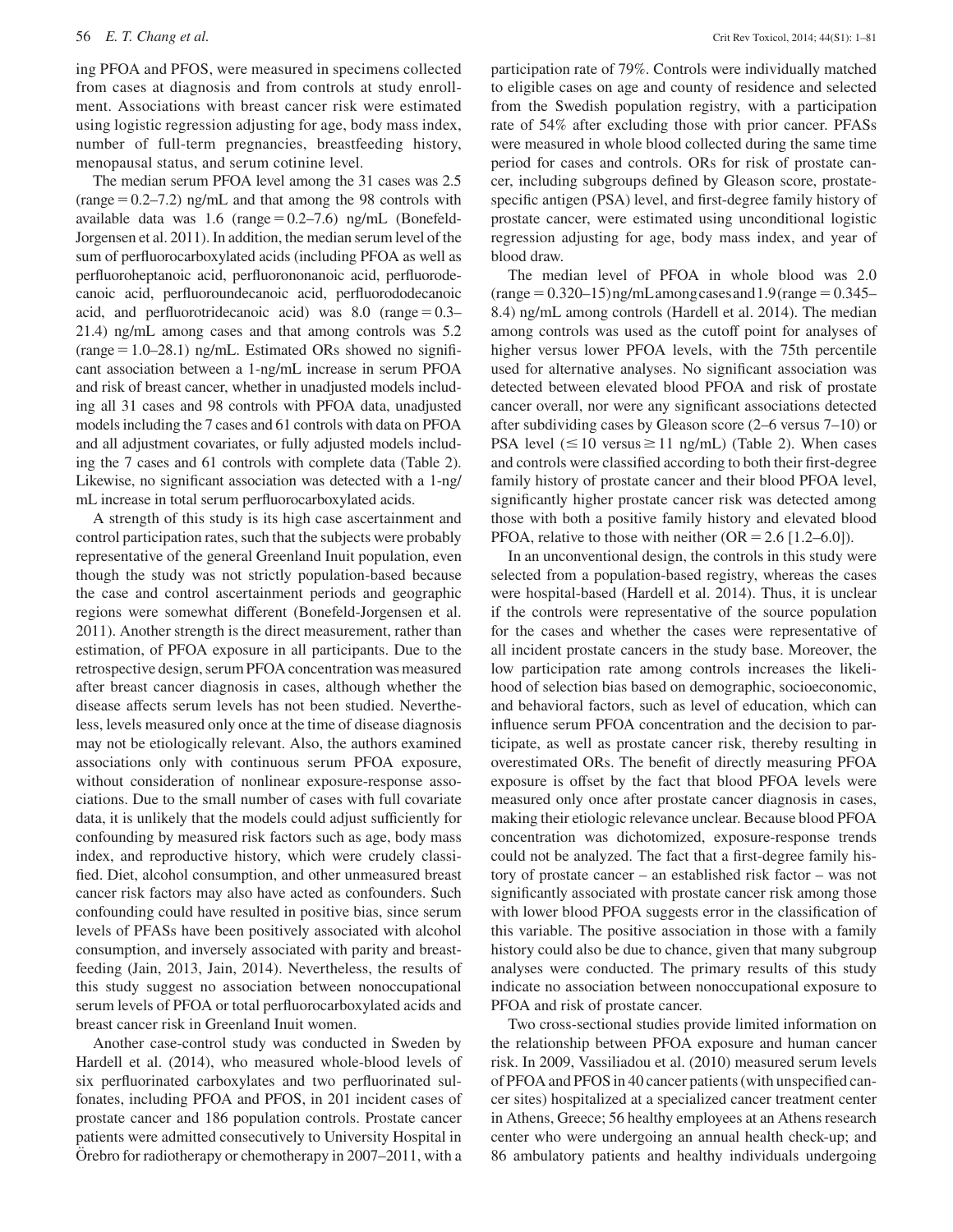a medical check-up at a hospital in Argolida, located in a semiurban and rural area of Greece. The median serum PFOA concentration was  $2.27$  (range  $= 1.29 - 6.89$ ) ng/mL in 17 male cancer patients and  $1.85$  (range =  $0.75-3.26$ ) ng/mL in 23 female cancer patients,  $3.14$  (range = 1.68–10.21) ng/mL in 27 Athens male controls and 1.70 (range  $= 0.57 - 6.57$ ) ng/mL in 29 Athens female controls, and  $1.81$  (range  $= 0.48 - 5.60$ ) ng/mL in 27 Argolida male controls and 1.71 (range  $= 0.55 -$  6.29) ng/mL in 59 Argolida female controls (Table 2). The authors reported a statistically significant difference  $(P<0.05$  based on one-way analysis of variance) in unadjusted mean serum PFOA values, with the highest levels detected among Athens controls (2.95 ng/mL), followed by cancer patients (2.31 ng/mL) and Argolida controls (1.97 ng/mL). Serum PFOA levels were measured at a single time point after diagnosis in cases, cancer sites were not specified, the controls were selected from different source populations than the cases, no information was provided on participation rates, no confounders were controlled for, and the study size was limited. Therefore, this study does not offer convincing data on the association between serum PFOA levels and cancer risk, although the results are consistent with no such association.

 Similarly, Yeung et al. (2013) cross-sectionally measured levels of 12 PFASs, including PFOA and PFOS, in the serum and liver tissue of several patient groups in Melbourne, Australia. These groups comprised patients with hepatocellular carcinoma (HCC) but presumably without evidence of hepatitis C virus (HCV) infection (24 serum specimens, 12 liver specimens); patients with both HCC and HCV infection (13 serum specimens, 14 liver specimens); patients with liver cirrhosis and HCV infection (38 serum specimens, 38 liver specimens); patients with amyloidosis or acute liver failure (4 serum specimens, 2 liver specimens); healthy donors without any known liver disease (25 serum specimens); and patients with colorectal cancer metastasis to the liver, with tissue taken well clear of the tumor margin (9 liver specimens). PFOA levels in serum and liver tissue were poorly correlated in HCVnegative HCC cases (Spearman  $\rho = -0.227$ ), HCV-positive HCC cases ( $\rho = 0.189$ ), and HCV cases ( $\rho = 0.298$ ). Yeung et al. (2013) reported the distribution of serum and liver tissue PFOA concentrations in each patient group, but did not perform a statistical comparison across groups. However, the median serum PFOA level was comparable between HCVnegative HCC cases (2.48 ng/mL) and healthy donors (2.34 ng/mL), and it was lower among HCV-negative HCC cases than among patients with HCV-positive liver cirrhosis (3.55 ng/mL), whose levels were similar to those in patients with HCV-positive HCC (3.43 ng/mL) (Table 2). In liver tissue, median PFOA levels were lower in HCV-negative HCC cases  $(0.495 \text{ ng/g})$  than in normal liver tissue from colorectal metastasis patients (0.506 ng/mL) and comparable between HCVpositive patients with HCC (0.454 ng/g) and with cirrhosis (0.416 ng/g). In paired serum and liver specimens, the ratio of PFOA concentration in liver to that in serum did not differ significantly across groups  $(P > 0.05)$ . The shortcomings of this study, including the single post-diagnosis measurement of PFOA in serum and liver tissue, the potentially different source populations for the various patient groups, the lack of information to evaluate possible selection bias due to nonparticipation, the absence of control for confounding, and the modest study size, combine to limit the utility of the results for addressing the association between PFOA exposure and liver cancer risk, although the findings are compatible with no such association.

## **Summary of epidemiologic evidence on PFOA and cancer in humans**

 In this section, we evaluate the weight of evidence for or against the hypothesis of a causal effect of PFOA on human cancer based on the collective epidemiologic evidence to date. Here, the community-based case-control studies (Bonefeld-Jorgensen et al. 2011, Hardell et al. 2014) and cross-sectional studies (Vassiliadou et al. 2010, Yeung et al. 2013), which yielded generally statistically null results, are not considered because their methodological limitations render them largely uninformative for addressing the hypothesis of interest. The cross-sectional study of colorectal cancer in the C8 Health Project (Innes et al. 2014) is included because of its relevance to communities exposed to higher environmental levels of PFOA.

### **Strength of association**

 A strong RR for the association between a suspected risk factor and a disease adds credibility to a causal interpretation of the association (Hill, 1965), since a strong association is less likely than a weak one to be explained by bias, confounding, or chance. As shown in Table 2, the majority of RR estimates were between  $0.5$  and  $2.0$ , with  $95\%$  confidence intervals including 1.0. The rare exceptions were typically based on fewer than five exposed cases or deaths, making the estimates unstable.

 A few stronger associations were detected based on at least five exposed subjects, but none was consistent across studies. Given the high potential for uncontrolled confounding in all of these studies, and selection bias in several studies, the observed associations cannot reasonably be attributed to PFOA exposure. In fact, the elevated SMRs for mesothelioma in the Parkersburg plant were attributed by the authors to occupational asbestos exposure (Steenland and Woskie, 2012), thereby illustrating the potential for observed associations to be explained by known uncontrolled strong confounders.

Exposure misclassification in these studies may not be nondifferential between cancer cases and noncases and independent of other errors. Exposure misclassification is especially likely to be differential in cross-sectional and casecontrol studies, where exposure status is classified after or simultaneously with disease status, but differential misclassification may also occur in cohort studies, resulting in an unpredictable direction of bias on RR estimates. For example, in a cohort study using a job-exposure matrix to classify exposure, differential error might occur if job title were associated with both the degree of exposure misclassification and the probability of developing or being ascertained with cancer via socioeconomic status (i.e., apart from its role as a surrogate for exposure level). Moreover, even in the presence of nondifferential exposure misclassification, reported associations are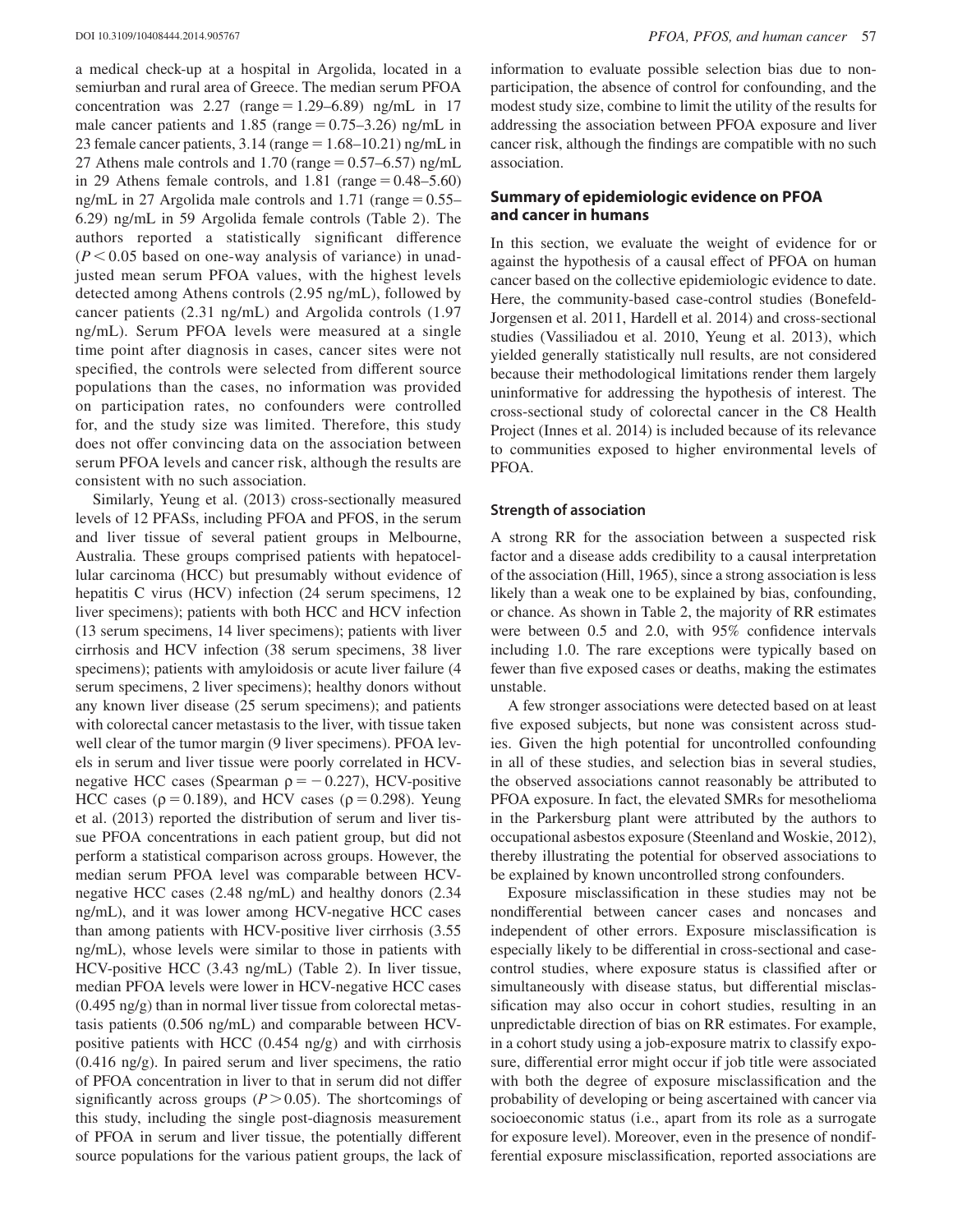not necessarily underestimated. Additional conditions must be satisfied for the bias to be toward the null, and even when all such conditions are met, a given estimate may by chance be biased away from the null (Jurek et al. 2005, Jurek et al. 2008). Thus, it cannot be assumed that more accurate classification of PFOA exposure would necessarily have led to stronger associations in these studies.

## **Consistency of association**

 The repeated observation of an association across multiple study settings can lend support to a causal hypothesis (Hill, 1965). Across the retrospective cohort studies of occupational PFOA exposure and cancer mortality, overall cancer mortality was consistently close to or below unity in comparison with general populations or other worker cohorts. There was a consistent lack of a significant positive association for most specific cancer sites. Although some positive RRs were reported for some sites, the estimates were imprecise (and mostly statistically nonsignificant) mainly due to small study sizes.

 An issue relevant to many of the results reviewed here is that of multiple comparisons. Many of the positive findings were reported in studies that tested associations with numerous outcomes, without any adjustment for multiple testing. Thus, several erroneous rejections of the null hypothesis (i.e., falsepositive results) would be expected from these studies. Several unreplicated positive associations were reported by Vieira et al. (2013), who reported more than 400 tests of association. For example, Vieira et al. (2013) found a small (20–30%) excess risk of lung cancer in all PFOA-contaminated water districts combined, the Mason water district, and the Tuppers water district, compared with uncontaminated water districts. However, lung cancer SMRs were nearly all around or below 1.0 in cohort studies of PFOA-exposed workers or community members (Barry et al. 2013, Consonni et al. 2013, Gilliland and Mandel, 1993, Leonard et al. 2008, Lundin et al. 2009, Steenland and Woskie, 2012). Vieira et al. (2013) reported a doubling of ovarian cancer risk in the highest category of estimated annual or cumulative serum PFOA level in communities around the Parkersburg facility, and a 70% increase in uterine cancer risk in the second-highest category of estimated annual serum PFOA. However, Barry et al. (2013) found no excess of ovarian or uterine cancer risk after using the same exposure model to estimate cumulative serum PFOA level in residents of the same region. Vieira et al. (2013) found a 40% increase in melanoma of the skin among residents of the contaminated Belpre water district, but both Leonard et al. (2008) and Barry et al. (2013) reported no association of melanoma with PFOA exposure. Modest (50–100%) excesses of brain/central nervous system cancer and non-Hodgkin lymphoma in specific categories of estimated annual or cumulative serum PFOA (Vieira et al. 2013) also were not supported by the results of other studies (Barry et al. 2013, Consonni et al. 2013, Leonard et al. 2008, Lundin et al. 2009, Steenland and Woskie, 2012).

 Gilliland and Mandel (1993) reported a positive association between duration of employment in the chemical division of the Cottage Grove facility and prostate cancer mortality. In the same cohort with longer follow-up, Lundin et al. (2009) also

found a significant and substantial excess of prostate cancer mortality among the most highly exposed workers at the plant. Additionally, Vieira et al. (2013) found a statistically nonsignificant 50% excess of prostate cancer in the highest category of estimated annual or cumulative serum PFOA in residents around the Parkersburg facility. However, these positive findings were counterbalanced by firmly null (Barry et al. 2013, Eriksen et al. 2009, Steenland and Woskie, 2012) or even inverse (Consonni et al. 2013, Leonard et al. 2008) results for prostate cancer in other studies of occupationally or nonoccupationally exposed subjects.

 Some evidence of a positive association between estimated serum PFOA level and testicular cancer risk was found among residents in Ohio and West Virginia communities with a PFOAcontaminated public water supply. Barry et al. (2013) reported a 30% increase in testicular cancer risk (50-70% among community members) per unit increase of logged cumulative serum PFOA and substantial, albeit statistically unreliable and nonsignificant, increases in testicular cancer risk in the highest quartile of estimated cumulative serum PFOA. Using the same exposure model, Vieira et al. (2013) observed a five-fold excess of testicular cancer risk in the most highly contaminated water district and a nearly three-fold excess of testicular cancer risk in the highest category of estimated annual or cumulative serum PFOA exposure. Gilliland and Mandel (1993) found an elevated, statistically nonsignificant SMR for testicular cancer among chemical division workers at Cottage Grove, but this estimate was based on only one testicular cancer death. Otherwise, no apparent associations with testicular cancer mortality were reported in other studies (Consonni et al. 2013, Leonard et al. 2008, Lundin et al. 2009, Steenland and Woskie, 2012). Thus, the associations reported in the Parkersburg community were not detected consistently in other study groups, including Parkersburg workers. However, cohort mortality studies are not well suited for assessing the risk of testicular cancer due to the high survival from this disease.

 A positive association between PFOA exposure and kidney cancer mortality was detected in both studies of workers at the Parkersburg facility, with a 30-80% excess among Parkersburg workers compared with other regional DuPont workers, and a nearly threefold excess in the highest quartile of estimated cumulative serum PFOA level (Leonard et al. 2008, Steenland and Woskie, 2012). This excess was based completely on the 12 kidney cancer deaths reported by Leonard et al. (2008) during the first follow-up period (1948–2002), as none were observed during the extended follow-up period (2003–2008), representing a nonsignificant deficit. In a pooled analysis that included the Parkersburg cohort, Consonni et al. (2013) found a nonsignificant twofold excess of kidney cancer mortality in the highest category of cumulative APFO exposure, but this statistically unstable estimate was based on only four deaths (none with low TFE exposure). In the cancer-registry-based study of Ohio residents near Parkersburg, kidney cancer risk was also doubled in the two highest categories of estimated annual serum PFOA exposure (Vieira et al. 2013). However, results for community members in the cohort study of regional residents near Parkersburg were variable, with a doubling of kidney cancer risk among those in the third and fourth quartiles of estimated cumulative serum PFOA with no lag period, but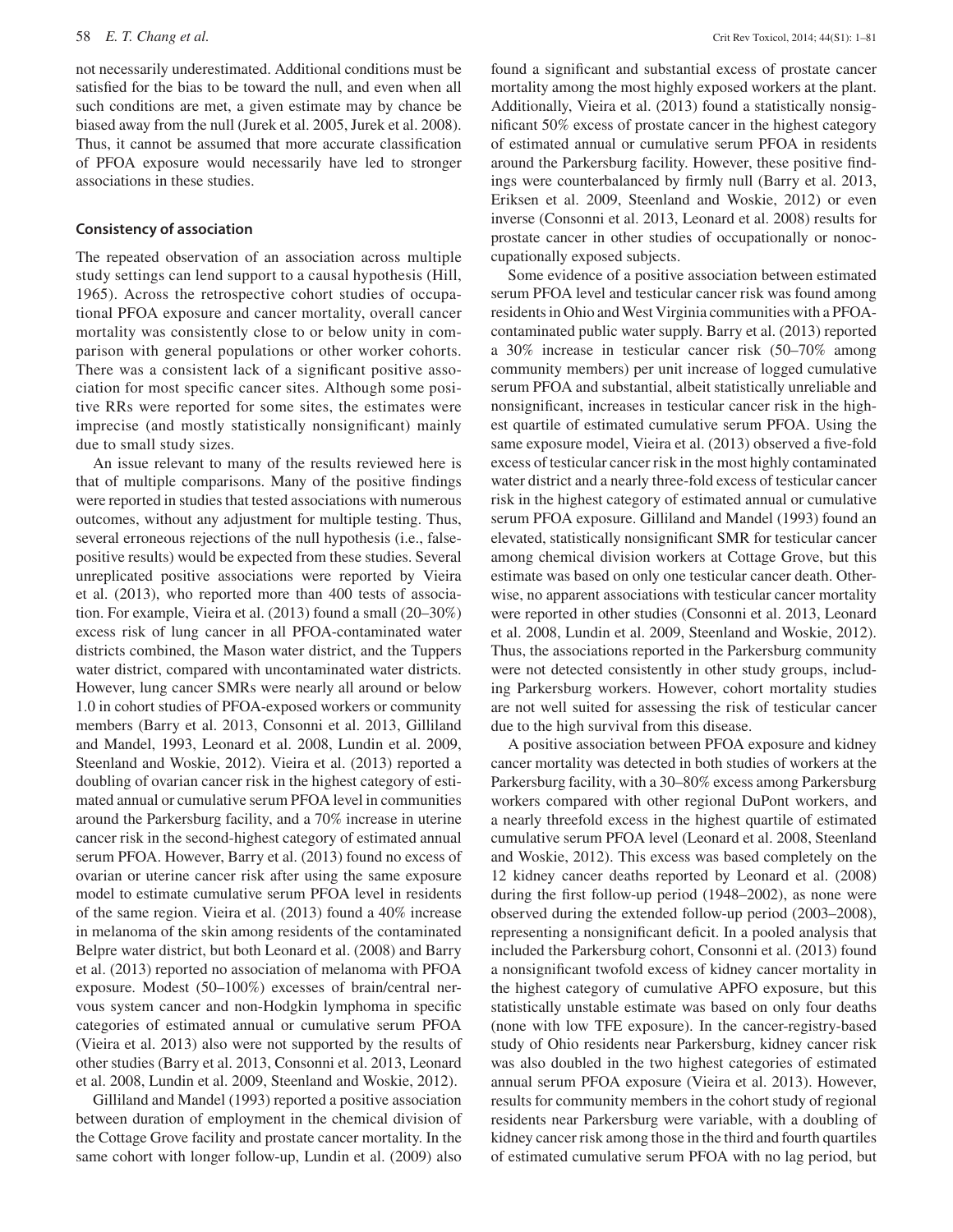no such excess after a 10-year lag (Barry et al. 2013). In the same study, Parkersburg plant workers had a three- to fourfold excess of kidney cancer in the third quartile of estimated cumulative serum PFOA, but not in the highest quartile. By contrast, Lundin et al. (2009) detected a nonsignificant deficit of kidney cancer mortality ( $SMR = 0.53$ ) among Cottage Grove workers with ever probable/never definite PFOA exposure and no kidney cancer deaths among those with ever definite exposure.

 Steenland and Woskie (2012) observed a more than twofold excess of bladder cancer mortality among workers in the second-lowest category of estimated cumulative PFOA exposure at the Parkersburg plant. This finding was not supported by the results of other studies, all of which reported convincingly null RR estimates (Barry et al. 2013, Consonni et al. 2013, Eriksen et al. 2009, Gilliland and Mandel, 1993, Leonard et al. 2008, Lundin et al. 2009, Vieira et al. 2013).

 Leonard et al. (2008) reported a six-fold excess of thyroid and other endocrine gland cancer based on three deaths among workers at the Parkersburg facility, compared with other regional DuPont workers. Surprisingly, results for thyroid cancer were not reported in the update of this cohort (Steenland and Woskie, 2012). Using the same exposure model, Barry et al. (2013) found a borderline significant twofold excess of thyroid cancer among workers at the Parkersburg plant with no lag, but not after a 10-year lag or in community members. Analyses by quartile of estimated cumulative serum PFOA level yielded high HR estimates for thyroid cancer in workers, but these were statistically unreliable and nonsignificant. An increasing trend was detected with occupational but not community PFOA exposure. In the same geographic region, Vieira et al. (2013) found no association between residential water district or estimated annual serum PFOA level and thyroid cancer risk. Lundin et al. (2009) reported a single thyroid cancer death in a worker with no occupational PFOA exposure.

 The 40% reduction in colorectal cancer diagnosis associated with the highest quartile of serum PFOA in community members around the Parkersburg plant (Innes et al. 2014) was mirrored in a significantly lower rate of colon cancer mortality in the pooled analysis of TFE workers (Consonni et al. 2013) and nonsignificant inverse associations among Parkersburg plant workers (Leonard et al. 2008) and residents of the most highly PFOA-contaminated water districts around the plant (Vieira et al. 2013). Other reported associations with colon, rectal, or colorectal cancer, however, were close to the null (Barry et al. 2013, Gilliland and Mandel, 1993, Lundin et al. 2009).

Overall, there was no consistent finding across all or even most studies. Perhaps the only positive association that showed some consistency across multiple studies is that with kidney cancer. However, it should be recognized that all of the studies that observed a positive association between estimated PFOA exposure and kidney cancer risk or mortality were based at the Parkersburg plant or in the community surrounding the Parkersburg plant [or, in the case of Consonni et al. (2013), in a study cohort that comprised largely Parkersburg workers] (Barry et al. 2013, Consonni et al. 2013, Leonard et al. 2008, Steenland and Woskie, 2012, Vieira et al. 2013). The three occupational study groups overlapped substantially (Consonni et al. 2013, Leonard et al. 2008, Steenland and Woskie, 2012), as did the two community study groups (Barry

et al. 2013, Vieira et al. 2013), in which the same exposure estimation model was applied. Thus, the results of these studies do not constitute independent replications. The only study that reported on kidney cancer outside of the Parkersburg region (Lundin et al. 2009) found that kidney cancer mortality was nonsignificantly lower than expected among workers who were probably directly exposed to PFOA, with no kidney cancer deaths among definitely exposed workers. These findings call into question the consistency and generalizability of the observed kidney cancer association.

### **Exposure-response gradient**

 The observation of a monotonic exposure-response relationship, where disease frequency increases unidirectionally, albeit not necessarily linearly, in concert with increasing exposure level, can strengthen the evidence in favor of a causal association (Hill, 1965). Among the studies that examined cancer risk across increasing levels of PFOA exposure, few monotonic exposure-response gradients were detected. In the cohort of Cottage Grove facility workers, Gilliland and Mandel (1993) found a positive relationship between increasing duration of employment in the chemical division and prostate cancer mortality. In the updated analysis of this cohort, this finding was echoed in a positive trend toward increasing prostate cancer mortality with higher estimated occupational exposure to PFOA when categorized by job classification (Lundin et al. 2009), although the apparent gradient may have been an artifact of the lowerthan-expected prostate cancer mortality in the nonexposed group. Moreover, the association between estimated cumulative PFOA exposure and prostate cancer mortality was not monotonic, as risk was lower in the middle than in the lowest category. Other studies that examined the exposure-response relationship between PFOA exposure and prostate cancer risk or mortality did not detect an apparent pattern (Barry et al. 2013, Eriksen et al. 2009, Steenland and Woskie, 2012, Vieira et al. 2013). In fact, the Parkersburg worker cohort had a monotonically decreasing trend in prostate cancer mortality with increasing exposure (Steenland and Woskie, 2012).

 Among workers at the Parkersburg facility, Steenland and Woskie (2012) reported positive exposure-response relationships between estimated annual and/or cumulative serum PFOA level and mortality from mesothelioma and kidney cancer, but not other malignancies. When Barry et al. (2013) categorized estimated cumulative serum PFOA concentration into quartiles, they observed a positive trend in the HR for kidney cancer among community members, but not among workers, for whom the lowest HR was detected in the highest exposure quartile. Vieira et al. (2013) found that the OR for kidney cancer increased with higher estimated serum PFOA levels in Ohio residents, but not with higher water-district-level average serum PFOA concentration in the residents of both Ohio and West Virginia. Consonni et al. (2013) did not detect a robust monotonic trend between estimated cumulative PFOA exposure and kidney cancer mortality in pooled TFE workers, and Lundin et al. (2009) observed no exposure-response trend between job-level PFOA exposure and kidney cancer mortality in the Cottage Grove cohort.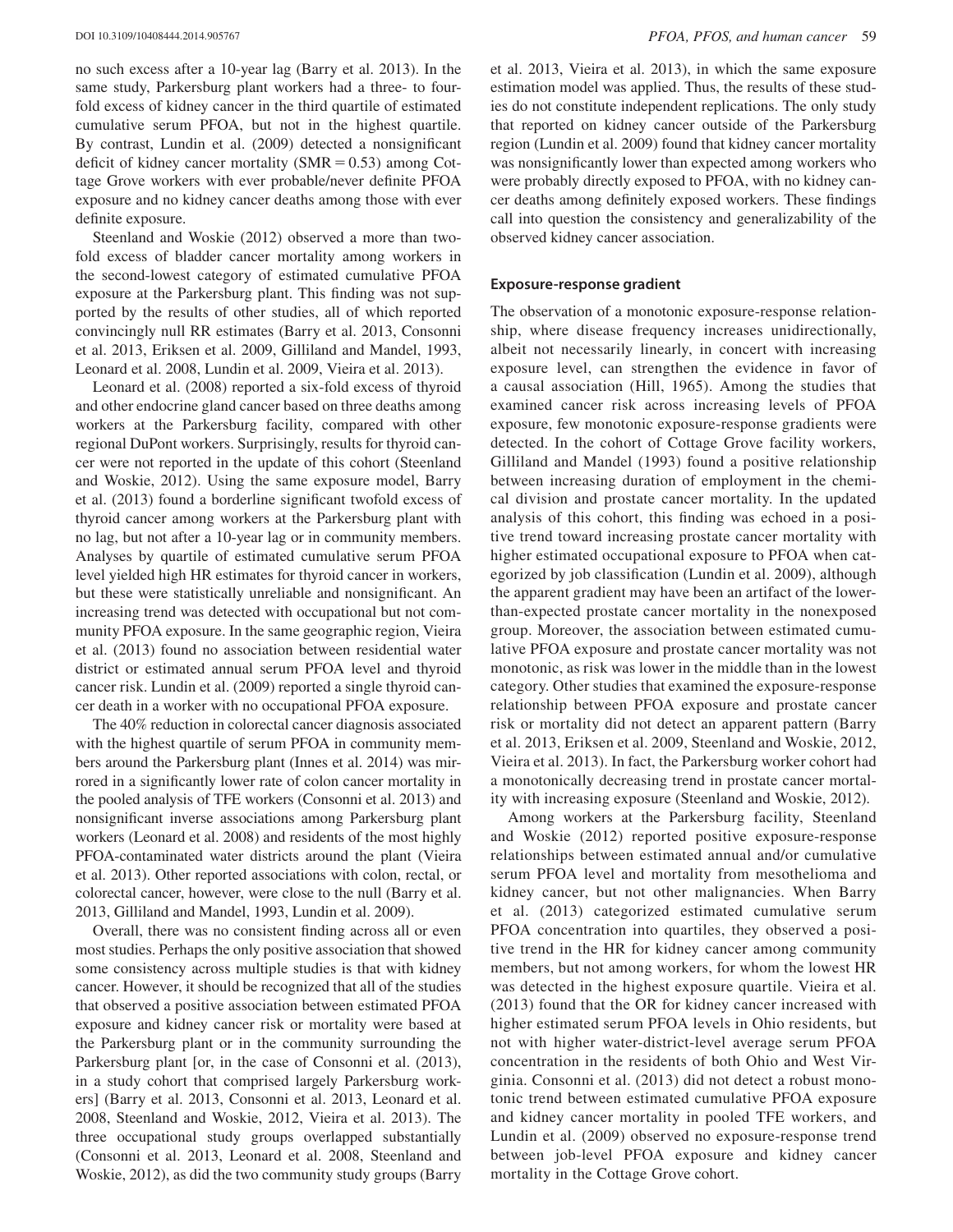For liver cancer, the suggestion of a positive trend with estimated cumulative PFOA exposure among pooled TFE workers (Consonni et al. 2013) was contradicted by the lack of an apparent exposure-response trend in Cottage Grove workers (Lundin et al. 2009), Parkersburg workers (Steenland and Woskie, 2012), the Parkersburg regional community (Barry et al. 2013, Vieira et al. 2013), and Danish community members (Eriksen et al. 2009).

 Barry et al. (2013) detected positive exposure-response gradients between estimated cumulative serum PFOA level and risk of testicular cancer in community members with and without a 10-year lag, but not in Parkersburg workers. Vieira et al. (2013) reported increased testicular cancer risk only in the most highly contaminated water district and the highest category of annual or cumulative serum PFOA level, with nonsignificant deficits of testicular cancer in all other categories and no apparent monotonic trend. The apparent increasing trend in ovarian cancer risk with higher estimated serum PFOA exposure among Ohio residents near Parkersburg (Vieira et al. 2013) was counterbalanced by the lack of any trend in the cohort study based in the same region (Barry et al. 2013). A positive trend toward higher thyroid cancer risk with increasing estimated cumulative serum PFOA was detected among occupationally exposed workers at the Parkersburg plant, but not among community members (Barry et al. 2013, Vieira et al. 2013) – although such a pattern could be consistent with a monotonic trend only above a certain threshold level of serum PFOA. Also in the community around the Parkersburg plant, Innes et al. (2014) detected a statistically significant inverse trend between serum PFOA and colorectal cancer prevalence, but others did not observe such a trend (Barry et al. 2013, Lundin et al. 2009, Vieira et al. 2013).

 When considering exposure-response gradients, it is important to recognize that the magnitude of probable exposure to PFOA differs substantially among occupational and community groups. As shown in Figure 1, median serum PFOA levels among directly exposed fluorochemical workers at the Parkersburg plant in 1979 – 2004 (Woskie et al. 2012), the Cottage Grove plant in 1993-1997 (Olsen et al. 2000), the Decatur, Alabama, plant in 1998 (where levels were reported as the geometric mean, which is generally close to the median in studies that reported both) (Olsen et al. 2003), and the Cottage Grove, Decatur, and Antwerp, Belgium, plants in 2000 (Olsen and Zobel, 2007) ranged from approximately 1,000 to 2,880 ng/mL  $(1-2.88$  ppm). By contrast, median serum PFOA levels were approximately 15-30% as high among intermittently directly exposed workers and  $5{\text -}10\%$ as high among indirectly (background) exposed workers in Parkersburg (Woskie et al. 2012), and geometric mean levels were  $5\%$  as high among background-exposed film division workers in Decatur (Olsen et al. 2003). Median serum PFOA concentrations among residents of the six PFOA-contaminated public water districts in Ohio and West Virginia near the Parkersburg plant in 2005–2006 were generally between 20 and 40 ng/mL, depending on age group and sex (Frisbee et al. 2009), a level comparable to the background exposure level at the Decatur plant. Median serum PFOA levels were an order of magnitude lower among participants in the US population-based National Health and Nutrition Examination Survey (NHANES) in 1999-2008 (Kato et al. 2011) and among American Red

Cross adult volunteer blood donors in 2000–2010 (Olsen et al. 2012), with declining levels over time.

Thus, average exposure to PFOA differed by up to two orders of magnitude between directly exposed workers and nonoccupationally exposed community members, and by another order of magnitude between directly exposed workers and indirectly exposed workers or residents near the Parkersburg plant (Figure 1). However, many of the positive associations with cancer outcomes were observed with environmental rather than occupational exposures to PFOA (Barry et al. 2013, Vieira et al. 2013). This pattern might be explained by greater statistical power in the communitybased studies, or by chance, confounding, and/or bias. In light of the fact that most SMR and RR point estimates in occupational studies were close to unity, insufficient statistical power cannot be the only reason for the generally null findings. Instead, chance, confounding, and bias (with an unknown degree and direction of impact) are more plausible explanations for the apparently stronger associations in lessexposed study groups.

### **Plausibility and coherence with toxicological evidence**

 Although animal toxicology data on PFOA are not readily translated to humans, a causal interpretation of an observed association may be better justified if it is coherent with laboratory evidence (Hill, 1965). Such evidence can also support the biological plausibility of a causal hypothesis (Hill, 1965). *A priori* , based on the results of experimental animal studies, the organs of greatest concern with respect to a potential carcinogenic effect of PFOA are the liver, testis (Leydig cells), and pancreas (acinar cells). However, no convincing associations with malignancies affecting any of these organs have been observed in epidemiologic studies of humans. Only testicular cancer has been associated with PFOA exposure in any of these studies (Barry et al. 2013, Vieira et al. 2013), with ambiguous exposure-response trends. On the other hand, given the relatively poor site concordance between animals and humans for many known human carcinogens, the lack of associations between PFOA exposure and liver, testicular, and pancreatic cancers among humans does not constitute evidence against human carcinogenicity of PFOA; rather, it provides no evidence to support such an effect.

 Of note, nearly all testicular cancers in humans are of germcell origin, with Leydig cell tumors constituting only an estimated 1-3% of testicular malignancies (Sarma et al. 2006). Therefore, it is questionable whether a positive association between PFOA exposure and testicular cancer risk in humans, even if well established, could accurately be described as being coherent with the finding of excess Leydig cell adenomas in rats fed with PFOA. Likewise, pancreatic acinar cell carcinomas account for only approximately 1% of pancreatic exocrine tumors in humans (Klimstra et al. 1992), and mammary fibroadenomas [which were not significantly increased in rats fed with PFOA (Hardisty et al. 2010)] are not precursors of breast cancer or indicators of increased breast cancer risk in humans (Fitzgibbons et al. 1998).

TFE – which was used to manufacture fluoropolymers in the Parkersburg plant (Steenland and Woskie, 2012) and five European plants (Consonni et al. 2013), but not the Cottage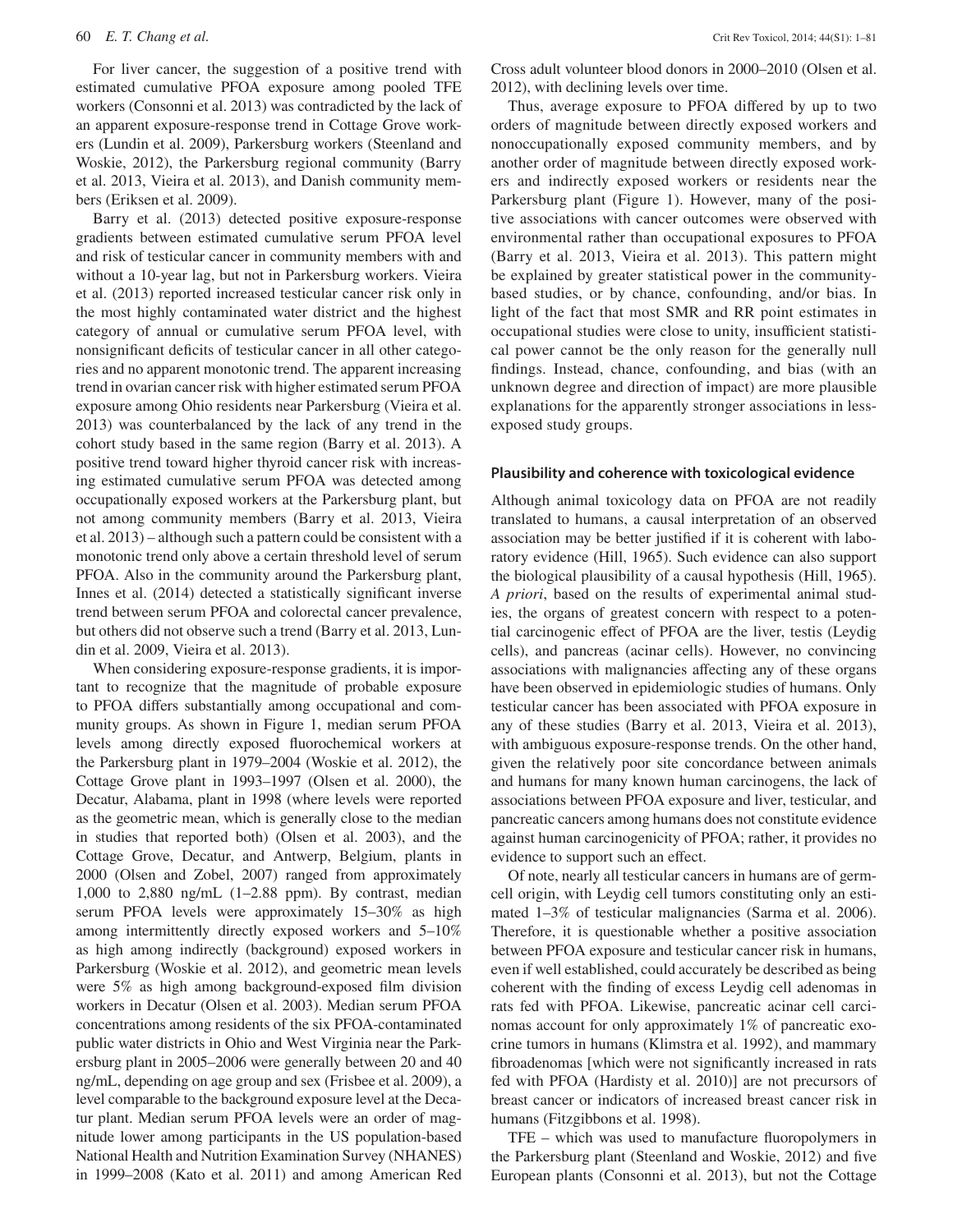

Figure 1. Median (or geometric mean) serum levels of perfluorooctanoic acid (PFOA) measured in directly, intermittently, and indirectly (background) exposed workers (Parkersburg, West Virginia; Cottage Grove, Minnesota; Decatur, Alabama; and Antwerp, Belgium) and in community members in Parkersburg and elsewhere in the United States. PTFE: polytetrafluoroethylene.

Grove plant – is a kidney, liver, hematopoietic, and possibly testicular carcinogen in rodents. Specifically, 2-year wholebody inhalation exposure resulted in significant increases in renal tubule adenoma, renal tubule adenoma and carcinoma combined, hepatocellular adenoma, HCC, liver hemangiosarcoma, and mononuclear cell leukemia, as well as slight increases in testicular interstitial cell adenoma, in F344/N rats (National Toxicology Program, 1997). In  $B6C3F<sub>1</sub>$  mice, the same exposure resulted in significant increases in liver hemangioma, liver hemangiosarcoma, hepatocellular adenoma, HCC, and histiocytic sarcoma of the liver, lung, spleen, lymph nodes, bone marrow, and kidney (National Toxicology Program, 1997). Thus, although epidemiologic data on TFE are inconclusive, animal toxicology data are coherent with the hypothesis that TFE, which was highly correlated with PFOA at the Parkersburg facility and at the six combined US and European facilities in the pooled analysis (Consonni et al. 2013, Steenland and Woskie, 2012), was responsible for the apparent positive association between PFOA exposure and kidney cancer mortality in these study groups. As stated by Consonni et al. (2013), toxicological evidence in animals suggests that TFE could also have contributed to the modest, statistically nonsignificant excesses of liver cancer, testicular cancer, and leukemia mortality observed in the pooled TFE cohorts, as well as in some comparisons in the Parkersburg cohort (Leonard et al. 2008, Steenland and Woskie, 2012). Given that the

Cottage Grove facility manufactured PFOA but did not use it for polymer production, TFE probably was not used in Cottage Grove, and its absence could plausibly explain the lack of excess kidney cancer mortality in that worker cohort (Lundin et al. 2009).

## **Occupational studies of PFOS**

## **Overview**

 To date, all epidemiologic studies of cancer risk in association with occupational exposure to PFOS have been conducted at a 3M facility in Decatur, Alabama, that manufactured PFOSbased fluorochemicals in its chemical division between 1961 and 2002 (Alexander and Olsen, 2007, Alexander et al. 2003, Grice et al. 2007, Olsen et al. 2004). Details of the four studies conducted at this facility are provided in Tables 3 and 4. Worldwide, PFOS-based fluorochemicals were produced mostly at the Decatur facility and one other facility in Belgium (Prevedouros et al. 2006), where cancer risk or mortality has not been studied. Of note, PFOA is a residual by-product of PFOS production (Sigurdson et al. 2003); therefore, chemical workers were potentially occupationally exposed to PFOA, as well as to other fluorochemicals and nonfluorochemicals. A 1998 biomonitoring study of randomly selected employees at the Decatur plant (with 80% participation) found that geometric mean serum levels of PFOS, PFOA (of which levels were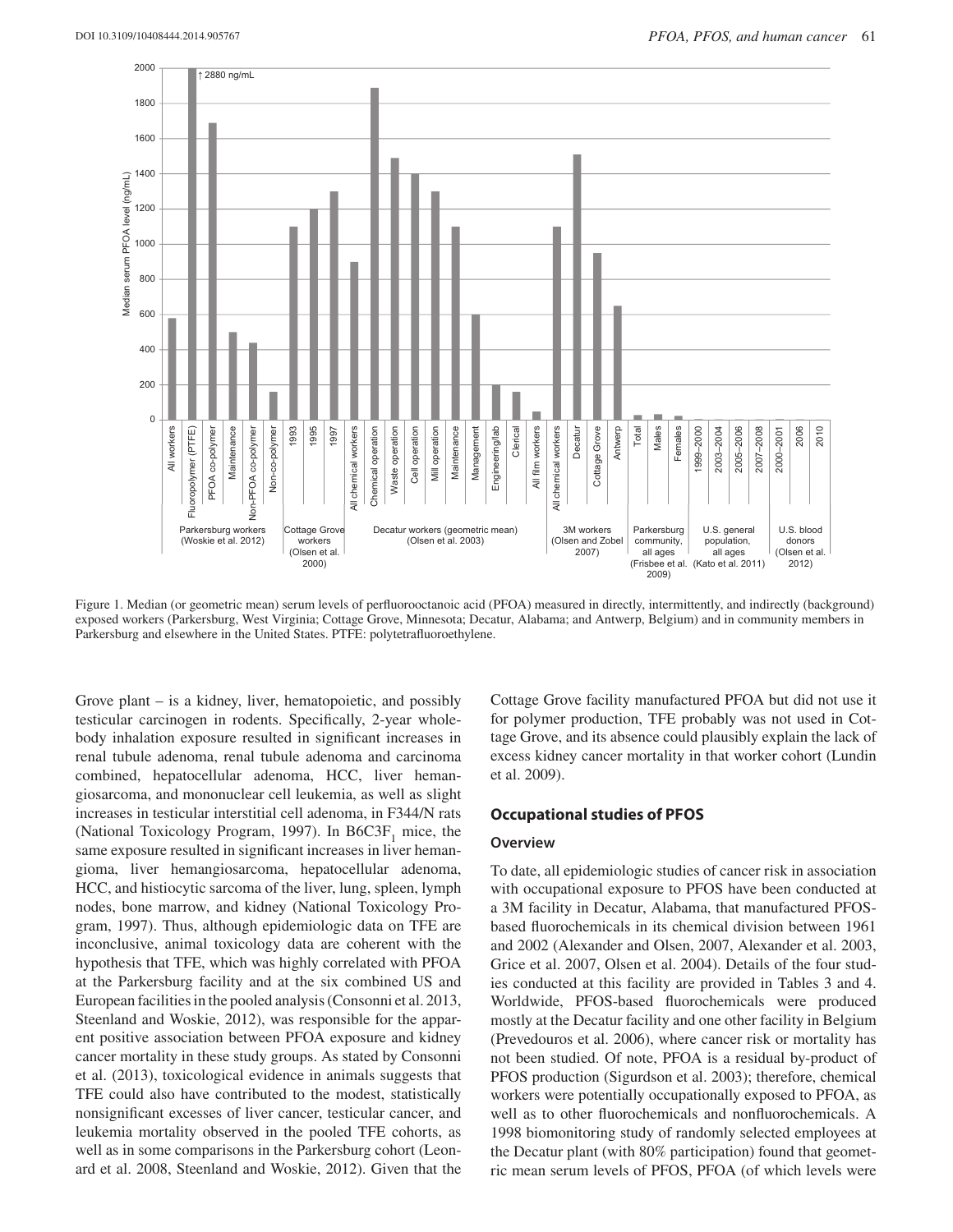| of cigarette smoking.<br>employees." (p.844)<br>two lower quartiles<br>Exposure to other<br>PFOS levels<br>workers<br>Age, sex, and calendar period<br>Age, sex, and calendar period<br>Age and sex for RRs<br>Age and sex<br>Age and sex<br>for SIRs<br>software using logic to determine the<br>cancer (NR confirmed of 4 reported),<br>verification of reported diagnoses (6<br>diagnosis code most likely to be the<br>codes from facility and professional<br>decedents (5 with bladder cancer as<br>For 1,895 living cohort members, case<br>based on diagnoses and procedures<br>RR estimated as ratio of two indirectly<br>defined by ICD diagnosis, revenue,<br>self-reported bladder cancer cases;<br>2 confirmed, 4 without consent for<br>standardized estimates comparing<br>and melanoma (8 confirmed of 39<br>$care" = constellation of 1 or more$<br>claims, and National Drug Codes<br>mailed questionnaire $(N = 1, 138)$<br>confirmed of 22 reported), breast<br>or telephone ( $N = 262$ ), followed<br>chemical plant workers with film<br>of 29 reported), colon cancer (12<br>grouped within each episode and<br>certificate review for 98% of 188<br>certificate review for 98% of 188<br>of prostate cancer (22 confirmed<br>by a request for medical records<br>claims data records categorized<br>various diseases and conditions,<br>validate self-reported diagnoses<br>Self-administered questionnaire on<br>ascertainment by self-report on<br>with medical records sought to<br>Vital records searches, with death<br>Vital records searches, with death<br>Vital records searches, with death<br>current procedural technology<br>Medical and prescription claims<br>certificate review for 96% of<br>from pharmacy claims, with<br>Same as Alexander et al. 2007<br>underlying cause of death)<br>ao sobosiqo" omi boquorg<br>reason for the encounter<br>confirmation)<br>plant workers<br>decedents<br>decedents<br>reported)<br>higher or lower PFOS exposure based<br>job-exposure matrix based on cohort<br>assessment of serum PFOS by job in<br>operators (2.0 ppm), waste operators<br>Relative PFOS exposure estimated by a<br>engineer/lab workers (0.4 ppm), and<br>history record to determine whether<br>administrative assistants (0.4 ppm);<br>ppm (95% CI: 0.8, 1.1) in chemical<br>concentrations (ppm) by workplace<br>(1.5 ppm), chemical operators (1.5<br>each employee had 1) ever worked<br>or both; 2) worked in the chemical<br>continuously in either plant for the<br>characterized as having potentially<br>0.1 ppm (95% CI: 0.1, 0.1) in film<br>in 1993. Chemical plant job titles<br>entire 10 years before study entry<br>ppm), supervisors/managers (0.9<br>on geometric mean serum PFOS<br>work history records and a 1998<br>Geometric mean serum PFOS $= 0.9$<br>in the chemical plant, film plant,<br>ppm), maintenance workers (1.3<br>Examination of computerized work<br>plant, film plant, or both during<br>the study period; and 3) worked<br>concentrations (as in Alexander<br>High potential exposure: 1.30-1.97<br>Low potential exposure: 0.39-0.89<br>ppm), mill operators (0.6 ppm),<br>plant employees, including cell<br>No direct exposure: 0.11-0.29<br>Same as Alexander et al. 2003<br>Same as Alexander et al. 2003<br>Geometric mean serum PFOS<br>exposure category:<br>plant employees<br>232 employees<br>et al. 2003)<br>$median = 25.9$ years<br>None; ascertainment<br>1961-1997 through<br>1993 through 1998<br>through 1998;<br>$period = 1961$<br>through 2002<br>1961-1997<br>2002<br>23 regional county populations<br>in sensitivity analysis<br>manufacturing population<br>based in the United States<br>Retrospective Same as Alexander et al. 2003 U.S. population and internal<br>Expected number of claims<br>calculated based on the<br>Alabama state population<br>Noncases in same worker<br>remainder of the 3M<br>$(-20,000$ workers)<br>(Caucasians)<br>population<br>referent<br>POSF-based chemicals and<br>workers (of 1,895 eligible;<br>employed for ≥ 1 year at a<br>employed for $\geq 1$ year at a<br>fluorochemical production<br>facility that manufactured<br>jobs for $\geq$ 10 years before<br>with similar jobs for $\geq 10$<br>workers employed for $\geq 1$<br>chemical plant, including<br>2,083 manufacturing facility<br>years before study entry)<br>manufacturing facility as<br>film plant, including 345<br>1,137 male, 263 female)<br>year in a chemical plant<br>and/or film plant before<br>211 with high-exposure<br>Cancer cases among 1,400<br>Retrospective 1,311 workers (652 in the<br>study entry; 659 in the<br>Also included cancers<br>of 1 January 1993.<br>certificates of 188<br>reported on death<br>specialty films<br>decedents<br>1998<br>Retrospective<br>Case-control<br>mortality<br>cohort<br>cohort<br>cohort<br>United States<br>United States<br>United States<br>United States<br>Alabama,<br>Alabama,<br>Alabama,<br>Alabama,<br>Decatur,<br>Decatur,<br>Decatur,<br>Decatur,<br>et al. 2003<br>et al. 2007<br>Olsen et al.<br>Grice et al.<br>Alexander<br>Alexander<br>2004<br>2007 | Reference | Study location | Study design | Table 3. Design of epidemiologic studies of perfluorooctanesulfonate (PFOS) and cancer.<br>Study subjects | Comparison subjects | Follow-up | Exposure assessment | Outcome assessment | Adjustment factors | Comments                                                                                                                                                                                                                                                                                                                                                                                                                                                                                             |
|----------------------------------------------------------------------------------------------------------------------------------------------------------------------------------------------------------------------------------------------------------------------------------------------------------------------------------------------------------------------------------------------------------------------------------------------------------------------------------------------------------------------------------------------------------------------------------------------------------------------------------------------------------------------------------------------------------------------------------------------------------------------------------------------------------------------------------------------------------------------------------------------------------------------------------------------------------------------------------------------------------------------------------------------------------------------------------------------------------------------------------------------------------------------------------------------------------------------------------------------------------------------------------------------------------------------------------------------------------------------------------------------------------------------------------------------------------------------------------------------------------------------------------------------------------------------------------------------------------------------------------------------------------------------------------------------------------------------------------------------------------------------------------------------------------------------------------------------------------------------------------------------------------------------------------------------------------------------------------------------------------------------------------------------------------------------------------------------------------------------------------------------------------------------------------------------------------------------------------------------------------------------------------------------------------------------------------------------------------------------------------------------------------------------------------------------------------------------------------------------------------------------------------------------------------------------------------------------------------------------------------------------------------------------------------------------------------------------------------------------------------------------------------------------------------------------------------------------------------------------------------------------------------------------------------------------------------------------------------------------------------------------------------------------------------------------------------------------------------------------------------------------------------------------------------------------------------------------------------------------------------------------------------------------------------------------------------------------------------------------------------------------------------------------------------------------------------------------------------------------------------------------------------------------------------------------------------------------------------------------------------------------------------------------------------------------------------------------------------------------------------------------------------------------------------------------------------------------------------------------------------------------------------------------------------------------------------------------------------------------------------------------------------------------------------------------------------------------------------------------------------------------------------------------------------------------------------------------------------------------------------------------------------------------------------------------------------------------------------------------------------------------------------------------------------------------------------------------------------------------------------------------------------------------------------------------------------------------------------------------------------------------------------------------------------------------------------------------------------------------------------------------------------------------------------------------------------------------------------------------------------------------------------------------------------------------------------------------------------------------------------------------------------------------------------------------------------------------------------------------------------------------------------------|-----------|----------------|--------------|-----------------------------------------------------------------------------------------------------------|---------------------|-----------|---------------------|--------------------|--------------------|------------------------------------------------------------------------------------------------------------------------------------------------------------------------------------------------------------------------------------------------------------------------------------------------------------------------------------------------------------------------------------------------------------------------------------------------------------------------------------------------------|
|                                                                                                                                                                                                                                                                                                                                                                                                                                                                                                                                                                                                                                                                                                                                                                                                                                                                                                                                                                                                                                                                                                                                                                                                                                                                                                                                                                                                                                                                                                                                                                                                                                                                                                                                                                                                                                                                                                                                                                                                                                                                                                                                                                                                                                                                                                                                                                                                                                                                                                                                                                                                                                                                                                                                                                                                                                                                                                                                                                                                                                                                                                                                                                                                                                                                                                                                                                                                                                                                                                                                                                                                                                                                                                                                                                                                                                                                                                                                                                                                                                                                                                                                                                                                                                                                                                                                                                                                                                                                                                                                                                                                                                                                                                                                                                                                                                                                                                                                                                                                                                                                                                                                                                |           |                |              |                                                                                                           |                     |           |                     |                    |                    | employees = $0.899$ ppm ( $95\%$<br>CI: 0.722, 1.120) (Olsen et al.<br>2003); correlated with serum<br>fluorochemicals, including<br>PFOA, was possible at the<br>PFOA in chemical plant<br>Geometric mean serum<br>manufacturing facility.                                                                                                                                                                                                                                                          |
|                                                                                                                                                                                                                                                                                                                                                                                                                                                                                                                                                                                                                                                                                                                                                                                                                                                                                                                                                                                                                                                                                                                                                                                                                                                                                                                                                                                                                                                                                                                                                                                                                                                                                                                                                                                                                                                                                                                                                                                                                                                                                                                                                                                                                                                                                                                                                                                                                                                                                                                                                                                                                                                                                                                                                                                                                                                                                                                                                                                                                                                                                                                                                                                                                                                                                                                                                                                                                                                                                                                                                                                                                                                                                                                                                                                                                                                                                                                                                                                                                                                                                                                                                                                                                                                                                                                                                                                                                                                                                                                                                                                                                                                                                                                                                                                                                                                                                                                                                                                                                                                                                                                                                                |           |                |              |                                                                                                           |                     |           |                     |                    |                    | "We are aware that in 1997 there<br>cancer, and melanoma in the<br>in the film plant to calculate<br>was a heightened awareness<br>the comparison of chemical<br>SIR ratios for melanoma in<br>vs. film plant workers, and<br>for colon cancer screening<br>observed episodes of care<br>comparison of long-term<br>0.5 deaths were considered<br>for colon cancer, rectal<br>chemical vs. film plant<br>among chemical plant                                                                        |
|                                                                                                                                                                                                                                                                                                                                                                                                                                                                                                                                                                                                                                                                                                                                                                                                                                                                                                                                                                                                                                                                                                                                                                                                                                                                                                                                                                                                                                                                                                                                                                                                                                                                                                                                                                                                                                                                                                                                                                                                                                                                                                                                                                                                                                                                                                                                                                                                                                                                                                                                                                                                                                                                                                                                                                                                                                                                                                                                                                                                                                                                                                                                                                                                                                                                                                                                                                                                                                                                                                                                                                                                                                                                                                                                                                                                                                                                                                                                                                                                                                                                                                                                                                                                                                                                                                                                                                                                                                                                                                                                                                                                                                                                                                                                                                                                                                                                                                                                                                                                                                                                                                                                                                |           |                |              |                                                                                                           |                     |           |                     |                    |                    | quartiles of cumulative PFOS<br>exposure vs. 52% and 52% in<br>Smoking prevalence = $60\%$<br>noncases reported a history<br>cancer cases and 56% of<br>5 (83%) of 6 living bladder<br>and 62% in two upper                                                                                                                                                                                                                                                                                          |
|                                                                                                                                                                                                                                                                                                                                                                                                                                                                                                                                                                                                                                                                                                                                                                                                                                                                                                                                                                                                                                                                                                                                                                                                                                                                                                                                                                                                                                                                                                                                                                                                                                                                                                                                                                                                                                                                                                                                                                                                                                                                                                                                                                                                                                                                                                                                                                                                                                                                                                                                                                                                                                                                                                                                                                                                                                                                                                                                                                                                                                                                                                                                                                                                                                                                                                                                                                                                                                                                                                                                                                                                                                                                                                                                                                                                                                                                                                                                                                                                                                                                                                                                                                                                                                                                                                                                                                                                                                                                                                                                                                                                                                                                                                                                                                                                                                                                                                                                                                                                                                                                                                                                                                |           |                |              |                                                                                                           |                     |           |                     |                    |                    | (Continued)<br>medical records $(N = 1$ colon,<br>consent ( $N = 10$ colon, $N = 6$<br>validated were due to lack of<br>$(N = 12)$ , or records showing<br>noncancerous lesion $(N = 2)$<br>$N = 1$ prostate); melanomas<br>Colon and prostate cancers not<br>colon and prostate cancers<br>nonmelanoma skin cancer<br>$(N = 17)$ , records showing<br>Analyses are of self-reported<br>prostate) or unretrievable<br>not validated were due to<br>and validated melanoma<br>lack of consent/records |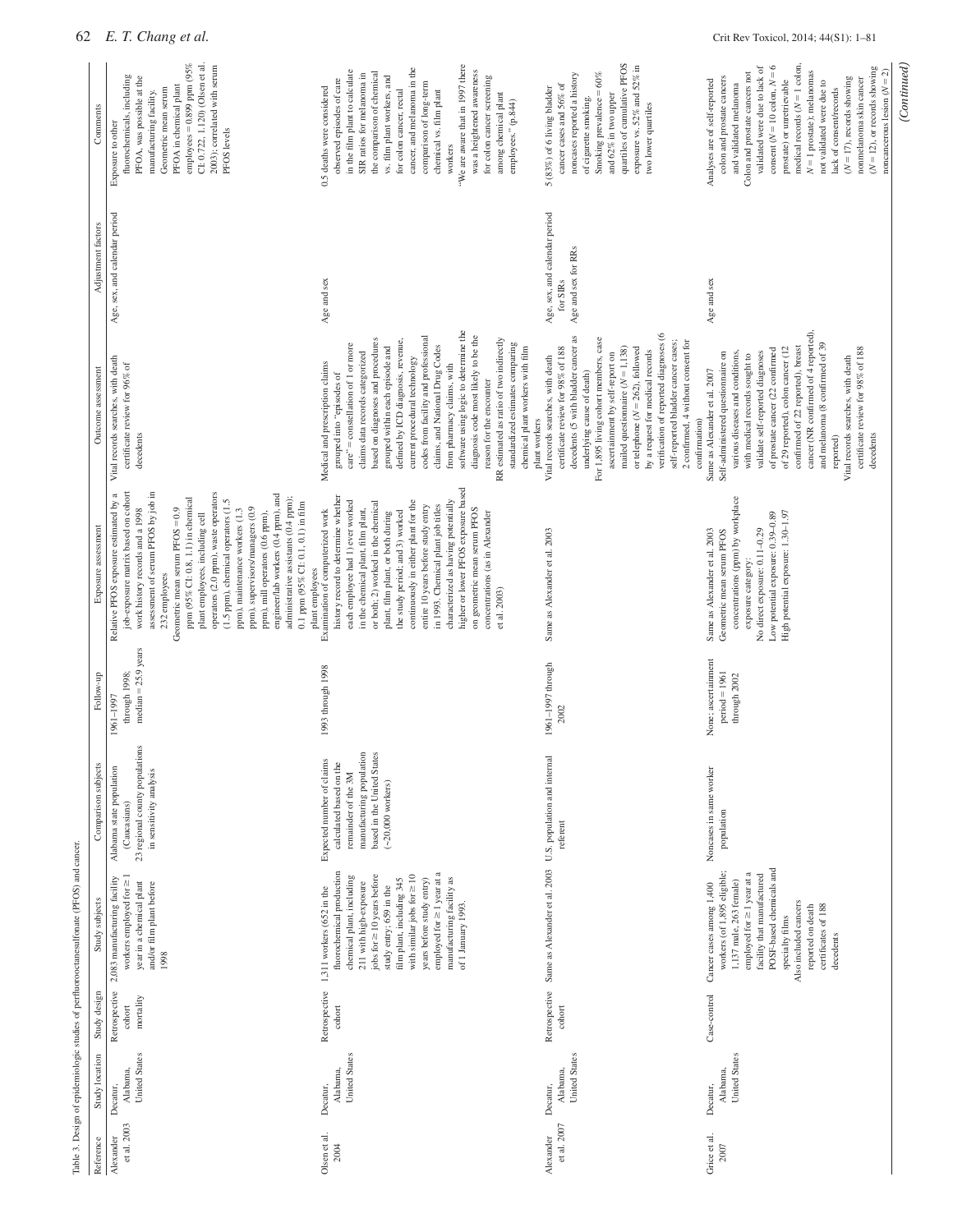| l'able 3. Continued.                  |                                   |                                |                                                                                                                                                                                                                                                                                                                                               |                                                                                                                                                                                                                                                                                                                                                                                   |                                                                                                                                                                           |                                                                                                                                                                                                                                                                                                                                                  |                                                                                                               |                                                                                                                                                                                                                                                                                                                                                                                                                                                                         |                                                                                                                                                                                                                                                                                                                          |
|---------------------------------------|-----------------------------------|--------------------------------|-----------------------------------------------------------------------------------------------------------------------------------------------------------------------------------------------------------------------------------------------------------------------------------------------------------------------------------------------|-----------------------------------------------------------------------------------------------------------------------------------------------------------------------------------------------------------------------------------------------------------------------------------------------------------------------------------------------------------------------------------|---------------------------------------------------------------------------------------------------------------------------------------------------------------------------|--------------------------------------------------------------------------------------------------------------------------------------------------------------------------------------------------------------------------------------------------------------------------------------------------------------------------------------------------|---------------------------------------------------------------------------------------------------------------|-------------------------------------------------------------------------------------------------------------------------------------------------------------------------------------------------------------------------------------------------------------------------------------------------------------------------------------------------------------------------------------------------------------------------------------------------------------------------|--------------------------------------------------------------------------------------------------------------------------------------------------------------------------------------------------------------------------------------------------------------------------------------------------------------------------|
| Reference                             | Study location                    | Study design                   | Study subjects                                                                                                                                                                                                                                                                                                                                | Comparison subjects                                                                                                                                                                                                                                                                                                                                                               | Follow-up                                                                                                                                                                 | Exposure assessment                                                                                                                                                                                                                                                                                                                              | Outcome assessment                                                                                            | Adjustment factors                                                                                                                                                                                                                                                                                                                                                                                                                                                      | Comments                                                                                                                                                                                                                                                                                                                 |
| Eriksen et al.<br>2009                | Denmark                           | Prospective<br>cohort<br>case- | 713 prostate cancer cases, 332<br>57,053 Danish-born adults<br>diagnosed after enrollment<br>bladder cancer cases, 128<br>in a prospective cohort of<br>aged 50-65 years with no<br>and 67 liver cancer cases<br>pancreatic cancer cases,<br>prior cancer                                                                                     | without cancer randomly<br>selected from the same<br>680 men and 92 women<br>prospective cohort                                                                                                                                                                                                                                                                                   | 0-12 years (median:<br>7 years) after cohort<br>1993-1997 to 2006<br>Cancers diagnosed<br>enrollment                                                                      | Plasma PFOA and PFOS measured in<br>Noncancer women: 29.3 (14.2-55.6)<br>Median (5th-95th percentile) PFOS,<br>Pancreatic cancer: 32.7 (15.2-56.4)<br>Noncancer men: 35.0 (16.8-62.4)<br>Bladder cancer: 32.3 (15.2-58.0)<br>Prostate cancer: 36.8 (18.2-62.5)<br>samples taken at cohort entry<br>Liver cancer: 31.0 (15.8-62.9)<br>$\rm ng/mL$ | Linkage to Danish Cancer Registry and<br>Danish Pathology Data Bank                                           | alcohol intake (liver); hazards<br>(prostate, pancreas), fruit and<br>(bladder, pancreas), high-risk<br>education (prostate, bladder,<br>pancreas), smoking duration<br>(prostate), dietary fat intake<br>smoking intensity (bladder,<br>occupation (bladder, liver),<br>vegetable intake (prostate,<br>pancreas), smoking status<br>(bladder, pancreas, liver),<br>Age as time scale (all sites).<br>liver), body mass index<br>stratified by sex where<br>appropriate | correlation between PFOA<br>Spearman $\rho = 0.70$ for<br>and PFOS                                                                                                                                                                                                                                                       |
| et al. 2010<br>Vassiliadou            | Argolida,<br>Athens and<br>Greece | sectional<br>Cross-            | Anticancer Hospital in<br>at the Saint Savas<br>Athens                                                                                                                                                                                                                                                                                        | undergoing a medical check<br>40 cancer patients hospitalized 56 healthy working employees<br>health check at the Medical<br>at the General Hospital of<br>undergoing their annual<br>"Demokritos" in Athens<br>and healthy individuals<br>Nafplio, Argolida (semi-<br>Care Center of NCSR<br>86 ambulatory patients<br>at a research center<br>urban/rural area)<br>(urban area) | None; blood samples<br>collected in first<br>half of 2009                                                                                                                 | PFOA and PFOS measured in serum                                                                                                                                                                                                                                                                                                                  | malignancy; noncancer controls<br>Cancer cases hospitalized with<br>undergoing routine medical<br>examination | None                                                                                                                                                                                                                                                                                                                                                                                                                                                                    |                                                                                                                                                                                                                                                                                                                          |
| et al. 2011<br>Jorgensen<br>Bonefeld- | Nuuk, Greenland Case-control      |                                | Greenland during sampling<br>with breast cancer (80% of<br>Dronning Ingrids Hospital<br>all breast cancer cases in<br>31 Greenland Inuit women<br>period) identified from                                                                                                                                                                     | studies in randomly sampled<br>matched to cases on age and<br>district, identified from two<br>cross-sectional serological<br>women, with participation<br>2006; Deutch et al. 2007)<br>115 (98 with data on PFOA<br>breast cancer frequency-<br>rates $>$ 90% (Cote et al.<br>and PFOS) Greenland<br>Inuit women without                                                         | 2000-2003                                                                                                                                                                 | Cases: median: 45.6; 95% CI: 45.7, 69.3;<br>from cases at breast cancer diagnosis<br>and from controls at study enrollment<br>PFOA and PFOS measured in serum<br>None; sampling period: 10 perfluorinated compounds including<br>Controls: median: 21.9; 95% CI: 31.1,<br>46.0; range: 1.5-172<br>Serum PFOS (ng/mL)<br>range: 11.6-124          | Cases identified from a single hospital<br>where all breast cancer cases in<br>Greenland are registered       | Adjusted models: age, body mass<br>index, full-term pregnancies,<br>cotinine, breastfeeding, and<br>menopausal status                                                                                                                                                                                                                                                                                                                                                   | blood; and cotinine, estradiol,<br>receptor, androgen receptor,<br>Also measured polychlorinated<br>organochlorine compounds,<br>plasma; metals in whole<br>lipids, and fatty acids in<br>transactivity of estrogen<br>and xenobiotic-induced<br>and aryl hydrocarbon<br>biphenyl congeners,<br>receptor in serum        |
| Yeung et al.<br>2013                  | Australia<br>Melbourne,           | sectional<br>Cross-            | specimens]; 2 amyloidosis<br>transplantation at a single<br>livers at the time of liver<br>specimens]; 38 cirrhosis<br>obtained from explanted<br>[4 serum specimens])<br>with HCV [13 serum<br>with HCV [38 serum<br>66 diseased liver tissues<br>specimens]; 14 HCC<br>or acute liver failure<br>(12 HCC [24 serum<br>liver transplant unit | specimens taken well clear<br>colorectal metastasis, with<br>serum samples) obtained<br>from patients resected for<br>control liver tissues (25<br>9 histologically normal<br>of the tumor margin                                                                                                                                                                                 | None; case tissues and<br>2004 through 2009<br>control tissues and<br>from 2007 through<br>serum specimens<br>serum specimens<br>mostly obtained<br>obtained from<br>2008 | 12 perfluoroalkyl and polyfluoroalkyl<br>substances measured in liver and<br>serum specimens                                                                                                                                                                                                                                                     | Liver disease cases identified from the<br>liver tissue bank at the Victorian<br>Liver Transplant Unit        | None                                                                                                                                                                                                                                                                                                                                                                                                                                                                    | paired serum and liver tissue<br>PFOS in control liver tissue;<br>$HCV$ ; 0.699 ( $P < 0.05$ ) in<br>HCV; 0.503 in HCC with<br>samples in HCC without<br>correlation of PFOA and<br>correlation of PFOS in<br>0.708 in control serum<br>Spearman $p = -0.064$ for<br>Spearman $\rho = 0.850$ for<br><b>HCV</b> cirrhosis |
|                                       |                                   |                                |                                                                                                                                                                                                                                                                                                                                               |                                                                                                                                                                                                                                                                                                                                                                                   |                                                                                                                                                                           |                                                                                                                                                                                                                                                                                                                                                  |                                                                                                               |                                                                                                                                                                                                                                                                                                                                                                                                                                                                         | (Continued)                                                                                                                                                                                                                                                                                                              |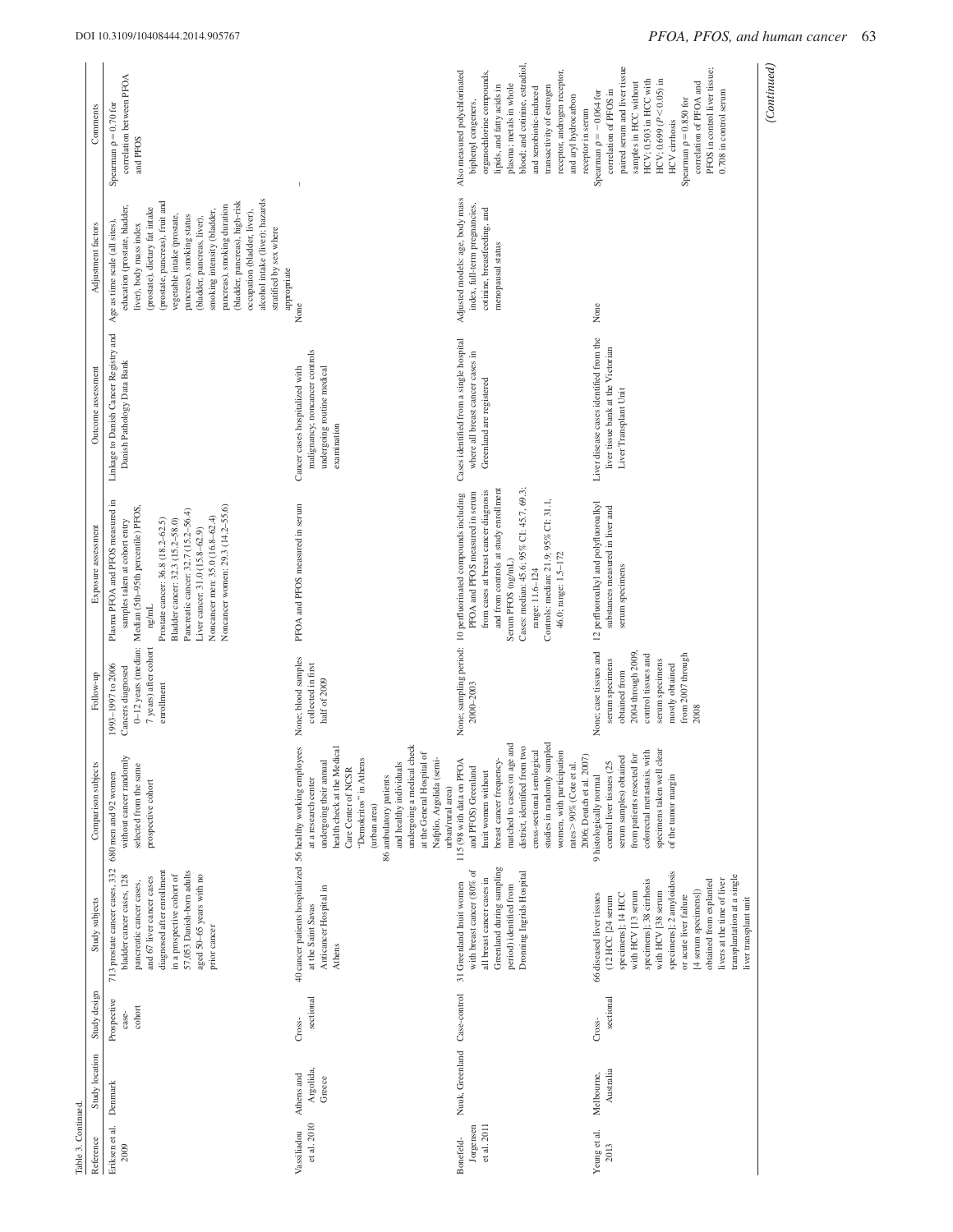| Reference              | Study location                                                                | Study design | Study subjects                                                                                                                                                                                                                                                                                                                                                             | Comparison subjects                                                                                                                                                                                                                                                                                   | Follow-up                         | Exposure assessment                                                                                                                                                                                                                                                                                                                                                                                                               | Outcome assessment                                                                                                                                                                                      | Adjustment factors                                                                                                                                                                                                                                                                                                                                                                                                                                                                                                                                                                                                                                                                                                                            | Comments                                                                                                                                                                                                                                                                                                                                                                                                                                                                                                                                                                                                                          |
|------------------------|-------------------------------------------------------------------------------|--------------|----------------------------------------------------------------------------------------------------------------------------------------------------------------------------------------------------------------------------------------------------------------------------------------------------------------------------------------------------------------------------|-------------------------------------------------------------------------------------------------------------------------------------------------------------------------------------------------------------------------------------------------------------------------------------------------------|-----------------------------------|-----------------------------------------------------------------------------------------------------------------------------------------------------------------------------------------------------------------------------------------------------------------------------------------------------------------------------------------------------------------------------------------------------------------------------------|---------------------------------------------------------------------------------------------------------------------------------------------------------------------------------------------------------|-----------------------------------------------------------------------------------------------------------------------------------------------------------------------------------------------------------------------------------------------------------------------------------------------------------------------------------------------------------------------------------------------------------------------------------------------------------------------------------------------------------------------------------------------------------------------------------------------------------------------------------------------------------------------------------------------------------------------------------------------|-----------------------------------------------------------------------------------------------------------------------------------------------------------------------------------------------------------------------------------------------------------------------------------------------------------------------------------------------------------------------------------------------------------------------------------------------------------------------------------------------------------------------------------------------------------------------------------------------------------------------------------|
| Hardell et al.<br>2014 | Örebro, Sweden                                                                | Case-control | without blood results; 79%<br>including 200 admitted for<br>201 incident cases of prostate<br>hospital in $2007 - 2011 + 2$<br>period and identified from<br>previously untreated cases<br>cancer with blood results,<br>treatment at an oncology<br>diagnosed during study<br>department at a single<br>the control group - 1<br>participation rate                       | 185 population controls without None; enrollment<br>population registry with one<br>participation rate, 54% after<br>round of replacement; 60%<br>excluding those with prior<br>prior cancer individually<br>matched to cases on age<br>and county of residence,<br>identified from Swedish<br>cancer | period: 2007-2011                 | PFOA and PFOS measured in whole<br>Controls: mean: 10; median: 8.3; range:<br>8 perfluorinated compounds including<br>blood collected during same time<br>Cases: mean: 11; median: 9.0; range:<br>period for cases and controls<br>Whole blood PFOS (ng/mL)<br>$1.4 - 69$<br>$1.7 - 49$                                                                                                                                           | Oncology at the University Hospital<br>Consecutive, newly diagnosed patients<br>chemotherapy at the Department of<br>for treatment with radiation or<br>with prostate cancer admitted<br>in Örebro      | Age, body mass index, and year of<br>blood sampling                                                                                                                                                                                                                                                                                                                                                                                                                                                                                                                                                                                                                                                                                           |                                                                                                                                                                                                                                                                                                                                                                                                                                                                                                                                                                                                                                   |
| Innes et al.<br>2014   | Mid-Ohio Valley, Cross-<br>West Virginia,<br><b>United States</b><br>Ohio and | sectional    | $aged \geq 21$ years who lived<br>208 prevalent cases of colon<br>with complete data on all<br>2004, and participated in<br>or worked for $\geq 1$ year in<br>a baseline health survey,<br>one of six contaminated<br>identified among adults<br>chemical plant between<br>1950 and 3 December<br>water districts near a<br>covariates of interest<br>and/or rectal cancer | from the same study group<br>47,151 adults without cancer<br>as the cases                                                                                                                                                                                                                             | None; survey period:<br>2005-2006 | available were comparable to general<br>Mean $\pm$ SD serum PFOS = 23.4 $\pm$ 16.3<br>"[S]erum levels of other [perfluoroalkyl<br>acids] for which adequate data were<br>measured in serum collected at the<br>Median serum PFOS = $20.2$ ng/mL<br>background levels in the U.S."<br>10 perfluorocarbon compounds<br>including PFOA and PFOS<br>time of the health survey<br>${\rm (range: <\!0.5\text{--}759.2)}$<br>$\rm ng/mL$ | Self-report of colon and/or rectal cancer Age, race, sex, years of education, P-value for interaction = 0.04 for<br>diagnosis on mailed survey, followed<br>by verification via medical chart<br>review | physiologic profile (serum lipid<br>levels $(N = 2,391$ , including 41<br>marital status, smoking status,<br>cases) did not alter the results<br>nausea, bloating, blood stools,<br>exercise program, body mass<br>employment status/disability,<br>current alcohol consumption,<br>perfluoroalkyl acids, anemia,<br>estradiol, and uric acid), and<br>fibromyalgia or exclusion of<br>those with low hemoglobin<br>profiles, C-reactive protein,<br>or diagnosed osteoarthritis,<br>gastrointestinal symptoms<br>annual household income,<br>(diarrhea, abdominal pain,<br>index, menopausal status,<br>Further adjustment for other<br>rheumatoid arthritis, and<br>comorbidity, metabolic/<br>vegetarian diet, regular<br>and indigestion) | adults with serum PFOS $\leq$ 20<br>sex, body mass index, age, or<br>undergoing current treatment<br>$ng/mL (N = 23,405$ subjects,<br>inverse association for cases<br>cancer cases $(N = 29)$ , cases<br>no significant interaction by<br>diagnosed in 2000 or later);<br>colorectal cancer treatment<br>$(N = 21)$ , or those who had<br>year of diagnosis (stronger<br>unconfirmed self-reported<br>Results were unchanged after<br>restricting the analysis of<br>excluding primary rectal<br>$(N = 109)$ , or including<br>colorectal cancer cases<br>received chemotherapy<br>including 118 cases),<br>$(N = 73)$<br>method |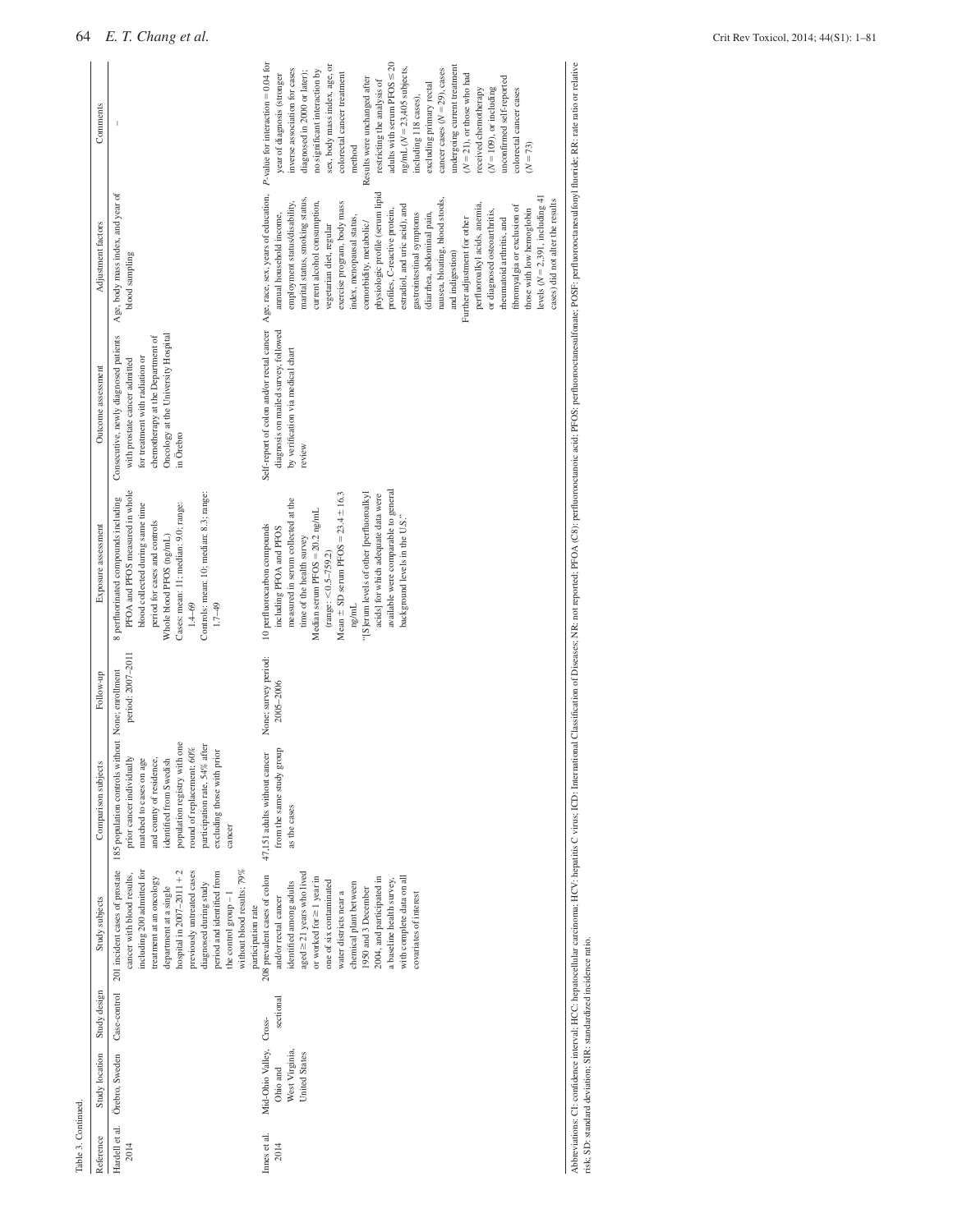slightly lower than PFOS levels), perfluorohexanesulfonate, N-ethyl perfluorooctanesulfonamidoacetate, N-methyl perfluorooctanesulfonamidoacetate, perfluorooctanesulfonamide, and perfluorooctanesulfonamidoacetate were approximately one order of magnitude higher in 126 chemical division workers than in 60 film division workers (Olsen et al. 2003). Because the Decatur plant primarily manufactured PFOSbased chemicals, this plant has been studied only with respect to occupational PFOS exposure.

 Like the studies of the Cottage Grove and Parkersburg facilities, studies of the Decatur facility are strengthened by complete cohort enumeration and availability of job records, but limited by potential exposure misclassification, modest numbers of subjects, and possible confounding. Despite these limitations, the studies of occupational PFOS exposure again provide the best available epidemiologic evidence on the association between high average and cumulative PFOS exposure and cancer risk in humans.

#### **Studies of the Decatur, Alabama, facility**

 In a retrospective cohort mortality study, Alexander et al.  $(2003)$  identified  $2,083$  workers employed in the chemical division and/or film division (located approximately 300 yards from the chemical division) at the Decatur plant for at least 365 days between 1961 and the end of 1997. Follow-up for vital status continued through 1998 by linkage to the National Death Index, Social Security Administration data, and/or Social Security Death Index. Cause of death was obtained and coded from death certificates for 96% of the decedents. The 1998 serum study mentioned earlier found that the geometric mean serum PFOS level was 941 ng/mL for chemical plant workers and 136 ng/mL for film plant workers, most of whom had no direct occupational exposure to fluorochemicals (Olsen et al. 2003). [By comparison, contemporaneous geometric mean serum PFOS levels in the general population were approximately 30–35 ng/mL (Kato et al. 2011, Olsen et al. 2012).] Among chemical plant workers, the highest geometric mean serum PFOS levels were measured in cell operators (2,000 ng/mL), followed by waste operators (1,500 ng/mL), chemical operators (1,500 ng/mL), maintenance workers (1,300 ng/mL), supervisors/managers (900 ng/mL), mill operators (600 ng/mL), engineers/lab workers (400 ng/mL), and administrative assistants (400 ng/mL). Based on these results, and the knowledge that production processes were constant over time, a company industrial hygienist and epidemiologist created a simple job-exposure matrix with three exposure categories: no workplace exposure to PFOS-based fluorochemicals (including film division jobs;  $39\%$  of the study cohort), low potential exposure (including engineers, quality control technicians, administrative assistants, managers, and environmental, health, and safety workers; 14% of the study cohort), and high potential exposure (including cell operators, chemical operators, maintenance workers, mill operators, waste operators, and crew supervisors; 47% of the study cohort).

 After a median follow-up of 25.9 years, 145 deaths had occurred, including 65 among workers ever employed in a high-exposure job, 27 among workers ever employed in a low-exposure job but never a high-exposure job, and 53 among workers employed only in a no- or minimal-exposure job (Alexander et al. 2003). The median duration of employment was 16.7 years in the high-exposure group, 10.4 years in the low-exposure group, and 9.9 years in the no-exposure group. The total cancer mortality rate in the overall cohort was significantly lower than expected based on Alabama rates  $(SMR = 0.72 [0.51 - 0.98])$  (Table 4). No statistically significant SMRs were detected for site-specific cancers, but a borderline significant excess of bladder and other urinary organ cancer mortality was detected in the overall cohort. This excess was statistically significant when the analysis was limited to high-exposure workers, among whom all three deaths from bladder cancer occurred  $(SMR = 12.77 [2.63 - 37.35]).$ When the analysis was restricted to workers employed for at least 1 year in a high-exposure job, including all three workers who died from bladder cancer, the SMR was even higher  $(SMR = 16.12 [3.32-47.14])$ . The three subjects who died from bladder cancer had worked mostly in maintenance or in the plant incinerator or wastewater treatment plant. Results were similar when SMRs were calculated using the 23-county regional population as the reference group. No significant excess of overall or site-specific cancer mortality was detected in the low-exposure and no-exposure groups.

 Strengths and limitations of this study (Alexander et al. 2003) are similar to those of the occupational cohort studies of PFOA described earlier. Although chance may explain the three deaths from bladder cancer, the very high SMRs and the fact that all three deaths occurred among long-term high-exposure workers provide cause for further inquiry. The authors reported that a review of known or potential bladder carcinogens yielded a list of five compounds currently or formerly used at the Decatur facility. Four of these (4,4 methylene-dianiline, orthotoluidine, benzidine salts, and butyl benzyl phthalate) had not been used since the 1960s and 1970s, during which time they were not widely used, but had limited information on exposure monitoring and use. The other compound, melamine, was currently in use in a nonfluorochemical product line, with low anticipated exposures based on a qualitative exposure assessment that found short exposure task durations. Given that four of these compounds were phased out by the 1970s, an analysis of date of first employment of the workers who died from bladder cancer might have clarified the potential for confounding. In the absence of such information, these alternative causes cannot be ruled out as plausible explanations for the observed excess of bladder and other urinary tract mortality in this cohort.

 To further investigate the association between PFOS exposure and bladder cancer in workers at the Decatur facility, Alexander and Olsen (2007) sought to identify additional bladder cancer cases in the same cohort of workers employed for at least 365 days by the end of 1997. In 2002, following informational meetings with current employees and retirees, a self-administered questionnaire was mailed to all living members of the cohort to report a past diagnosis of bladder cancer and smoking history; nonrespondents were also contacted by telephone. Overall, the response rate to the questionnaire was 74% (1,400 of 1,895) with 24% refusing to participate and 2% lacking a valid contact address or phone number; response rates were 75.8% in the no-exposure group, 81.4% in the group with low exposure only or high exposure for less than 1 year, and 67.2% in the group with high exposure for at least 1 year. Participants who reported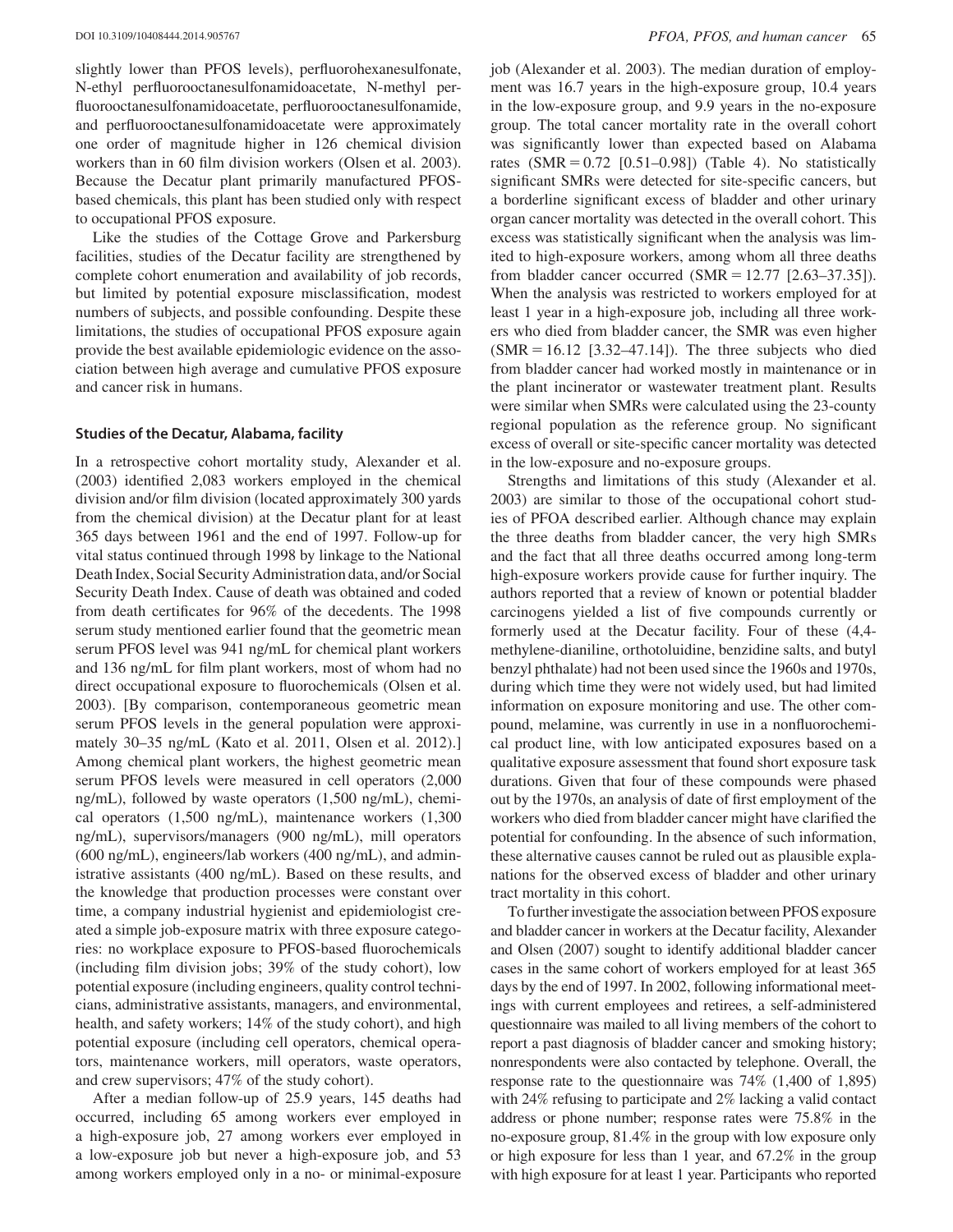|                    |                                                | Alexander et al. 2003   |                                          |                           |                                                                                           | Olsen et al. 2004    |                                     |                         |
|--------------------|------------------------------------------------|-------------------------|------------------------------------------|---------------------------|-------------------------------------------------------------------------------------------|----------------------|-------------------------------------|-------------------------|
|                    | Exposure                                       | No.                     | Relative                                 | 95%                       | Exposure                                                                                  | No.                  | Relative                            | 95%                     |
| Organ site         | category                                       | deaths                  | risk                                     | CI                        | category                                                                                  | deaths               | risk                                | CI                      |
| All sites          | Total cohort                                   | 39                      | $SMR = 0.72$                             | 0.51, 0.98                |                                                                                           |                      | $\equiv$                            |                         |
|                    | Non-exposed only                               | 15                      | $SMR = 0.73$                             | 0.41, 1.21                |                                                                                           |                      |                                     |                         |
|                    | Ever low, never high                           | 6                       | $SMR = 0.52$                             | 0.19, 1.14                |                                                                                           |                      |                                     |                         |
|                    | Ever high<br>$\geq$ 1 year high                | 18<br>14                | $SMR = 0.84$<br>$SMR = 0.84$             | 0.50, 1.32<br>0.46, 1.41  |                                                                                           |                      |                                     |                         |
| Digestive organs   | Total cohort                                   | 5                       | $SMR = 0.51$                             | 0.17, 1.19                |                                                                                           |                      |                                     |                         |
| and peritoneum     | Non-exposed only                               | $\mathbf{1}$            | $SMR = 0.27$                             | 0.01, 1.49                |                                                                                           |                      |                                     |                         |
|                    | Ever low, never high                           | $\overline{c}$          | $SMR = 0.99$                             | 0.12, 3.57                |                                                                                           |                      |                                     |                         |
|                    | Ever high                                      | $\overline{2}$          | $SMR = 0.51$                             | 0.06, 1.85                |                                                                                           |                      |                                     |                         |
|                    | $\geq$ 1 year high                             | $\mathbf{2}$            | $SMR = 0.66$                             | 0.08, 2.37                |                                                                                           |                      |                                     |                         |
| Esophagus          | Total cohort                                   | $\overline{2}$          | $SMR = 1.76$                             | 0.21, 6.35                |                                                                                           |                      |                                     |                         |
|                    | Non-exposed only                               | $\mathbf{1}$            | $SMR = 2.25$                             | 0.06, 12.51               |                                                                                           |                      |                                     |                         |
|                    | Ever low, never high                           | $\boldsymbol{0}$        | NR                                       | <b>NR</b>                 |                                                                                           |                      |                                     |                         |
|                    | Ever high                                      | 1                       | $SMR = 2.16$                             | 0.05, 12.02               |                                                                                           |                      |                                     |                         |
| Colorectum         | $\geq$ 1 year high<br>$\overline{\phantom{0}}$ | 1                       | $SMR = 2.73$<br>$\overline{\phantom{a}}$ | 0.07, 15.16<br>$\equiv$   |                                                                                           |                      |                                     |                         |
| Colon              | Total cohort                                   | $\mathbf{1}$            | $SMR = 0.30$                             | 0.01, 1.66                | Chemical vs. film                                                                         | 4 vs. 1              | $RR = 5.4$                          | $0.5 \ge 100$           |
|                    | Non-exposed only                               | $\boldsymbol{0}$        | NR                                       | <b>NR</b>                 | Chemical observed vs. expected                                                            | 4 vs. 1.8            | Obs. vs. $exp. = 2.2$               | <b>NR</b>               |
|                    | Ever low, never high                           | 1                       | $SMR = 1.43$                             | 0.04, 7.94                | Long-term, high-exposure chemical                                                         | 3 vs. 0              | $RR = 12$                           | $0.8$ , $>100$          |
|                    | Ever high                                      | $\boldsymbol{0}$        | NR                                       | <b>NR</b>                 | vs. long-term film                                                                        |                      |                                     |                         |
|                    | $\geq$ 1 year high                             | $\boldsymbol{0}$        | <b>NR</b>                                | $\rm NR$                  |                                                                                           |                      |                                     |                         |
| Rectum             |                                                |                         |                                          |                           | Chemical vs. film                                                                         | 4 vs. 3              | $RR = 1.8$                          | 0.3, 12.4               |
|                    |                                                |                         |                                          |                           | Chemical observed vs. expected                                                            | 4 vs. 1.3            | Obs. vs. $exp. = 3.1$               | NR                      |
|                    |                                                |                         |                                          |                           | Long-term, high-exposure chemical<br>vs. long-term film                                   | $3 \text{ vs. } 0$   | $RR = 11$                           | 0.8, > 100              |
| Liver (with or     | Total cohort                                   | $\overline{\mathbf{c}}$ | $SMR = 1.61$                             | 0.20, 5.82                | Chemical vs. film                                                                         | $0$ vs. $1$          | $RR = NR$                           | NR                      |
| without bile       | Non-exposed only                               | $\boldsymbol{0}$        | NR                                       | <b>NR</b>                 | Chemical observed vs. expected                                                            | $0$ vs. $0.5$        | Obs. vs. $exp. = 0$                 | NR                      |
| ducts)             | Ever low, never high                           | $\mathbf{1}$            | $SMR = 3.94$                             | 0.10, 21.88               | Long-term, high-exposure chemical                                                         | $0$ vs. $1$          | $RR = NR$                           | <b>NR</b>               |
|                    | Ever high                                      | $\mathbf{1}$            | $SMR = 2.00$                             | 0.05, 11.10               | vs. long-term film                                                                        |                      |                                     |                         |
|                    | $\geq$ 1 year high                             | $\mathbf{1}$            | $SMR = 2.57$                             | 0.06, 14.26               |                                                                                           |                      |                                     |                         |
| Pancreas           |                                                |                         |                                          |                           |                                                                                           |                      |                                     |                         |
| Respiratory system | Total cohort                                   | 15                      | $SMR = 0.71$                             | 0.40, 1.18                | Chemical vs. film                                                                         | 2 vs. 1              | $RR = 2.7$                          | $0.1$ , $>100$          |
|                    | Non-exposed only                               | $\overline{4}$          | $SMR = 0.51$                             | 0.14, 1.30                | Chemical observed vs. expected                                                            | 2 vs. 2.1            | Obs. vs. $exp. = 0.95$              | <b>NR</b>               |
|                    | Ever low, never high                           | $\overline{4}$          | $SMR = 0.87$                             | 0.24, 2.22                | Long-term, high-exposure chemical                                                         | $1$ vs. $0$          | $RR = NR$                           | <b>NR</b>               |
|                    | Ever high                                      | 7                       | $SMR = 0.85$                             | 0.34, 1.75                | vs. long-term film                                                                        |                      |                                     |                         |
|                    | $\geq$ 1 year high                             | 6                       | $SMR = 0.93$                             | 0.34, 2.03                |                                                                                           |                      |                                     |                         |
| Bronchus, trachea, | Total cohort                                   | 15                      | $SMR = 0.74$                             | 0.41, 1.22                |                                                                                           |                      |                                     |                         |
| and lung           | Non-exposed only                               | $\overline{4}$          | $SMR = 0.52$                             | 0.14, 1.34                |                                                                                           |                      |                                     |                         |
|                    | Ever low, never high                           | $\overline{4}$          | $SMR = 0.90$                             | 0.24, 2.29                |                                                                                           |                      |                                     |                         |
|                    | Ever high                                      | $\tau$                  | $SMR = 0.88$                             | 0.35, 1.81                |                                                                                           |                      |                                     |                         |
| <b>Breast</b>      | $\geq$ 1 year high<br>Total cohort             | 6<br>$\mathfrak{2}$     | $SMR = 0.96$<br>$SMR = 1.57$             | 0.35, 2.09                |                                                                                           |                      |                                     |                         |
|                    | Non-exposed only                               | $\mathfrak{2}$          | $SMR = 5.11$                             | 0.19, 5.66<br>0.62, 18.45 |                                                                                           |                      |                                     |                         |
|                    | Ever low, never high                           | $\boldsymbol{0}$        | NR                                       | <b>NR</b>                 |                                                                                           |                      |                                     |                         |
|                    | Ever high                                      | $\mathbf{0}$            | <b>NR</b>                                | $\rm NR$                  |                                                                                           |                      |                                     |                         |
|                    | $\geq$ 1 year high                             | $\boldsymbol{0}$        | <b>NR</b>                                | NR                        |                                                                                           |                      |                                     |                         |
| Prostate           |                                                |                         |                                          |                           | Chemical vs. film                                                                         | 5 vs. 1              | $RR = 7.7$                          | $0.9$ , $>100$          |
|                    |                                                |                         |                                          |                           | Chemical observed vs. expected<br>Long-term, high-exposure chemical<br>vs. long-term film | 5 vs. 3.1<br>4 vs. 1 | Obs. vs. $exp. = 1.6$<br>$RR = 8.2$ | <b>NR</b><br>0.8, > 100 |
|                    | Total cohort                                   | 3                       | $SMR = 1.59$                             | 0.33, 4.65                |                                                                                           |                      |                                     |                         |
| Urinary organs     | Non-exposed only                               | $\boldsymbol{0}$        | <b>NR</b>                                | <b>NR</b>                 |                                                                                           |                      |                                     |                         |
|                    | Ever low, never high                           | $\boldsymbol{0}$        | $\rm NR$                                 | <b>NR</b>                 |                                                                                           |                      |                                     |                         |
|                    | Ever high                                      | 3                       | $SMR = 4.02$                             | 0.83, 11.75               |                                                                                           |                      |                                     |                         |
|                    | $\geq$ 1 year high                             | 3                       | $SMR = 5.11$                             | 1.05, 14.93               |                                                                                           |                      |                                     |                         |
| Bladder (with or   | Total cohort                                   | 3                       | $SMR = 4.81$                             | 0.99, 14.06               | Chemical vs. film                                                                         | $0$ vs. $1$          | $RR = NR$                           | $\rm NR$                |
| without other      | Non-exposed only                               | $\boldsymbol{0}$        | NR                                       | NR                        | Chemical observed vs. expected                                                            | 0 vs. 1.0            | Obs. vs. $exp. = 0$                 | <b>NR</b>               |
| urinary)           | Ever low, never high                           | $\boldsymbol{0}$        | NR                                       | <b>NR</b>                 | Long-term, high-exposure chemical                                                         | $0$ vs. $0$          | $RR = NR$                           | NR                      |
|                    | Ever high                                      | 3                       | $SMR = 12.77$                            | 2.63, 37.35               | vs. long-term film                                                                        |                      |                                     |                         |
|                    | $\geq$ 1 year high                             | 3                       | $SMR = 16.12$                            | 3.32, 47.14               |                                                                                           |                      |                                     |                         |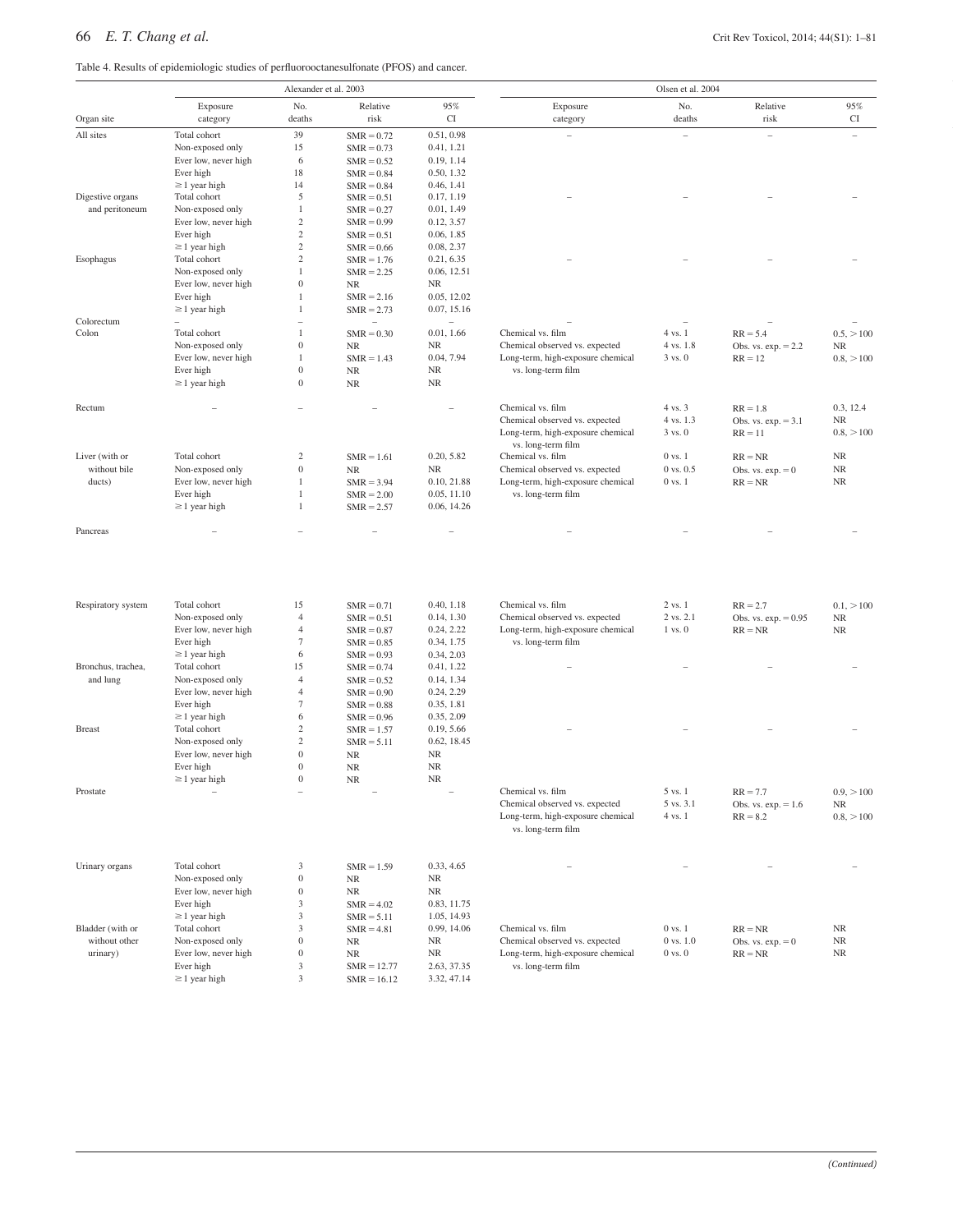|                                |                                                 | Alexander et al. 2007        |                              |                          |                                 |           | Grice et al. 2007 |                          |                                                   | Eriksen et al. 2009 |                            |                          |
|--------------------------------|-------------------------------------------------|------------------------------|------------------------------|--------------------------|---------------------------------|-----------|-------------------|--------------------------|---------------------------------------------------|---------------------|----------------------------|--------------------------|
|                                | Exposure                                        | No.                          | Relative                     | 95%                      | Exposure                        | No.       | Relative          | 95%                      | Exposure                                          | No.                 | Relative                   | 95%                      |
| Organ site                     | category                                        | cases                        | risk                         | CI                       | category                        | cases     | risk              | <b>CI</b>                | category                                          | cases               | risk                       | CI                       |
| All sites                      | $\equiv$                                        | $\overline{\phantom{a}}$     | $\overline{\phantom{a}}$     | ÷,                       | $\bar{ }$                       | $\bar{a}$ | $\equiv$          | $\equiv$                 | $\equiv$                                          | $\equiv$            | $\overline{a}$             | ÷                        |
|                                |                                                 |                              |                              |                          |                                 |           |                   |                          |                                                   |                     |                            |                          |
|                                |                                                 |                              |                              |                          |                                 |           |                   |                          |                                                   |                     |                            |                          |
| Digestive organs               |                                                 |                              |                              |                          |                                 |           |                   |                          |                                                   |                     |                            |                          |
| and peritoneum                 |                                                 |                              |                              |                          |                                 |           |                   |                          |                                                   |                     |                            |                          |
|                                |                                                 |                              |                              |                          |                                 |           |                   |                          |                                                   |                     |                            |                          |
|                                |                                                 |                              |                              |                          |                                 |           |                   |                          |                                                   |                     |                            |                          |
| Esophagus                      |                                                 |                              |                              |                          |                                 |           |                   |                          |                                                   |                     |                            |                          |
|                                |                                                 |                              |                              |                          |                                 |           |                   |                          |                                                   |                     |                            |                          |
|                                |                                                 |                              |                              |                          |                                 |           |                   |                          |                                                   |                     |                            |                          |
|                                |                                                 |                              |                              |                          |                                 |           |                   |                          |                                                   |                     |                            |                          |
| Colorectum<br>Colon            |                                                 |                              |                              |                          | Never exposed                   | 8         | $OR = 1.00$       | Referent                 |                                                   |                     |                            |                          |
|                                |                                                 |                              |                              |                          | Ever low or                     | 15        | $OR = 1.21$       | 0.51, 2.87               |                                                   |                     |                            |                          |
|                                |                                                 |                              |                              |                          | high<br>$\geq$ 1 year low or 14 |           | $OR = 1.37$       | 0.57, 3.30               |                                                   |                     |                            |                          |
|                                |                                                 |                              |                              |                          | high                            |           |                   |                          |                                                   |                     |                            |                          |
|                                |                                                 |                              |                              |                          | $>1$ year high                  | 7         | $OR = 1.69$       | 0.68, 4.17               |                                                   |                     |                            |                          |
| Rectum                         |                                                 |                              |                              |                          |                                 |           |                   |                          |                                                   |                     |                            |                          |
|                                |                                                 |                              |                              |                          |                                 |           |                   |                          |                                                   |                     |                            |                          |
|                                |                                                 |                              |                              |                          |                                 |           |                   |                          |                                                   |                     |                            |                          |
| Liver (with or<br>without bile |                                                 |                              |                              |                          |                                 |           |                   |                          | PFOS quartile 1<br>PFOS quartile 2                | 17<br>17            | $RR = 1.00$<br>$RR = 0.62$ | Referent<br>0.29, 1.33   |
| ducts)                         |                                                 |                              |                              |                          |                                 |           |                   |                          | PFOS quartile 3                                   | 17                  | $RR = 0.72$                | 0.33, 1.56               |
|                                |                                                 |                              |                              |                          |                                 |           |                   |                          | PFOS quartile 4                                   | 16                  | $RR = 0.59$                | 0.27, 1.27               |
|                                |                                                 |                              |                              |                          |                                 |           |                   |                          | Per 10 ng/mL plasma<br><b>PFOS</b>                | 67                  | $RR = 0.97$                | 0.79, 1.19               |
| Pancreas                       |                                                 |                              |                              |                          |                                 |           |                   |                          | PFOS quartile 1                                   | 32                  | $RR = 1.00$                | Referent                 |
|                                |                                                 |                              |                              |                          |                                 |           |                   |                          | PFOS quartile 2<br>PFOS quartile 3                | 32<br>32            | $RR = 1.02$                | 0.57, 1.84               |
|                                |                                                 |                              |                              |                          |                                 |           |                   |                          | PFOS quartile 4                                   | 32                  | $RR = 1.24$<br>$RR = 0.91$ | 0.67, 2.31<br>0.51, 1.65 |
|                                |                                                 |                              |                              |                          |                                 |           |                   |                          | Per 10 ng/mL plasma                               | 128                 | $RR = 0.99$                | 0.86, 1.14               |
| Respiratory                    |                                                 |                              |                              |                          |                                 |           |                   |                          | <b>PFOS</b>                                       |                     |                            |                          |
| system                         |                                                 |                              |                              |                          |                                 |           |                   |                          |                                                   |                     |                            |                          |
|                                |                                                 |                              |                              |                          |                                 |           |                   |                          |                                                   |                     |                            |                          |
|                                |                                                 |                              |                              |                          |                                 |           |                   |                          |                                                   |                     |                            |                          |
| Bronchus, trachea,             |                                                 |                              |                              |                          |                                 |           |                   |                          |                                                   |                     |                            |                          |
| and lung                       |                                                 |                              |                              |                          |                                 |           |                   |                          |                                                   |                     |                            |                          |
|                                |                                                 |                              |                              |                          |                                 |           |                   |                          |                                                   |                     |                            |                          |
|                                |                                                 |                              |                              |                          |                                 |           |                   |                          |                                                   |                     |                            |                          |
| <b>Breast</b>                  |                                                 |                              |                              |                          |                                 |           |                   |                          |                                                   |                     |                            |                          |
|                                |                                                 |                              |                              |                          |                                 |           |                   |                          |                                                   |                     |                            |                          |
|                                |                                                 |                              |                              |                          |                                 |           |                   |                          |                                                   |                     |                            |                          |
| Prostate                       |                                                 |                              |                              |                          | Never exposed                   | 10        | $OR = 1.00$       | Referent                 | PFOS quartile 1                                   | 179                 | $RR = 1.00$                | Referent                 |
|                                |                                                 |                              |                              |                          | Ever low or                     | 19        | $OR = 1.34$       | 0.62, 2.91               | PFOS quartile 2                                   | 178                 | $RR = 1.35$                | 0.97, 1.87               |
|                                |                                                 |                              |                              |                          | high                            |           |                   |                          | PFOS quartile 3                                   | 180                 | $RR = 1.31$                | 0.94, 1.82               |
|                                |                                                 |                              |                              |                          | $\geq$ 1 year low or 16<br>high |           | $OR = 1.36$       |                          | 0.61, 3.02 PFOS quartile 4<br>Per 10 ng/mL plasma | 176<br>713          | $RR = 1.38$<br>$RR = 1.05$ | 0.99, 1.93<br>0.97, 1.14 |
|                                |                                                 |                              |                              |                          | $>1$ year high                  | 9         | $OR = 1.08$       | 0.44, 2.69               | <b>PFOS</b>                                       |                     |                            |                          |
| Urinary organs                 |                                                 |                              |                              |                          | $\equiv$                        |           |                   | $\overline{\phantom{0}}$ |                                                   |                     |                            | ÷                        |
|                                |                                                 |                              |                              |                          |                                 |           |                   |                          |                                                   |                     |                            |                          |
|                                |                                                 |                              |                              |                          |                                 |           |                   |                          |                                                   |                     |                            |                          |
| Bladder (with or               | Never exposed                                   | $\sqrt{2}$                   | $SIR = 0.61$                 | 0.07, 2.19               |                                 |           |                   |                          | PFOS quartile 1                                   | 83                  | $RR = 1.00$                | Referent                 |
| without other                  | Ever low                                        | $\tau$                       | $SIR = 2.26$                 | 0.91, 4.67               |                                 |           |                   |                          | PFOS quartile 2                                   | $\bf 84$            | $RR = 0.76$                | 0.50, 1.16               |
| urinary)                       | Ever low or high                                | $\boldsymbol{9}$             | $SIR = 1.70$                 | 0.77, 3.22               |                                 |           |                   |                          | PFOS quartile 3                                   | 83                  | $RR = 0.93$                | 0.61, 1.41               |
|                                | Ever high                                       | 6                            | $SIR = 1.74$                 | 0.64, 3.79               |                                 |           |                   |                          | PFOS quartile 4                                   | 82                  | $RR = 0.70$                | 0.46, 1.07               |
|                                | $\geq$ 1 year high or low<br>$\geq$ 1 year high | $\sqrt{6}$<br>$\mathfrak{Z}$ | $SIR = 1.31$<br>$SIR = 1.12$ | 0.48, 2.85<br>0.23, 3.27 |                                 |           |                   |                          | Per 10 ng/mL plasma<br>${\rm PFOS}$               | 332                 | $RR = 0.93$                | 0.83, 1.03               |
|                                |                                                 |                              |                              |                          |                                 |           |                   |                          |                                                   |                     |                            |                          |
|                                | $0 - 1$ year high                               | $\sqrt{2}$                   | $SIR = 1.07$                 | 0.12, 3.85               |                                 |           |                   |                          |                                                   |                     |                            |                          |
|                                |                                                 |                              | $RR = 1.00$                  | Referent                 |                                 |           |                   |                          |                                                   |                     |                            |                          |
|                                | $1 - 5$ years high                              | $\overline{4}$               | $SIR = 0.95$                 | 0.25, 2.43               |                                 |           |                   |                          |                                                   |                     |                            |                          |
|                                |                                                 |                              | $RR = 0.83$                  | 0.15, 4.65               |                                 |           |                   |                          |                                                   |                     |                            |                          |
|                                | $5 - < 10$ years high                           | $\mathfrak{Z}$               | $SIR = 2.72$                 | 0.55, 73.95              |                                 |           |                   |                          |                                                   |                     |                            |                          |
|                                |                                                 |                              | $RR = 1.92$                  | 0.30, 12.06              |                                 |           |                   |                          |                                                   |                     |                            |                          |
|                                | $\geq$ 10 years high                            | $\sqrt{2}$                   | $SIR = 1.43$                 | 0.16, 5.15               |                                 |           |                   |                          |                                                   |                     |                            |                          |
|                                |                                                 |                              | $RR = 1.52$                  | 0.21, 10.99              |                                 |           |                   |                          |                                                   |                     |                            |                          |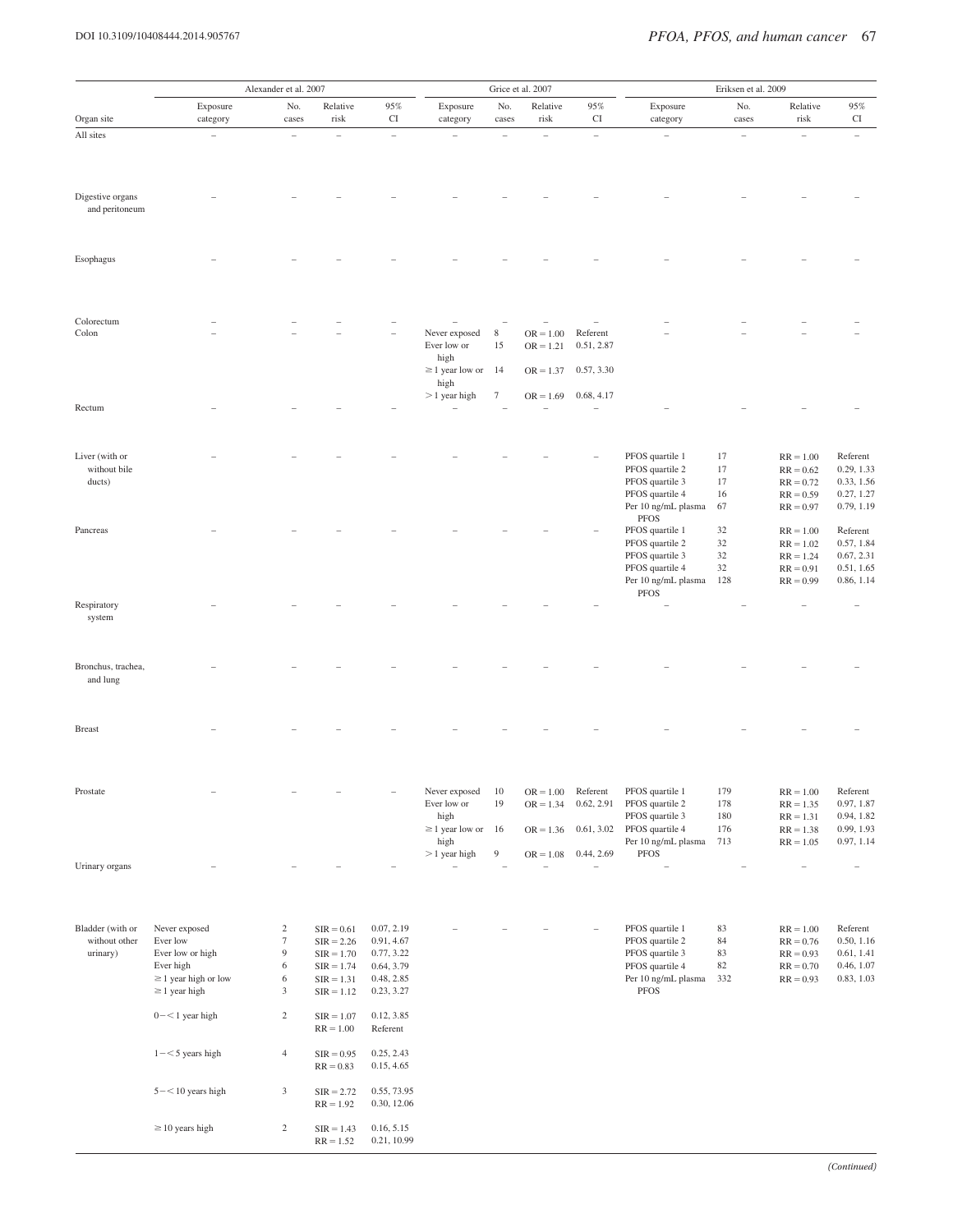Table 4. Continued.

|               |                          | Alexander et al. 2003 |                  |            |                                                         | Olsen et al. 2004  |                       |                  |
|---------------|--------------------------|-----------------------|------------------|------------|---------------------------------------------------------|--------------------|-----------------------|------------------|
| Organ site    | Exposure<br>category     | No.<br>deaths         | Relative<br>risk | 95%<br>CI  | Exposure<br>category                                    | No.<br>deaths      | Relative<br>risk      | 95%<br><b>CI</b> |
|               |                          |                       |                  |            |                                                         |                    |                       |                  |
|               |                          |                       |                  |            |                                                         |                    |                       |                  |
| Malignant     | Total cohort             | 3                     | $SMR = 1.67$     | 0.34, 4.88 | Chemical vs. film                                       | 5 vs. 0            | $RR = 12$             | $1.0 \, > 100$   |
| melanoma      | Non-exposed only         |                       | $SMR = 1.38$     | 0.03, 7.67 | Chemical observed vs. expected                          | 5 vs. 2.2          | Obs. vs. $exp. = 2.3$ | <b>NR</b>        |
|               | Ever low, never high     | $\mathbf{0}$          | <b>NR</b>        | <b>NR</b>  | Long-term, high-exposure chemical                       | 3 vs. 0            | $RR = 10$             | 0.7, > 100       |
|               | Ever high                | 2                     | $SMR = 2.62$     | 0.32, 9.46 | vs. long-term film                                      |                    |                       |                  |
|               | $\geq$ 1 year high       |                       | $SMR = 1.67$     | 0.04, 9.25 |                                                         |                    |                       |                  |
| Thyroid       | $\overline{\phantom{m}}$ | $-$                   |                  | $=$        | Chemical vs. film                                       | $1 \text{ vs. } 0$ | $RR = NR$             | <b>NR</b>        |
|               |                          |                       |                  |            | Chemical observed vs. expected                          | 1 vs. 1.0          | Obs. vs. $exp. = 1$   | <b>NR</b>        |
|               |                          |                       |                  |            | Long-term, high-exposure chemical<br>vs. long-term film | $0$ vs. $0$        | $RR = NR$             | <b>NR</b>        |
| Lymphatic and | Total cohort             | $\overline{4}$        | $SMR = 0.70$     | 0.19, 1.80 |                                                         |                    |                       |                  |
| hematopoietic | Non-exposed only         | 3                     | $SMR = 1.37$     | 0.28, 4.00 |                                                         |                    |                       |                  |
|               | Ever low, never high     | $\mathbf{0}$          | <b>NR</b>        | <b>NR</b>  |                                                         |                    |                       |                  |
|               | Ever high                |                       | $SMR = 0.43$     | 0.01, 2.40 |                                                         |                    |                       |                  |
|               | $\geq$ 1 year high       |                       | $SMR = 0.56$     | 0.01, 3.08 |                                                         |                    |                       |                  |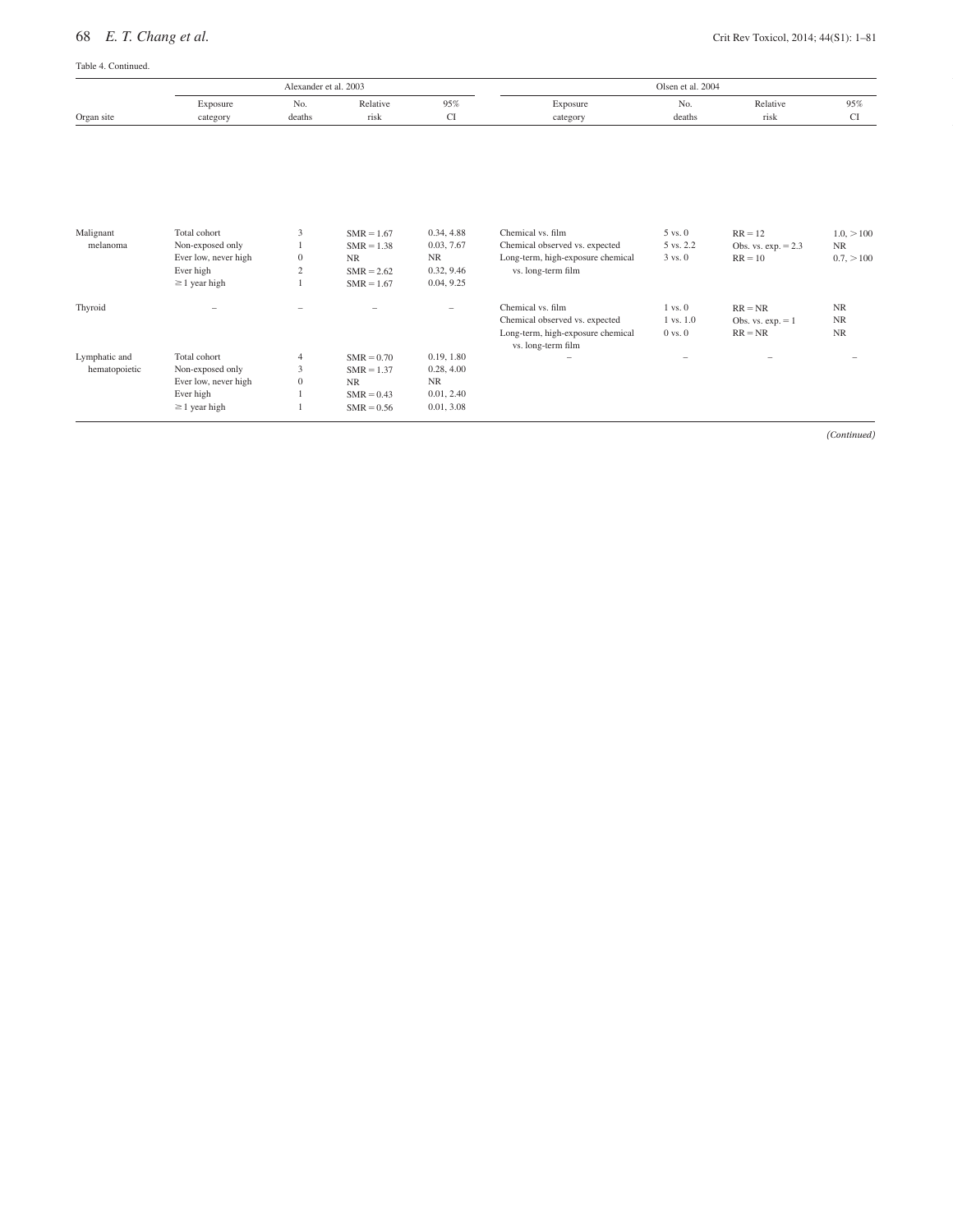|                                |                                                             | Alexander et al. 2007 |                  |                  |                              |                | Grice et al. 2007 |                  | Eriksen et al. 2009  |              |                          |                  |  |
|--------------------------------|-------------------------------------------------------------|-----------------------|------------------|------------------|------------------------------|----------------|-------------------|------------------|----------------------|--------------|--------------------------|------------------|--|
| Organ site                     | Exposure<br>category                                        | No.<br>cases          | Relative<br>risk | 95%<br><b>CI</b> | Exposure<br>category         | No.<br>cases   | Relative<br>risk  | 95%<br><b>CI</b> | Exposure<br>category | No.<br>cases | Relative<br>risk         | 95%<br><b>CI</b> |  |
| Bladder,                       | Total cohort                                                | $1.93*$               | $SIR = 1.41$     | 0.79, 2.33       | $\overline{\phantom{0}}$     |                |                   |                  |                      |              | $\overline{\phantom{0}}$ |                  |  |
| continued                      | $0 - 1$ year high                                           | $0.52*$               | $SIR = 1.27$     | 0.26, 3.69       |                              |                |                   |                  |                      |              |                          |                  |  |
|                                | $1 - 5$ years high                                          | $0.80*$               | $SIR = 1.11$     | 0.39, 2.49       |                              |                |                   |                  |                      |              |                          |                  |  |
|                                | $5 - < 10$ years high                                       | $0.30*$               | $SIR = 2.57$     | 0.63, 6.89       |                              |                |                   |                  |                      |              |                          |                  |  |
|                                | $\geq$ 5 years high                                         | $0.61*$               | $SIR = 2.00$     | 0.75, 4.29       |                              |                |                   |                  |                      |              |                          |                  |  |
|                                | $\geq$ 10 years high                                        | $0.31*$               | $SIR = 1.53$     | 0.26, 4.78       |                              |                |                   |                  |                      |              |                          |                  |  |
|                                | [Sensitivity analysis accounting<br>for underascertainment] |                       |                  |                  |                              |                |                   |                  |                      |              |                          |                  |  |
| Malignant                      | $\overline{\phantom{0}}$                                    | -                     |                  |                  | Never exposed                | $\overline{4}$ | $OR = 1.00$       | Referent         |                      |              |                          |                  |  |
| melanoma                       |                                                             |                       |                  |                  | Ever low or<br>high          | $\tau$         | $OR = 1.08$       | 0.31, 3.72       |                      |              |                          |                  |  |
|                                |                                                             |                       |                  |                  | $\geq$ 1 year low or<br>high | 5              | $OR = 0.90$       | 0.24, 3.43       |                      |              |                          |                  |  |
|                                |                                                             |                       |                  |                  | $>1$ year high               | $\overline{4}$ | $OR = 1.01$       | 0.25, 4.11       |                      |              |                          |                  |  |
| Thyroid                        |                                                             |                       |                  |                  |                              |                |                   |                  |                      |              |                          |                  |  |
|                                |                                                             |                       |                  |                  |                              |                |                   |                  |                      |              |                          |                  |  |
| Lymphatic and<br>hematopoietic |                                                             |                       |                  |                  |                              |                |                   |                  |                      |              |                          |                  |  |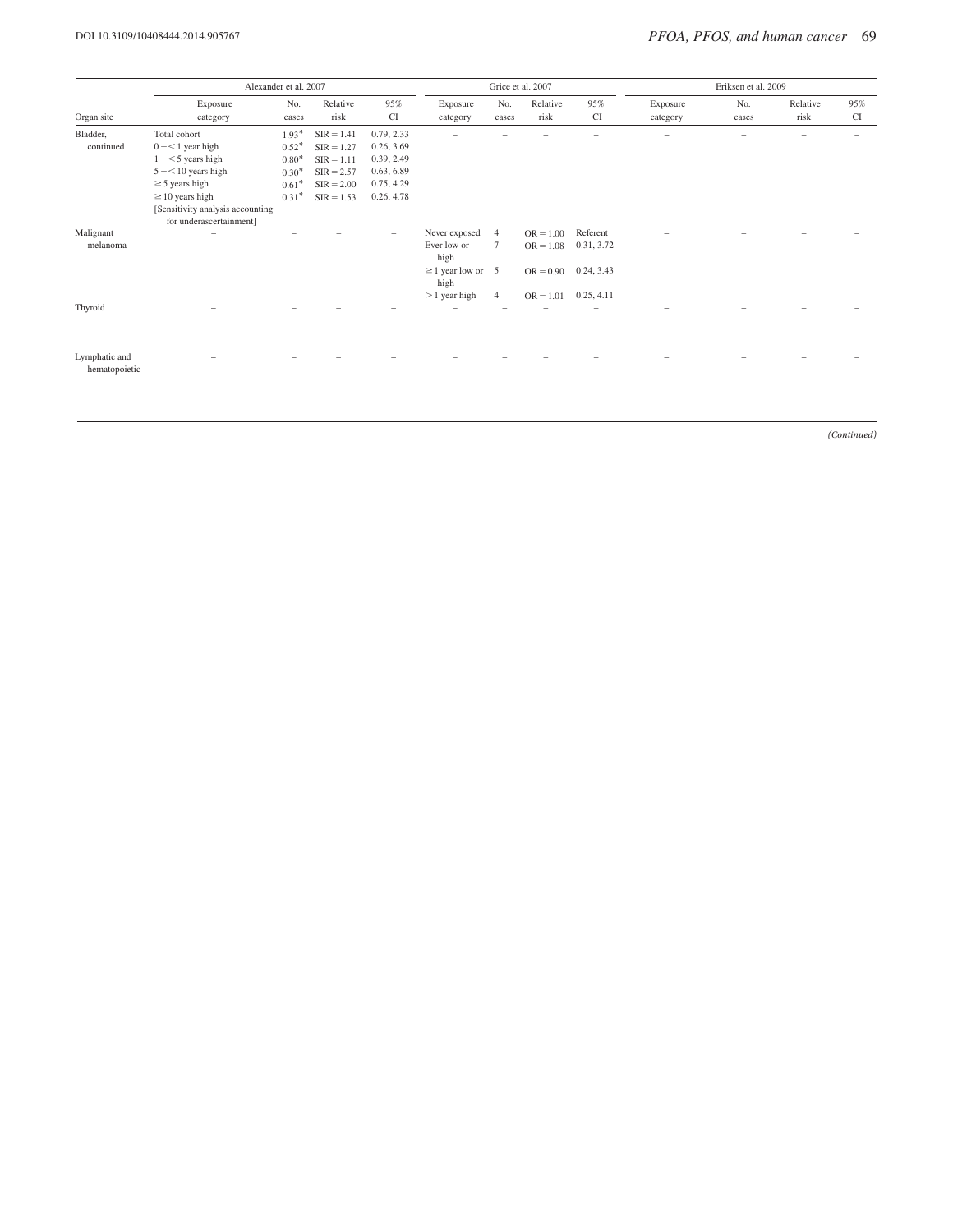### Table 4. Continued.

|                  |                            | Vassiliadou et al. 2010 |                |                            | Bonefeld-Jorgensen et al. 2011 |                          |                          |                          |  |  |  |
|------------------|----------------------------|-------------------------|----------------|----------------------------|--------------------------------|--------------------------|--------------------------|--------------------------|--|--|--|
|                  | Exposure                   | No.                     | Relative       | 95%                        | Exposure                       | No.                      | Relative                 | 95%                      |  |  |  |
| Organ site       | category                   | cases                   | risk           | $\mathop{\rm CI}\nolimits$ | category                       | cases                    | risk                     | CI                       |  |  |  |
| All sites        | PFOS in serum (ng/mL):     | Cases:                  | [No RRs]       | Analysis of variance       | -                              | $\overline{\phantom{m}}$ | $\overline{\phantom{a}}$ | $\overline{\phantom{a}}$ |  |  |  |
|                  | - Mean, male cases         | 17 males,               | 12.97          | P > 0.05                   |                                |                          |                          |                          |  |  |  |
|                  | - Mean, female cases       | 23 females              | 8.18           |                            |                                |                          |                          |                          |  |  |  |
|                  | - Median, male cases       | Athens controls:        | 11.33          |                            |                                |                          |                          |                          |  |  |  |
|                  | - Median, female cases     | 27 males,<br>29 females | 8.00           |                            |                                |                          |                          |                          |  |  |  |
|                  | - Range, male cases        |                         | 4.98-26.38     |                            |                                |                          |                          |                          |  |  |  |
|                  | - Range, female cases      | Argolida controls:      | $2.12 - 25.70$ |                            |                                |                          |                          |                          |  |  |  |
|                  |                            | 27 males,               |                |                            |                                |                          |                          |                          |  |  |  |
|                  | - Mean, Athens males       | 59 females              | 14.93          |                            |                                |                          |                          |                          |  |  |  |
|                  | - Mean, Athens females     |                         | 7.49           |                            |                                |                          |                          |                          |  |  |  |
|                  | - Median, Athens males     |                         | 13.69          |                            |                                |                          |                          |                          |  |  |  |
|                  | - Median, Athens females   |                         | 7.03           |                            |                                |                          |                          |                          |  |  |  |
|                  | - Range, Athens males      |                         | 6.97-30.36     |                            |                                |                          |                          |                          |  |  |  |
|                  | - Range, Athens females    |                         | $2.27 - 16.63$ |                            |                                |                          |                          |                          |  |  |  |
|                  | - Mean, Argolida males     |                         | 13.63          |                            |                                |                          |                          |                          |  |  |  |
|                  | - Mean, Argolida females   |                         | 9.28           |                            |                                |                          |                          |                          |  |  |  |
|                  | - Median, Argolida males   |                         | 10.47          |                            |                                |                          |                          |                          |  |  |  |
|                  | - Median, Argolida females |                         | 8.47           |                            |                                |                          |                          |                          |  |  |  |
|                  | - Range, Argolida males    |                         | 3.46-40.36     |                            |                                |                          |                          |                          |  |  |  |
|                  | - Range, Argolida females  |                         | $2.63 - 26.36$ |                            |                                |                          |                          |                          |  |  |  |
| Digestive organs |                            | ÷                       | ÷              |                            |                                |                          |                          |                          |  |  |  |
| and peritoneum   |                            |                         |                |                            |                                |                          |                          |                          |  |  |  |
| Esophagus        |                            |                         |                |                            |                                |                          |                          |                          |  |  |  |
| Colorectum       |                            |                         | $\equiv$       |                            |                                |                          |                          |                          |  |  |  |

| Colon          | $\sim$                   | $\sim$                   | $\overline{\phantom{0}}$ | $\overline{\phantom{0}}$ | $\overline{\phantom{0}}$          | $\overline{\phantom{0}}$ | $\overline{\phantom{a}}$ | $\sim$                   |
|----------------|--------------------------|--------------------------|--------------------------|--------------------------|-----------------------------------|--------------------------|--------------------------|--------------------------|
| Rectum         | $\overline{\phantom{m}}$ | $\overline{\phantom{0}}$ | $\overline{\phantom{m}}$ | $\overline{\phantom{a}}$ | $\overline{\phantom{m}}$          | $\overline{\phantom{a}}$ | $\overline{\phantom{a}}$ | $\overline{\phantom{m}}$ |
| Liver (with or | $\overline{\phantom{0}}$ | $\overline{\phantom{0}}$ | $-$                      | $-$                      | $\hspace{1.0cm} - \hspace{1.0cm}$ | $-$                      | $\qquad \qquad -$        | $-$                      |
| without bile   |                          |                          |                          |                          |                                   |                          |                          |                          |
| ducts)<br>.    |                          |                          |                          |                          |                                   |                          |                          |                          |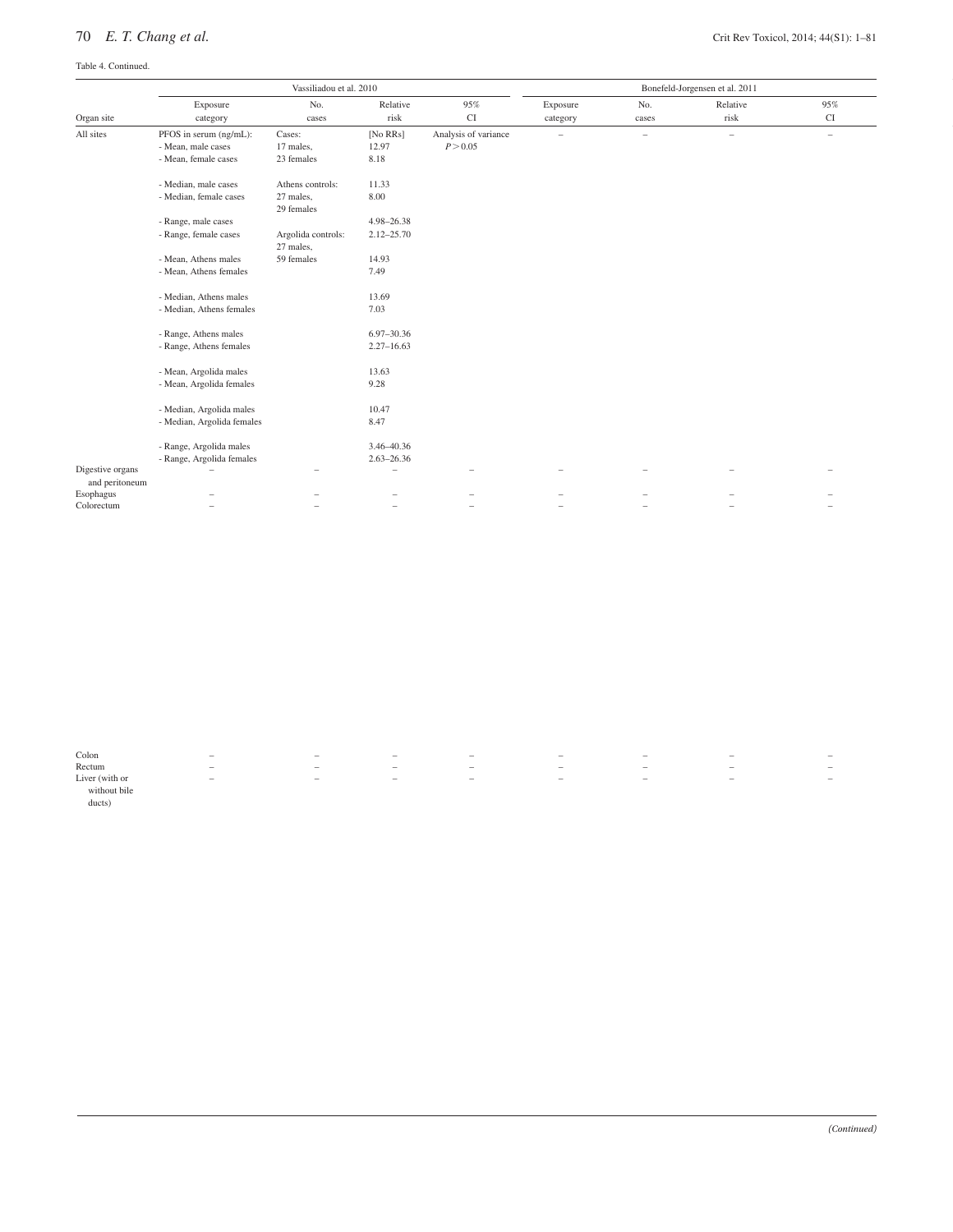$\overline{\phantom{0}}$ 

|            |                          |       | Hardell et al. 2014 |     | Innes et al. 2014 |       |          |     |          |       |          |     |
|------------|--------------------------|-------|---------------------|-----|-------------------|-------|----------|-----|----------|-------|----------|-----|
|            | Exposure                 | No.   | Relative            | 95% | Exposure          | No.   | Relative | 95% | Exposure | No.   | Relative | 95% |
| Organ site | category                 | cases | risk                |     | category          | cases | risk     |     | category | cases | risk     |     |
| All sites  | $\overline{\phantom{a}}$ | -     | -                   | $-$ | $-$               | $-$   | $-$      | -   | $-$      | $-$   | $-$      | -   |

| Digestive organs<br>and peritoneum |                            |                    |                 |                   |  |                          |                          |                                                                                  |        |                                     |                |
|------------------------------------|----------------------------|--------------------|-----------------|-------------------|--|--------------------------|--------------------------|----------------------------------------------------------------------------------|--------|-------------------------------------|----------------|
| Esophagus                          |                            |                    |                 |                   |  |                          |                          |                                                                                  |        |                                     |                |
| Colorectum                         |                            |                    |                 |                   |  |                          | $\overline{\phantom{a}}$ | Quartile 1<br>$(0.25 - 13.5)$ ng/mL<br>PFOS)                                     | 79     | $OR = 1.00$                         | Referent       |
|                                    |                            |                    |                 |                   |  |                          |                          | Quartile 2<br>$(13.6 - 20.1$ ng/mL<br>PFOS)                                      | 39     | $OR = 0.38$                         | 0.25, 0.59     |
|                                    |                            |                    |                 |                   |  |                          |                          | Quartile 3<br>(20.2-29.1 ng/mL<br>PFOS)                                          | 42     | $OR = 0.27$                         | 0.17, 0.42     |
|                                    |                            |                    |                 |                   |  |                          |                          | Quartile 4 ( $\geq$ 29.2 48<br>ng/mL PFOS)                                       |        | $OR = 0.24$<br>$P$ -trend < 0.00001 | 0.16, 0.37     |
|                                    |                            |                    |                 |                   |  |                          |                          | Per ng/mL PFOS<br>Residents<br>since $\leq$ 1995, cases<br>diagnosed $\geq$ 2000 |        | $OR = 0.96$                         | 0.95, 0.97     |
|                                    |                            |                    |                 |                   |  |                          |                          |                                                                                  |        |                                     |                |
|                                    |                            |                    |                 |                   |  |                          |                          | Quartile 1                                                                       | 42     | $OR = 1.00$                         | Referent       |
|                                    |                            |                    |                 |                   |  |                          |                          | Quartile 2                                                                       | 12     | $OR = 0.19$                         | 0.09, 0.38     |
|                                    |                            |                    |                 |                   |  |                          |                          | Quartile 3<br>Quartile 4                                                         | $\tau$ | $OR = 0.13$                         | 0.06, 0.27     |
|                                    |                            |                    |                 |                   |  |                          |                          |                                                                                  | 10     | $OR = 0.12$<br>$P$ -trend < 0.00001 | 0.06, 0.23     |
| Colon                              |                            |                    |                 |                   |  |                          |                          |                                                                                  |        | L                                   |                |
| Rectum                             |                            |                    | $\equiv$        |                   |  |                          |                          | L                                                                                |        | L                                   | $\overline{a}$ |
| Liver (with or                     | PFOS in serum (ng/mL):     | HCC                | [No RRs]        | Kruskal-Wallis    |  | $\overline{\phantom{0}}$ | ÷                        | L                                                                                |        |                                     | L.             |
| without bile                       | - Mean $\pm$ SD, HCC       | without            | $13.3 \pm 8.83$ | rank test         |  |                          |                          |                                                                                  |        |                                     |                |
| ducts)                             | - Median, HCC              | <b>HCV: 24</b>     | 11.5            | for group         |  |                          |                          |                                                                                  |        |                                     |                |
|                                    | - Range, HCC               | serum, 12          | 4.36-48.4       | difference in     |  |                          |                          |                                                                                  |        |                                     |                |
|                                    |                            | liver tissue,      |                 | liver-to-serum    |  |                          |                          |                                                                                  |        |                                     |                |
|                                    | - Mean $\pm$ SD, HCV + HCC | 11 paired          | $13.2 \pm 6.52$ | ratio: $P > 0.05$ |  |                          |                          |                                                                                  |        |                                     |                |
|                                    | - Median, HCV+ HCC         |                    | 11.4            |                   |  |                          |                          |                                                                                  |        |                                     |                |
|                                    | - Range, HCV+ HCC          |                    | $4.04 - 26.4$   |                   |  |                          |                          |                                                                                  |        |                                     |                |
|                                    |                            | HCC with           |                 |                   |  |                          |                          |                                                                                  |        |                                     |                |
|                                    | PFOS in liver (ng/g)       | <b>HCV: 13</b>     |                 |                   |  |                          |                          |                                                                                  |        |                                     |                |
|                                    | - Mean $\pm$ SD, HCC       | serum, 14          | $6.24 \pm 3.89$ |                   |  |                          |                          |                                                                                  |        |                                     |                |
|                                    | - Median, HCC              | liver tissue, 4.96 |                 |                   |  |                          |                          |                                                                                  |        |                                     |                |
|                                    | - Range, HCC               | 12 paired          | $1.92 - 13.7$   |                   |  |                          |                          |                                                                                  |        |                                     |                |
|                                    | - Mean $\pm$ SD, HCV+ HCC  |                    | $8.2 \pm 11.3$  |                   |  |                          |                          |                                                                                  |        |                                     |                |
|                                    | - Median, HCV+ HCC         |                    | 4.12            |                   |  |                          |                          |                                                                                  |        |                                     |                |
|                                    | - Range, HCV+ HCC          |                    | $2.28 - 42.5$   |                   |  |                          |                          |                                                                                  |        |                                     |                |
|                                    | Ratio of PFOS in liver vs. |                    |                 |                   |  |                          |                          |                                                                                  |        |                                     |                |
|                                    | paired serum               |                    |                 |                   |  |                          |                          |                                                                                  |        |                                     |                |
|                                    | - Mean $\pm$ SD, HCC       |                    | $0.67 \pm 0.53$ |                   |  |                          |                          |                                                                                  |        |                                     |                |
|                                    | - Median, HCC              |                    | 0.49            |                   |  |                          |                          |                                                                                  |        |                                     |                |
|                                    | - Range, HCC               |                    | $0.10 - 1.86$   |                   |  |                          |                          |                                                                                  |        |                                     |                |
|                                    | - Mean $\pm$ SD, HCV + HCC |                    | $0.64 \pm 0.88$ |                   |  |                          |                          |                                                                                  |        |                                     |                |
|                                    | - Median, HCV+ HCC         |                    | 0.35            |                   |  |                          |                          |                                                                                  |        |                                     |                |
|                                    | - Range, HCV+ HCC          |                    | $0.15 - 3.37$   |                   |  |                          |                          |                                                                                  |        |                                     |                |

 $0.15 - 3.37$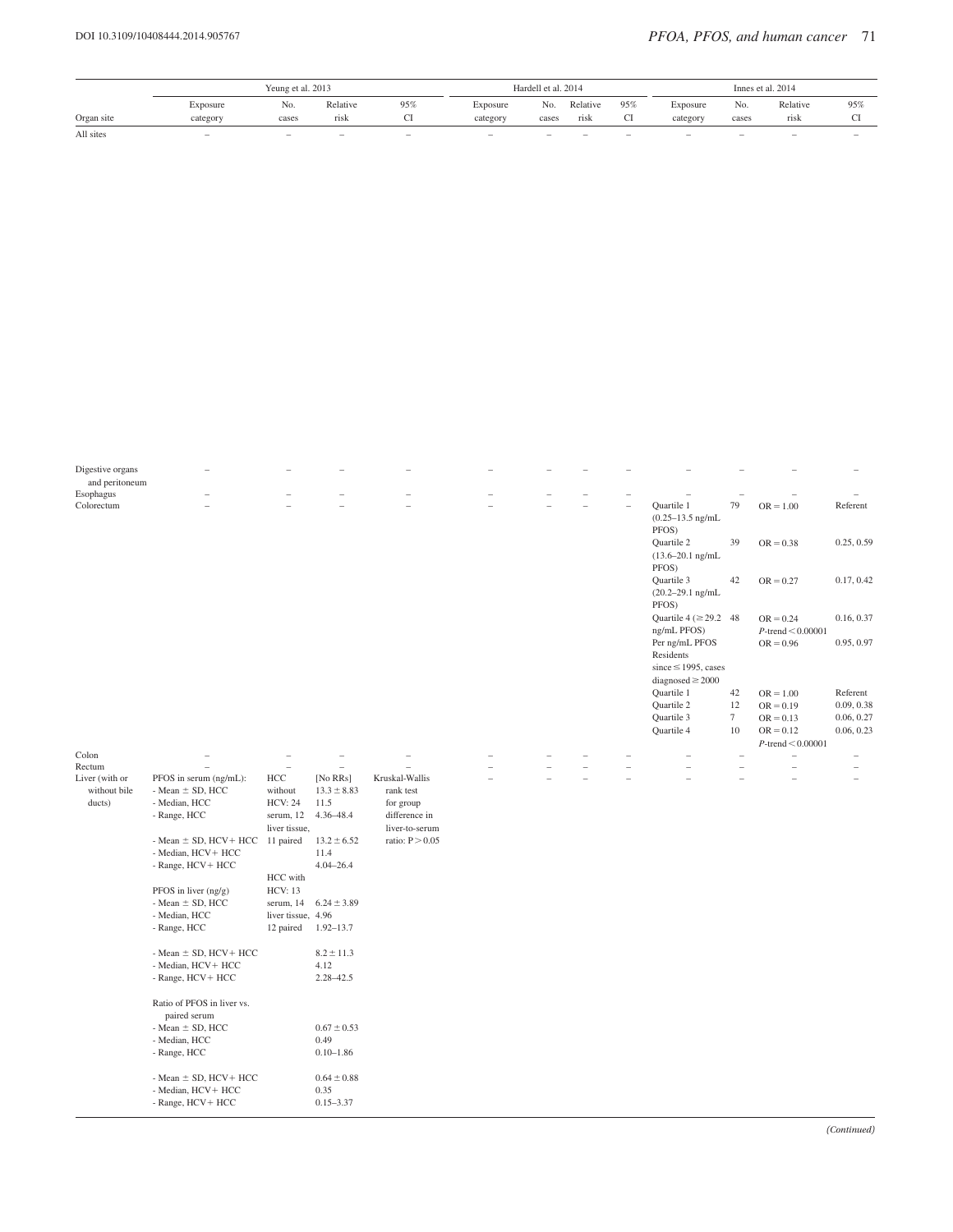# 72 *E. T. Chang et al.* Crit Rev Toxicol, 2014; 44(S1): 1–81

#### Table 4. Continued.

|            |          | Vassiliadou et al. 2010 |                                         |     |          | Bonefeld-Jorgensen et al. 2011 |             |                      |  |  |  |
|------------|----------|-------------------------|-----------------------------------------|-----|----------|--------------------------------|-------------|----------------------|--|--|--|
|            | Exposure | No.                     | Relative                                | 95% | Exposure | NO.                            | Relative    | 95%                  |  |  |  |
| Organ site | category | cases                   | risk<br>the contract of the contract of |     | category | cases<br>.                     | <b>risk</b> | <b>CONTRACT</b><br>ີ |  |  |  |

| Pancreas           | $\overline{\phantom{0}}$ |          |     |                          | -                                 | -                                               | -                               | -                                         |
|--------------------|--------------------------|----------|-----|--------------------------|-----------------------------------|-------------------------------------------------|---------------------------------|-------------------------------------------|
| Respiratory        | $\sim$                   | $\equiv$ | $-$ | $\overline{\phantom{0}}$ | $\overline{\phantom{a}}$          | $\overline{\phantom{0}}$                        | $\overline{\phantom{a}}$        | -                                         |
| system             |                          |          |     |                          |                                   |                                                 |                                 |                                           |
| Bronchus, trachea, | -                        | -        |     |                          | -                                 |                                                 |                                 |                                           |
| and lung           |                          |          |     |                          |                                   |                                                 |                                 |                                           |
| <b>Breast</b>      | $\overline{\phantom{0}}$ | -        |     |                          | Per ng/mL of serum<br><b>PFOS</b> | 31 cases and 98<br>controls with<br><b>PFOS</b> | $OR = 1.01$<br>(unadjusted, all | 1.003, 1.02 (unadjusted,<br>all subjects) |
|                    |                          |          |     |                          |                                   |                                                 | subjects)                       |                                           |
|                    |                          |          |     |                          |                                   | 9 cases and 69<br>controls with                 | $OR = 1.01$<br>(unadjusted,     | 0.99, 1.03 (unadjusted,<br>subjects with  |
|                    |                          |          |     |                          |                                   | PFOS and                                        | subjects with                   | covariate data)                           |
|                    |                          |          |     |                          |                                   | covariates                                      | covariate data)                 |                                           |
|                    |                          |          |     |                          |                                   |                                                 | $OR = 1.03$ (adjusted)          | 1.001, 1.07 (adjusted)                    |
| Prostate           |                          |          |     |                          |                                   |                                                 | $\overline{\phantom{0}}$        | -                                         |

| Urinary organs | $\overline{\phantom{a}}$          | $\overline{\phantom{a}}$ | $\overline{\phantom{0}}$ | $\overline{\phantom{a}}$ | $\overline{\phantom{a}}$          | $\overline{\phantom{0}}$ | $\overline{\phantom{a}}$ | $\overline{\phantom{a}}$ |
|----------------|-----------------------------------|--------------------------|--------------------------|--------------------------|-----------------------------------|--------------------------|--------------------------|--------------------------|
| Malignant      | $\sim$                            | $\overline{\phantom{a}}$ | $\overline{\phantom{a}}$ | $\overline{\phantom{a}}$ | $\overline{\phantom{a}}$          | $\overline{\phantom{a}}$ | $\overline{\phantom{a}}$ | $\overline{\phantom{a}}$ |
| melanoma       |                                   |                          |                          |                          |                                   |                          |                          |                          |
| Thyroid        | $\hspace{1.0cm} - \hspace{1.0cm}$ | $\qquad \qquad -$        | $\overline{\phantom{0}}$ | $\overline{\phantom{0}}$ | $\hspace{1.0cm} - \hspace{1.0cm}$ | $\overline{\phantom{0}}$ | $\qquad \qquad -$        | $\overline{\phantom{0}}$ |
| Lymphatic and  | $\overline{\phantom{a}}$          | $\overline{\phantom{a}}$ | $\overline{\phantom{0}}$ | $\overline{\phantom{0}}$ | $\overline{\phantom{a}}$          | $\overline{\phantom{a}}$ | $\overline{\phantom{a}}$ | $\overline{\phantom{a}}$ |
| hematopoietic  |                                   |                          |                          |                          |                                   |                          |                          |                          |

\*Expected additional bladder cases among 495 eligible nonrespondents based on doubling of US bladder cancer rates<br>Abbreviations: CI: confidence interval; HCC: hepatocellular carcinoma; HCV: hepatitis C virus; NR: not repor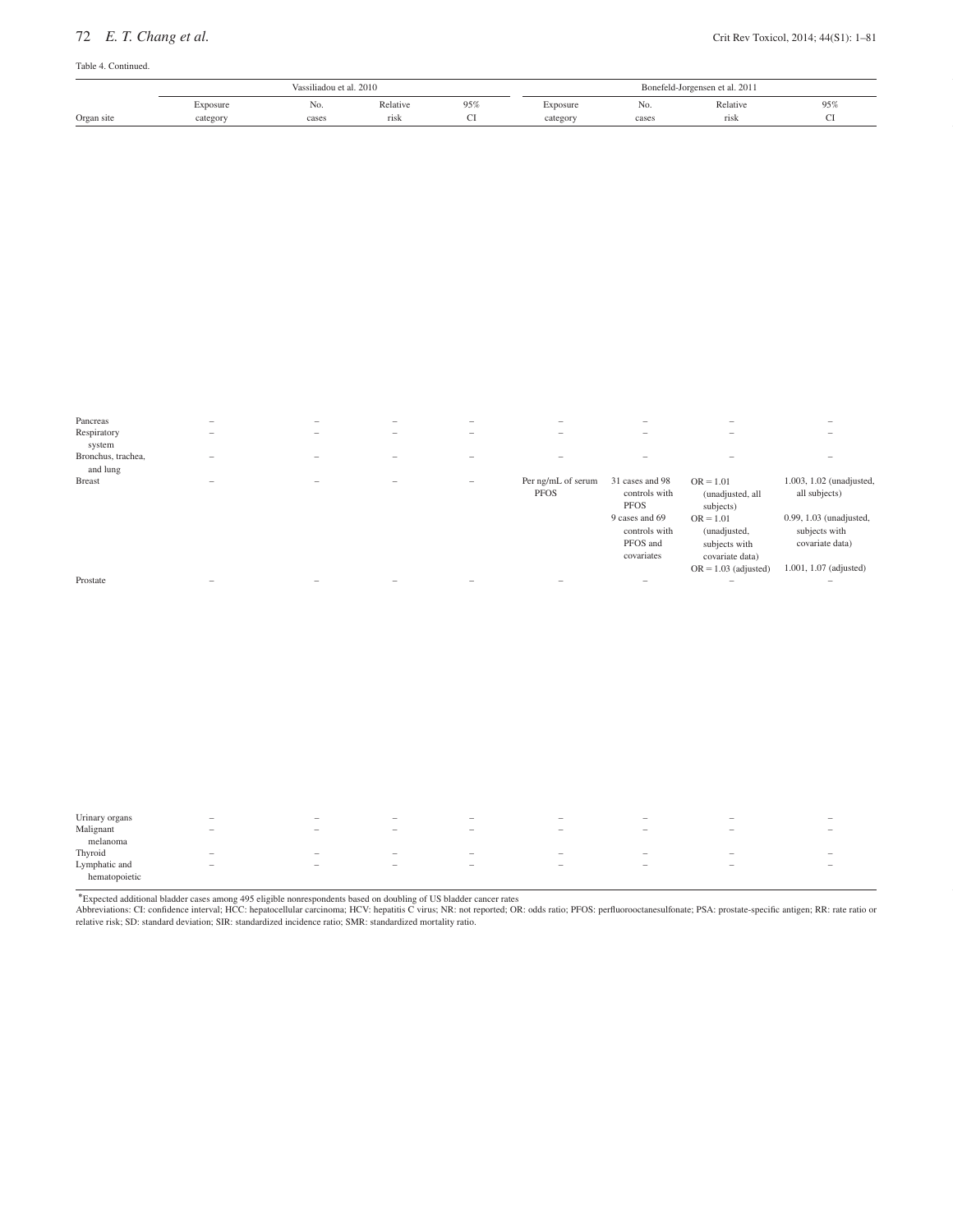|                                |                            | Yeung et al. 2013    |                          |                          |                          |              | Hardell et al. 2014 |           | Innes et al. 2014    |                          |                   |                          |  |
|--------------------------------|----------------------------|----------------------|--------------------------|--------------------------|--------------------------|--------------|---------------------|-----------|----------------------|--------------------------|-------------------|--------------------------|--|
| Organ site                     | Exposure<br>category       | No.<br>cases         | Relative<br>risk         | 95%<br>CI                | Exposure<br>category     | No.<br>cases | Relative<br>risk    | 95%<br>CI | Exposure<br>category | No.<br>cases             | Relative<br>risk  | 95%<br>CI                |  |
| Liver, continued               | PFOS in serum (ng/mL):     | <b>HCV</b>           | [No RRs]                 | Kruskal-Wallis           | $\overline{\phantom{0}}$ |              |                     | $\equiv$  | $\equiv$             | $\overline{\phantom{m}}$ | $\qquad \qquad -$ | $\overline{\phantom{0}}$ |  |
|                                | - Mean $\pm$ SD, HCV       | cirrhosis:           | $16.6 \pm 19.0$          | rank test                |                          |              |                     |           |                      |                          |                   |                          |  |
|                                | - Median, HCV              | 38 serum,            | 13.7                     | for group                |                          |              |                     |           |                      |                          |                   |                          |  |
|                                | - Range, HCV               | 38 liver             | $1.12 - 126$             | difference in            |                          |              |                     |           |                      |                          |                   |                          |  |
|                                |                            | tissue, 32           |                          | liver-to-serum           |                          |              |                     |           |                      |                          |                   |                          |  |
|                                | - Mean $\pm$ SD, normal    | paired               | $8.48 \pm 6.62$          | ratio: $P > 0.05$        |                          |              |                     |           |                      |                          |                   |                          |  |
|                                | - Median, normal           |                      | 7.29                     |                          |                          |              |                     |           |                      |                          |                   |                          |  |
|                                | - Range, normal            | Normal: 25 1.43-34.9 |                          |                          |                          |              |                     |           |                      |                          |                   |                          |  |
|                                |                            | serum, 9             |                          |                          |                          |              |                     |           |                      |                          |                   |                          |  |
|                                | PFOS in liver (ng/g)       | liver tissue,        |                          |                          |                          |              |                     |           |                      |                          |                   |                          |  |
|                                | - Mean $\pm$ SD, HCV       | 0 paired             | $5.03 \pm 3.37$          |                          |                          |              |                     |           |                      |                          |                   |                          |  |
|                                | - Median, HCV              |                      | 2.35                     |                          |                          |              |                     |           |                      |                          |                   |                          |  |
|                                | - Range, HCV               |                      | $0.375 - 12.5$           |                          |                          |              |                     |           |                      |                          |                   |                          |  |
|                                | - Mean $\pm$ SD, normal    |                      | $5.22 \pm 2.81$          |                          |                          |              |                     |           |                      |                          |                   |                          |  |
|                                | - Median, normal           |                      | 5.03                     |                          |                          |              |                     |           |                      |                          |                   |                          |  |
|                                | - Range, normal            |                      | $1.30 - 10.8$            |                          |                          |              |                     |           |                      |                          |                   |                          |  |
|                                | Ratio of PFOS in liver vs. |                      |                          |                          |                          |              |                     |           |                      |                          |                   |                          |  |
|                                | paired serum               |                      |                          |                          |                          |              |                     |           |                      |                          |                   |                          |  |
|                                | - Mean $\pm$ SD, HCV       |                      | $0.40 \pm 0.24$          |                          |                          |              |                     |           |                      |                          |                   |                          |  |
|                                | - Median, HCV              |                      | 0.33                     |                          |                          |              |                     |           |                      |                          |                   |                          |  |
|                                | - Range, HCV               |                      | $0.04 - 1.27$            |                          |                          |              |                     |           |                      |                          |                   |                          |  |
| Pancreas                       |                            |                      | $\overline{\phantom{0}}$ | $\overline{\phantom{a}}$ |                          |              |                     |           |                      |                          |                   |                          |  |
| Respiratory system             |                            |                      | $\overline{\phantom{0}}$ | $\overline{\phantom{a}}$ |                          |              |                     |           |                      |                          |                   |                          |  |
| Bronchus, trachea,<br>and lung |                            |                      | $\overline{\phantom{0}}$ |                          |                          |              |                     |           |                      |                          |                   |                          |  |
| <b>Breast</b>                  | $\qquad \qquad -$          |                      | $\overline{\phantom{0}}$ | $\qquad \qquad -$        |                          |              |                     |           |                      |                          |                   |                          |  |

| Prostate       |  |   | $PFOS \leq 8.3$ ng/mL<br>(control median) | 92  | $OR = 1.0$ Referent  |  |  |  |
|----------------|--|---|-------------------------------------------|-----|----------------------|--|--|--|
|                |  |   | $PFOS > 8.3$ ng/mL                        | 109 | $OR = 1.0$ 0.6, 1.5  |  |  |  |
|                |  |   | $PFOS > 8.3$ ng/mL,                       | 35  | $OR = 0.7$ 0.4, 1.3  |  |  |  |
|                |  |   | Gleason score 2-6                         |     |                      |  |  |  |
|                |  |   | $PFOS > 8.3$ ng/mL,                       | 70  | $OR = 1.1$ 0.7, 1.9  |  |  |  |
|                |  |   | Gleason score 2-7                         |     |                      |  |  |  |
|                |  |   | $PFOS > 8.3$ ng/mL,                       | 65  | $OR = 1.2$ 0.7, 2.0  |  |  |  |
|                |  |   | $PSA \le 10$ ng/mL                        |     |                      |  |  |  |
|                |  |   | $PFOS > 8.3$ ng/mL,                       | 44  | $OR = 0.8$ 0.4, 1.3  |  |  |  |
|                |  |   | $PSA \ge 11$ ng/mL                        |     |                      |  |  |  |
|                |  |   | $PFOS \leq 8.3$ ng/mL,                    | 72  | $OR = 1.0$ Referent  |  |  |  |
|                |  |   | no family history                         |     |                      |  |  |  |
|                |  |   | $PFOS > 8.3$ ng/mL,                       | 20  | $OR = 1.2$ 0.6, 2.5  |  |  |  |
|                |  |   | no family history                         |     |                      |  |  |  |
|                |  |   | $PFOS \leq 8.3$ ng/mL,                    | 89  | $OR = 0.9$ 0.5, 1.4  |  |  |  |
|                |  |   | family history                            |     |                      |  |  |  |
|                |  |   | $PFOS > 8.3$ ng/mL,                       | 20  | $OR = 2.7$ 1.04, 6.8 |  |  |  |
|                |  |   | family history                            |     |                      |  |  |  |
| Urinary organs |  |   |                                           |     |                      |  |  |  |
| Malignant      |  | - |                                           |     |                      |  |  |  |
| melanoma       |  |   |                                           |     |                      |  |  |  |
| Thyroid        |  |   |                                           |     |                      |  |  |  |
| Lymphatic and  |  |   |                                           |     |                      |  |  |  |
| hematopoietic  |  |   |                                           |     |                      |  |  |  |
|                |  |   |                                           |     |                      |  |  |  |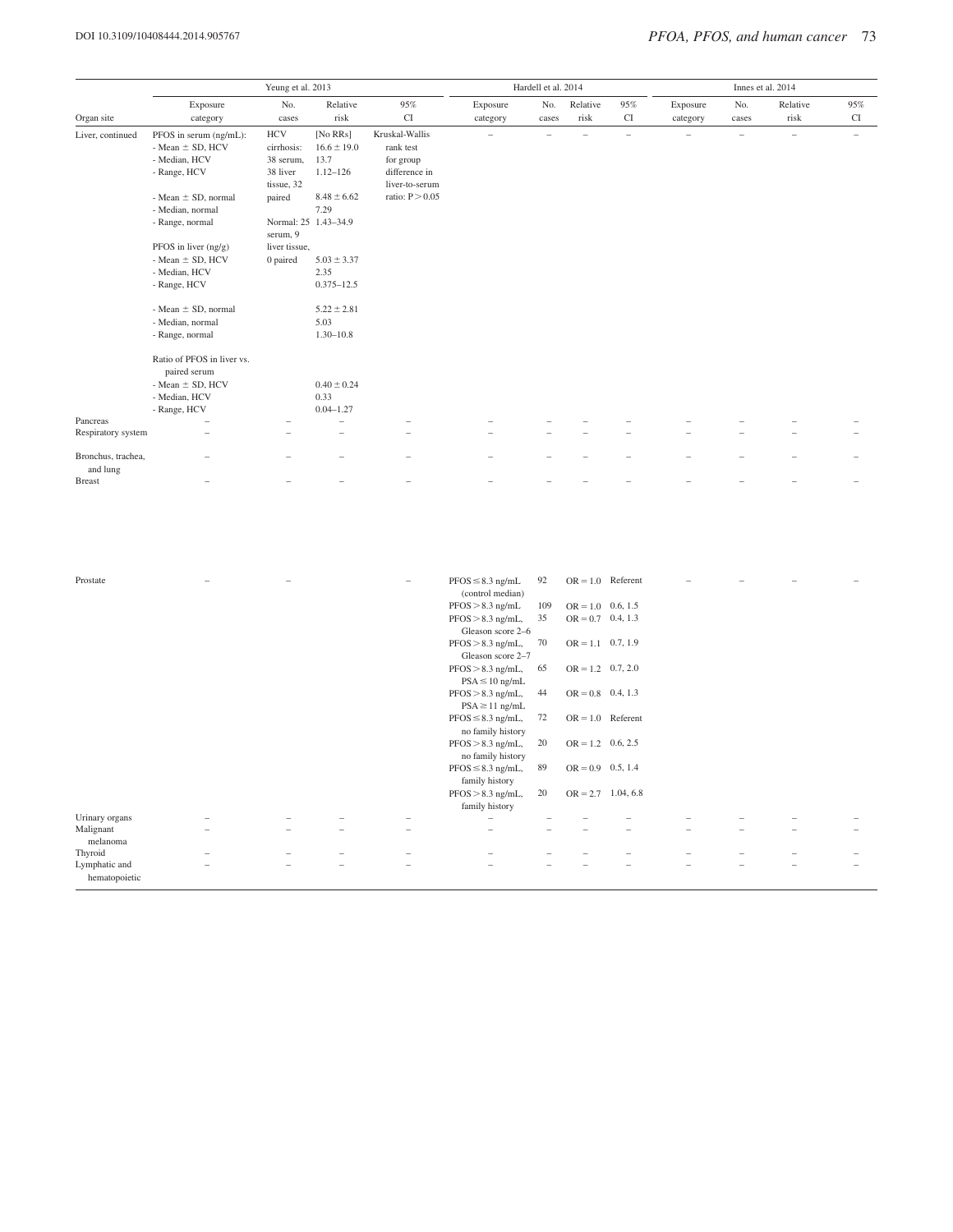bladder cancer were recontacted to seek permission for physician contact to verify the diagnosis. Deaths from bladder cancer were also ascertained from death certificates that were obtained for 185 (98%) of the 188 decedents.

Potential exposure to PFOS was classified as no/minimal exposure, low exposure, or high exposure using the same approach as described by Alexander et al. (2003). To estimate cumulative exposure, the exposure categories were assigned weights of 1, 3, and 10, respectively, and multiplied by the number of years spent in each job (Alexander and Olsen, 2007). In the cohort of questionnaire respondents and workers who had died by the end of follow-up in 2002, standardized incidence ratios (SIRs) were estimated in comparison with age, sex, and calendar-year-specific reference cancer incidence rates from the US Surveillance, Epidemiology, and End Results cancer registries for 1970 (the revised start of study follow-up) through 1999, with referent rates for 1999 applied to 2000–2002. In addition, associations with categories of time-dependent estimated cumulative PFOS exposure within the cohort were estimated using Poisson rate ratios adjusted for age and sex. In a sensitivity analysis to evaluate potential selection bias due to nonparticipation, the number of expected bladder cancer cases among nonrespondents in each exposure category was estimated using incidence rates, assuming a twofold excess of bladder cancer among nonrespondents.

Five bladder cases were identified from death certificates and six others were reported on the questionnaire, including two that were confirmed and four that lacked consent for validation (Alexander and Olsen, 2007). Two had never worked in PFOS-exposed areas, while six of the nine who had ever worked in a low- or high-exposure job had worked for at least 1 year in these jobs. Only three subjects with bladder cancer had worked in a high-exposure job for at least 1 year. SIRs were estimated separately for workers who never had an exposed job, ever had a low-exposure job, ever had a high-exposure job, ever had a low- or high-exposure job, had a low- or highexposure job for at least 1 year, or had a high-exposure job for at least 1 year (Table 4). The SIR was highest in the group ever employed in a low-exposure job (7 cases observed;  $SIR = 2.26$  $[0.91 - 4.67]$  and not substantially or significantly elevated in the group employed for at least 1 year in a high-exposure job (3 cases observed;  $SIR = 1.12$  [0.23–3.27]). In an analysis by cumulative exposure, the SIR did not follow a monotonic exposure-response trend with increasing years of employment in the equivalent of high-exposure jobs. Likewise, a monotonic exposure-response trend was not detected across categories of estimated cumulative PFOS exposure. In the sensitivity analysis, assuming that the equivalent of nearly two additional bladder cancer cases was expected among nonrespondents, estimated SIRs remained statistically nonsignificant with no evidence of a positive exposure-response trend.

 Although this study is strengthened by its setting in a welldefined occupational cohort and its use of serum PFOS data as the basis for exposure classification, it has several limitations (Alexander and Olsen, 2007). Perhaps the most important consideration is whether bias resulted from underascertainment of bladder cancer due to nonparticipation in the study survey, underreporting of past bladder cancer among study participants, and/or failure to report bladder cancer as the underlying

cause of death on death certificates. The authors performed a sensitivity analysis that accounted for case underascertainment among the 495 nonparticipants and found little change in the results. Minimal bias might also be expected from case underascertainment among the 183 decedents without reported bladder cancer. It is worth noting that in the study by Barry et al. (2013), 96.5% of 115 self-reported bladder cancer cases were validated, and 100% of 50 self-reported bladder cancer cases in a US study of radiologic technologists were validated (Sigurdson et al. 2003). Thus, a self-reported diagnosis of bladder cancer appears to have high specificity, but the sensitivity remains unknown. The questionnaire participation rate was significantly higher among workers with any PFOS exposure than those with no exposure, suggesting potential bias toward greater underreporting in the nonexposed, which would have resulted in higher RRs for exposed versus nonexposed. However, among exposed workers, the participation rate was greater among those with low exposure than those with high exposure for at least 1 year, a difference that could have accounted for the higher RR in low-exposure than in high-exposure groups. Another limitation is the inadequate adjustment for confounding, especially by bladder cancer risk factors such as smoking, which was more common among workers with higher cumulative PFOS exposure than those with lower PFOS exposure, and therefore may have been a positive confounder in the RR analyses. These results do not conclusively rule out a positive association between PFOS and bladder cancer risk, but they also do not confirm the excess risk of bladder cancer mortality previously reported among highly exposed workers at the Decatur plant (Alexander et al. 2003).

As part of a "qualitative screening evaluation of the health experience" of the Decatur facility workforce, Olsen et al. (2004) analyzed health claims data for 652 chemical division employees and 659 film division employees (96% of eligible employees) from 1993 through 1998. The cohort comprised all full-time and inactive workers (including those on short- or long-term disability) employed at the Decatur site for at least 1 year as of 1 January 1993, with continued follow-up through 1998. The distribution of workers by work status was comparable between the chemical and film divisions. Health claims were grouped into "episodes of care," which were defined as sets of one or more claims data records that were categorized into discrete disease entities by a computerized algorithm based on diagnosis codes, revenue, procedure codes, and drug codes, taking into account all inpatient and outpatient visits, procedures, ancillary services, and prescription drugs used in the diagnosis, treatment, and management of more than 400 diseases or conditions. Potential exposure to PFOS was classified based on job records, with each worker assigned a job title that best described his or her usual job activity. One set of analyses compared all 652 chemical division workers with all 659 film division workers. To reduce exposure misclassification, a second set of analyses compared 211 workers who had high-exposure jobs in the chemical division for at least 10 years prior to the study with 345 workers who had similar but unexposed task-like jobs in the film division for at least 10 years prior to the study. For each division, the observed number of health claims was compared with an expected value based on all other 3M manufacturing workers in the United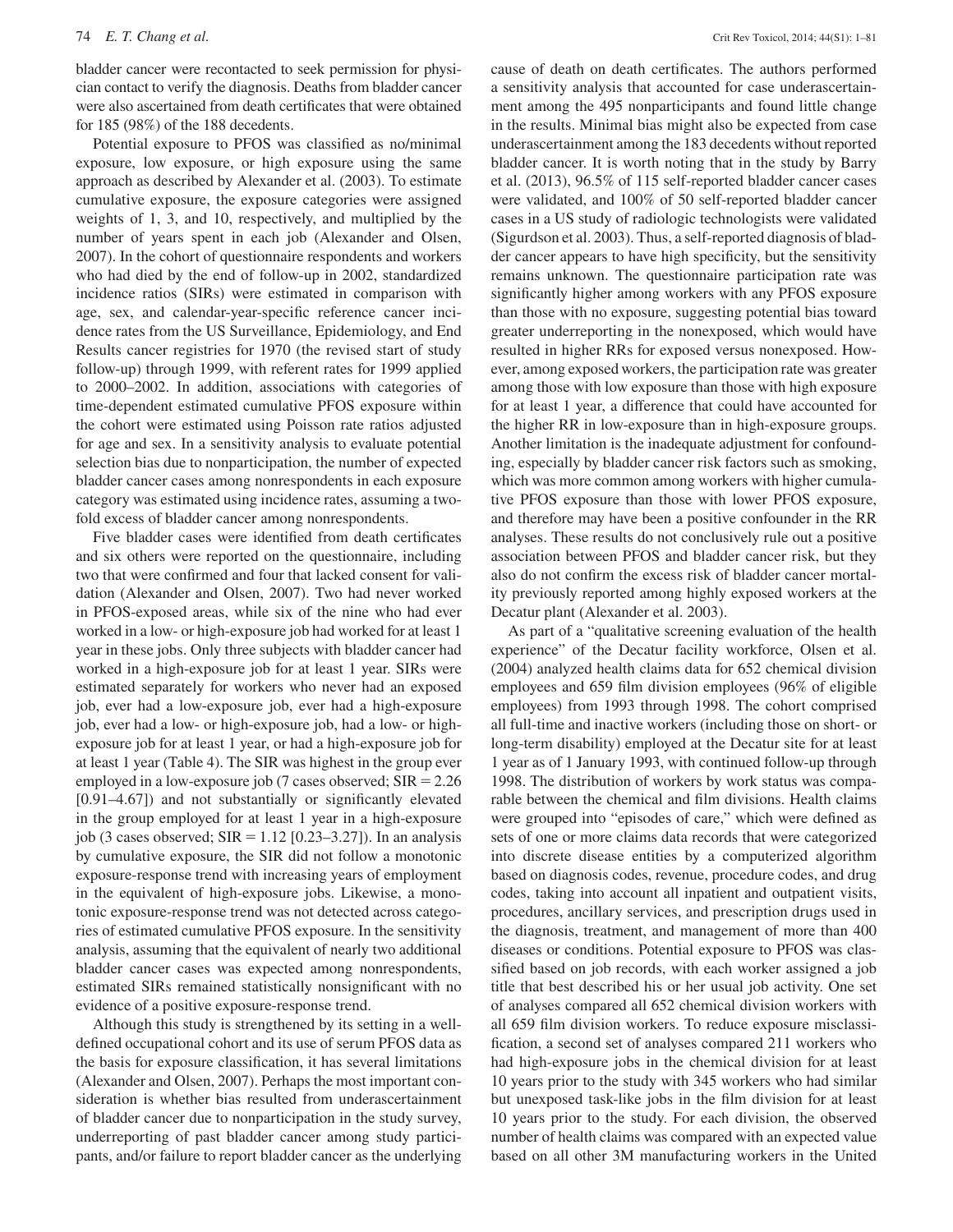States (approximately 20,000 workers), using indirect standardization to adjust for age and sex. An RR estimate was then calculated based on the ratio of the two SIRs, referred to by the authors as the "risk ratio episodes of care" and simplified here to "RR."

 On average, chemical division employees underwent 2.7 episodes of care per person per year, whereas film division employees underwent 3.0 episodes of care per person per year (Olsen et al. 2004). Among long-term workers, chemical division employees underwent an average of 3.1 episodes of care per person per year versus 3.3 in the film division. RRs were higher in the chemical division than in the film division for all malignant neoplasms, but estimates were imprecise (Table 4). The only significant difference observed was for malignant melanoma of the skin, for which there were five episodes of care in chemical workers (versus 2.2 expected) and none in film workers (versus 2.6 expected), for an RR of 12  $([1.0 - 100]$ ; calculated by considering 0.5 deaths as observed episodes of care among film workers). A marginally significant excess of prostate cancer was also observed among chemical workers, who had five episodes of care (versus 3.1 expected), compared with film workers, who had one episode of care (versus 4.7 expected;  $RR = 7.7$  [0.9 – > 100]). Of note, one film worker [who was not one of the three decedents identified by Alexander et al. (2003)] and no chemical workers underwent an episode of care for bladder cancer. No significant findings were observed in the analysis restricted to long-term workers. A statistically significant excess of episodes of care for benign colonic polyps was observed among chemical workers  $(RR = 2.4 [1.3 - 4.5]).$ 

This study benefited from the ability to compare workers in a single facility with stark differences in potential PFOS exposure, with further reduction of exposure misclassification in the analysis restricted to long-term workers (Olsen et al. 2004). Nevertheless, due to the limitations of using health claims data to define outcomes, the authors appropriately cautioned that the analysis " should only be considered a screening study for diseases and conditions and not a definitive measure of risk" (Olsen et al. 2004). Medical history prior to study entry was not taken into account, and episodes of care could not be interpreted as indicators of incident rather than prevalent or recurrent disease, some of which may have preceded employment at the Decatur facility. The authors also noted that episodes of care are not equivalent to definitive diagnoses. An additional limitation is the relatively short follow-up period, as a longer study period might have enabled classification of diseases that were likely to be newly diagnosed. The slightly higher average number of episodes of care per person among film workers than among chemical workers suggests that systematic differences in care-seeking patterns could have resulted in underestimated RRs. However, the authors noted that "in 1997 there was heightened awareness for colon cancer screening among chemical plant employees," which may have explained at least part of the increased frequency of episodes of care for benign colonic polyps and colorectal cancer among chemical plant employees. Thus, care-seeking patterns may have varied by health outcome, with different directions and magnitudes of bias. Overall, the results of this study must be considered as hypothesis-generating and only minimally

informative regarding a potential causal association between PFOS exposure and cancer risk.

 Using the same methods as Alexander and Olsen (2007), Grice et al. (2007) conducted a case-control study of selfreported outcomes other than bladder cancer among current, retired, and former workers employed for at least 1 year at the Decatur facility. As described earlier, 1,400 (74%) of 1,895 living active, retired, and former employees who had worked for at least 1 year at the Decatur facility completed a questionnaire on selected diseases and health conditions. Permission was sought to obtain medical records for validation of self-reported diagnoses of prostate cancer, colon cancer, breast cancer, and melanoma. Most self-reported prostate cancers (22 of 29) and about half of the colon cancers (12 of 22) were confirmed with medical records. Other than one self-reported prostate cancer that was reported by the physician not to be cancer, the remaining self-reported prostate and colon cancers were unvalidated due to a lack of patient consent for medical records release or physician inability to retrieve the records. Of 39 self-reported melanomas, medical records were obtained for 22, and only 8 of these were confirmed as melanoma, whereas 12 were nonmelanoma skin cancers and 2 were noncancerous lesions. Given the high validation rate for prostate and colon cancers and the low validation rate for melanoma, self-reported diagnoses were analyzed for the first two outcomes, but only confirmed diagnoses were analyzed for melanoma. Cancers reported on decedents' death certificates were also included in the analysis under the assumption that these reports were valid. Exposure classification was based on the same approach as used by Alexander et al. (2003) and Alexander and Olsen (2007).

No significant association or apparent monotonic exposureresponse trend was detected between categories of potential workplace PFOS exposure (never, ever low- or high-exposure, low or high exposure for at least 1 year, or high exposure for more than 1 year) and risk of validated melanoma, self-reported prostate cancer, or self-reported colon cancer (Table 4) (Grice et al. 2007). Comparable results were obtained when only validated prostate and colon cancers and self-reported melanomas were evaluated. No significant associations were found with estimated cumulative PFOS exposure calculated using relative weights assigned to each exposure category. Four cases of breast cancer, no cases of liver cancer, and no cases of thyroid cancer were self-reported; these cancers were not analyzed as outcomes.

 As in the study by Alexander and Olsen (2007), underascertainment of cancer diagnoses among survey nonparticipants is unlikely to have substantially affected the results of Grice et al. (2007). Thus, even though workers with at least 1 year of high exposure had the lowest participation rate (and those with low exposure or less than 1 year of high exposure had the highest participation rate), thereby potentially obscuring exposureresponse trends, the magnitude of bias was probably small. The high positive predictive value of self-reported prostate, colon, and breast cancers are in line with the findings of Barry et al. (2013), who reported that 88.9% of 515 self-reported prostate cancers, 88.7% of 311 self-reported colorectal cancers, and 95.6% of 608 self-reported breast cancers were confirmed by medical records or cancer registry documentation;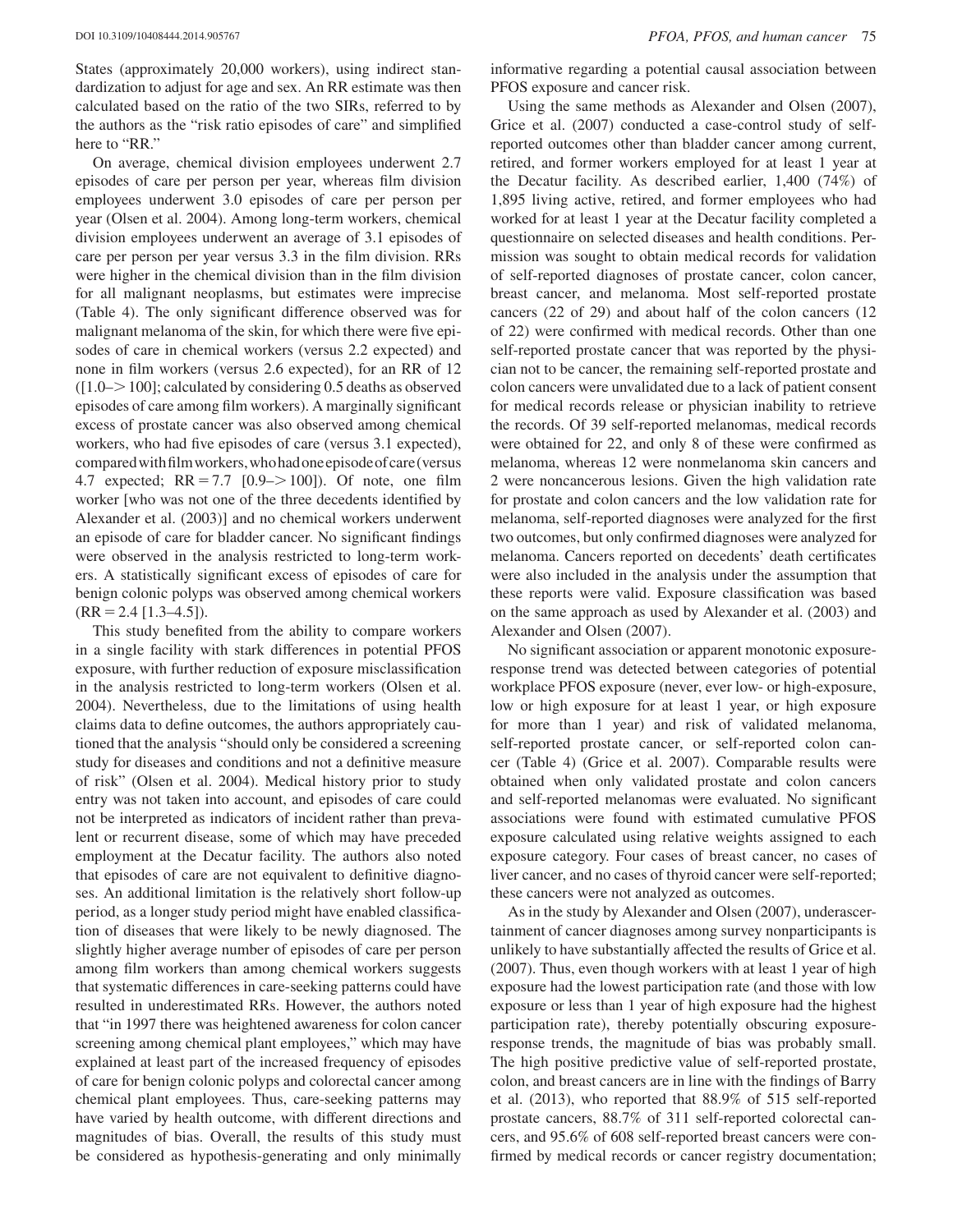#### 76 *E. T. Chang et al.* Crit Rev Toxicol, 2014; 44(S1): 1–81

confirmation rates were even higher  $(96.2\%, 92.9\%, \text{and } 96.8\%,$ respectively) for patients with retrievable records. Like Grice et al. (2007), Barry et al. (2013) found a low positive predictive value for self-reported melanoma (47.2% confirmed of all self-reported cases; 59.1% confirmed of those with records). However, the negative predictive value of self-reported data on these cancers is unknown. Overall, these results do not demonstrate an association between PFOS exposure and risk of prostate cancer, colon cancer, or melanoma.

# **Community studies of PFOS**

#### **Overview**

 All six studies of cancer risk in relation to nonoccupational exposure to PFOS were described earlier in the section on community studies of PFOA (Bonefeld-Jorgensen et al. 2011, Eriksen et al. 2009, Hardell et al. 2014, Innes et al. 2014, Vassiliadou et al. 2010, Yeung et al. 2013). Therefore, the study methods, strengths, and limitations are not described again in this section.

 In the cross-sectional analysis of serum PFASs in colorectal cancer cases and controls from the Mid-Ohio Valley, Innes et al. (2014) found a significant inverse association between serum PFOS and colorectal cancer prevalence in nearly all reported statistical models. For example, in the fully adjusted model, the OR for the highest quartile ( $\geq$  29.2 ng/mL) versus the lowest quartile  $(0.25-13.5 \text{ ng/mL})$  of serum PFOS was  $0.24$  ( $0.16 - 0.37$ ), with a highly significant inverse trend  $(P$ -trend  $\leq 0.00001$ ) and a significant decrement in colorectal cancer prevalence per 1-ng/mL increase in continuous serum PFOS (OR = 0.96 [0.95-0.97]; *P*-trend < 0.00001). The significant inverse association was detected after stratification by sex, body mass index, age, or colorectal cancer treatment method, but it was more pronounced in cases diagnosed in 2000 and later than in those diagnosed earlier. The inverse association also persisted after restriction to participants who had lived at the same address since 1990–1995 or before and to cases diagnosed in 2000 or 2005–6 or later, restriction to participants with serum  $PFOS \le 20$  ng/mL, exclusion of primary rectal cancer cases, those undergoing current treatment, or those who had received chemotherapy, or inclusion of all self-reported cases. These findings point to a strong inverse association between serum PFOS around or after the time of colorectal cancer diagnosis, but the timing of serum collection after cancer diagnosis precludes an interpretation of a protective effect.

 In the Danish case-cohort study, Eriksen et al. (2009) reported median plasma PFOS concentrations of 36.8 (5th to 95th percentiles  $= 18.2 - 62.5$  ng/mL in prostate cancer cases, 32.3 (15.2–58.0) ng/mL in bladder cancer cases, 32.7 (15.2– 56.4) ng/mL in pancreatic cancer cases, 31.0 (15.8–62.9) ng/mL in liver cancer cases, and  $34.3$  (16.2–61.8) ng/mL in the noncancer subcohort. Plasma PFOS and PFOA concentrations were highly correlated (Spearman  $\rho = 0.70$ ). No statistically significant associations were detected between plasma PFOS, whether categorized in quartiles or expressed as a continuous variable, and risk of bladder, pancreatic, or liver cancer, with RRs at or below the null for the highest quartile of plasma PFOS for all three malignancies (Table 4). Positive

associations were detected between the second, third, and fourth quartiles of plasma PFOS and risk of prostate cancer (RR for highest quartile  $= 1.38$  [0.99–1.93]). However, no apparent exposure-response trend was detected (RR for a 10-ng/mL increase in plasma  $PFOS = 1.05$  [0.97–1.14]), suggesting that the positive associations were attributable to the lower risk of prostate cancer in the bottom quartile, which, in turn, might be due to chance or a threshold effect. Overall, these findings indicate no association between low-level nonoccupational exposure to PFOS and short- to intermediateterm risk of bladder, pancreatic, or liver cancer, whereas the potential evidence of a threshold association with risk of prostate cancer requires confirmation in other studies.

 Bonefeld-Jorgensen et al. (2011) observed a median serum PFOS level of  $45.6$  (range  $= 11.6 - 124$ ) ng/mL among 31 breast cancer patients and  $21.9$  (range  $= 1.5 - 172$ ) ng/mL among 98 controls in Greenland. In both unadjusted models (OR per 1-ng/mL increase in serum  $PFOS = 1.01$  [1.003-1.02] including all subjects;  $OR = 1.01$  [0.99–1.03] including subjects with covariate data) and an adjusted model ( $OR = 1.03$ )  $[1.001 - 1.07]$ , a borderline significant positive association was detected with breast cancer risk (Table 4). The same was true for the sum of perfluorosulfonated acids, which included PFOS along with perfluorohexane sulfonate and perfluorooctane sulfonamide (unadjusted  $OR = 1.013$  [1.002-1.023] for all subjects; unadjusted  $OR = 1.01$  [0.99–1.02] for subjects with covariate data; adjusted  $OR = 1.03$  [1.00-1.05]). These findings provide weak evidence of an association, potentially explained by bias or chance, between nonoccupational PFOS exposure and breast cancer risk in Greenland Inuit women.

 In the Swedish case-control study of prostate cancer, Hardell et al. (2014) reported that the median concentration of PFOS in whole blood was 9.0 (range  $= 1.4{\text{-}}69$ ) ng/mL among cases and 8.3 (range  $= 1.7 - 49$ ) ng/mL among controls. Elevated blood PFOS above the median among controls was not associated with risk of prostate cancer overall, nor was it significantly associated with risk of low-grade or high-grade prostate cancer, or risk of prostate cancer with  $PSA \le 10$  or  $\ge 11$  ng/ mL (Table 4). When cases and controls were cross-classified according to their first-degree family history of prostate cancer and blood PFOS concentration, a significantly increased risk was detected among those with both  $(OR = 2.7 [1.04 - 6.8])$ , relative to those with neither. Again, however, family history unexpectedly was not significantly associated with increased risk among those with lower blood PFOS levels, raising concerns about chance and bias as explanations for the results. Overall, the findings suggest no association between nonoccupational PFOS exposure and risk of prostate cancer.

Vassiliadou et al. (2010) found no apparent difference in median serum PFOS concentrations among cancer patients  $(median = 11.33 \text{ ng/mL}, \text{range} = 4.98 - 26.38 \text{ ng/mL} \text{ in}$ 17 males; median =  $8.00 \text{ ng/mL}$ , range =  $2.12 - 25.70 \text{ ng/mL}$ in 23 females), Athens controls (median  $= 13.69$  ng/mL, range  $= 6.97 - 30.36$  ng/mL in males; median  $= 7.03$  ng/mL, range  $= 2.27 - 16.63$  ng/mL in females), and Argolida controls (median = 10.47 ng/mL, range = 3.46–40.36 ng/mL in males; median  $= 8.47$  ng/mL, range  $= 2.63 - 26.36$  ng/mL in females) (Table 4). A one-way analysis of variance comparing means across the three subject groups yielded a statistically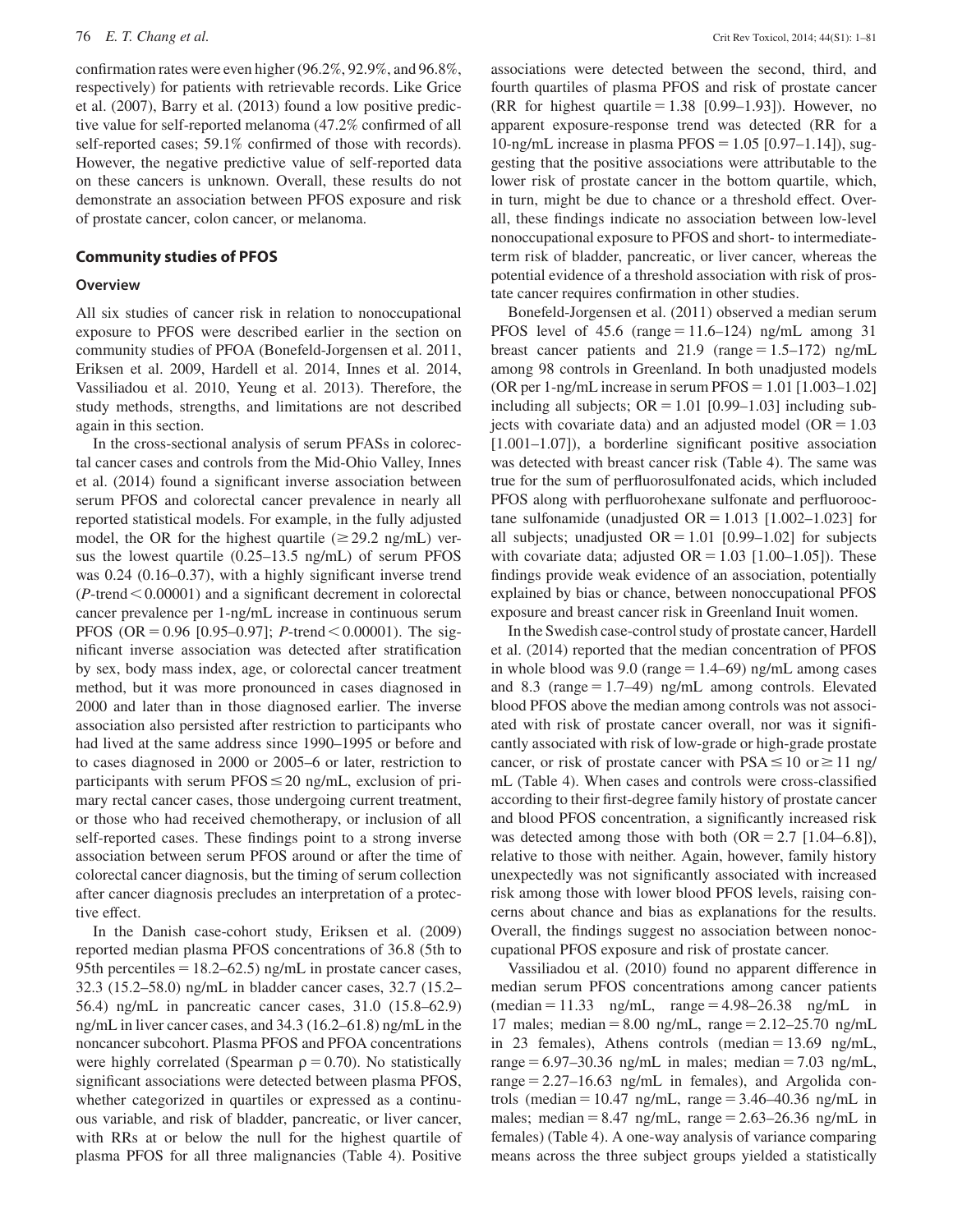nonsignificant *P*-value ( $> 0.05$ ). These findings provide little evidence either for or against a causal role of PFOS in cancer development.

Yeung et al. (2013) reported different patterns of tissuespecific correlation for PFOS than for PFOA, which was not correlated between serum and liver tissue. PFOS levels were correlated between paired serum and liver tissue samples in HCV-positive cirrhosis patients ( $\rho = 0.699$ ) and in HCVpositive HCC cases ( $\rho = 0.503$ ), but not correlated in HCVnegative HCC cases ( $\rho = -0.064$ ) (Table 4). PFOA and PFOS levels were correlated with each other in control serum (Spearman  $\rho = 0.708$ ) and in control liver tissue ( $\rho = 0.850$ ). Again, the authors did not statistically compare median serum PFOS levels across patient groups. However, median serum PFOS levels were highest in HCV-positive cirrhosis patients (13.7 ng/mL, range  $= 1.12 - 126$  ng/mL), followed by HCV-negative HCC patients  $(11.5 \text{ ng/mL}, \text{range} = 4.36 - 48.4 \text{ ng/mL})$  and HCV-positive HCC patients  $(11.4 \text{ ng/mL}, \text{range} = 4.04 -$  26.4 ng/mL), and lowest in healthy controls (7.29 ng/mL, range  $= 1.43 - 34.9$  ng/mL) (Table 4). By contrast, median liver tissue serum PFOS levels were highest in control liver tissue (5.03 ng/g, range  $= 1.03 - 10.8$  ng/g), followed by HCVnegative HCC (4.96 ng/g, range  $= 1.92 - 13.7$ ), HCV-positive HCC (4.12 ng/g, range  $= 2.28 - 42.5$ ), and lastly HCV-positive cirrhosis (2.35 ng/g, range  $= 0.375 - 12.5$ ). The ratio of liver PFOS to serum PFOS in paired specimens did not differ significantly among patient groups  $(P > 0.05)$ . Again, this study provides only weak evidence against an association between nonoccupational PFOS exposure and liver cancer risk.

# **Summary of epidemiologic evidence on PFOS and cancer in humans**

 As before, in this section, we use the main Bradford Hill guidelines (Hill, 1965) as a framework to consider the weight of evidence for or against the hypothesis of a causal effect of PFOS on human cancer risk, excluding lower-quality studies (Bonefeld-Jorgensen et al. 2011, Hardell et al. 2014, Vassiliadou et al. 2010, Yeung et al. 2013) from consideration.

# **Strength of association**

 As shown in Table 4, most estimated associations between PFOS exposure and cancer have been in the range of 0.5 to 2.0. Except for the striking inverse association between serum PFOS and colorectal cancer prevalence (Innes et al. 2014), RR estimates falling outside this range were typically based on five or fewer cases, with correspondingly imprecise 95% CIs consistent with no association. Confounding, bias, and chance could readily explain such observed associations.

#### **Consistency of association**

 Only two retrospective cohort studies of PFOS exposure have evaluated more than four cancer outcomes (Alexander et al. 2003, Olsen et al. 2004). Consequently, few opportunities are available for independent replication of observed associations with site-specific cancer mortality, incidence, or prevalence. In particular, only Alexander et al. (2003) evaluated associations between PFOS exposure and cancers of the digestive organs,

esophagus, lung/bronchus/trachea, urinary organs, and lymphatic and hematopoietic system. Only Olsen et al. (2004) reported associations between PFOS exposure and cancers of the rectum and thyroid, and only Eriksen et al. (2009) reported associations with pancreatic cancer. Therefore, the consistency of these associations, all of which were statistically null or unreliable, could not be assessed.

Otherwise, no associations, including null findings, were consistently detected across studies. A statistically nonsignificant elevated risk of episodes of care for colon cancer was detected in chemical division workers, especially in long-term, high-exposure workers, at the Decatur plant (Olsen et al. 2004), but no association was found between occupational PFOS exposure and colon cancer mortality or self-reported colon cancer at the same plant (Alexander et al. 2003, Grice et al. 2007), whereas an inverse association was observed in Mid-Ohio Valley residents (Innes et al. 2014). A nonsignificant excess of liver cancer mortality was reported in Decatur chemical division workers, but no association was found between estimated PFOS exposure and episodes of care for liver cancer (Olsen et al. 2004) or incident liver cancer (Eriksen et al. 2009). A nonsignificant excess of episodes of care for respiratory system cancer was observed in chemical versus film division workers in Decatur (Olsen et al. 2004), but this was contradicted by a nonsignificant deficit of respiratory cancer mortality in the same facility (Alexander et al. 2003). A nonsignificant excess of prostate cancer episodes of care was reported in chemical versus film division workers at the Decatur facility (Olsen et al. 2004), and a weak, statistically nonsignificant association with plasma PFOS concentration was found for incident prostate cancer in Denmark (Eriksen et al. 2009), but no association with occupational PFOS exposure was found in relation to self-reported prostate cancer in Decatur workers (Grice et al. 2007). While a substantial and statistically significant excess of mortality from bladder and other urinary organ cancer was originally detected among highly exposed workers at the Decatur plant (Alexander et al. 2003), later studies of this worker group found no apparent excess of episodes of care for bladder cancer among chemical division workers (Olsen et al. 2004) and no apparent association between estimated cumulative occupational PFOS exposure and self-reported bladder cancer (Alexander and Olsen, 2007), nor was an association between plasma PFOS level and incident bladder cancer observed in Denmark (Eriksen et al. 2009). Finally, high but statistically unstable RRs for malignant melanoma episodes of care among chemical division workers at Decatur (Olsen et al. 2004) were countered by nonsignificantly elevated SMRs and null ORs for melanoma in the same workplace (Alexander et al. 2003, Grice et al. 2007).

 Given that all four occupational studies of PFOS exposure and cancer were conducted at the Decatur facility (Alexander and Olsen, 2007, Alexander et al. 2003, Grice et al. 2007, Olsen et al. 2004), one might have expected to find consistent associations in these workers, despite the major differences in outcome ascertainment and classification across the studies. The fact that findings were inconsistent among these studies, as well as across the community-based studies of PFOS and cancer, underscores the tenuousness of reported associations with estimated PFOS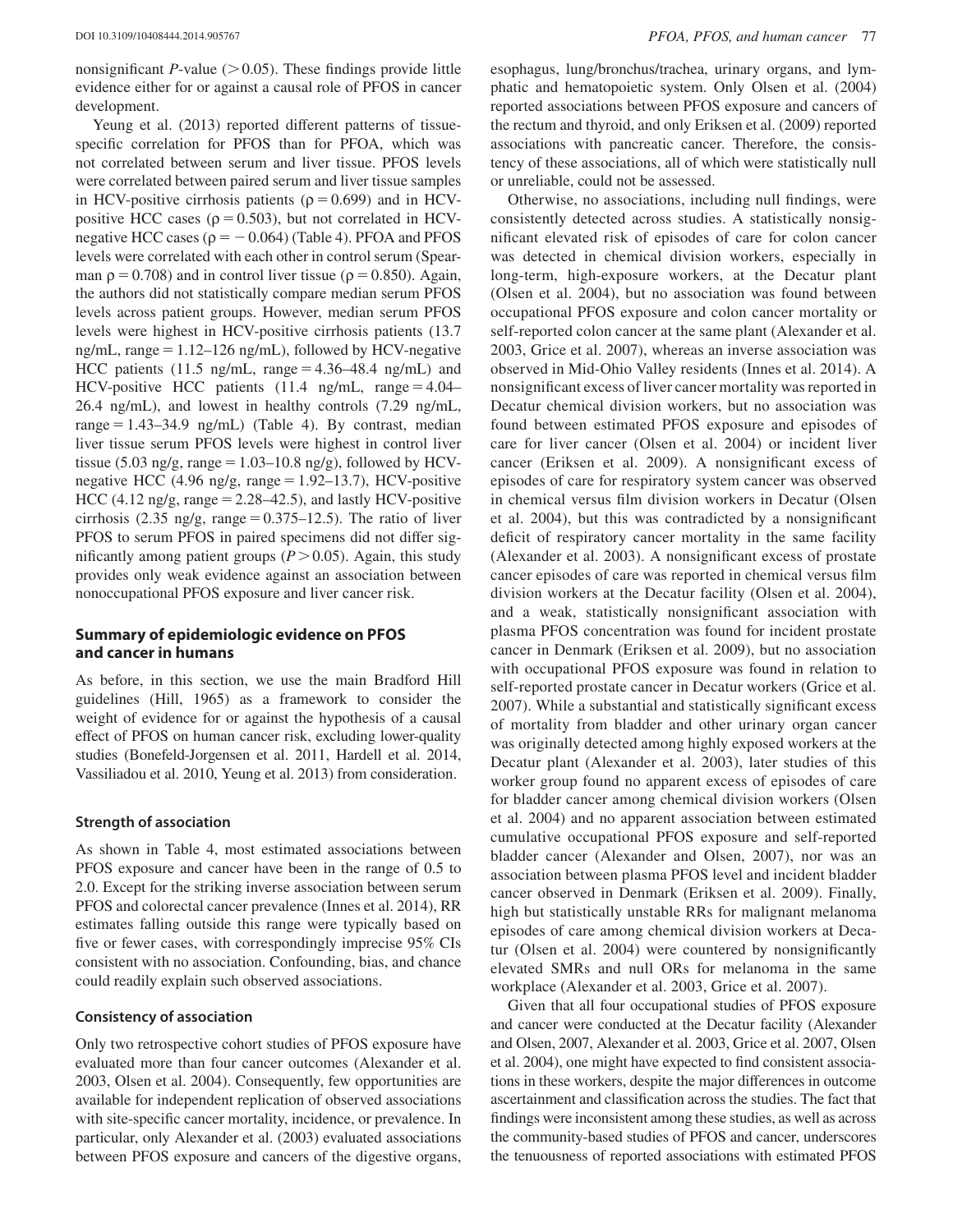exposure in any given study and their collective failure to support any conclusion that the relationship is causal.

#### **Exposure-response gradient**

Most studies evaluated associations with different levels of potential PFOS exposure, thereby enabling at least rudimentary exposure-response analyses. With the exception of the highly statistically significant inverse association between serum PFOS and colorectal cancer prevalence in the C8 Health Study Project (Innes et al. 2014), no other monotonic exposure-response trends were convincingly established. Alexander et al. (2003) detected a positive trend toward increasing SMRs for bladder and other urinary tract cancer with increasing job-based PFOS exposure, especially longterm high-level exposure. By contrast, no such trend was detected in relation to similar exposure categories or estimated cumulative occupational PFOS exposure in a follow-up study of self-reported and fatal bladder cancer (Alexander and Olsen, 2007), and the observed trend between serum PFOS exposure and bladder cancer risk in Denmark was nonsignificantly inverse (Eriksen et al. 2009).

Using episodes of care to define cancer outcomes, Olsen et al. (2004) reported stronger colon and rectal cancer RR estimates for long-term, high-exposure chemical division workers than for all chemical division workers combined (versus comparable film division workers), and Grice et al. (2007) also found a modest positive trend between job-based PFOS exposure and self-reported colon cancer in the same cohort of Decatur plant workers. However, these trends were not corroborated by findings for colon cancer mortality at the Decatur plant (Alexander et al. 2003) and were directly contradicted by the inverse trend detected in the community around the Parkersburg plant (Innes et al. 2014).

The small, nonsignificant increase in prostate cancer risk associated with higher quartiles of plasma PFOS in Denmark did not follow a monotonic pattern, nor was any association detected between continuous measures of PFOS in plasma and prostate cancer risk in that study (Eriksen et al. 2009).

 As with PFOA, biomonitoring studies of serum PFOS levels show major differences among occupational and community groups (Figure 2). The geometric mean level was 941 ng/mL (0.941 ppm) among fluorochemical workers at the Decatur plant in 1998 (Olsen et al. 2003) and the median was 1,000 ng/mL at the same plant in 2000 (Olsen and Zobel, 2007). At the Antwerp and Cottage Grove plants, the median levels were 550 and 450 ng/ mL, respectively (Olsen and Zobel, 2007), while the geometric mean level among background-exposed film division workers at the Decatur plant was 136 ng/mL (Olsen et al. 2003). By contrast, median serum PFOS levels were up to two orders of magnitude lower in Ohio and West Virginia residents near the Parkersburg plant (approximately 20 ng/mL in 2005–2006), where industrial use of PFOS did not occur (Frisbee et al. 2009). Median serum PFOS levels were comparable in US general population participants in NHANES (30.2 ng/mL in 1999–2000 and 13.6 ng/mL in 2007 – 2008) (Kato et al. 2011), and in American Red Cross adult volunteer blood donors (35.8 ng/mL in 2000-2001 and 8.6 ng/ mL in 2010) (Olsen et al. 2012). Again, these differences must be considered when contemplating the plausibility of observed positive associations in community, but not in occupational, settings.

#### **Plausibility and coherence with toxicological evidence**

 Toxicological studies in animals clearly pinpoint the liver as the main target organ for a potential carcinogenic effect of PFOS. Although Alexander et al. (2003) reported elevated SMRs for liver cancer among workers with low or high potential PFOS exposure, these estimates were based on only one death each and, therefore, highly unstable. Olsen et al. (2004) reported no episodes of care for liver cancer among chemical division workers, compared with one such episode among film division workers. The inverse RR estimates for liver cancer in association with higher quartiles of plasma PFOS concentration reported by Eriksen et al. (2009) in Denmark also are not consistent with a hepatocarcinogenic effect of PFOS in humans, at least at relatively low concentrations.

 The 2-year rat feeding study of PFOS detected a potentially spurious increase in thyroid follicular cell adenoma among male rats fed with PFOS for 1 year and followed for a 2nd year, but not among those fed with PFOS for the full 2 years (Seacat et al. 2002). Only Olsen et al. (2004) reported on thyroid cancer as an outcome, with one episode of care (versus 1.0 expected) in a short-term and/or low-exposure chemical division worker and none among long-term, high-exposure chemical division workers or film division workers. Thus, although concordance of sites of carcinogenesis across species is not a requirement for establishing human cancer hazards, a comparison of results from animal and human studies offers little to no support for a causal relationship between PFOS exposure and human cancer.

# **Conclusions**

 The epidemiologic studies on PFOA or PFOS and risk of cancer in humans include six studies of PFOA in occupationally exposed workers (Consonni et al. 2013, Gilliland and Mandel, 1993, Leonard et al. 2008, Lundin et al. 2009, Steenland and Woskie, 2012, Ubel et al. 1980), two studies of PFOA in environmentally exposed communities (Barry et al. 2013, Vieira et al. 2013), four studies of PFOS in occupationally exposed workers (Alexander and Olsen, 2007, Alexander et al. 2003, Grice et al. 2007, Olsen et al. 2004), and six studies of both PFOA and PFOS in environmentally exposed communities (Bonefeld-Jorgensen et al. 2011, Eriksen et al. 2009, Hardell et al. 2014, Innes et al. 2014, Vassiliadou et al. 2010, Yeung et al. 2013). The vast majority of reported associations with cancer mortality, incidence, or prevalence have been consistent with the null hypothesis of no effect. The few observed positive associations have not met the Bradford Hill guidelines, that is, they are weak, inconsistent, offset by negative associations, not in keeping with a positive exposure-response gradient, and not coherent with the toxicological findings of liver, testicular Leydig cell, and pancreatic acinar cell tumors in animals exposed to PFOA and liver tumors in those exposed to PFOS. Moreover, confounding, bias, and chance (especially in light of multiple comparisons) cannot be ruled out as explanations for the reported positive associations, many of which were observed in studies of environmentally exposed communities, but not in occupational settings where exposure to PFOA and PFOS was one to two orders of magnitude higher. Toxicological and mechanistic data in animals do not conflict with the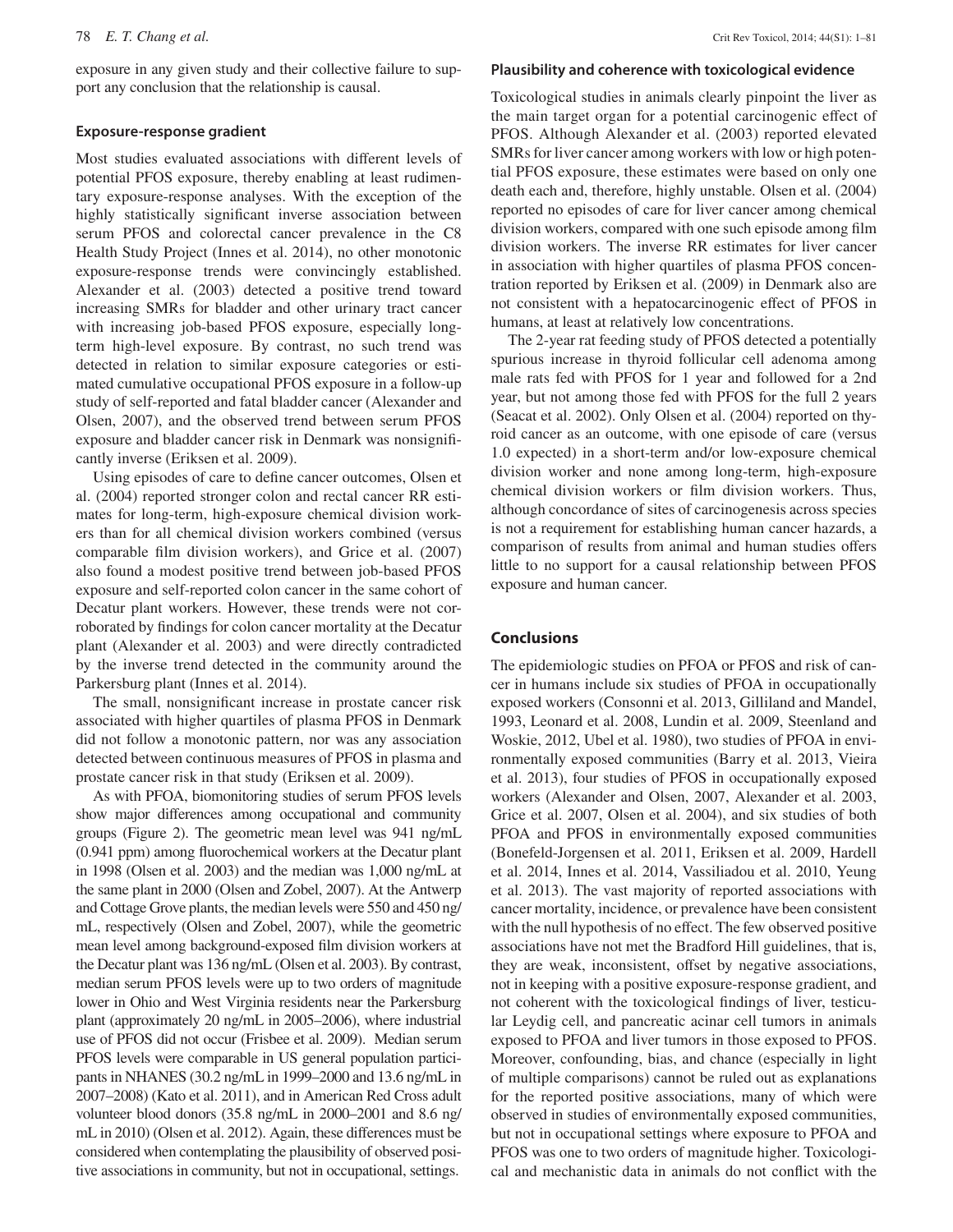

Figure 2. Median (or geometric mean) serum levels of perfluorooctanesulfonic acid (PFOS) measured in directly and indirectly (background) exposed workers (Decatur, Alabama; Cottage Grove, Minnesota; and Antwerp, Belgium) and in community members in Parkersburg, West Virginia, and elsewhere in the United States.

epidemiologic data in humans and may even be interpreted as offering evidence against a carcinogenic effect of PFOA and PFOS in humans, given that the mechanisms by which these chemicals induce tumors in rodents may not be involved in human carcinogenesis.

 The Health Council of the Netherlands (HCN) recently reviewed the scientific evidence on the carcinogenicity and genotoxicity of PFOA from human, laboratory animal, and mechanistic studies, and concluded that the available data on PFOA and its salts are "insufficient to evaluate the carcinogenic properties (category 3)" (HCN, 2013). Regarding the epidemiologic evidence in particular, HCN concluded: " The reported results of a relatively substantial number of human longitudinal studies have such a high degree of inconsistency that the Committee classifies the human data as inadequate for firm conclusion about whether or not a cancer risk exists from exposure to PFOA in these studies." HCN also concluded that " Overall … there is no cancer type that is consistently elevated in these studies."

This classification is consistent with our conclusion that the existing epidemiologic evidence does not support the hypothesis of a causal association between PFOA or PFOS exposure and cancer in humans. However, further research on this topic is warranted. Quantitative exposure assessment in previously unstudied occupational settings – for example, at industrial facilities in Asia that continue to produce or use PFOA and/ or PFOS (Lim et al. 2011) – could provide the basis for future cohort studies once sufficient follow-up time has accrued. More readily, continued follow-up of existing cohorts and linkage to

cancer registries to ascertain cancer incidence might provide additional insight into whether these compounds affect cancer risk in humans.

# **Declaration of interest**

 The work of all authors on this manuscript was supported by the 3M Company. 3M was not involved in the preparation or approval of the manuscript. The findings and conclusions in this manuscript are those of the authors and do not necessarily represent the views of 3M.

 JSM and ETC are consultants to 3M, PB consulted to industry on PFOA issues, and TBS serves *pro bono* as chairman of the North Carolina Science Advisory Board for Toxic Air Pollutants, which, upon special request from the North Carolina Division of Water Quality, reviewed and recently recommended a two-fold reduction of the Interim Maximum Allowable Level of PFOA in North Carolina groundwater. HOA and PC declare no other potential conflicts of interest in the past 5 years.

#### **References**

- 3M Company. (2013). 3M's Phase Out and New Technologies. Available at: http://www.solutions.3m.com/wps/portal/3M/en\_US/PFOS/PFOA/ Information/phase-out-technologies/. Last accessed: 09/25/2013.
- Adami HO, Berry SC, Breckenridge CB, Smith LL, Swenberg JA, Trichopoulos D, et al. (2011). Toxicology and epidemiology: improving the science with a framework for combining toxicological and epidemiological evidence to establish causal inference . Toxicol Sci, 122, 223-34.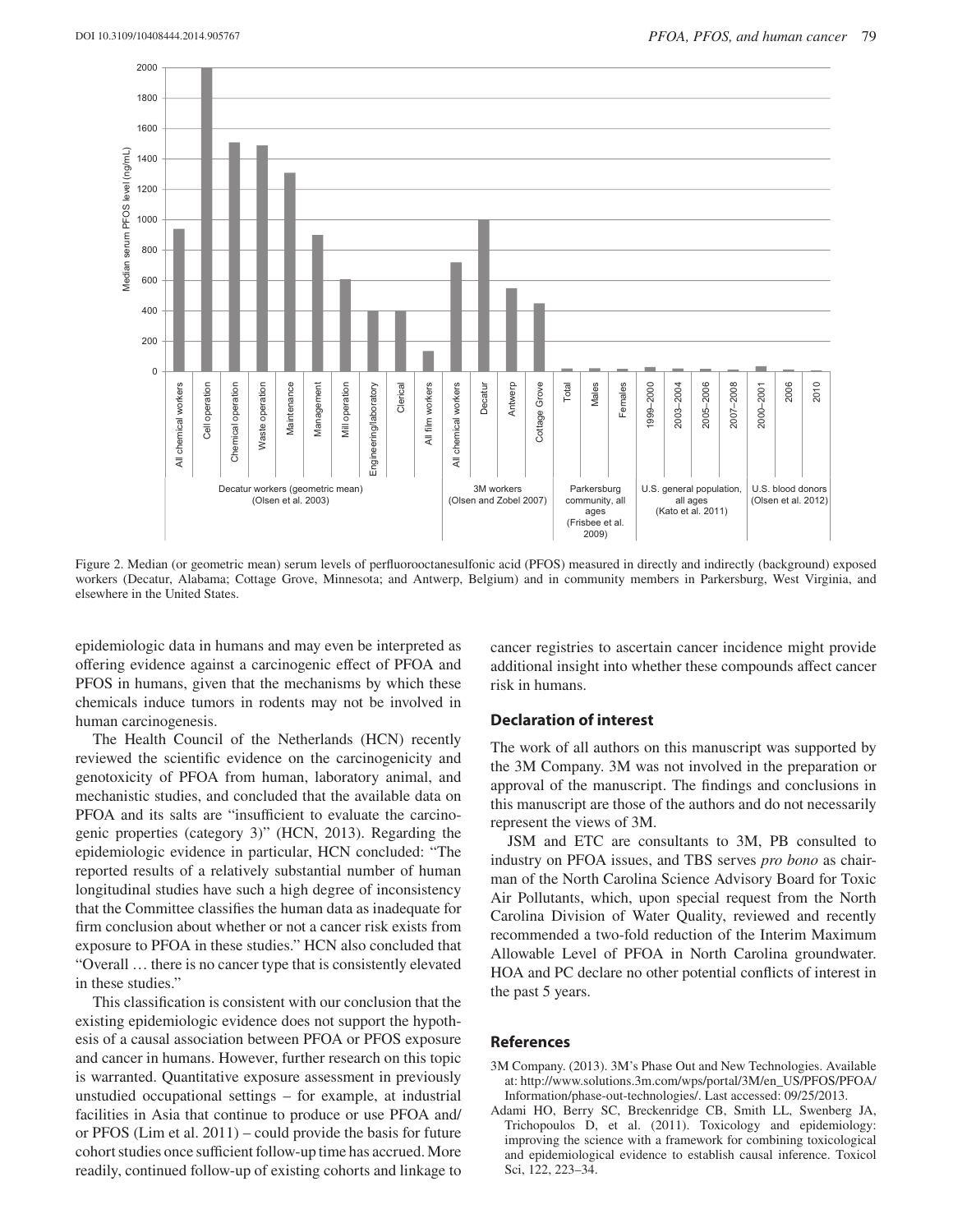- Alexander BH, Olsen GW, Burris JM, Mandel JH, Mandel JS. (2003). Mortality of employees of a perfluorooctanesulphonyl fluoride manufacturing facility. Occup Environ Med, 60, 722-9.
- Alexander BH, Olsen GW. (2007). Bladder cancer in perfluorooctanesulfonyl fluoride manufacturing workers. Ann Epidemiol, 17, 471–8.
- Andersen ME, Clewell HJ III, Tan YM, Butenhoff JL, Olsen GW. (2006). Pharmacokinetic modeling of saturable, renal resorption of perfluoroalkylacids in monkeys-probing the determinants of long plasma half-lives. Toxicology, 227, 156-64.
- Andersen ME, Preston RJ, Maier A, Willis AM, Patterson J. (2014). Dose-response approaches for nuclear receptor-mediated modes of action for liver carcinogenicity: results of a workshop . Crit Rev Toxicol, 44, 50-63.
- Barry V, Winquist A, Steenland K. (2013). Perfluorooctanoic Acid (PFOA) exposures and incident cancers among adults living near a chemical plant. Environ Health Perspect, 121, 1313-18.
- Biegel LB, Hurtt ME, Frame SR, O'Connor JC, Cook JC. (2001). Mechanisms of extrahepatic tumor induction by peroxisome proliferators in male CD rats. Toxicol Sci, 60, 44–55.
- Bonefeld-Jorgensen EC, Long M, Bossi R, Ayotte P, Asmund G, Kruger T, et al. (2011). Perfluorinated compounds are related to breast cancer risk in Greenlandic Inuit: a case control study. Environ Health, 10, 88.
- Buck RC, Franklin J, Berger U, Conder JM, Cousins IT, de Voogt P, et al. (2011). Perfluoroalkyl and polyfluoroalkyl substances in the environment: terminology, classification, and origins. Integr Environ Assess Manag, 7, 513-41.
- Budinsky RA, Schrenk D, Simon T, Van den Berg M, Reichard JF, Silkworth JB, et al. (2014). Mode of action and dose-response framework analysis for receptor-mediated toxicity: the aryl hydrocarbon receptor as a case study. Crit Rev Toxicol, 44, 83-119.
- Butenhoff JL, Chang SC, Olsen GW, Thomford PJ. (2012b). Chronic dietary toxicity and carcinogenicity study with potassium perfluorooctanesulfonate in Sprague Dawley rats. Toxicology, 293,  $1 - 15$ .
- Butenhoff JL, Kennedy GL Jr, Chang SC, Olsen GW. (2012a). Chronic dietary toxicity and carcinogenicity study with ammonium perfluorooctanoate in Sprague-Dawley rats. Toxicology, 298, 1–13.
- Butenhoff JL, Olsen GW, Pfahles-Hutchens A. (2006). The applicability of biomonitoring data for perfluorooctanesulfonate to the environmental public health continuum. Environ Health Perspect, 114, 1776-82.
- Calafat AM, Kuklenyik Z, Reidy JA, Caudill SP, Tully JS, Needham LL. (2007). Serum concentrations of 11 polyfluoroalkyl compounds in the U.S. population: data from the National Health and Nutrition Examination Survey (NHANES). Environ Sci Technol, 41,  $2237 - 42$
- Chang SC, Noker PE, Gorman GS, Gibson SJ, Hart JA, Ehresman DJ, Butenhoff JL. (2012). Comparative pharmacokinetics of perfluorooctanesulfonate (PFOS) in rats, mice, and monkeys. Reprod Toxicol, 33, 428-40.
- Consonni D, Straif K, Symons JM, Tomenson JA, van Amelsvoort LG, Sleeuwenhoek A, et al. (2013). Cancer risk among tetrafluoroethylene synthesis and polymerization workers. Am J Epidemiol, 178, 350-8.
- Cook JC, Murray SM, Frame SR, Hurtt ME. (1992). Induction of Leydig cell adenomas by ammonium perfluorooctanoate: a possible endocrinerelated mechanism. Toxicol Appl Pharmacol, 113, 209–17.
- Corton JC, Cunningham ML, Hummer BT, Lau C, Meek B, Peters JM, et al. (2014). Mode of action framework analysis for receptormediated toxicity: the peroxisome proliferator-activated receptor alpha (PPARalpha) as a case study. Crit Rev Toxicol, 44, 1–49.
- Cote S, Ayotte P, Dodin S, Blanchet C, Mulvad G, Petersen HS, et al. (2006) . Plasma organochlorine concentrations and bone ultrasound measurements: a cross-sectional study in peri-and postmenopausal Inuit women from Greenland. Environ Health, 5, 33.
- Deutch B, Pedersen HS, Asmund G, Hansen JC. (2007). Contaminants, diet, plasma fatty acids and smoking in Greenland 1999-2005. Sci Total Environ, 372, 486-96.
- Elcombe CR, Elcombe BM, Foster JR, Chang SC, Ehresman DJ, Butenhoff JL . (2012) . Hepatocellular hypertrophy and cell proliferation in Sprague-Dawley rats from dietary exposure to potassium perfluorooctanesulfonate results from increased expression of xenosensor nuclear receptors PPARalpha and CAR/PXR. Toxicology, 293, 16-29.
- Elcombe CR, Elcombe BM, Foster JR, Farrar DG, Jung R, Chang SC, et al. (2010). Hepatocellular hypertrophy and cell proliferation in Sprague-Dawley rats following dietary exposure to ammonium perfluorooctanoate occurs through increased activation of the

xenosensor nuclear receptors PPARalpha and CAR/PXR . Arch Toxicol, 84, 787-98.

- Elcombe CR, Peffer RC, Wolf DC, Bailey J, Bars R, Bell D, et al. (2014). Mode of action and human relevance analysis for nuclear receptormediated liver toxicity: a case study with phenobarbital as a model constitutive androstane receptor (CAR) activator. Crit Rev Toxicol, 44,  $64 - 82$
- Eriksen KT, Sorensen M, McLaughlin JK, Lipworth L, Tjonneland A, Overvad K , et al . (2009) . Perfl uorooctanoate and perfl uorooctanesulfonate plasma levels and risk of cancer in the general Danish population. J Natl Cancer Inst, 101, 605-9.
- Fitzgibbons PL, Henson DE, Hutter RV. (1998). Benign breast changes and the risk for subsequent breast cancer: an update of the 1985 consensus statement. Cancer Committee of the College of American Pathologists. Arch Pathol Lab Med, 122, 1053-5.
- Frame SR, McConnell EE. (2003). Review of proliferative lesions of the exocrine pancreas in two chronic studies in rates with ammonium perfluorooctanoate. DuPont-13788 dated October 16, 2003.
- Frisbee SJ, Brooks AP Jr, Maher A, Flensborg P, Arnold S, Fletcher T, et al. (2009). The C8 health project: design, methods, and participants. Environ Health Perspect, 117, 1873-82.
- Giesy JP, Kannan K. (2001). Global distribution of perfluorooctane sulfonate in wildlife. Environ Sci Technol, 35, 1339–42.
- Gilliland FD, Mandel JS. (1993). Mortality among employees of a perfluorooctanoic acid production plant. J Occup Med, 35, 950-4.
- Grice MM, Alexander BH, Hoffbeck R, Kampa DM. (2007). Self-reported medical conditions in perfluorooctanesulfonyl fluoride manufacturing workers. J Occup Environ Med, 49, 722-9.
- Han X, Nabb DL, Russell MH, Kennedy GL, Rickard RW. (2012). Renal elimination of perfluorocarboxylates (PFCAs). Chem Res Toxicol, 25,  $35 - 46$
- Hardell E, Karrman A, van Bavel B, Bao J, Carlberg M, Hardell L. (2014). Case-control study on perfluorinated alkyl acids (PFAAs) and the risk of prostate cancer. Environ Int, 63, 35-9.
- Hardisty JF, Willson GA, Brown WR, McConnell EE, Frame SR, Gaylor DW, et al. (2010). Pathology Working Group review and evaluation of proliferative lesions of mammary gland tissues in female rats fed ammonium perfluorooctanoate (APFO) in the diet for 2 years. Drug Chem Toxicol, 33, 131-7.
- HCN. (2013). Perfluorooctanoic Acid and Its Salts Evaluation of the Carcinogenicity and Genotoxicity . The Hague: Health Council of the Netherlands (HCN).
- Hill AB. (1965). The environment and disease: association or causation? Proc R Soc Med, 58, 295-300.
- Houde M, Martin JW, Letcher RJ, Solomon KR, Muir DC. (2006). Biological monitoring of polyfluoroalkyl substances: a review. Environ Sci Technol, 40, 3463-73.
- IARC. (2001). IARC Monographs on the Evaluation of Carcinogenic Risks to Humans. Volume 79. Some Thyrotropic Agents. Lyon, France: International Association for Research on Cancer (IARC) Press.
- Innes KE, Wimsatt JH, Frisbee S, Ducatman AM. (2014). Inverse association of colorectal cancer prevalence to serum levels of perfluorooctane sulfonate (PFOS) and perfluorooctanoate (PFOA) in a large Appalachian population. BMC Cancer, 14, 45.
- Jain RB. (2013). Effect of pregnancy on the levels of selected perfluoroalkyl compounds for females aged 17-39 years: data from National Health and Nutrition Examination Survey 2003-2008. J Toxicol Environ Health A, 76, 409-21.
- Jain RB . (2014) . Contribution of diet and other factors to the levels of selected polyfluorinated compounds: data from NHANES 2003-2008. Int J Hyg Environ Health,  $217, 52 - 61$ .
- Jurek AM, Greenland S, Maldonado G, Church TR. (2005). Proper interpretation of non-differential misclassification effects: expectations vs. observations. Int J Epidemiol, 34, 680-7.
- Jurek AM, Greenland S, Maldonado G. (2008). How far from nondifferential does exposure or disease misclassification have to be to bias measures of association away from the null? Int J Epidemiol, 37,  $382 - 5$ .
- Kannan K, Corsolini S, Falandysz J, Fillmann G, Kumar KS, Loganathan BG, et al. (2004). Perfluorooctanesulfonate and related fluorochemicals in human blood from several countries. Environ Sci Technol, 38, 4489-95.
- Kato K, Wong LY, Jia LT, Kuklenyik Z, Calafat AM. (2011). Trends in exposure to polyfluoroalkyl chemicals in the U.S. Population: 1999-2008. Environ Sci Technol, 45, 8037-45.